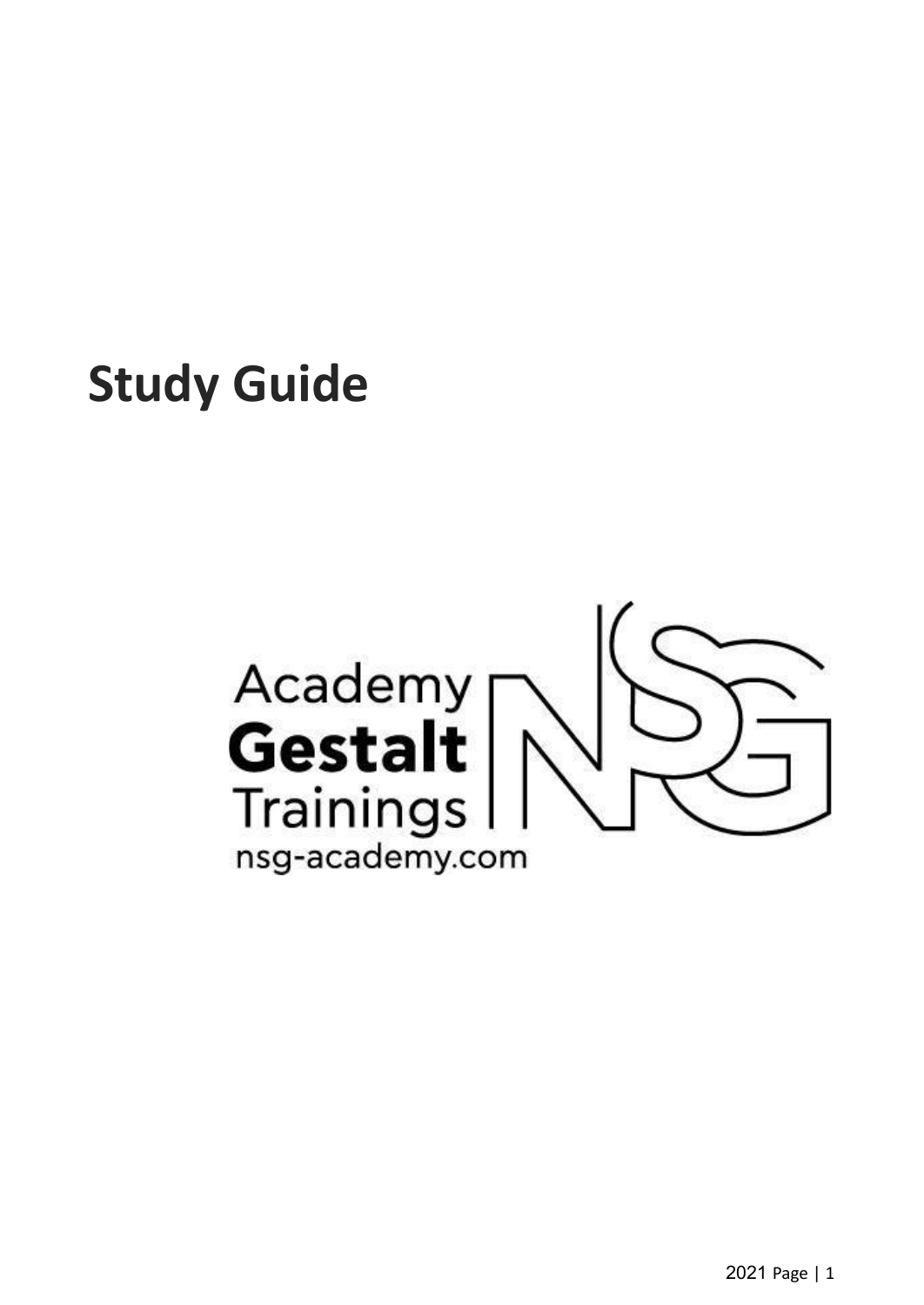### **Contents**

| 1. GENERAL                                               | 5  |
|----------------------------------------------------------|----|
| 1.1. Introduction                                        | 5  |
| 1.2. Set up of the training program                      | 5  |
| 1.3. Introduction of the NSG                             | 8  |
| 1.4. Basis of the Gestalt Therapy Training               | 9  |
| 1.5. Training philosophy of the NSG                      | 12 |
| 1.6. Requirements during the training                    | 13 |
| 2. OBJECTIVES                                            | 14 |
| 2.1. Structure of the training                           | 14 |
| 2.1.1. General                                           | 14 |
| 2.1.1.1. Formal description                              | 14 |
| 2.1.1.2. Training framework                              | 16 |
| 2.1.1.3. objectives                                      | 21 |
| 2.2. Module 1                                            | 23 |
| 2.2.1. General learning objectives                       | 23 |
| 2.2.2. Learning objectives- knowledge                    | 24 |
| 2.2.3. Learning objective skills                         | 25 |
| 2.3. Gestalt counselling and therapy training module 2&3 | 26 |
| 2.3.1. Module 2                                          | 26 |
| 2.3.1.1. Learning Objectives                             | 26 |
| 2.3.1.2. Learning Objective knowledge                    | 27 |
| 2.3.1.3. Learning Objective skills                       | 28 |
| 2.3.2. Gestalt Therapy Training Module 3                 | 29 |
| 2.3.2.1. Learning Objectives General                     | 29 |
| 2.3.2.2. Learning Objective knowledge                    | 29 |
| 2.3.2.3. Learning Objective Skills                       | 30 |
| 2.4. Accreditation Year module 4                         | 30 |
| 2.4.1. Learning Goals General                            | 31 |
| 2.4.2. Learning Objective knowledge                      | 31 |
| 2.4.3. Learning Objective Skills                         | 32 |
| 3. CURRICULUM                                            | 32 |
| 3.1. General Overview                                    | 32 |
| 3.2. Basic year of gestalt (module 1)                    | 33 |
| 3.2.1. Study load                                        | 33 |
| 3.2.2. Main features per training weekend                | 34 |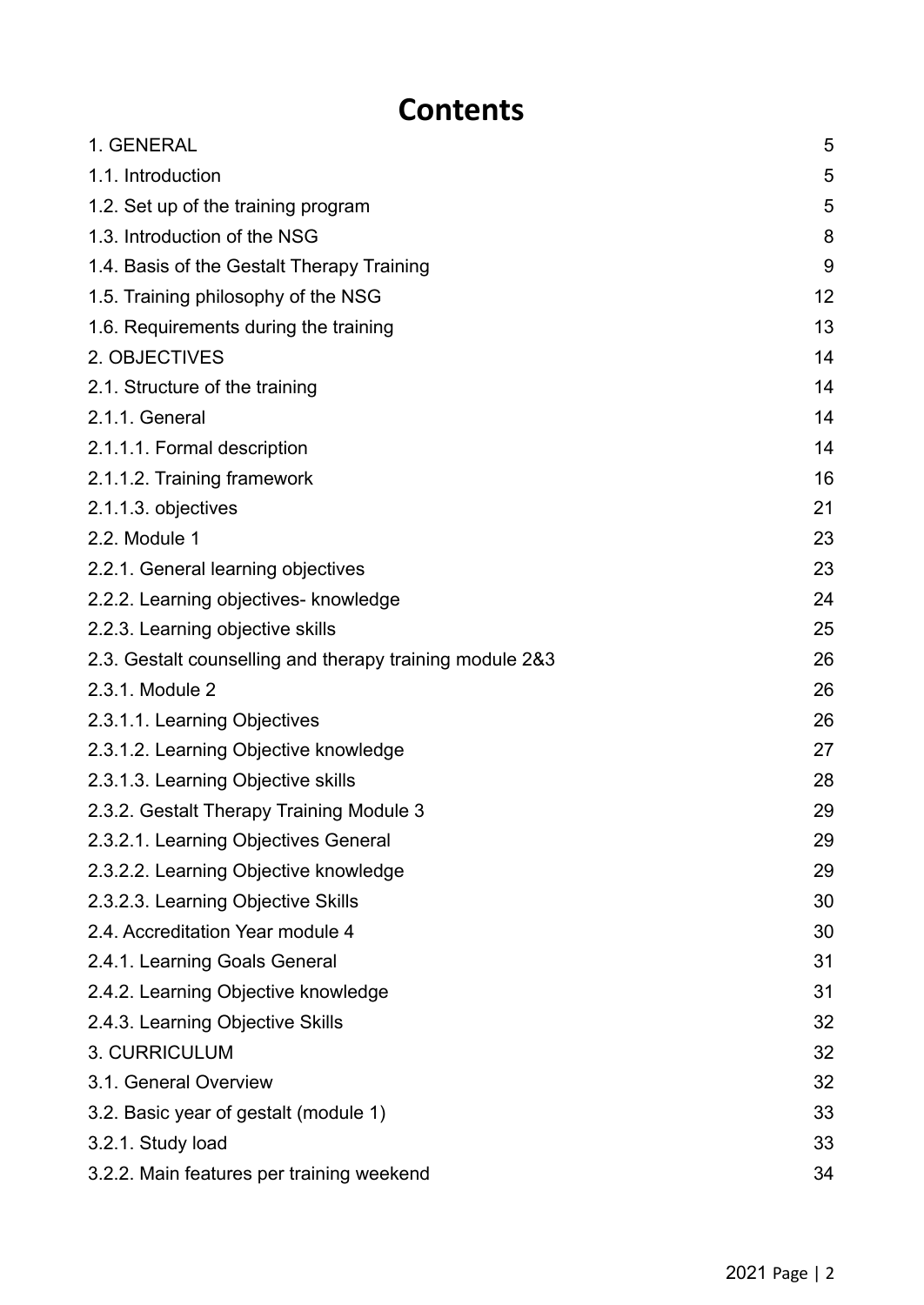| 3.2.3. Literature                           | 36 |
|---------------------------------------------|----|
| 3.3. Gestalt Therapy in Practice (module 2) | 37 |
| 3.3.1. Study load                           | 37 |
| 3.3.2. Outline per training weekend         | 37 |
| 3.3.3. Literature                           | 39 |
| 3.4. Gestalt Coach Counsellor (module 3)    | 40 |
| 3.4.1. Study load                           | 40 |
| 3.4.2. Outline per study weekend            | 40 |
| 3.4.3. Literature                           | 40 |
| 3.5. Accreditation year (module 4)          | 42 |
| 3.5.1. Study load                           | 42 |
| 3.5.2. Main features per study weekend      | 43 |
| 3.5.3. Literature                           | 44 |
| 3.6. Accreditation process                  | 45 |
| 3.6.1. General                              | 45 |
| 3.6.2. Study load during the training       | 47 |
| 3.6.3. Certification and diplomas           | 48 |
| 4. EDUCATIONAL ORGANISATION                 | 49 |
| <b>4.1. INTAKE PROCEDURE</b>                | 49 |
| 4.2. Didactic methods, study activities     | 49 |
| 4.3. Scheduling                             | 55 |
| 4.4. Information to students                | 55 |
| 4.4.1. General                              | 55 |
| 4.4.2. Student Board                        | 56 |
| 4.5. Accommodation                          | 57 |
| 4.6. Internal quality assurance             | 57 |
| 4.6.1. Code of conduct                      | 57 |
| 4.6.2. Complaints procedure                 | 58 |
| 4.6.3. Problems in supervision              | 59 |
| 4.7. Organisation and administration        | 60 |
| 4.8. Costs and contract                     | 60 |
| 5. STAFF                                    | 61 |
| 5.1. Teacher profile                        | 61 |
| 5.2. Current teachers                       | 62 |
| 5.3. Guest teachers                         | 63 |
| 5.4. Tutor supervision and evaluation       | 63 |
| 5.5. Education committee                    | 63 |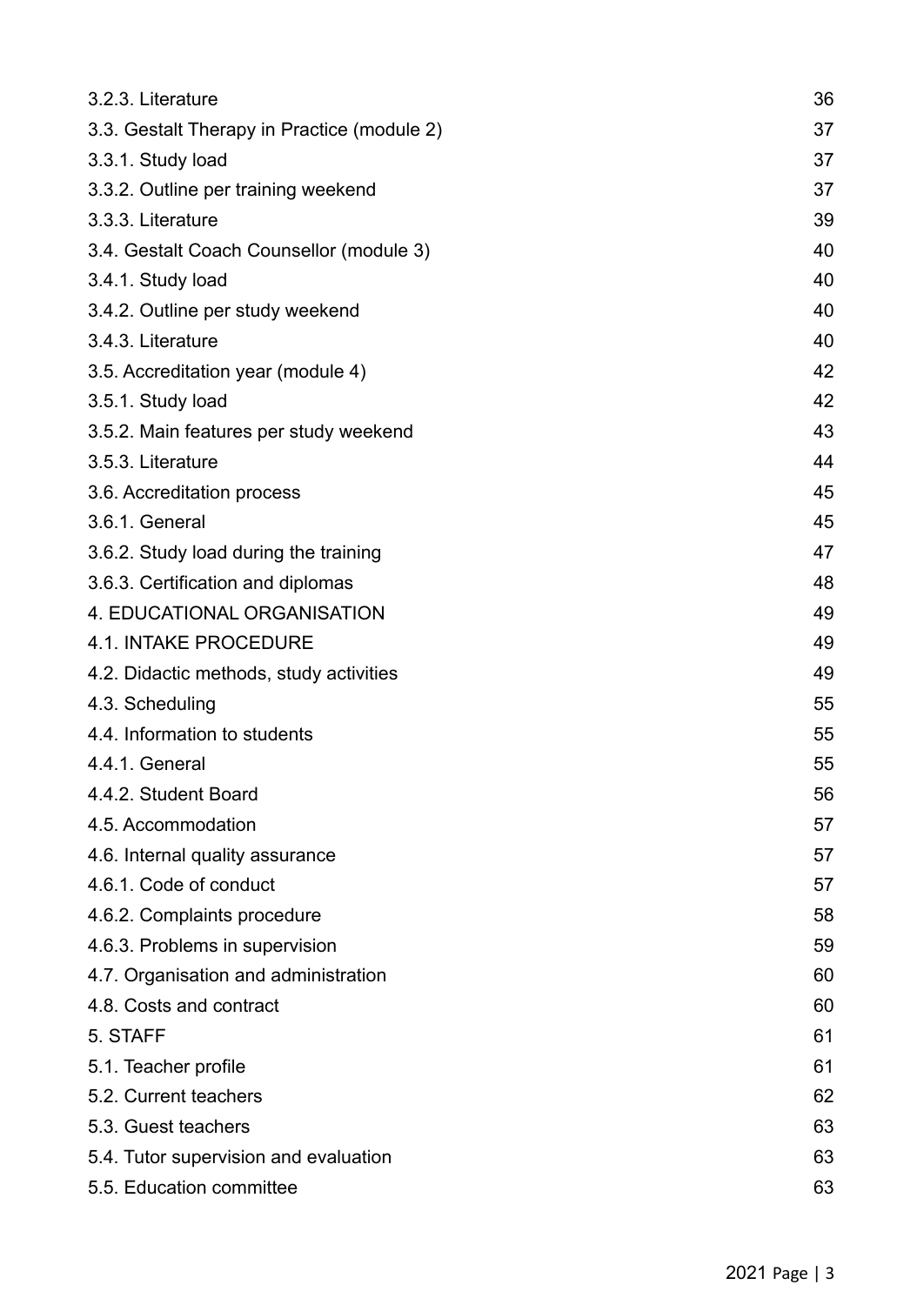| 5.6. Governance                                                       | 64 |
|-----------------------------------------------------------------------|----|
| 6. ASSESSMENTS AND EXAMINATIONS                                       | 65 |
| 6.1. General                                                          | 65 |
| 6.1.1. Overview of assessment procedure                               | 65 |
| 6.1.2. Continuous assessment of the learning process                  | 67 |
| 6.1.3. Assessment of supervision report                               | 69 |
| 6.1.4. Assessment of the learning therapy report                      | 71 |
| 6.2. Guidelines for the final written report, module 1                | 72 |
| 6.2.1. Introduction                                                   | 72 |
| 6.2.2. Content requirements                                           | 72 |
| 6.2.3. Formal requirements                                            | 72 |
| 6.3. Guidelines for practical work, module 2                          | 73 |
| 6.3.1. Introduction                                                   | 73 |
| 6.3.2. Content requirements                                           | 73 |
| 6.3.3 Formal requirements                                             | 74 |
| 6.4. Case study guidelines, module 3                                  | 74 |
| 6.4.1 Introduction                                                    | 74 |
| 6.4.2. Content requirements                                           | 74 |
| 6.4.3. Formal requirements                                            | 77 |
| 6.5. Guidelines for the theoretical thesis, module 4                  | 77 |
| 6.5.2. Content requirements                                           | 78 |
| 6.5.3 Formal requirements                                             | 78 |
| 6.6. Acknowledgements                                                 | 80 |
| $6.6.1.$ nvagt / eagt                                                 | 80 |
| 6.6.2. Ethical code and complaints procedure                          | 80 |
| 7. Annexes                                                            | 82 |
| 7.1. General forms                                                    | 82 |
| 7.1.1. Guidelines supervision intake + contract                       | 82 |
| 7.1.2. Learning therapy forms                                         | 85 |
| 7.1.3. Supervision forms                                              | 86 |
| 7.2. Written work forms                                               | 88 |
| 7.2.1. Procedure for assessment of written work                       | 88 |
| 7.2.2. Guidelines for quoting and acknowledgement of sources          | 90 |
| 7.2.3. Step-by-step plan for a practical essay and theoretical thesis | 91 |
| 7.2.4. Guidelines final report module                                 | 94 |
| 7.2.5. Checklist for the practical essay, module 2                    | 94 |
| 7.2.6. Checklist for case study, module 3                             | 98 |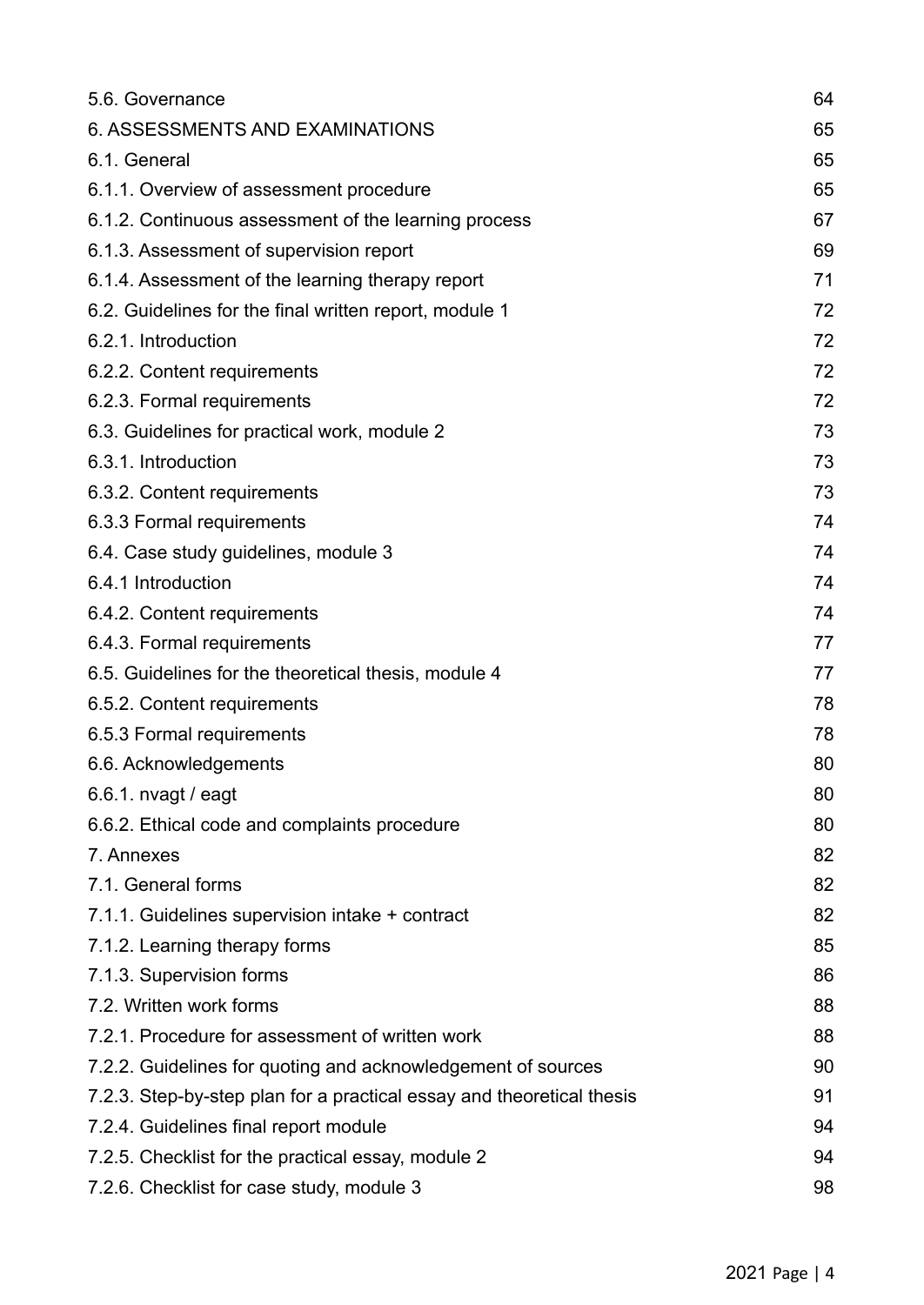| 7.2.7. Checklist                    | 101 |  |
|-------------------------------------|-----|--|
| 7.3. Evaluation forms               | 104 |  |
| 7.3.1. Evaluation form for students | 104 |  |

### <span id="page-4-0"></span>**1. GENERAL**

## <span id="page-4-1"></span>**1.1. Introduction**

The Study Guide is intended for students of the Dutch Gestalt Foundation for

- Personal Development: Base Year (module 1)

- Gestalt Therapy in Practice (module 2)

- Gestalt Coach Counsellor (module 3)
- Accreditation Year: Gestalt Therapist (module 4)

The function of the guide is to inform the student about the structure, content and execution of the training.

In addition to the curriculum, the student will find information on the required literature, criteria for the various written assignments and the required forms relating to the various study components.

The student is responsible for having his assessment forms signed by the trainer or teacher concerned and for having his accreditation form signed by his mentor.

(For the sake of readability, in this guide the terms 'the student' and 'he' are used, but of course 'the student' and 'she' are also used).

At the time of printing, the information in the Student Guide was correct and up to date.

The Dutch Gestalt Foundation reserves the right, if necessary, to change the training program, dates and costs.

All questions concerning the contents of the Study Guide should first be addressed to the mentor or to a trainer of the NSG staff. If mentor or trainer cannot answer the question, it should be addressed to: the NSG coordinators

[info@nsgestalt.nl](http://../../../../../tmp/info@nsgestalt.nl)

## <span id="page-4-2"></span>**1.2. Set up of the training program**

Training vision of the Dutch Gestalt Foundation.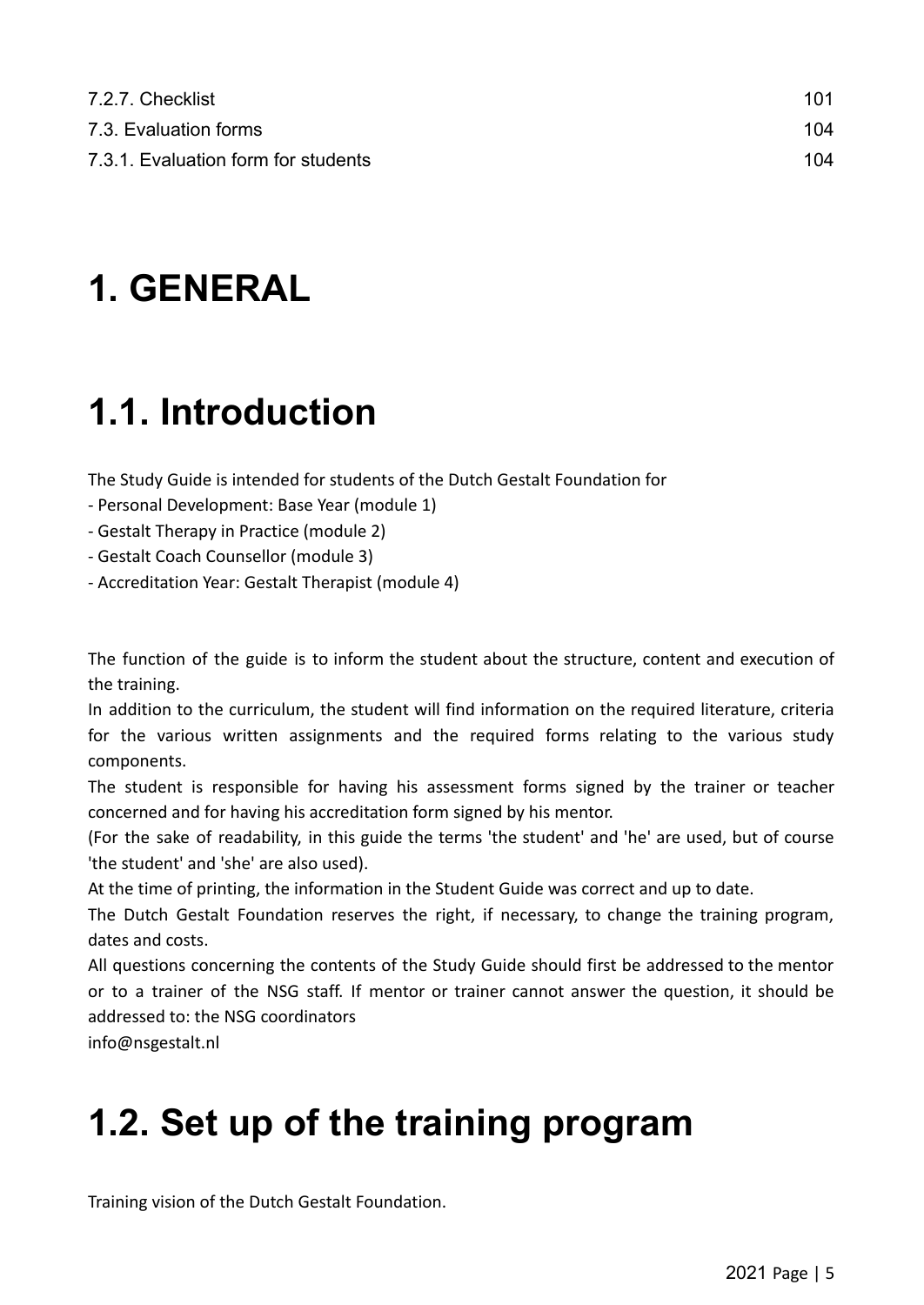What do we train people for? What vision of humanity is hidden behind our training? What kind of 'therapists' do we provide?

The most obvious fact of man is that he is always in relation to his environment and the others. I am only me because you are here. I am human amongst people regardless of the role I play. In the first place I am human.

From here I meet the other. Gestalt therapy, as founded by Laura and Fritz Perls, Paul Goodman and Ralph Hefferline, takes the relational starting point seriously and carries it through throughout the work. It's the constant within therapy that comes back again and again. Not so much the method as the relationship is essential for successful treatment. What do we then lead people towards?

To befully aware of one's own vulnerability, willingness and defects, to be able to deal with the suffering of another. A sorrow that can no longer be carried alone, that does not require solutions or advice. A sorrow that asks a listener who can tune into a silence that no one has heard before, where the roles fall away and we are human again among people.

Working with others starts with working from within yourself.

During the first year the focus of the training is on personal development. Who am I? Which patterns do you carry with you and where about lay your possibilities? Which field do you necessitate and how can you actualize it in order to create the most optimal way to tap into your vitality?

In the second year you apply what you have learned in your field of work, as broadly as that may be.

In the third year you focus your attention on working with others as a therapist.

In the fourth year you deepen your awareness of process diagnosis and Gestalt in psychopathology.

A personal development based on experiential learning, filled with theory, is the foundation for being able to work professionally from the Gestalt vision. But the other way round, all students in the first two years of our training must have a professional goal in mind in order to go through a meaningful learning process with us. Discovering what self-realisation is desired, gaining more insight into family relationships and possibly conflictual situations can also be a good starting point.

The Gestalt training of the NSG as a whole is a four-year training according to the Training Standards of the European Association for Gestalt Therapy (EAGT) and those of the Dutch Flemish Association for Gestalt Therapy (NVAGT).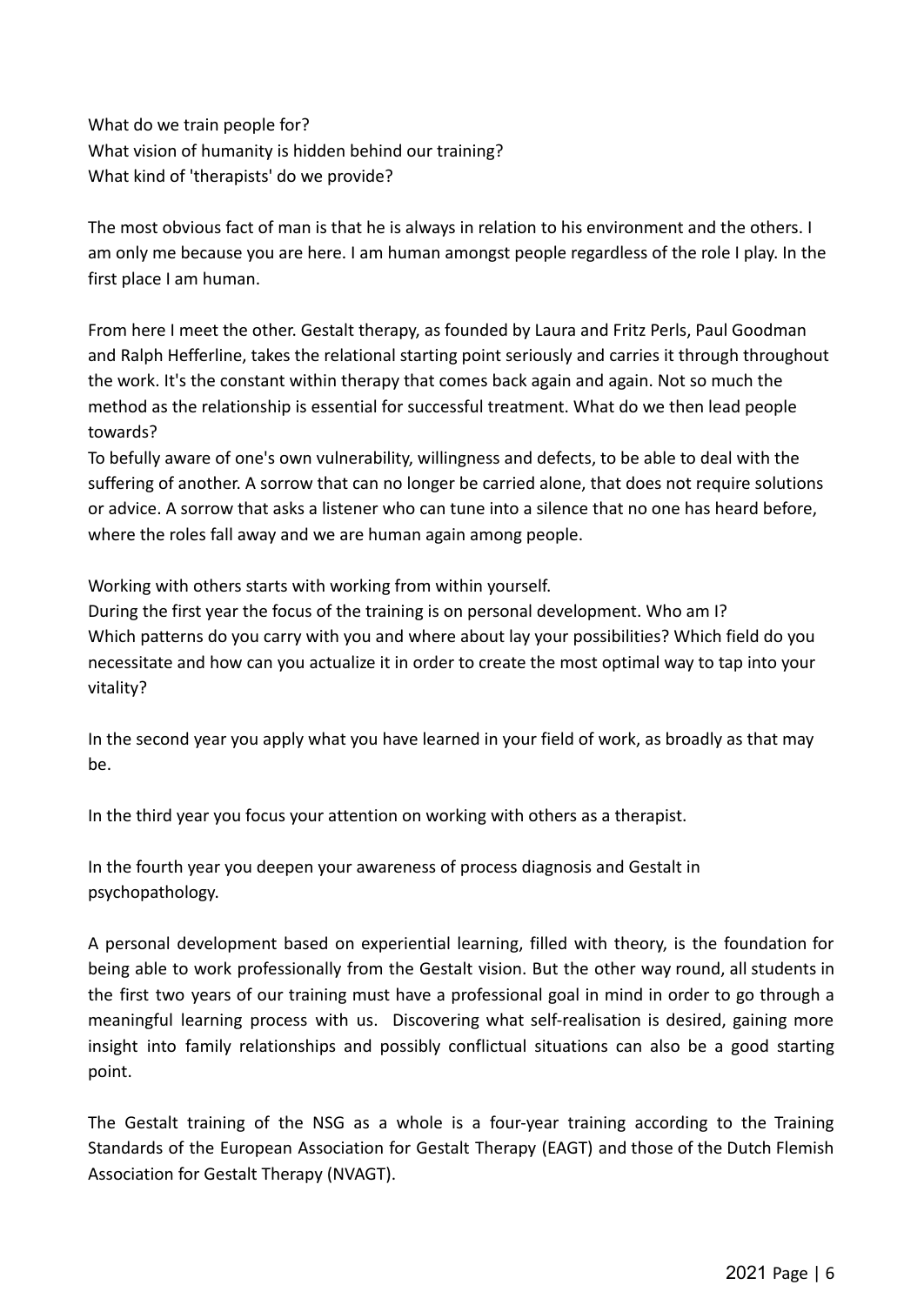However, this does not mean that every student must choose this four-year path to become a therapist in order to meaningfully participate in our Gestalt training.

In our programme we go back to the thorough and well thought-out core of Gestalt theory and methodology. Counselling and therapy are presented as an attuned and humane approach to a wide range of existential and relational questions. This distinguishes us from current cognitive models of psychotherapy, in which the criteria of 'evidence based', DSM V and protocol treatments and a tangle of regulations hold sway.

The foundations of the Gestalt approach are

- promoting insight and awareness in the client
- building a trusting, equal, dialogical relationship
- creating a basis for being able to give direction to your life and being able to realise personal development.

Gestalt counselling and Gestalt therapy have a lot in common with psychotherapy but differ substantially from it in that they always work with the whole person and the whole situation, in which the interaction between the person and the environment is the central issue. They do not split up a person into a body and a psychological part which falls within the domain of psychotherapy.

There is no sharp boundary between Gestalt counselling and Gestalt therapy. The difference has mainly to do with the extent to which they work with pathology related problems or complex environmental factors.

Gestalt counselling is very suitable:

- for problems with a (lighter) situational background; think of persistent stress, characteristics of burn-out, difficult professional and/or personal relationships, a feeling of not being happy or not being able to function as required.
- To help people gain insight into questions (of life); think of questions about the usefulness of one's own existence (existential), one's place in society or uncertainty about whether one has sufficient balance between self-actualisation and belonging, between adapting and being able to have an influence.
- For guidance projects in, for example, education, youth care, personnel work. An own practice for learning to regulate emotions, impulse control, awareness of needs, regaining access to one's own physicality, support in processes of change, conflict mediation, guidance in 'life-style' development, support in raising children, working with partner relationships,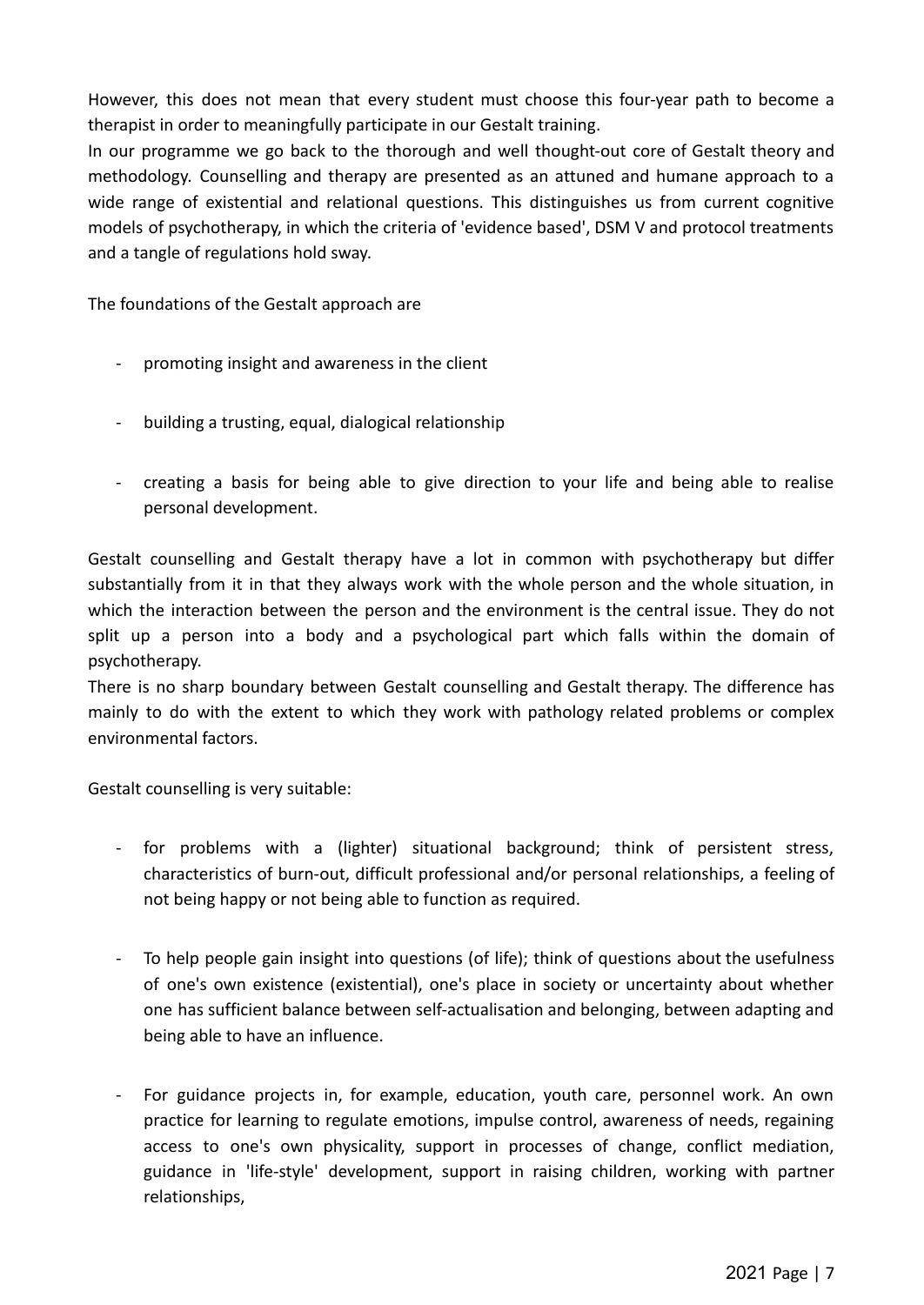Gestalt counselling offers accessible and people-friendly support with problems and questions where there is no serious structural pathology involved. This may seem like a small working area. Yet most problems and questions fall within this field.

Gestalt therapy takes this a little further. Especially in the field of recovery from complex developmental trauma, pathology that is especially activated under the influence of stress, and restoring freedom where it has been lost to deeply ingrained coercive patterns.

For the group starting in coming fall the following structure applies:

The 1st year of training will be a Basic Year of Gestalt which will include the main outlines of Gestalt theory (awareness, contact, polarities, functions of the self, Gestalt formation process) and methodology (presence, empowerment, loop of awareness, body-oriented interventions and experiments). As Gestalt counsellors and therapists need to dispose of themselves as the most important working instrument, reflection on their own emotional and relational development is an important part of this year. To conclude, there is a practical essay. In the first year, you follow learning therapy and receive supervision on how to implement the Gestalt method in the work you are doing now. In this year you do not have to see clients yet. Without this Gestalt foundation year, people cannot enter the Gestalt Counselling & Therapy training. This first year can be seen as a Gestalt foundation year. A training year at another EAGT recognized Gestalt Institute also gives access to the 2nd year.

The second and third year form the Gestalt Counselling & Therapy Course. This is meant for people who (start to) work with clients at the level of the work of a counsellor. The programme consists of theory, methodology, learning therapy, supervision, a practical case study and a practical final test.

The total number of hours of the Basic year and the 2-year Gestalt Counselling & Therapy Course are in accordance with the requirements set by the NVAGT (Gestalt Professional Association) for membership as a Gestalt Professional Coach Counsellor (900 hours, see membership NVAGT). An additional requirement is that you are in possession of a recognised diploma at least at HBO level.

In addition, there is the option of an extra Accreditation Year to meet most of the requirements for the NVAGT and EAGT membership as a Certified Gestalt Therapist, which makes you eligible for reimbursement by health insurers in the supplementary insurance.

This year includes deepening the Gestalt vision on pathology, a theoretical thesis, extra supervision and extra client hours in order to reach the EAGT-required 1450 training hours. You also need to have proof of training in PsychoSocial Basic Knowledge (PSBK). People with a previous education that already provides this, have an exemption. For students who started the training before 2019, there was still a 2-year basic training. They can also be certified as Gestalt Professional Coach-Counselor after the 3rd year.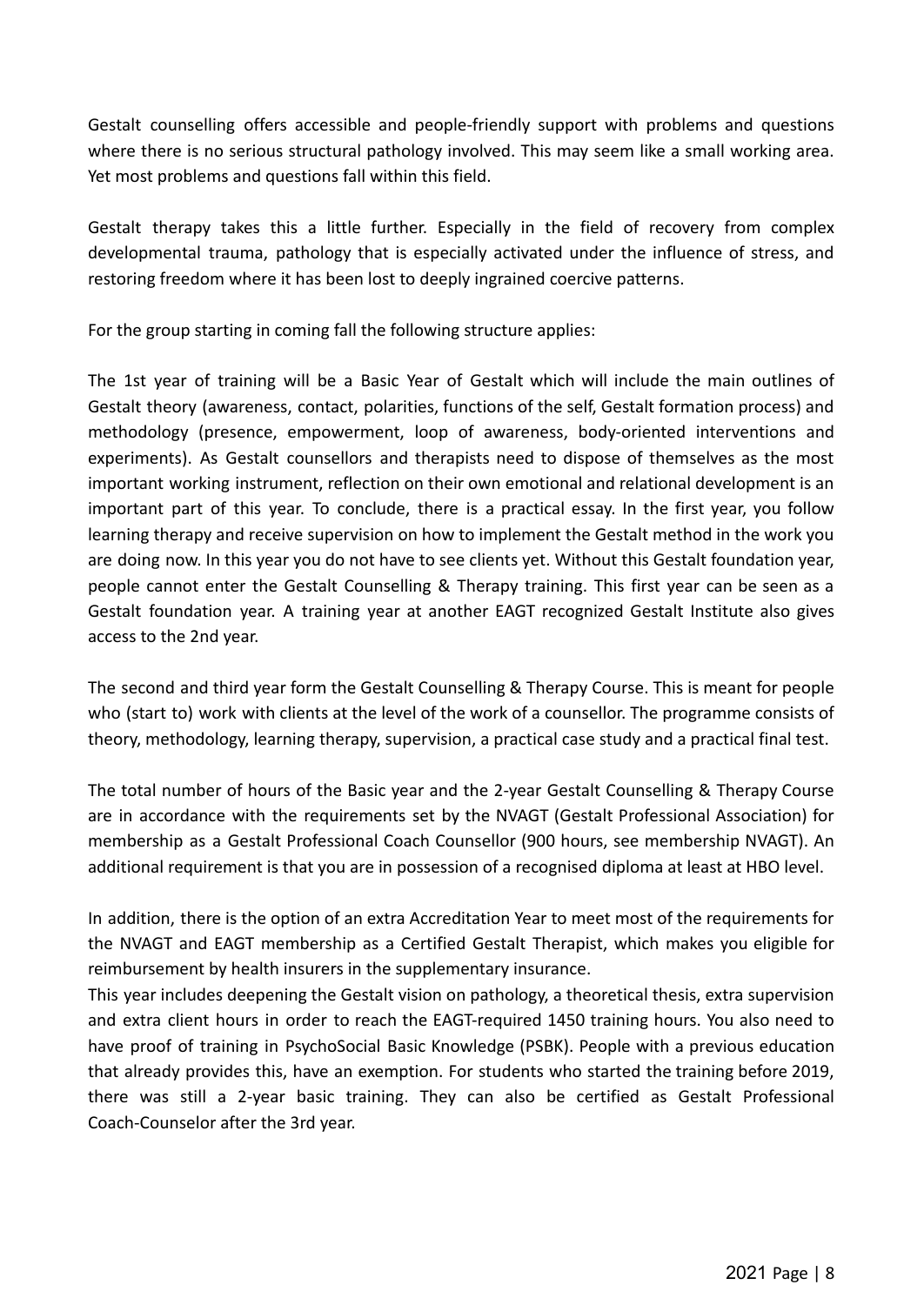# <span id="page-8-0"></span>**1.3. Introduction of the NSG**

The history of the Dutch Gestalt Foundation (NSG) begins in 1972. In that year the Dutch Gestalt Institute was founded, the predecessor of the present NSG. This institute provided the first Dutch Gestalt training and further aimed to stimulate and support research in the field of Gestalt and to disseminate this information within the fields of health care. In the 1980's radical changes in the form and content of the training programme were necessary. In order to implement these changes Harm Siemens and Joke van Saarloos founded the NSG. The NSG realised a three-year Gestalt training, later extended to a four-year course. Currently the basic training has been reduced to two years, with the possibility of a continuation in a two-year Gestalt therapy training.

Finally, an accreditation route is possible that allows the student to obtain the diploma of Gestalt therapist and at the same time be accredited by the NVAGT, EAGT and EAP (Dutch and European professional associations).

The Dutch Gestalt Foundation has the following goals:

- To educate qualified Gestalt therapists
- To provide postgraduate education for psychotherapists, psychiatrists and other medical doctors, counsellors, clinical psychologists, social workers and other professionals who want to integrate Gestalt philosophy and methodology into their practice and work.
- To make clinical Gestalt therapy and professional education accessible by promoting knowledge, skills development and ethical and responsible guidelines.
- To maintain the highest standards of therapeutic practice, both in terms of competence and professional ethics.
- To establish, in cooperation with the European Community, quality requirements for the teaching of Gestalt therapy as one of Europe's leading schools.
- To promote a culture in which students are given the opportunity for lifelong learning. To this end the NSG will create a learning environment of science and knowledge development, linked to current theory and practice.
- To stimulate and expand Gestalt therapy in the Netherlands, especially within established counselling professions and institutions.
- To work towards more formal recognition of Gestalt therapy as a contemporary and valuable therapeutic approach and to promote the recognition of the profession of Gestalt therapist in the Netherlands.
- To stimulate research in further development of the theoretical and practical application of the Gestalt approach in therapy, education, counselling and personal development.
- Participation in a worldwide cooperation of institutes and institutions, which offer highly qualified education in a select number of locations.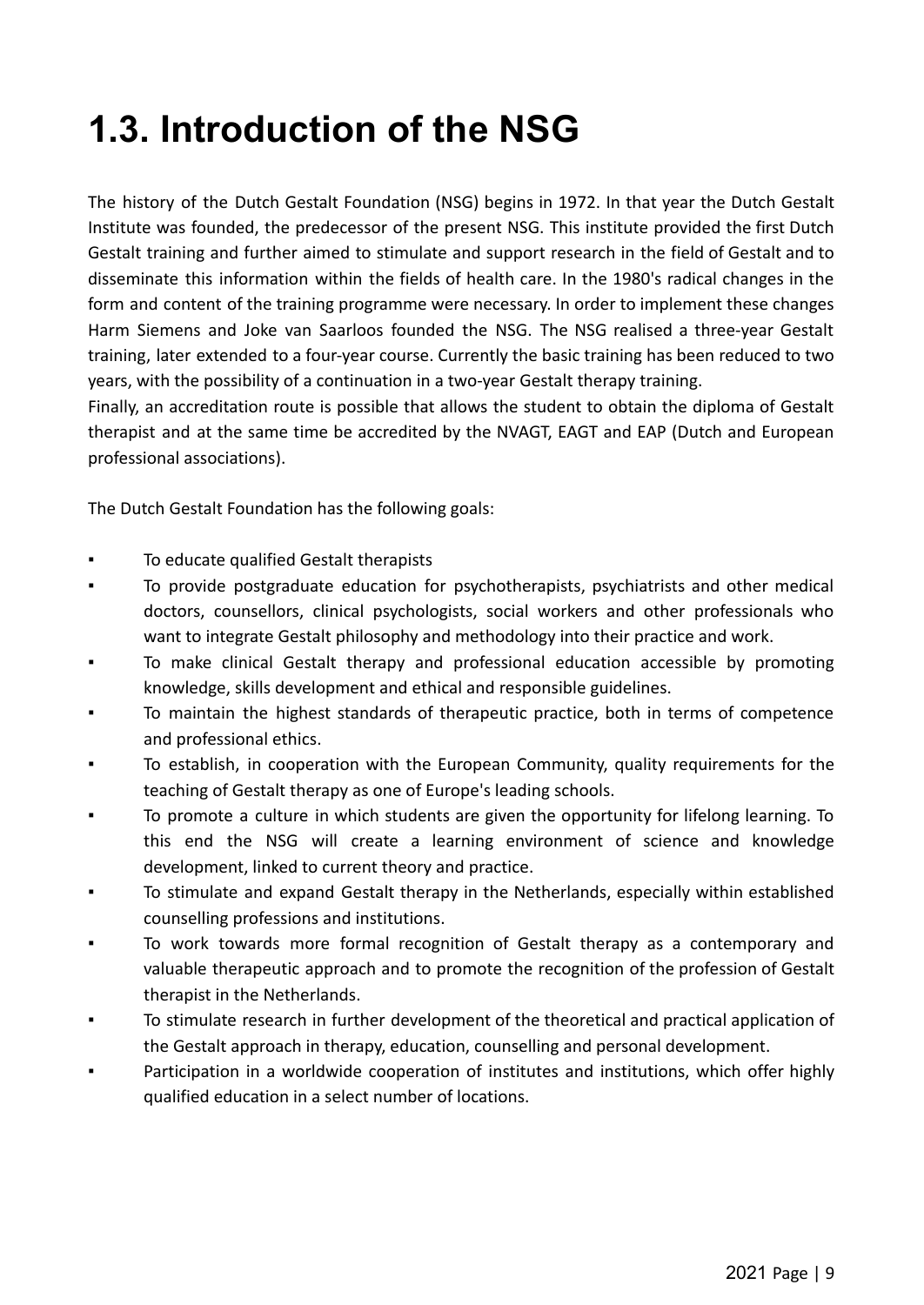## <span id="page-9-0"></span>**1.4. Basis of the Gestalt Therapy Training**

Gestalt therapy is a process approach within a structured situation, working together with the client in a learning process to recognise and solve problems which are of an emotional, rational, personal or spiritual nature.

Gestalt therapy takes place within a relationship with the aim of supporting self-support and awareness in the lifelong process of development by:

- Increasing the client's awareness with consequent increase in choice.
- Increase in the client's capacity to adapt creatively.
- Increase in self-knowledge of the client
- Just as Gestalt therapy uses a relationship within a structured situation, Gestalt therapy training focuses on factors which make a relationship therapeutic:
- How to use the self and self-reflection in the service of this relationship
- Learning and practising skills which play a part in creating and maintaining a therapeutic relationship.

For the student this means education in self-awareness and self-reflection as well as training in a specific philosophical and theoretical approach.

The Gestalt therapist is able, in accordance with his specific theoretical and clinical approach, to establish an appropriate relationship and apply appropriate interventions. He also has the ability to move in his work between philosophy, theory and practice, scientific and intuitive knowledge, to experience and observe the actual therapeutic encounter.

### *Post HBO level.*

The NSG is 1 of the 4 by the European Association for Psychotherapy (EAP) accredited Training Institutes (EAPTI) in the Netherlands. With our training we meet the requirements that health insurers in the Netherlands set for therapists who want to be reimbursed by the complementary insurance. The guideline is to have a higher professional education (HBO) degree in a number of defined human sciences and then a four-year post-HBO professional training in a therapy modality. Our training also meets the requirements recently formulated in Flanders for legal recognition as an independent psychotherapist.

Through the NVAGT we also participate in the QIT Online programme of the University of Leuven, in which, by means of "monitoring", systematic attention is paid to atheoretical factors that are known to be important for the outcomes of care, such as the client's motivation, his social network, but also the quality of the care relationship. (N.Stinckens, 2012)

The post-HBO character of "The Power of Contact" can also be defined from the distinction in agogic strategies introduced by P. Freire.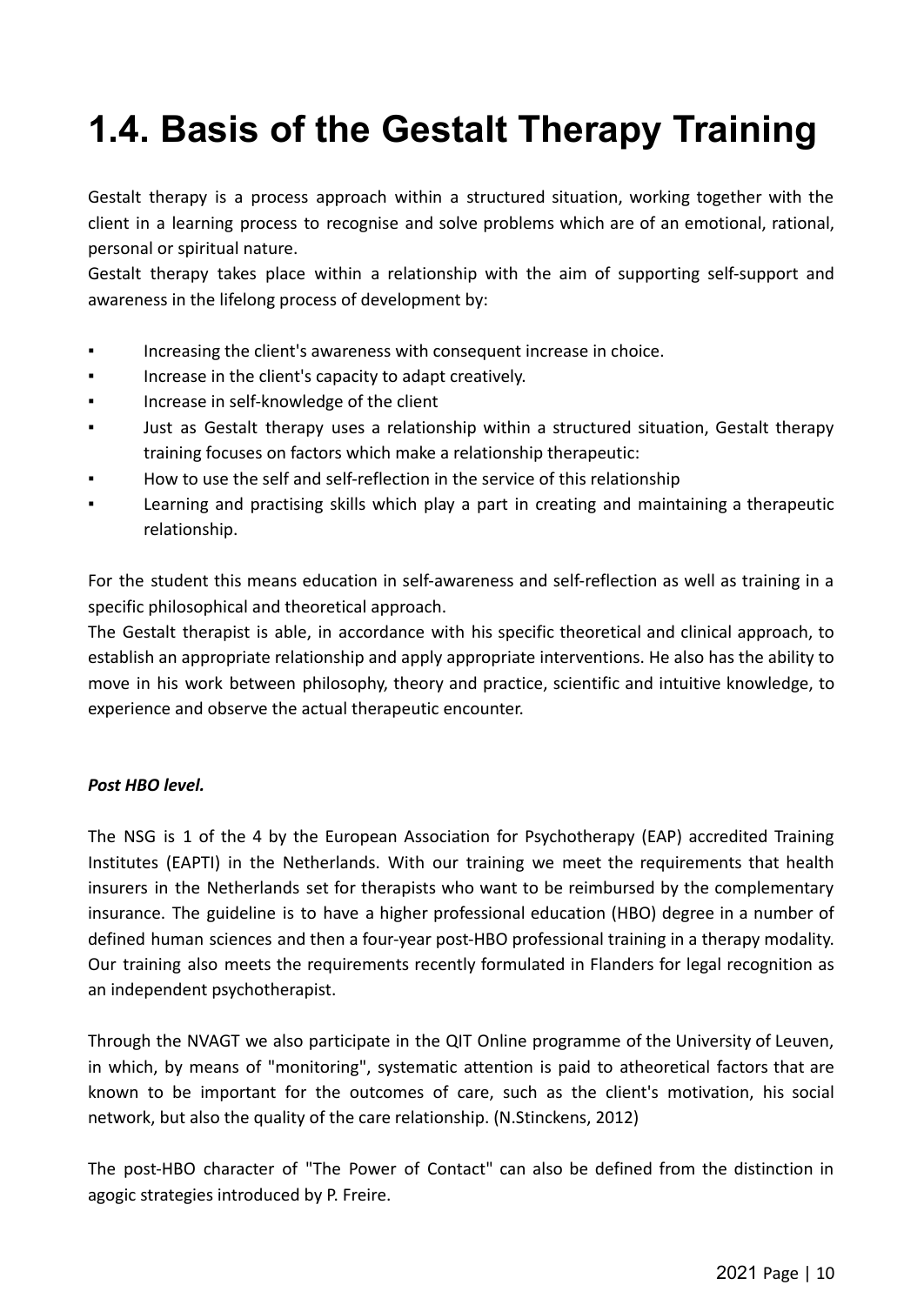### **1. Power and Coercive Strategies**

Social changes and learning processes are achieved through authority and external pressure, through the use of coercion.

### **2. Rational empirical strategies**

People are rational beings who are prepared to act and learn differently on the basis of changed insights in a given situation. Social change and development can be achieved primarily by providing information and transferring knowledge.

### **3. Normative-reeducative strategies**

People are social beings who act on the basis of the cultural pattern they have acquired through the process of socialisation. Social changes in attitudes and behaviour are not achieved merely by changing knowledge and insights, but require a changing value framework and a dialogical inter-subjective relationship.

In simplified terms, one could say that points 1 and 2 are characteristic of HBO education, and that the NSG focuses primarily and fairly exclusively on the Normative-Reducative aspects of learning and development (point 3).

This fulfils the need for a more complete professional. In the HBO courses the emphasis is mainly on Technical or instrumental professionalism with characteristics such as

- The social worker as an expert
- Competence to bring an assignment to a good end
- Focus on goal-means relationship (which instruments to use to reach a certain goal?)
- The legitimisation of the social intervention is put outside the intervention itself.

Whereas in the post HBO model of the NSG Relational professionalism is central, with characteristics such as

- Critical and reflective attitude towards the assignment
- The emphasis shifts to a relationship of accountability (those who have the power to intervene must also take responsibility for explaining why and how they intervened)
- Normative finality of social interventions.
- Joint definition of the situation between social worker and problem bearer
- Problem bearers must at all times maintain their right to autonomy and self-determination, and must be able to take part in decisions on how to deal with the problem situation.

The post-HBO level of "The power of contact" is expressed in the way in which

- the normative reëducative, or

- the social intersubjective, or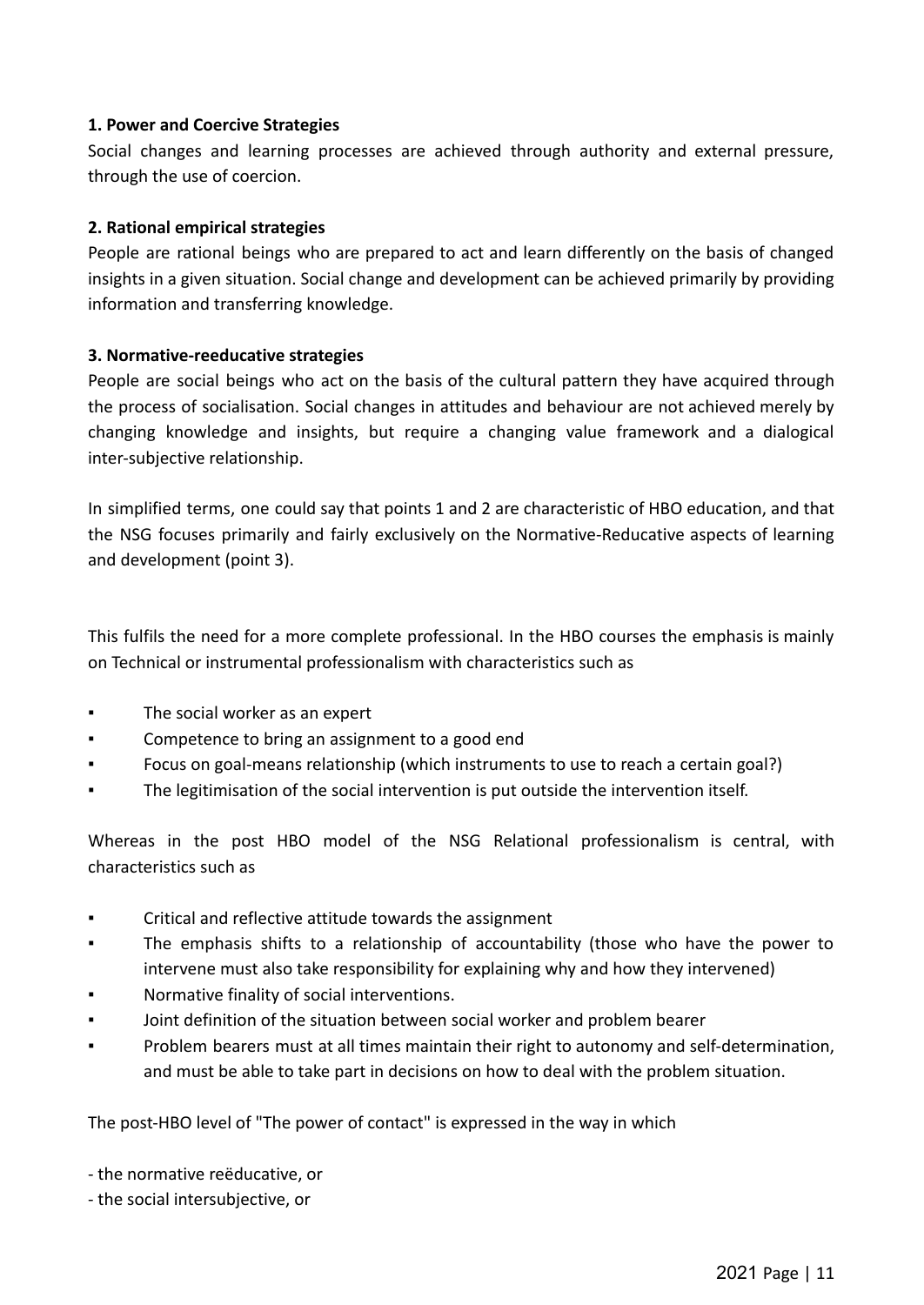- a contact repertoire, or

- the relational professionalism, with your own person as an instrument

is combined with and integrated in the rational empirical, or theoretical, knowledge already present in HBO graduates.

- rationally empirical, or
- cognitive objective, or
- intervention repertoire, or
- technical or instrumental professionalism.

A good score reader is not a good musician. Knowing the rules of the game does not make you a good player. Our training focuses on "mastering" the theory and "physically appropriating" the methodology. Metaphorically speaking, we are an Academy for the Fine Arts of Experiencing and Connecting. Like a conservatoire, we want to preserve something essentially human and pass it on to the next generation.

### <span id="page-11-0"></span>**1.5. Training philosophy of the NSG**

The Dutch Gestalt Foundation (NSG) is a training institute for people who

- Want to learn to use the Gestalt method in their work as a counsellor or therapist.
- Want to become a Gestalt therapist.

The continuous learning process of professionals is considered crucial, for both individual and professional development.

Just as the client is entitled to be treated with respect by a professional and ethical Gestalt therapist, so too the student is entitled to this respect. Students are given the opportunity to experience a respectful relationship as an essential element of the learning process.

One of the Foundation's fundamental beliefs is that effective education is only shaped from within; from the student's experience the link is made to theory and the demands of practice.

The Gestalt education programme facilitates, in addition to a solid theoretical foundation about Gestalt therapy, a rigorous process of supervised, experiential and clinical training. The programme is based on a balance between theory, experience and practice.

Students are encouraged to take responsibility for their own growth and learning as well as contribute to their own training program through ideas.

The educational model is based on the following elements:

- The dialogical relationship
- Phenomenological encounter between students and teachers
- Openness to differences and self-awareness
- Responsibility for the relationship between person and environment.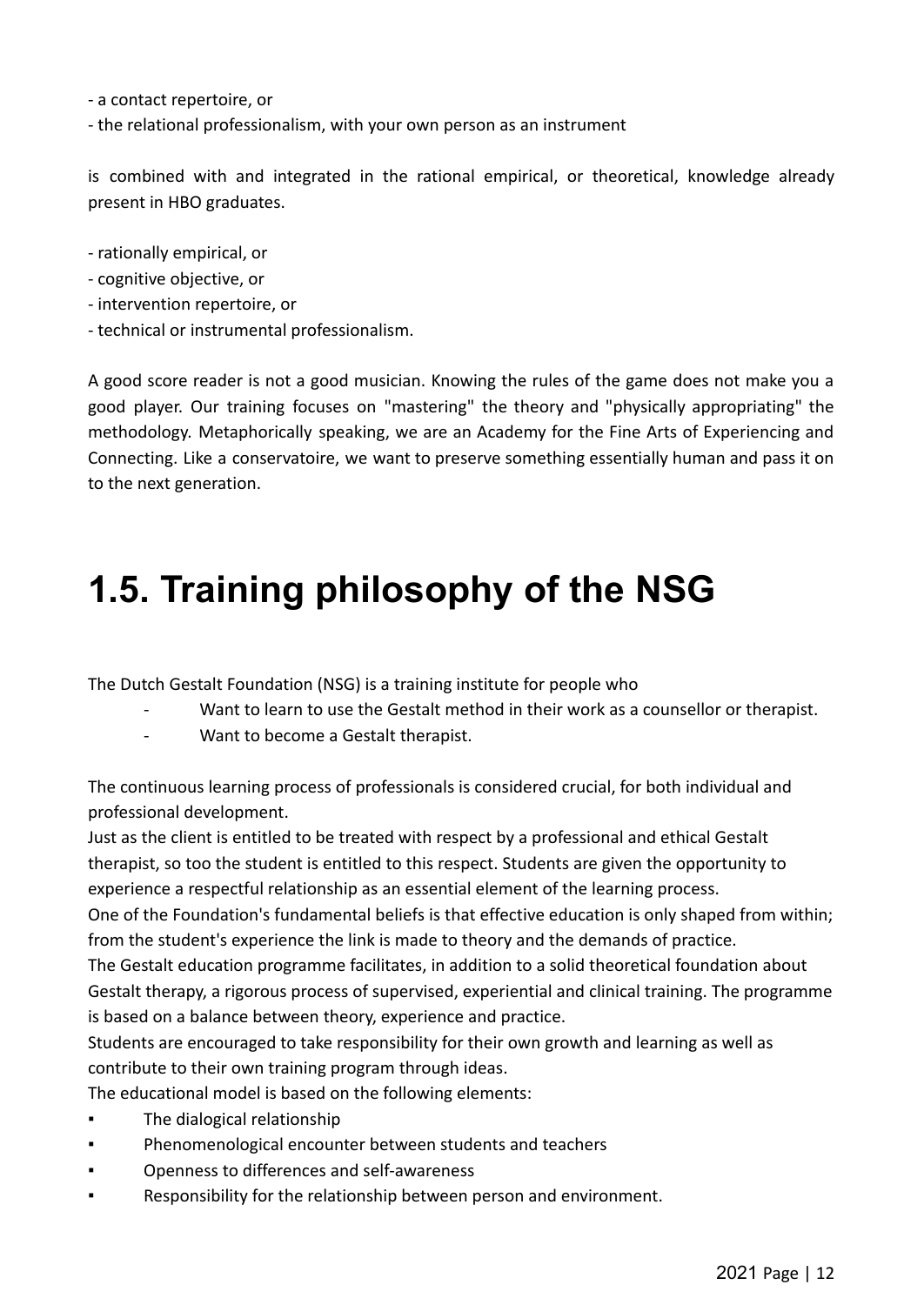The student is approached as an adult with individual valuable knowledge, experiences, skills, values, beliefs and needs.

The variety of study components in the program provides a framework of guided and self-guided activities. Students are encouraged to build on their existing knowledge, to question and reflect on aspects of their practice and to integrate theory into practice.

### **Goals of the training program.**

The NSG is a training institute dedicated to:

- Realising a training programme that teaches students the basics of Gestalt therapy/coaching and its clinical application in the therapeutic/coaching relationship.
- Making accessible a sound and experiential knowledge of Gestalt therapy/counselling including its basic philosophy such as the theory of phenomenology, the dialogic relationship, social learning, efficacy learning, existentialism and field theory.
- To promote deep understanding regarding the theory and practice of Gestalt therapy/counselling.
- Emphasising independent learning and self-support in order to achieve a high level of competence as a Gestalt professional
- Integrating a high level of competence and ethics into Gestalt therapeutic/counselling practice
- To promote understanding of Gestalt within the context of other models of care and its potential contribution to political and social issues.
- To conduct examinations in preparation for the Diploma in Gestalt therapy/methodology.

## <span id="page-12-0"></span>**1.6. Requirements during the training**

There is a standard of 100% attendance at training weekends. Absences of 5 half-days can be compensated by attending conferences and refresher courses. In case of more absences, compensation should be discussed with the mentor(s). Furthermore, the student is expected to make sufficient efforts with regard to the following components.

Personal reflection reports

Learning therapy experiences

Intervision group / study process group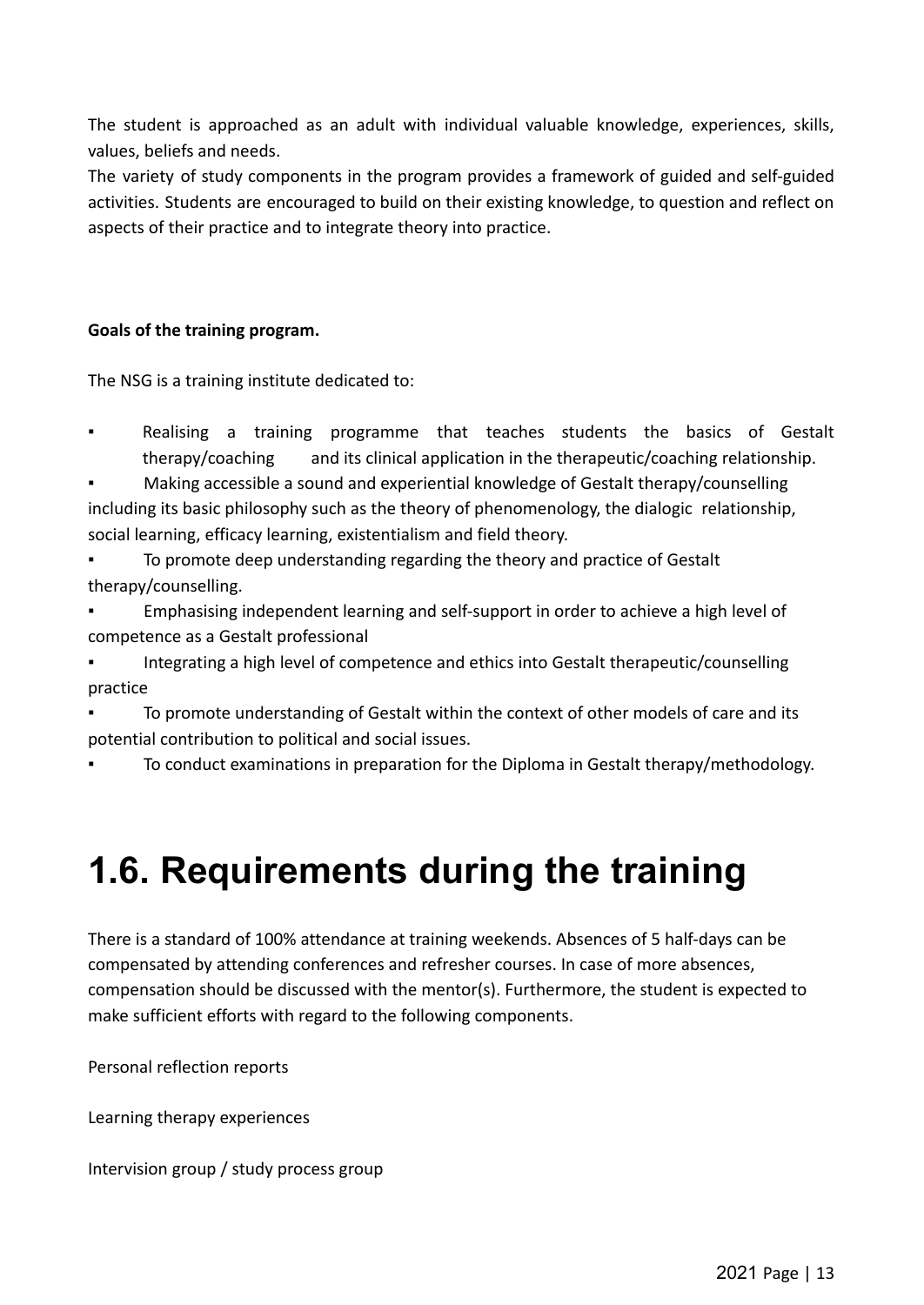Theory and methodology

Written work

Group supervision

Practical hours Free NVAGT hours

In Chapter 3, Curriculum, the minimum requirements for each of these components are indicated for each year of training. An overview of the requirements to qualify for a diploma is given in sections 3.6.1, 3.6.2 and 3.6.3.

## <span id="page-13-0"></span>**2. OBJECTIVES**

## <span id="page-13-1"></span>**2.1. Structure of the training**

## <span id="page-13-2"></span>**2.1.1. General**

The full training programme for accredited Gestalt therapists consists of 4 modules of one year each. The first year is a basic year in Gestalt methodology and theory. After module 3 you can be certified as NVAGT Gestalt Professional Coach Counselor. After four years of training and sufficient practical experience and supervision, you can be accredited as a therapist with the NVAGT (Dutch Association for Gestalt Therapy) and the EAGT (European Association for Gestalt Therapy).

## <span id="page-13-3"></span>**2.1.1.1. Formal description**

This is a training for professionals, working in (public) Mental Health Care, Youth and Family Centres, Youth Care and Youth Protection, Youth Work, Social Work, Family Coaching, Elderly Work, Care & Welfare, Education or similar, who want to specialise in depth and effectively in facilitating the empowerment of their clients. Key to this is the development of a personal contact repertoire with which they can use themselves as the most important instrument in their professional relationship with their clients. The envisaged professional growth will be inextricably linked to a fundamental personal development.

### *Situation and mission.*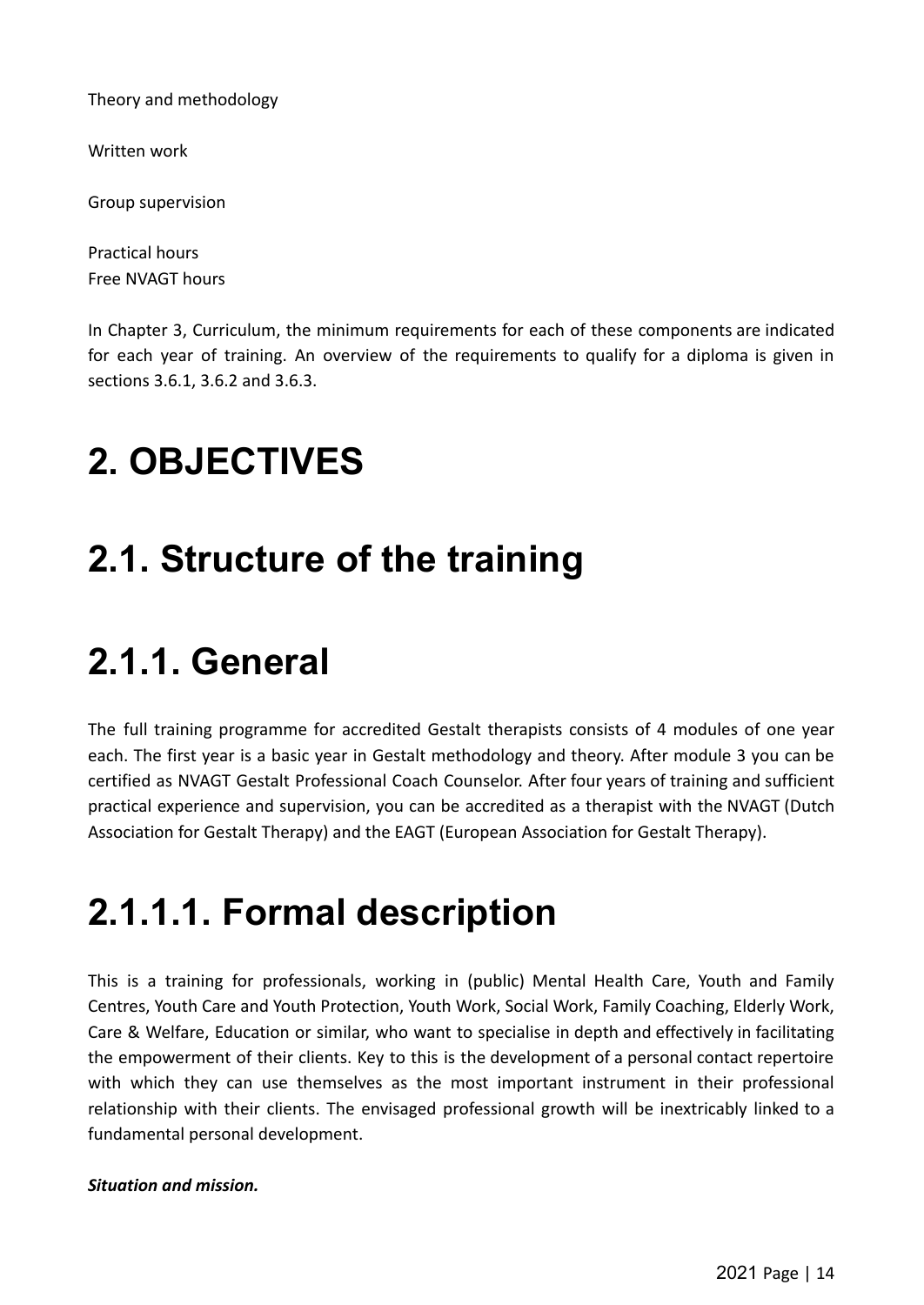In care work, care workers are helping people. This help has many faces, depending on the person receiving the help and the situation in which they find themselves.

People who are seriously limited (mentally and/or physically) in their ability to organise their lives independently need a form of support that gives them a foundation. People with problems that appear to be of a more temporary nature mainly need the backing to get back on their feet.

In all cases, it is important to offer coordinated help. In all cases, it is important to provide adapted assistance, in the sense that no more or less is given than is necessary. If too little is given, people are left out in the cold and get even more stuck. If too much help is given, the people's own strengths are overlooked.It is very important for every person receiving help not to feel completely dependent on the person giving the help. In one way or another, everyone wants to retain some control over their lives. So also control over the help they receive.

The empowerment philosophy, as formulated in the middle of the last century by Freire and Habermas, among others, is currently undergoing a revival. The concept of 'own strength' linked to 'own responsibility' is central to the social debate on Welfare New Style. The recently published scientific report " The Heart of Empowerment" (Jenny Boumans, Trimbos Institute) sharply defines what this facilitation of the development of Eigen Kracht is about in principle.

The basic polarity in empowerment is that of self-determination versus being determined. Whether it is about education, health care, economic position, the aim is always to give underprivileged and vulnerable groups more control over their own lives. From a simple logic point of view, it is clear that this self-determination cannot be imposed from above. Then someone else will determine what your self-determination will look like. Essential for empowering is the dialogue in which the social worker tries to attune the situation to the possibilities and especially the needs of the client to be empowered.

A major problem, however, is that many people in a vulnerable position are hardly able to enter into this dialogue because they lack the basic conditions for it, such as the ability to self-reflect, language skills, environmental support or financial resources. It is risky to initiate too much self-determination when there are real limitations in the client or his situation. Instead of empowering the client, we then actually reinforce his problems and complaints. This requires a preliminary process, comparable to pre-therapy and therefore also called pre-powering, in which the person to be empowered is taught and supported to indicate his needs in a dialogue and to come to an appropriate contact on that basis.

After all, a dialogue presupposes people who can stand on their own two feet in the contact and are aware of their own feelings, needs and thoughts. Subsequently, it is important that they can indicate in the contact what they need or consider important. It is equally important that they can empathise with the other person's world of experience and the values and needs that go with it. The ability to switch between alternating perspectives is a prerequisite for this. In this way, the dialogical I-you relationship can be established, in which both parties are in a free and responsible subject position. This is in contrast to an I-it relationship in which one of the parties is more of an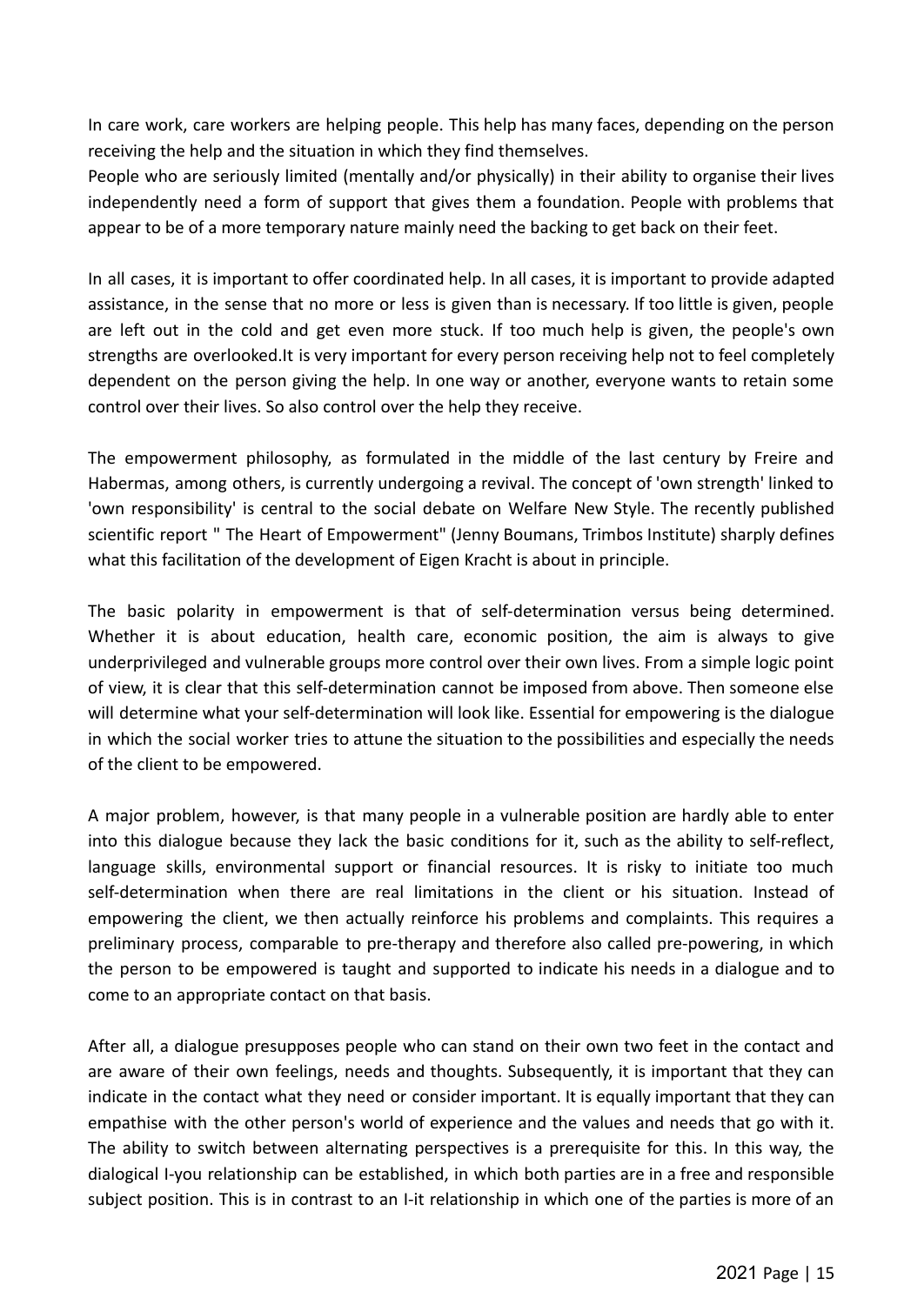object - a thing - than a subject. Both counsellor and client run the risk of ending up in this object position.

Initially, empowerment was mainly focused on the interests of the client or client group. In the meantime, it has become clear that the social worker is also in a vulnerable position. In addition to his professional skills, a strong appeal is made on who he is as a human being. This requires being able to be present in emotionally difficult situations with authenticity. Sometimes it is possible to mean enough to a client and to find satisfaction in the work. Often, they do not. Then he is left with a feeling of inadequacy and powerlessness. This can lead to stress and sometimes to burn-out. Empowerment of the care worker is about developing a basic trust that enables him/her to be present in the here and now of a situation. In this way, he or she will be able to clearly assess what is going on, what is needed and what limits are set by reality. This firmly founded freedom in the contact is an important instrument for self-care.

The Gestalt method is ideally suited to move in this dynamic, as the concept of "attuned contact" is central to its theory and practice. In concrete terms, this means that the learning process is not aimed at the appropriation of a "classical" intervention repertoire, which often aims to provide a far-reaching ready-made recipe for problems. The Gestalt method is about developing a repertoire of contact, based on experience, which is available to people in order to find, in dialogue, the most appropriate response to the problem at hand. A care worker who has his or her own Personal Strengths at his or her disposal is able to assess what is needed in a particular situation and is free to use a large number of contact styles in order to reach an agreement with the person in question. This 'Eigen Kracht' fits in perfectly with the fact, proven by research, that the quality of the relationship between client and counsellor is the most important factor that makes a counselling session have the desired effect.

The strength of the Gestalt training lies in going through personal development. This enables you, as a professional, to be present in the here and now of emotionally complex situations from a position of genuineness. You learn something unique: you learn to carry feelings of anger, fear, sadness and powerlessness for yourself and the other and then to bring them into contact with each other in an attuned way.

In this way you find something to hold on to in yourself and your personality becomes your most important and effective tool. This makes it possible to enter into an effective healing relationship with your clients. By shifting the focus from the problem to the person and their desires behind the problem, you create safety and trust in very vulnerable contacts.

## <span id="page-15-0"></span>**2.1.1.2. Training framework**

**\*Professional profile:**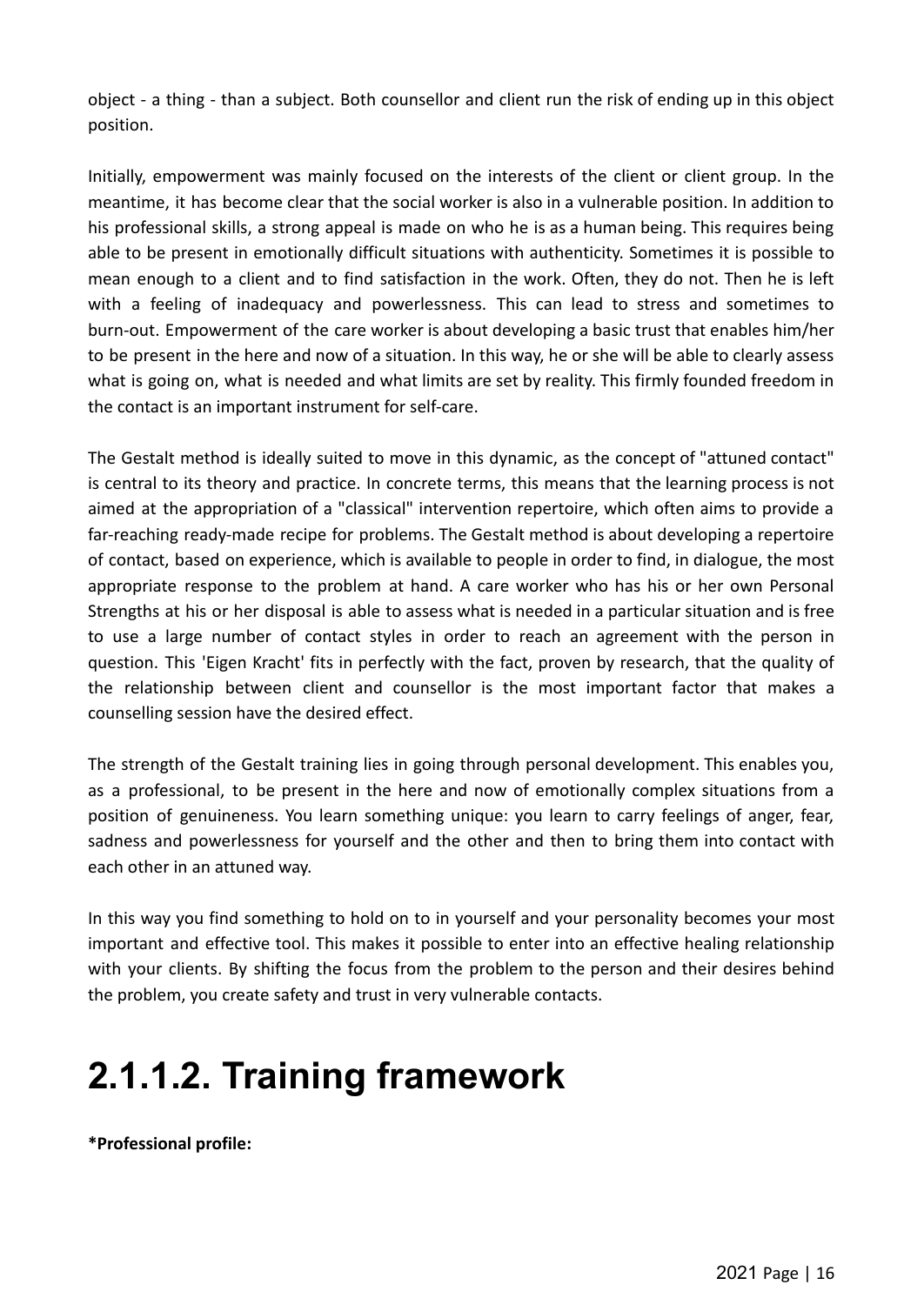The quality of the contact between client and counsellor is one of the most important factors in ensuring that counselling has the desired effect. In working with individuals, families, parents and children, the capacity and ability to initiate change processes for the better is called for. Developing empowerment is a core change process in any care situation. Operating professionally on one's own requires the ability to control oneself, as the most important instrument in the contact with clients. The sometimes strong emotions and the accompanying feelings of powerlessness, both in the client and the care worker, require courage and strength to stay there and to help the situation move forward.

Only by developing our own strength can we encourage and support others in doing so.

The 8 beacons of Welzijn Nieuwe Stijl (Welfare New Style) call for a new professional with qualities such as:

**1**- Understand the art of making contact and taking small concrete steps to slowly but surely get a grip on the situation.

**2**- An open attitude. He must listen differently to his clients, his participants, and the neighbourhood.

**3**- An understanding in which citizens feel understood and taken seriously.

**4**- A good basis for looking for possibilities and alternatives together.

**5**- Take a reserved attitude, address and reinforce the self-solving capabilities of (groups of) citizens.

**6**- be able to combine short-term successes with tackling the underlying causes of problems

**7**- be able to act independently on the basis of a free space for decision making

**8**- be enterprising, go to the target group, be able to cooperate in chains and sometimes take the lead.

The core of the **Gestalt method and vision** that fits with this is:

**1** - Situational. People and problems must always be viewed within the context of the whole situation and the relationships that play a role in it.

**2** - Experience-oriented: Learning to give meaning to experiences and feelings against the background of the situation and one's own history.

**3** - Freedom Restoring. Developing a broader repertoire of contact styles in interaction with the environment.

**4** - Dialogic. For emotional and personal development and the recovery of one's own strength, support from an intimate yet professional relationship is essential.

**5** -Based on polarities. Cheerfulness is not better or worse than anger. Distance is no better or worse than closeness. The situation determines the value of something. Having both poles increases your possibilities.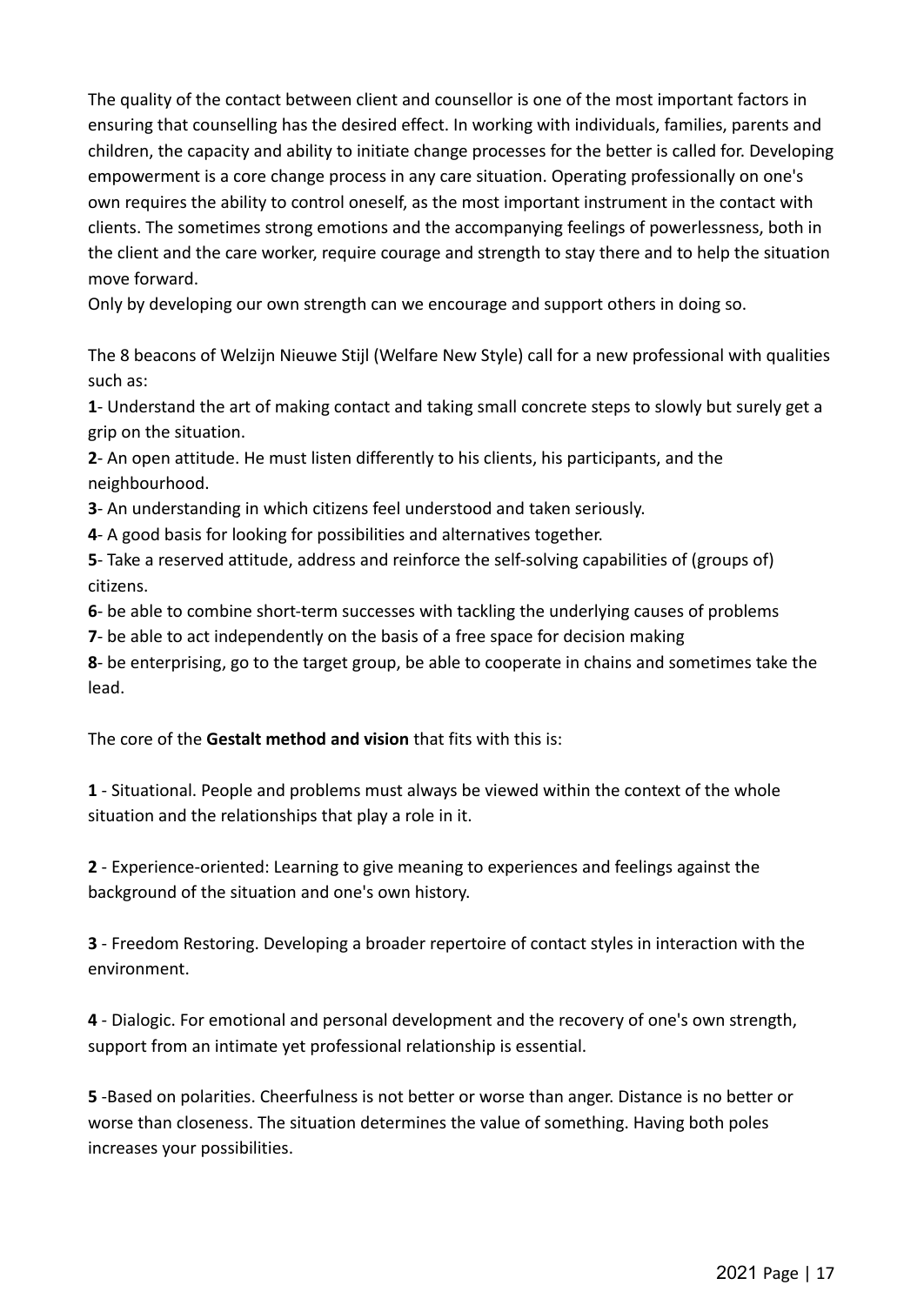**6** - Holistic. The whole is more than the sum of its parts. The meaning lies in the whole. A person is not done justice if he is reduced to a collection of facts.

**7**- Creatively attuned. Freedom always takes place within certain limits. The art is to discover your possibilities amidst all the impossibilities that reality imposes on us.

**8**- Needs-based and task-oriented. In the interaction between a person and his environment, we always see a give and take between what that person wants from his environment (need) and what the environment asks from that person (task).

### **\*Relationship of the training market to the labour market. The work field in the Netherlands.**

The needs of the professional field for the training provided in "The Power of Contact" are based on the following studies and publications:

- To the heart of empowerment (J. Boumans, 2012), commissioned by Movisie and conducted by the Trimbos Institute (a summary of this is included in Appendix 1)
	- Most important lessons from Welfare New Style (Andersson, Elffers Felix, 2012)

commissioned by the Ministry of Health, WVS, the Association of Dutch

Municipalities, MO Groep+ and Movisie

- What works? The core and the power of the MW. (De Vries, 2007)
- Handreikingen voor inleiding en innovatie [Guidance for introduction and

innovation] (J.P. Wilken ed., 2006) (see appendix 4)

In different words and terminology, it appears that and how "The power of contact" gives meaning to and connects with these studies and the 8 beacons of WNS. The connection with the needs of the field of work seems to us to have been made more than adequately.

Time and again, it emerges that it is of the utmost importance to "be there for your client", to "function close to the world in which your client lives", to "start with a good conversation", and to "work with the client". to start with a good conversation rather than with indications" and "to be able to establish a personalised contact with each other".

In other words, it is about the professional being able to facilitate and organise a dialogical subject-subject relationship, both in situations where the client is in an "object" position and in situations where the care worker himself is more "object" than subject.

In the report of the Trimbos Institute (J.Boumans 2012), the principles below are elaborated in detail.

### *Principles of empowering work*

The following general principles can be formulated for supporting empowerment at the level of the individual and his/her context. The elaboration of these principles will be different in each situation.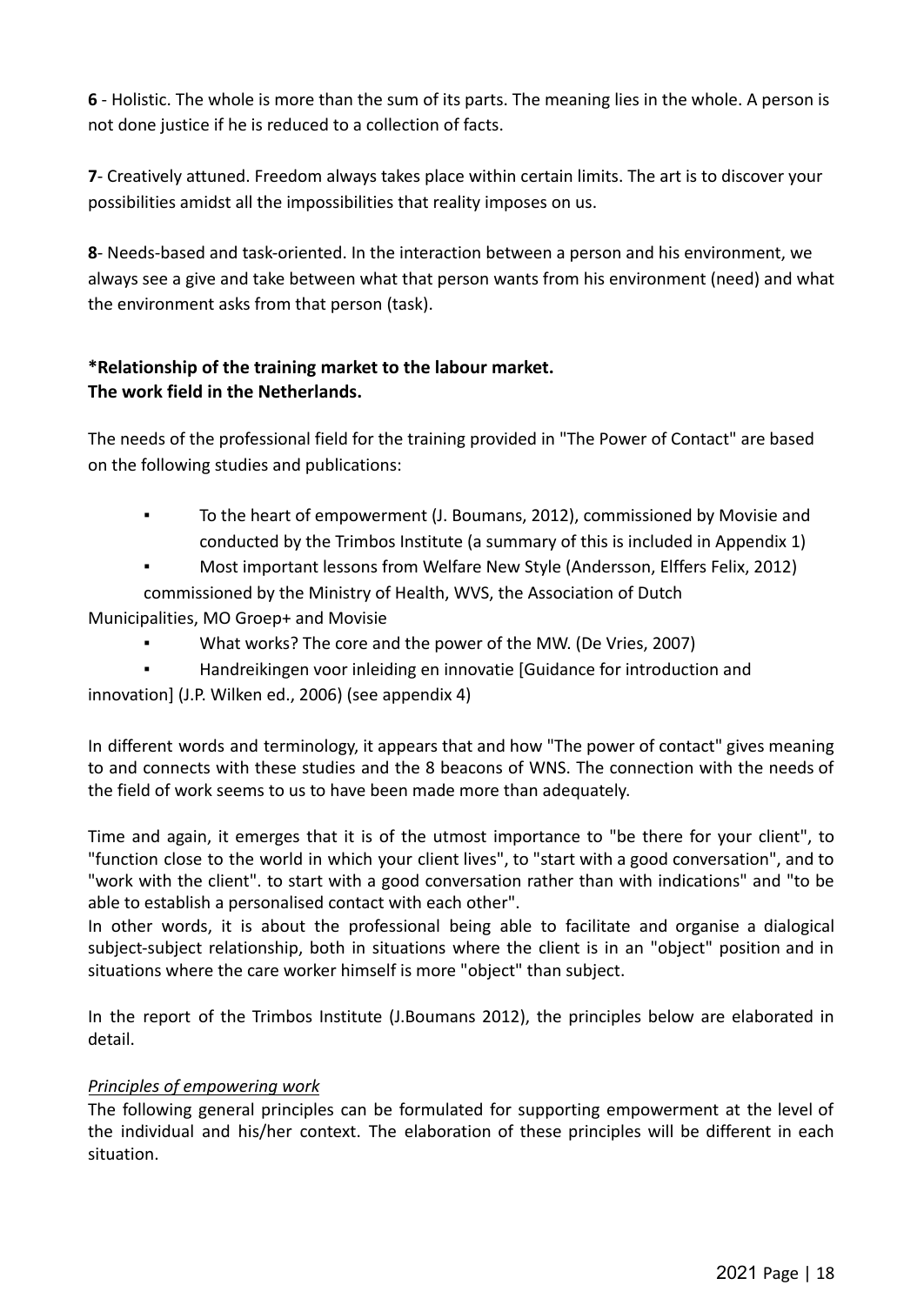### *Goal: Enlarging the living environment. The client experiences a shift from being determined to determining*

The primary aim of the practice is to increase the client's world, i.e. to increase the possibilities of in exchange with others - giving an individual interpretation of life in the areas of: - health (physical and psychological functioning)- housing and living environment - relationships and social contacts day-to-day activities in the form of education, profession and work - leisure time activities - social and civic life (personal lifestyle, sense of purpose, citizenship).

The goal is not predetermined by an external party.

The goal is not of a strategic nature, e.g. to save costs, reduce care, force participation or unilateral adaptation and assimilation. There are no sanctions attached to not achieving the goals.

### *Burn-out*

With "The Power of Contact" we offer a Gestalt method for the empowerment of both client and professional. Empowerment of the professional involves professional self-care to prevent severe stress and burn-out. A risk percentage of 20% is mentioned for this target group.

"Don't take it lightly," warns therapist Mark Luyten, who counsels secondary traumatised clients. "In my practice I see that 20% of my clients even after therapy choose not to work in social work. In this way, a lot of knowledge, training and experience disappears from the sector. I also see a lot of suffering among these people, partly because they underestimated it and sought support too late. I think it's better to seek help a little too quickly."

Research indicates that stress and a perceived high workload are also a growing problem among welfare workers. The possible consequences are well known: staff turnover, burn-out, tensions, conflicts. Social Pedagogues have a sometimes difficult balance between giving and taking, between growing in the service of others and guarding their own boundaries. In order to work effectively within a context of pressure or coercion, it is very important that the worker indicates what he needs in order to do the job well.

Self-care is especially essential for outreach workers. They need to know where their limits lie, and communicate these limits openly with others. Workers need to make sure they stay sharp and take time to reflect (van Doorn, 2008).

The same qualities that are used for client empowerment, namely clear physical and sensory perception, awareness of what is needed in the situation and the ability to bring this into contact in an attuned way, make it easier for the care worker to experience his/her limits and to realise his/her needs in contact.

Through the Afgestemde Contact Methodiek (Haest& van den Heuvel , 2013) the functions of the self: Id, Personality and Ego are metaphorically represented as Monkey, Person and Leader. Goal is more balance between task and need and from the meta position and Leadership being able to make choices, set boundaries and develop freedom to take responsibility.

### **Gestalt**

Gestalt belonged to the humanistic psychology that reigned supreme in the 1970s. It was also called the third movement, next to the Psychoanalytic and the Cognitive Behavioural. In the Dutch-speaking world, we now usually come under the experiential direction, together with the Rogerian Client-Focused Therapy.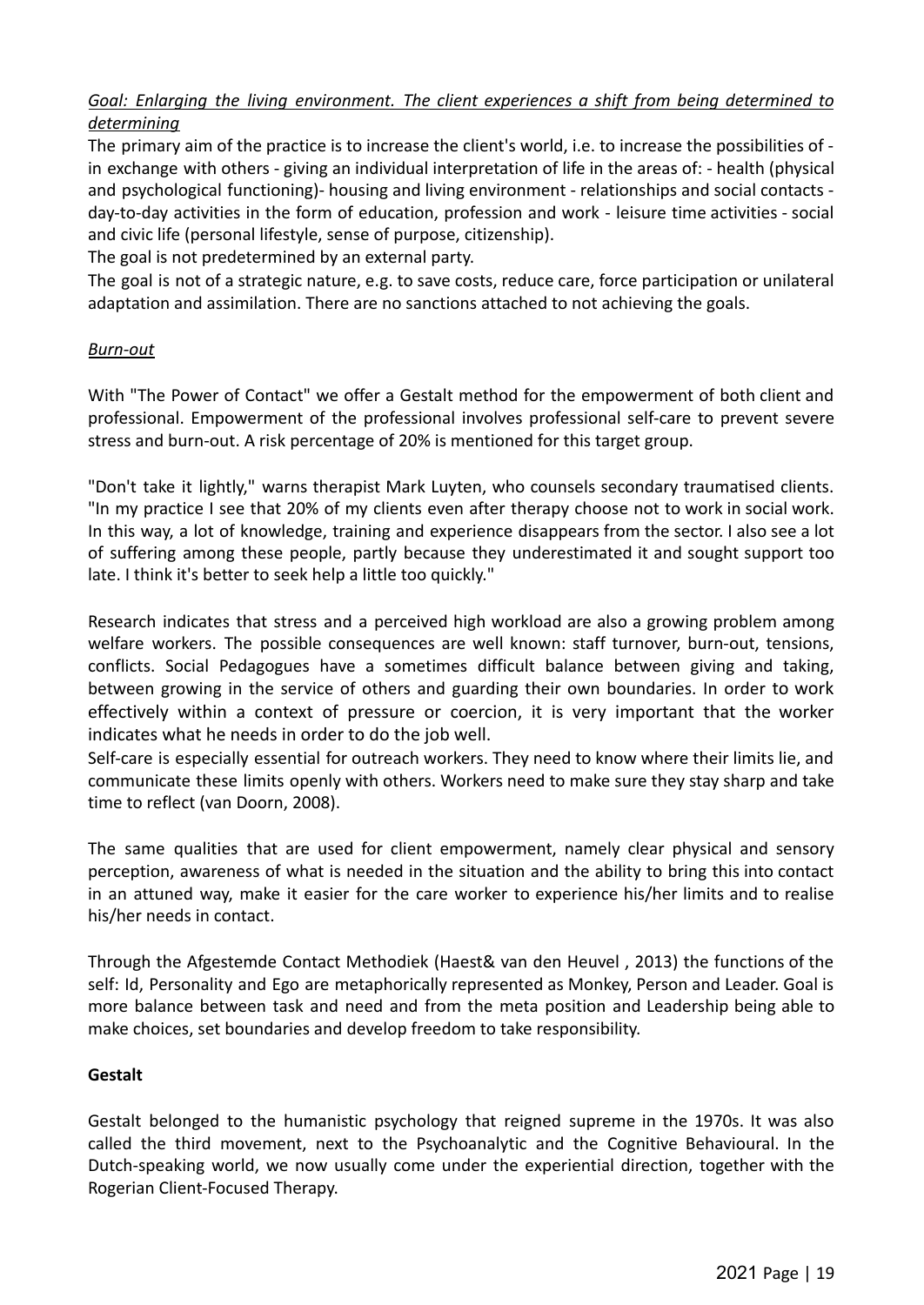In Gestalt theory as it was formulated in the second half of the last century by people like P. Goodman, F. Perls, I. Fromm and G. Yontef, the starting point is the existential phenomenology of Maurice Merleau-Ponty. The beginning of all experience is very subtly mapped out: sensory perception and bodily observation. The process of how a person moves from an emotion to a feeling, from a feeling to insight, from insight to a need, and from a need to action is described in clear steps (the contact cycle or Gestalt formation process) (G. Lambrechts, 2001). From the family of origin and later experiences, each person has developed patterns in their way of making contact.

These lead to favourite contact styles and unfree, often almost automatic reactions, which prevent the fulfilment of needs and self-realisation.

By learning to observe and experience in great detail, people can become aware of this, both in others and in themselves. This is the beginning of restoring the freedom to come into attuned contact. The dynamic polarity model of confluence, introjection, deflection, projection and retro-reflection offers a good practical and theoretical basis for this. What is unique about Gestalt is the way in which it has been worked out and theoretically substantiated how essential the relationship/contact in the here and now between the social worker and the client is in this. At the time when new versions of the empowerment theory (Van Regenmortel), the presence theory (Andries Baart), the attachment theory (Verdult, 2004), the loving authority (P. Verhaeghe), authority and identity (C. Brinkgreve) appeared in recent decades, Gestalt already had a long theoretical and practical tradition around these themes in the guise of:

- the dialogue, from a subject-subject position (I-Thou , Martin Buber, 1923)

- the power and importance of being present as a care worker from a position of authenticity (Yontef, 1993)

- the dynamics of environmental support as a temporary carrier in the process of self-support (Siemens 2006).

- the effect of inclusion and the paradox of change (Polster & Polster, 1973)

- the development of basic trust by means of attuned presence-sensitivity-responsiveness (Wollants 2007).

In our view, we are in the middle of a historically understandable revival of the values of humanistic psychology, after a period of one-sided flourishing of the cognitive-behavioural and genetic-pharmacological model.

The paradigm of the current transition, namely that "from welfare state to a participation society", draws richly from the heritage that Gestalt has continued to practice all along.

### **The 4-year Gestalt training**

Candidate students are already in possession of at least a HBO diploma MWD, SPH, CMV, SPV, Vak therapie or Psychology or equivalent. They are also expected to have a background in mental health care, youth work, youth welfare, social work, home care, case management or any other form of professional guidance of clients, possibly as a volunteer.

Central to this is the development of a professional basic attitude of dialogue and support. The Gestalt method has an essentially different approach than what is offered in the market from a Cognitive-Behavioural, Systemic and Contextual perspective. It starts from the premise that the quality of the relationship between client and counsellor is the most important factor that makes the counselling have the desired effect. An approach that is too structured or protocol-based and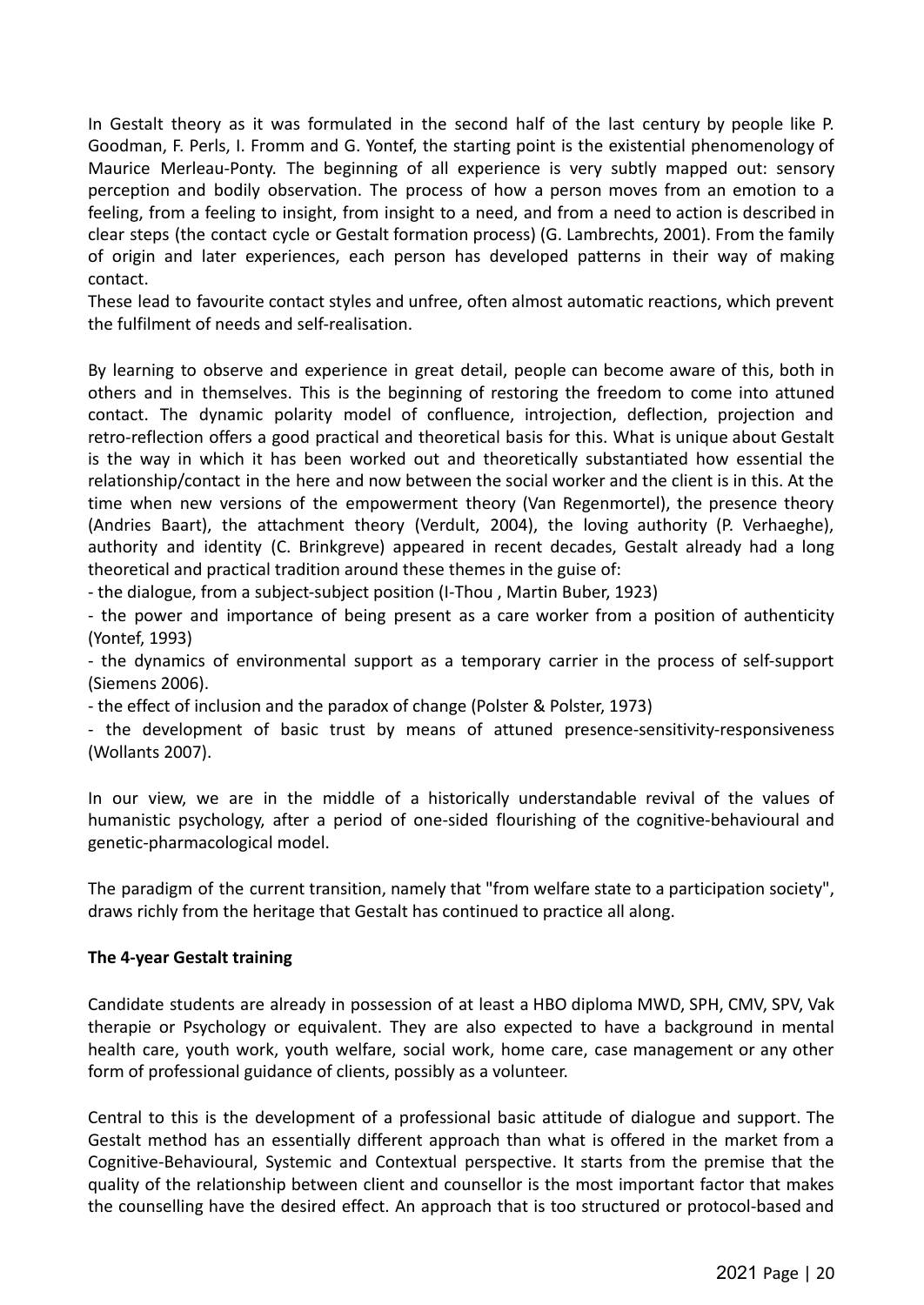that ignores this fact in its pursuit of effect, result and solutions will ultimately have the opposite effect and slow down or even block the guidance process.

The starting point is that, in any case, we essentially distinguish two types of difficulties in human existence, not just one. On the one hand people have the task of developing personal independence, on the other hand learning to put themselves in the shoes of others is necessary in order to be sincere.

perception of others is necessary in order to be truly meaningful. People who do not (er)know this 'bandwidth' of life have a hard time.

The training focuses extensively on this human dilemma, by putting the necessary focus on the relational aspect between people: the quality of how people relate to and interact with each other, and learning to independently develop the relational capacity to help their situation (including those who are part of it) move forward.

That is why we tune in to be compassionate. We form our human attunement through contact and 'care-frontation' with others. This is about rediscovering the reality that can arise between people in the here-and-now. People live in the present and learn from the present through interaction with others. It is important to know that feelings are facts and give meaning. People learn by experience to link feelings to the situation and their own personality and to make choices from there which direction they want to go, depending on the situation.

## <span id="page-20-0"></span>**2.1.1.3. objectives**

### **Objectives**

The goal is a training programme that focuses on facilitating the development of self-determination and self-care (empowerment) in both the client and the counsellor. This requires the development of a clear experience of oneself and the other, combined with a broad contact repertoire that offers sufficient freedom to reach an appropriate contact. It is based on the basic principles of **Gestalt theory and methodology**.

This is a training with, on the one hand, the emphasis on intensive individual and relational learning from and with the learning group, and on the other hand, on the integration of new relational knowledge acquired in combination with existing theory. This lays a solid foundation for professional and personal development.

The Gestalt method is a process approach within a structured situation, working with the client in a learning process to recognise and solve problems of an emotional, rational, personal or spiritual nature.

As in Gestalt therapy, Gestalt guidance takes place within a relationship with the intention of developing self-support and awareness in the life-long process of change, through:

- Increasing the client's awareness with consequent expansion of choice.
- Increasing the client's ability to make creative adjustments.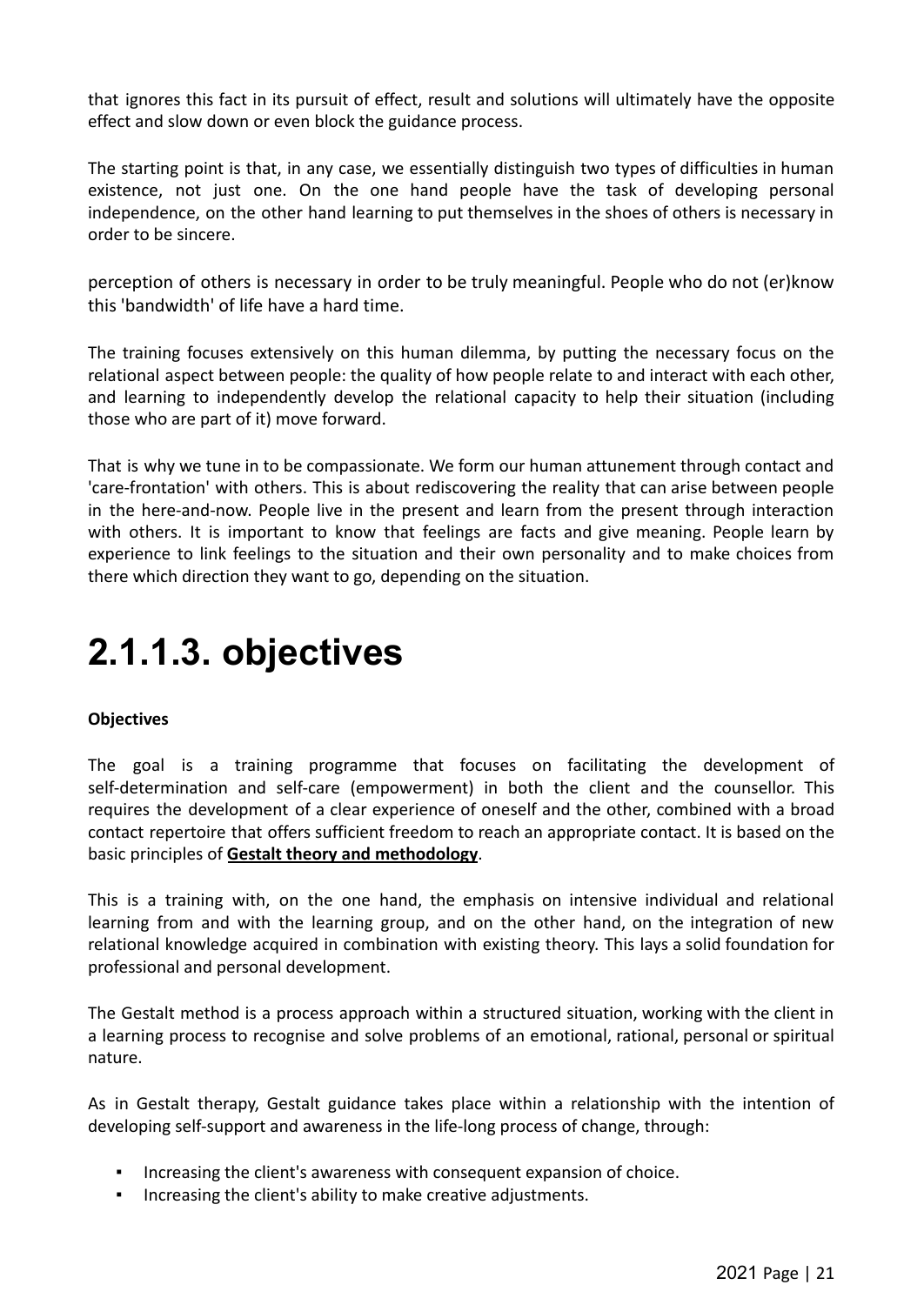▪ Increasing the client's self-knowledge in relation to others.

Just as Gestalt therapy uses a relationship within a structured situation, the training " Eigen Kracht in contact" focuses on factors that make a relationship supportive:

- How to make use of the 'self' and self-reflection in service of this relationship
- Learning and putting into practice skills that play a role in creating and maintaining an empowering relationship.

For the student this means education in self-awareness and self-reflection as well as training in a specific philosophical and theoretical approach.

The Gestalt counsellor, in accordance with his/her specific theoretical and clinical approach, is able to establish a professional relationship of trust and to apply helping or contact-enhancing interventions. He also has the ability to move in his work between philosophy, theory and practice, scientific and intuitive knowledge, in order to experience and observe the actual accompanying encounter.

### **Group supervision**

He gains experience in applying the Gestalt method in his work situation and becomes acquainted with the supervision process concerning his work experiences.

Group supervision in the basic training comprises 72 hours, including reporting. The requirements for supervision are

Full participation in group supervision.

- The 'Eigen Kracht in contact' student is expected to bring in his/her experiences with integrating the Gestalt method from his/her own work field in supervision.
- The group supervision is concluded with a written report.

### Objective:

- **•** The student shows how he uses supervision for working from the Gestalt vision in his daily work.
- The student reports on how what has been learned in supervision is translated into practice.
- The student uses the writing of the supervision report to think more deeply about a theme during a period of time and to investigate this in more detail.
- The student uses this report to improve his or her practice, for example with regard to: working relationships, contact styles, relational awareness, dialogue, situation.

### **Study-process groups**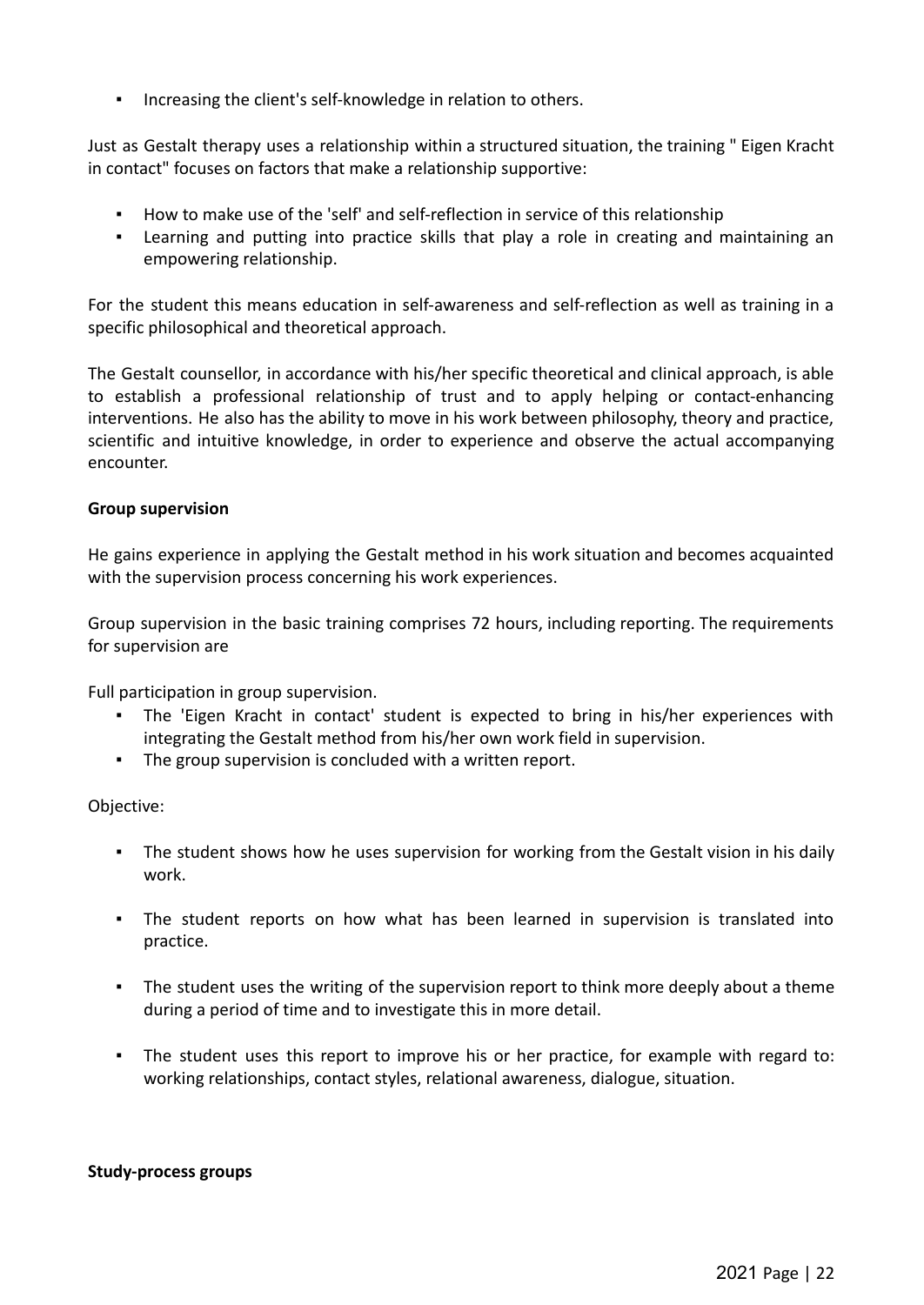For the duration of each training year, students form small groups of 4 to 6 persons, who meet at an average of once a month to discuss literature and work with practical situations in line with the offer of the training. During each training weekend, the study process groups give a presentation of their process, lasting about 30 minutes.

In these meetings of 3 hours each, the students gain experience in making Gestalt theory and methodology more their own. Feedback from fellow students is an important element within these meetings. Problems concerning the formation and maintenance of an intervision group should be reported to the mentor.

At the beginning of each academic year, students discuss the continuity or composition of their group again.

## <span id="page-22-0"></span>**2.2. Module 1**

## <span id="page-22-1"></span>**2.2.1. General learning objectives**

Module 1: Basic Gestalt Year

- Students are familiar with and can move in the fundamentals of Gestalt theory and Gestalt methodology and can articulate this in a written reflection essay
- Students are familiar with and can understand the philosophy behind the 8 beacons of Welzijn Nieuwe Stijl and the Empowerment theory.
- Students can apply the Gestalt method during the training weekends in the interaction with their group mates.
- Students can integrate personal values, relational qualities and professional action. They are able to stay close to their experience. This includes the assumption that the effects of relational action can only have meaning within the situation.
- Students are able to apply Gestalt theory and methodology in their work situation.
- Students write a reflection paper in which they make clear what learning process they have gone through and link this to the Gestalt methodology and theory.
- At the end of the academic year they give a presentation of this paper to the group and the mentor.

### **General learning objectives**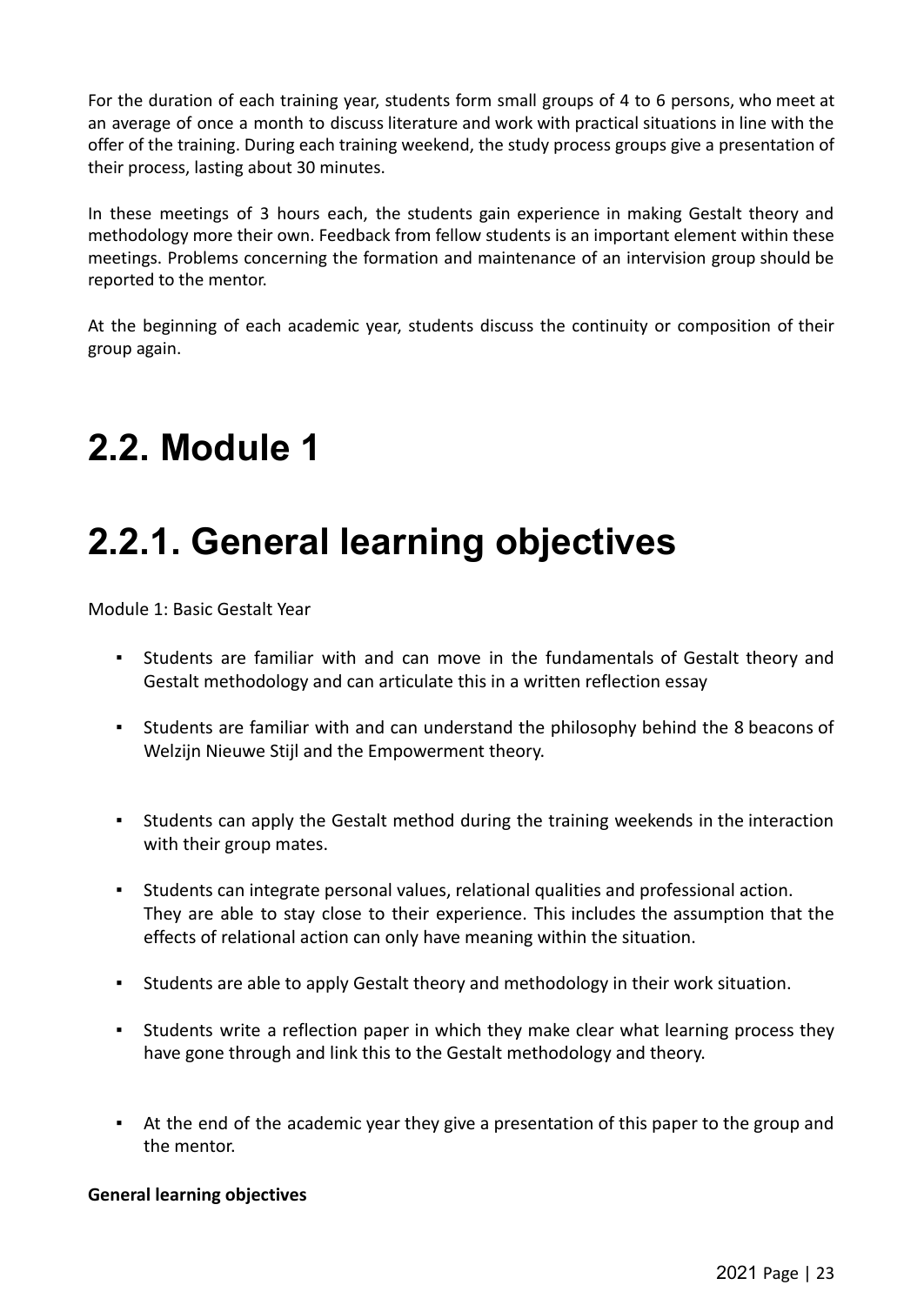- To explore and deepen the meaning and application of dialogue in a Gestalt supervised relationship.
- Increase awareness in contact with others and recognise contact styles and their significance for dialogue in the here and now
- Become acquainted with attachment theory and the Gestalt vision of development. Gaining insight into the relationship between attachment/development and patterns in emoregulation, self-image and contact styles in adulthood.
- Introduce the concept of Gestalt formation: the meaning and limits of the model.
- Learning and experiencing the meaning of bodywork in Gestalt counselling and being able to describe it.
- Acquiring knowledge of the concept of polarities (bandwidth of life).
- **·** Introducing the concept of field theory.
- Gaining insight into the cultural aspects of Gestalt counselling
- Preparing to start Gestalt methodical work with clients.

Throughout the training year, the student receives feedback, both in training groups and in his/her intervision group, from mentor, fellow students, teachers and outside evaluators. The developments of students are discussed regularly during the meeting of the Programme Committee. If there are any problems, they are discussed with the student by the mentor.

## <span id="page-23-0"></span>**2.2.2. Learning objectives- knowledge**

- Be able to formulate learning objectives based on Gestalt concepts.
- The student will be able to define and explore the concept of Gestalt guidance and Gestalt therapy.
- The student is able to define and explain the concepts of awareness, contact and contact processes.
- The student will be able to describe the function of awareness.
- The student is able to define and explain the concept of contact styles. The student is able to understand the concept of phenomenology as a subjective way of perceiving.
- The student is able to explain what a phenomenon is and how it influences his/her way of working with other people.
- The student is able to recognise the relationship between phenomenology and Gestalt guidance The student is able to explain the process-oriented method and vision of Gestalt guidance in comparison to other guidance models (e.g. systemic, contextual).
- The student will become familiar with dialogue as one of the philosophical building blocks of Gestalt theory, being able to define and explain this concept.
- The student is able to discuss the guiding relationship and the role that dialogue plays in this relationship.
- The student will be able to define the concept of Gestalt formation process and the different elements of that process.
- The student will be able to explain how the concept of sensory-motor awareness in Gestalt guidance and therapy is significant in enhancing self-realisation and promoting contact in relationship.
- The student understands that field theory is a holistic approach to understanding and explaining human behaviour in its situation in the here and now.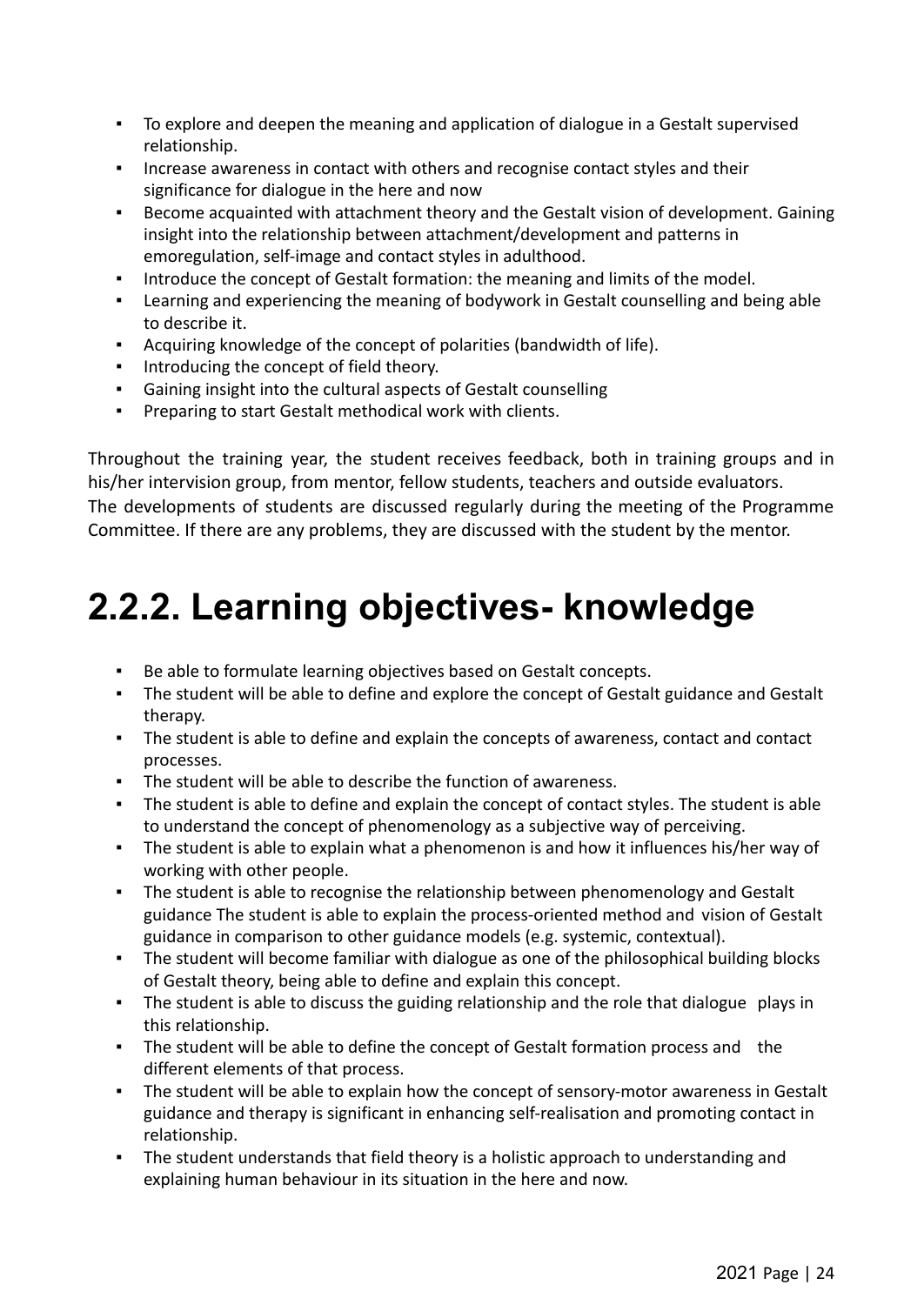- The student learns to recognise and distinguish the influence of personal development (life history) in guiding clients.
- The student is able to describe both practically and theoretically the application of Gestalt methodology in their daily work.

## <span id="page-24-0"></span>**2.2.3. Learning objective skills**

- The student is able to pay attention to refining his reflective capacity; he analyses his experiences in a broader context; in practice he demonstrates his point of view and insight with respect to the processes of his fellow students and gives a clear description of them.
- The student is able to pay attention to non-verbal information and is aware of its significance in contact with the other.
- The student is prepared to experiment with dialogue in the group and to receive feedback about it from fellow students and mentor.
- The student is able to deal with differences between himself and his clients.
- The student is able to shift his focus from his own process to that of others, emphasising the aspects of empathy and distance.
- The student begins to distinguish the effect of resistance in himself and his fellow students in order to increase his sensitivity with regard to resistance and the possible effects of this mechanism in the interaction with clients.

In order to continue the training, the student will be assessed in the following areas with regard to their personal skills. The assessment will be based on all experiences with the student during the entire training year. Self-assessment and feedback by fellow students and teachers will be included in the consideration. The areas are the same every training year, but the depth and degree of competence will increase over time.

Personal skills and abilities are evaluated according to students' ability to:

- Interact well with others with an attitude of mutual respect and interest.
- Demonstrate awareness of professional and ethical standards.
- Take responsibility for their own physical and emotional well-being.
- Meet the varied demands of the training, including financial obligations, timely completion of assignments and active participation in training, discussions, sharing of study materials, supervisory experiences, homework group exercises and group processes.

Personal skills will be further evaluated through the increasing ability of students to:

- Describe their own process and communicate about it in an appropriate, coherent and open way and, where appropriate, relate it to the training.
- give feedback.
- receive feedback, reflect on it and make use of it.
- learn to deal with different forms of feedback.
- being aware of the boundary between therapy and supervision in such a way that the supervision assignment remains in the foreground.
- To relate training content and theory to practice.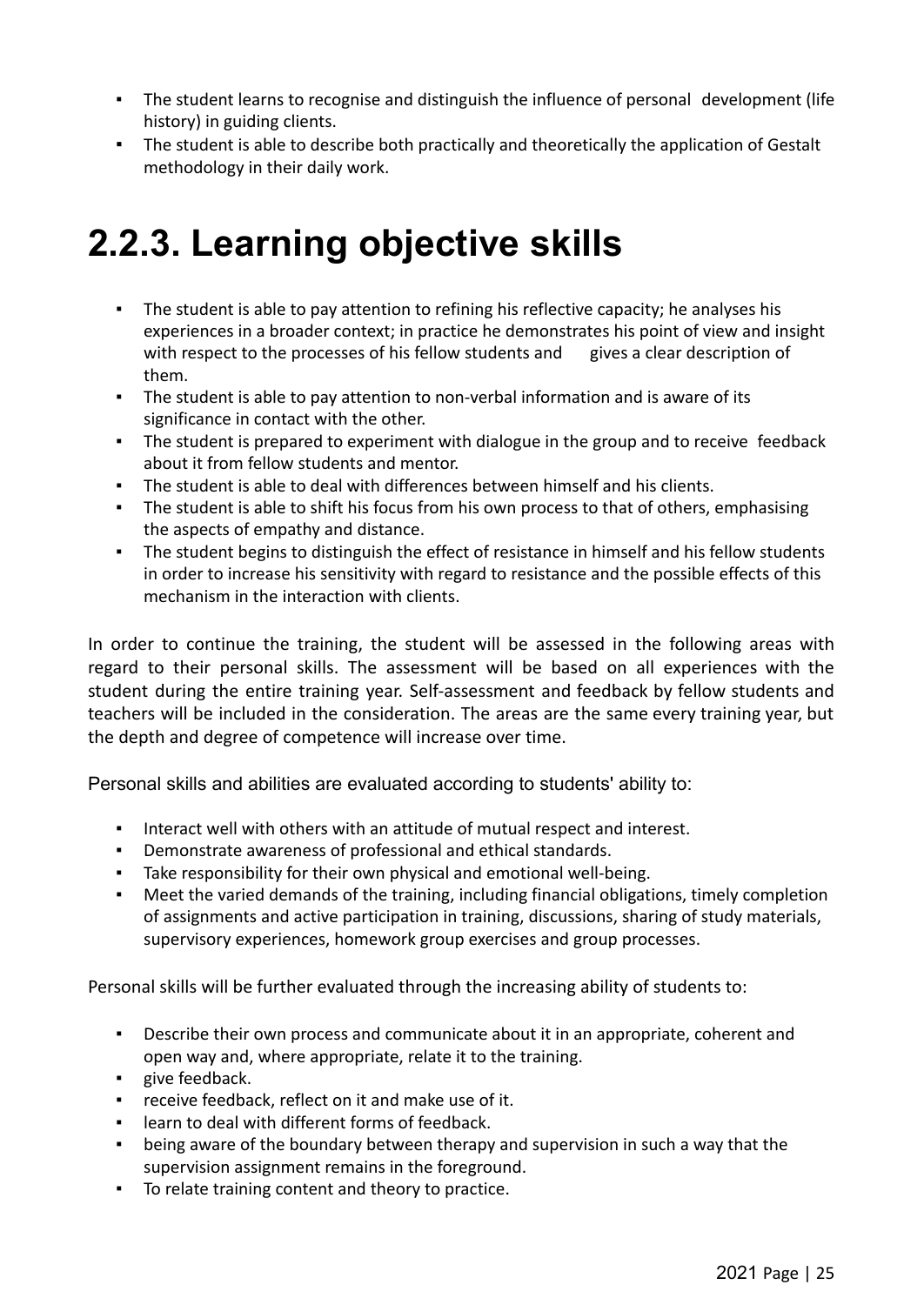- Integrating new knowledge into current theories and ideas.
- Being aware of the limits of the individual level of expertise and working within them.
- Participate, at a level of competence appropriate to the phase of training, in skills exercises related to the content of the training.
- Experimenting and learning from the consequences of one's own actions.
- Experiencing uncertainty and difficult feelings without becoming rigid, and yet remaining in contact with the environment

## <span id="page-25-0"></span>**2.3. Gestalt counselling and therapy training module 2&3**

The 2nd and 3rd year (MODULE 2 AND MODULE 3) form the Gestalt Counselling & Therapy Training Course. This is meant for people who (start to) work with clients on the level of the work of a counsellor. The programme consists of theory, methodology, learning therapy, supervision, a practical case study and a practical final test.

### <span id="page-25-1"></span>**2.3.1. Module 2**

## <span id="page-25-2"></span>**2.3.1.1. Learning Objectives**

- students deepen the learning outcomes of module 1.
- students are aware of current developments within their field of work and society and demonstrate this in their written practical work.
- Students are trained to work independently in a practical situation. The Gestalt accompanist is able to apply principles from science, interpret scientific research, evaluate and adjust working procedures and work on professionalisation and innovation within his/her profession. He/she is responsible for professional practice in the (sub)area for which he/she has been trained.
- In solving the problems with which a Gestalt accompanist is confronted, he should be able to apply relevant scientific insights, theories, concepts and research results.
- The Gestalt practitioner should be able to apply knowledge, insights and skills in a variety of professional situations.
- The practitioner is able to resolve with professional quality issues that arise in professional practice, where the problem is not clearly defined beforehand and where standard procedures do not apply.
- Based on relevant knowledge and theoretical and practical insights, he should be able to define and analyse complex problem situations in professional practice independently. In this light, he should develop and apply meaningful (new) solution strategies. He should be able to assess and evaluate the effectiveness of these strategies.
- The Gestalt counsellor can think and act methodically and reflectively and set realistic goals, plan activities and complete them systematically.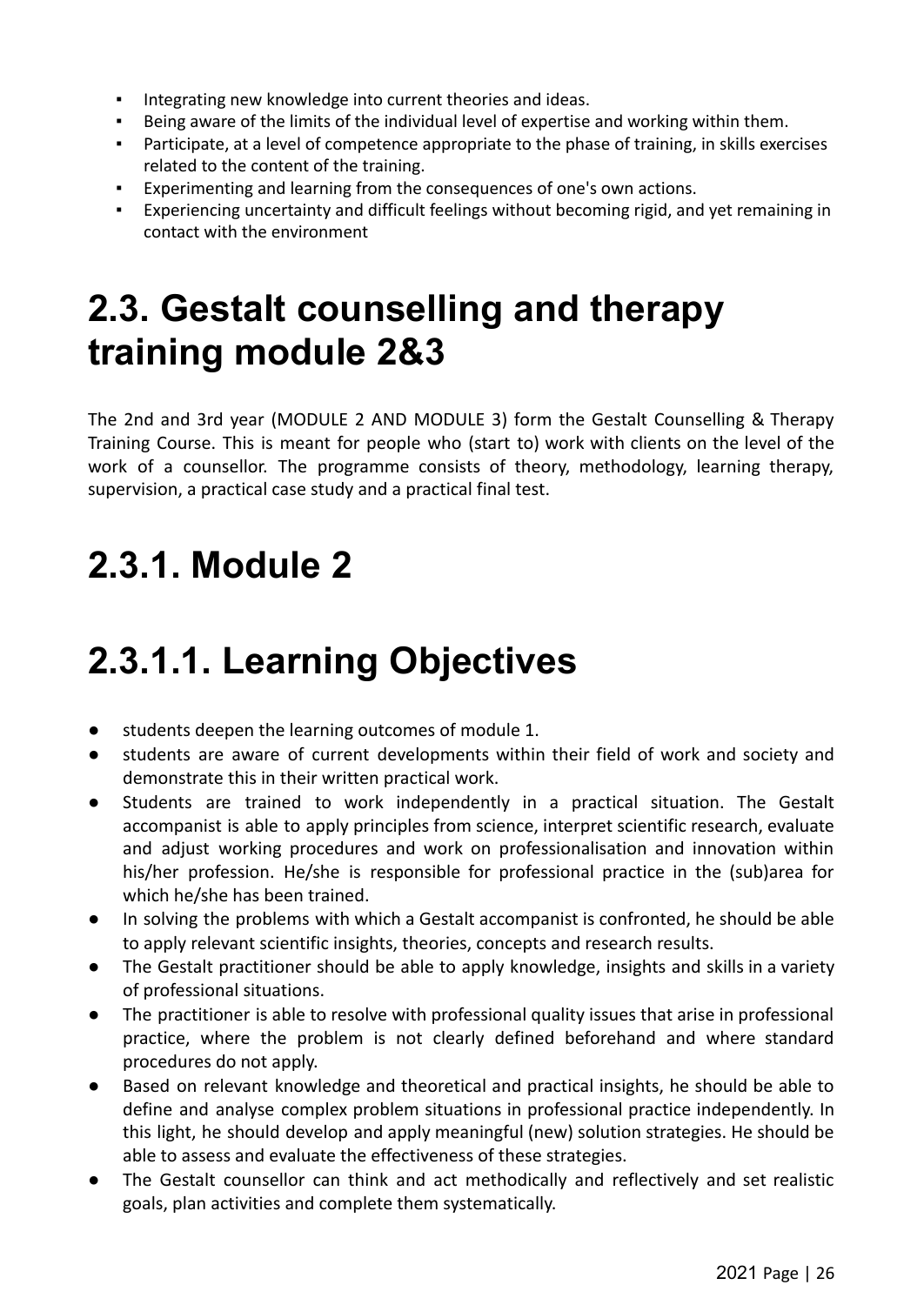- they can also reflect on their professional conduct on the basis of collecting and analysing relevant information.
- The Gestalt accompanist has a good general education and knows what is going on in society and can relate to and measure up to HBO (higher professional education) and academic students.
- Students write a practical paper in which they make clear what learning process they have gone through and link Gestalt methodology and theory to their work experiences. They will give a presentation of this paper to the group and the mentor at the end of the academic year.

In order to create a learning environment for both professional development and personal growth, the elaboration of the content of the second year of "The Power of Contact" can be seen against the following background:

- This module is an ongoing investigation into the theoretical basis of Gestalt methodology and its application in the student's work situation.
- The student acquires knowledge of relevant social developments and visions on, for example, attachment and development, upbringing, partner relationships, divorce, blended families, aggression and violence, abuse and trauma, identity and knows how to link this with both Gestalt theory and experiences from his/her work field.
- The student learns to give meaning to his/her basic orientation with regard to his/her professional attitude.
- The student learns to connect his/her personal work experiences with both Gestalt methodology and the social context.

## <span id="page-26-0"></span>**2.3.1.2. Learning Objective knowledge**

The learning objectives knowledge of Module 1 will be further deepened and integrated. The following learning objectives are added:

- The student will gain insight into the Gestalt theoretical view on attachment and personal development from early childhood.
- The student gains insight into the connection between presence-sensitivity-responsiveness and the restoration of basic trust.
- The student becomes familiar with how developments in childhood affect adult partner relationships.
- The student becomes familiar with modern contemporary discourse on fear, loneliness, authority, identity, male-female relationships and family relationships.
- The student will become acquainted with the concept of 'actinal pathology' and the importance of 'loving authority' in this.
- The student will have insight into the possible bottlenecks in the dynamics of newly composed families and will know how to respond to them in a situationally appropriate way.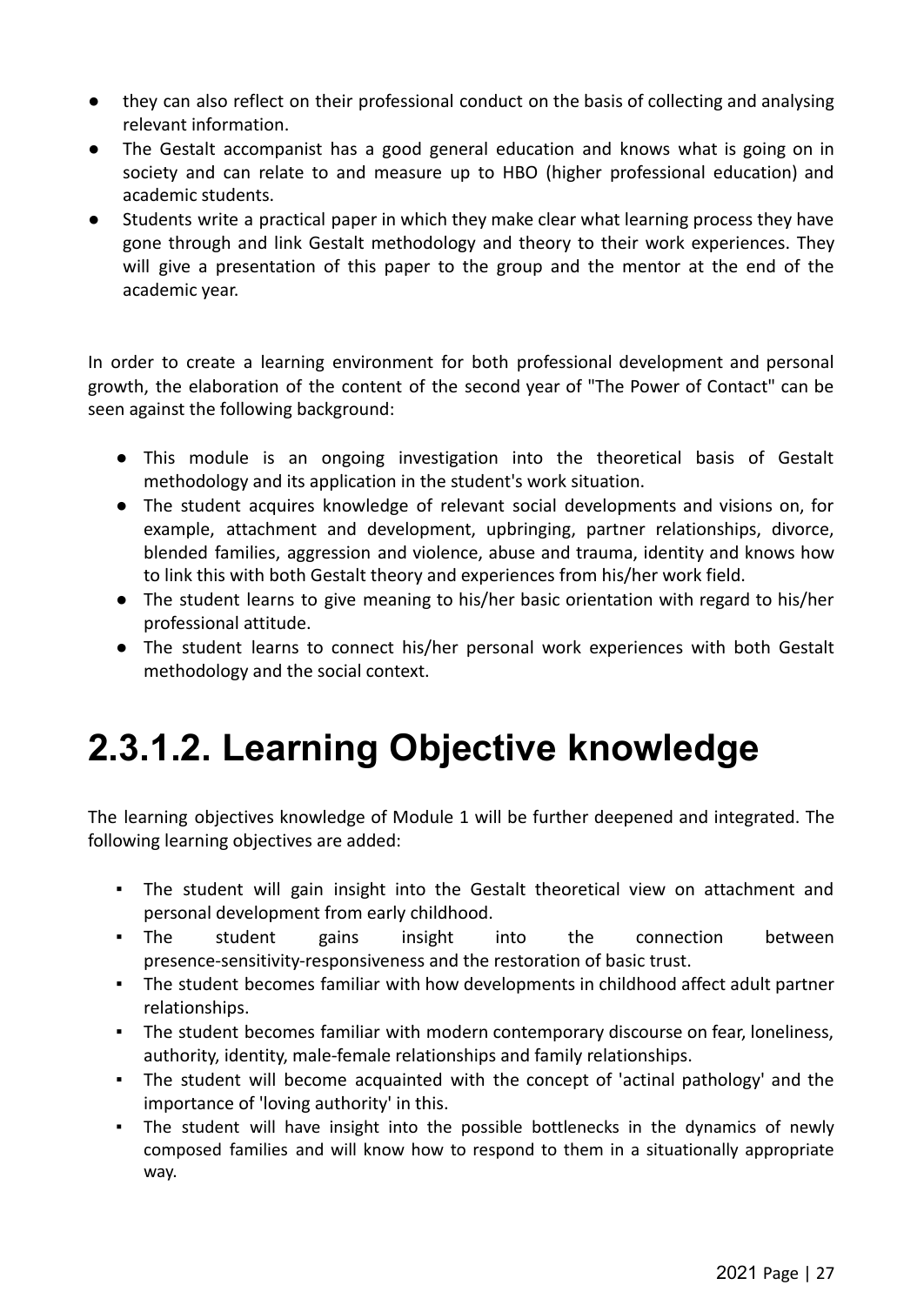- The student gains insight into the Gestalt vision of the consequences of traumatic experiences for current family and intimate contacts.
- The student understands that field theory is a holistic approach to understanding and explaining human behaviour in its situation in the here and now.
- The student learns to recognise the development of their own background and relationships and their effects on working with clients.
- The student will be able to define and explain Gestalt theory and methodology in relation to practical client situations.
- The student has knowledge of and insight into the field of guidance and the differences between various schools of thought (e.g. contextual, systemic, cognitive-behavioural).

## <span id="page-27-0"></span>**2.3.1.3. Learning Objective skills**

- The student can discuss the supervisory relationship and the role that dialogue plays in this relationship in his/her work situation.
- The student will be able to describe, both practically and theoretically, the integration of the Gestalt methodology in their daily work.
- The student will be able to explain how the concept of sensorimotor awareness in Gestalt counselling is of significance for increasing self-realisation.
- The student can integrate the knowledge he has gained into his professional practice.
- The student is able to pay attention to refining his/her reflective capacity; he/she analyses his/her experiences in a broader context; in practice, he/she demonstrates his/her point of view and insight with regard to the processes of his/her fellow students and gives a clear description of them.
- The student is able to pay attention to non-verbal information and is aware of the significance this has in contact with the other.
- The student is prepared to experiment with dialogue in the group and to receive feedback on this from fellow students and the mentor.
- The student is able to deal with differences between himself and his clients. He is able to switch freely between opening up and limiting himself, based on the requirements of the situation.
- The student is capable of shifting his focus from his own process to that of others, with an emphasis on the aspects of empathy and distance.
- The student begins to distinguish the effect of resistance in him/herself and fellow students, in order to increase his/her sensitivity with regard to resistance and the possible effects of this mechanism in the interaction with clients.
- The student is able to offer a form of support that puts the other person on their own two feet rather than taking over their responsibility.

## <span id="page-27-1"></span>**2.3.2. Gestalt Therapy Training Module 3**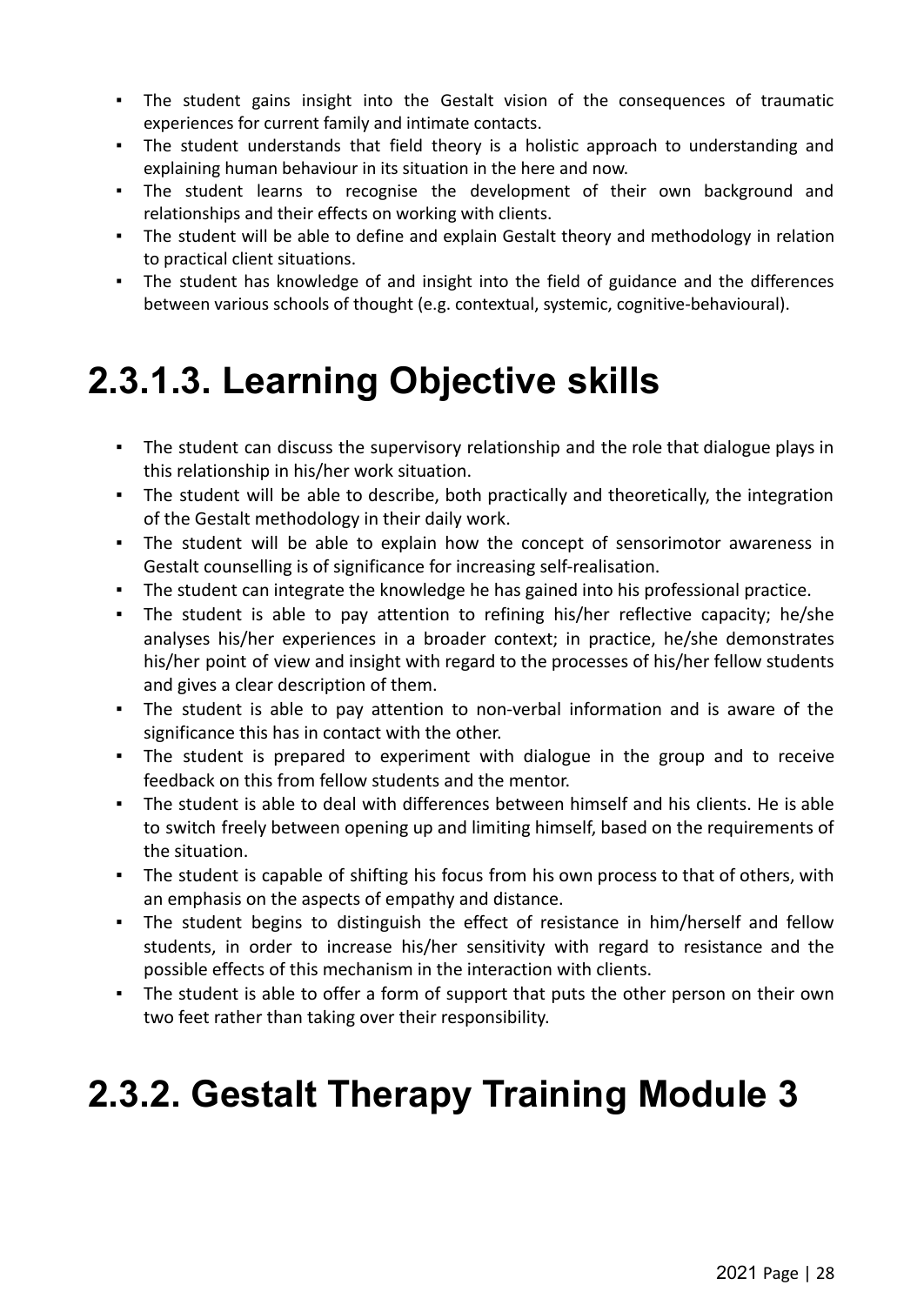# <span id="page-28-0"></span>**2.3.2.1. Learning Objectives General**

In module 2 of the GTO the main focus will be on the practice of Gestalt therapy and how the student makes a start in clinical work. The introduction to Gestalt diagnosis within the context of the Gestalt view of healthy functioning will be coupled with an introduction to DSM V.

In the practical part of the course, the student will also become familiar with conducting an intake interview and, based on this, drawing up a treatment plan.

The theory will be elaborated on the basis of the following topics: Gestalt therapy in clinical practice, setting up and maintaining a practice. Gestalt diagnosis, making diagnoses and treatment plans.

Intake interview and practising intake interviews. Introduction to DSM V and Case Study, ethical issues in Gestalt therapy. Introduction to the concept of existentialism and experimentation in Gestalt therapy, deepening of the concept of field theory, exploration of transference and countertransference in Gestalt therapeutic relationships, introduction to the concept of the self and attachment and trauma.

In order to create a learning environment for both professional development and personal growth, the elaboration of the content can be seen against the following background: In the first year of Gestalt therapy training (GTO1), the student already makes a start on his/her professional training and at the same time has the opportunity to experiment with new behaviour and thus to increase and improve his/her professional skills.

The practice of client contact provides sufficient learning situations with regard to resistances, blockages and personal learning points and this can be worked through in group supervision.

The personal aspects of these learning points are dealt with during learning therapy. Apart from giving meaning systematically and consistently, i.e. relating experiential research to theoretical concepts, the student will be encouraged to pay attention to methodical work and to develop a professional attitude.

Examining his own resistance, reflecting on unresolved conflicts and the example of the teacher's skills will give the student the opportunity to increase his qualities in making contact with the client and to discover which interventions are useful for the client.

## <span id="page-28-1"></span>**2.3.2.2. Learning Objective knowledge**

The student will be able to recognise the importance of the intake interview and making a Gestalt diagnosis resulting in an effective treatment plan.

The student will be able to demonstrate their understanding of Gestalt psychotherapy as an existential phenomenological psychotherapy and what the relationship of existentialism is to experimentation in Gestalt therapy and how it is implemented in clinical practice.

The student can name the main points of the ethical codes of the NVAGT and EAGT and is aware of the impact of the codes on his Gestalt therapy practice.

The student is able to describe the characteristics of field theory and its significance for clinical work with clients.

The student is able to define and explain the concepts of self, transference and countertransference in the therapeutic relationship.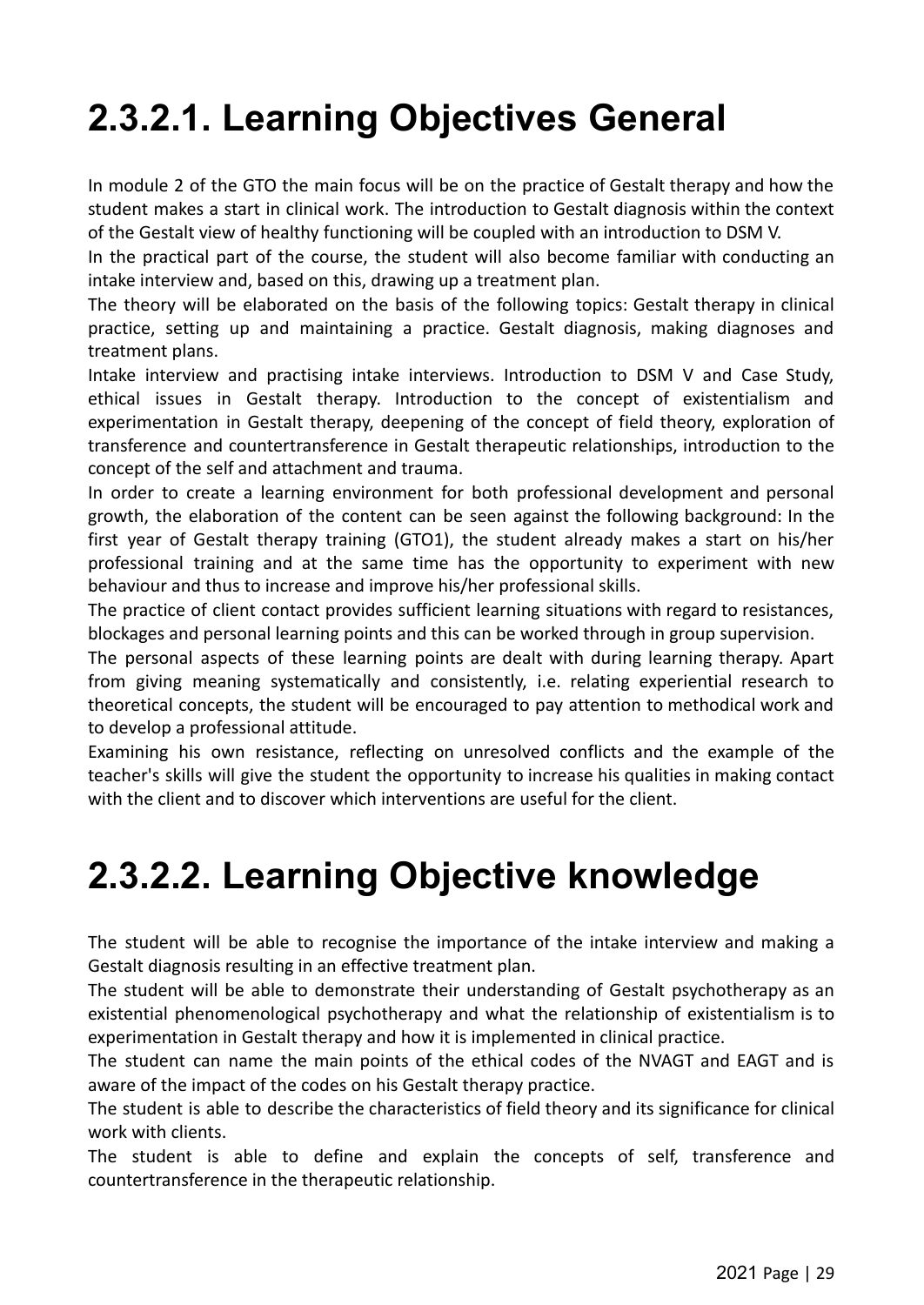# <span id="page-29-0"></span>**2.3.2.3. Learning Objective Skills**

With increased awareness the student practices the phenomenological approach of Gestalt psychotherapy.

The student can show how to do an intake interview and make a Gestalt diagnosis related to this intake interview.

The student is able to recognise the contact interruptions in the therapeutic relationship.

The student becomes more familiar and competent in integrating a wider range of experiments into the treatment plan.

The student can show how to recognise possible ethical dilemmas and the necessary corresponding therapeutic actions.

The student knows how to deepen the clinical work by using the concept of field theory.

The student is able to make a connection between the theory of self and clinical work with clients.

### <span id="page-29-1"></span>**2.4. Accreditation Year module 4**

Module 4 of the GTO 2 provides for the completion of the theoretical and methodical training required for NVAGT and EAGT accreditation as a Gestalt Therapist. This year contains both theoretical and practical components.

In the theory the further development of the professional attitude of the student is in the foreground and the theory of the "self" and its various functions takes a central place.

Deepening of the theory takes place on the basis of three different topics: professional self-development; comparative cognitive behavioural psychotherapy theories; examples from case studies.

Deepening the understanding of the DSM V and its relation to Gestalt therapeutic practice, examining Gestalt therapeutic approaches to clients whose problems have been diagnosed as personality disorders. In Gestalt therapeutic methodology practice and advanced clinical studies, the aim is to review and further explore how field theory is integrated into the Gestalt therapeutic relationship and to increase understanding of the principles of the phenomenological method.

Attention is also given to group and couple therapy and sexuality and the therapeutic relationship.

The theory is elaborated on the basis of various topics: Development of professional attitude, DSM V and Gestalt therapeutic practice experiences, sexuality in relation to therapeutic practice, the development and theory of the self and its various functions, comparative theories of the self, group and couple therapy In order to create a learning environment for both professional development and personal growth, the elaboration of the content can be seen against the following background: In the fourth year of the Gestalt therapy training, the student receives intensive supervision for his professional development. In addition, attention is paid to the application of both theoretical and practical aspects in advanced clinical studies.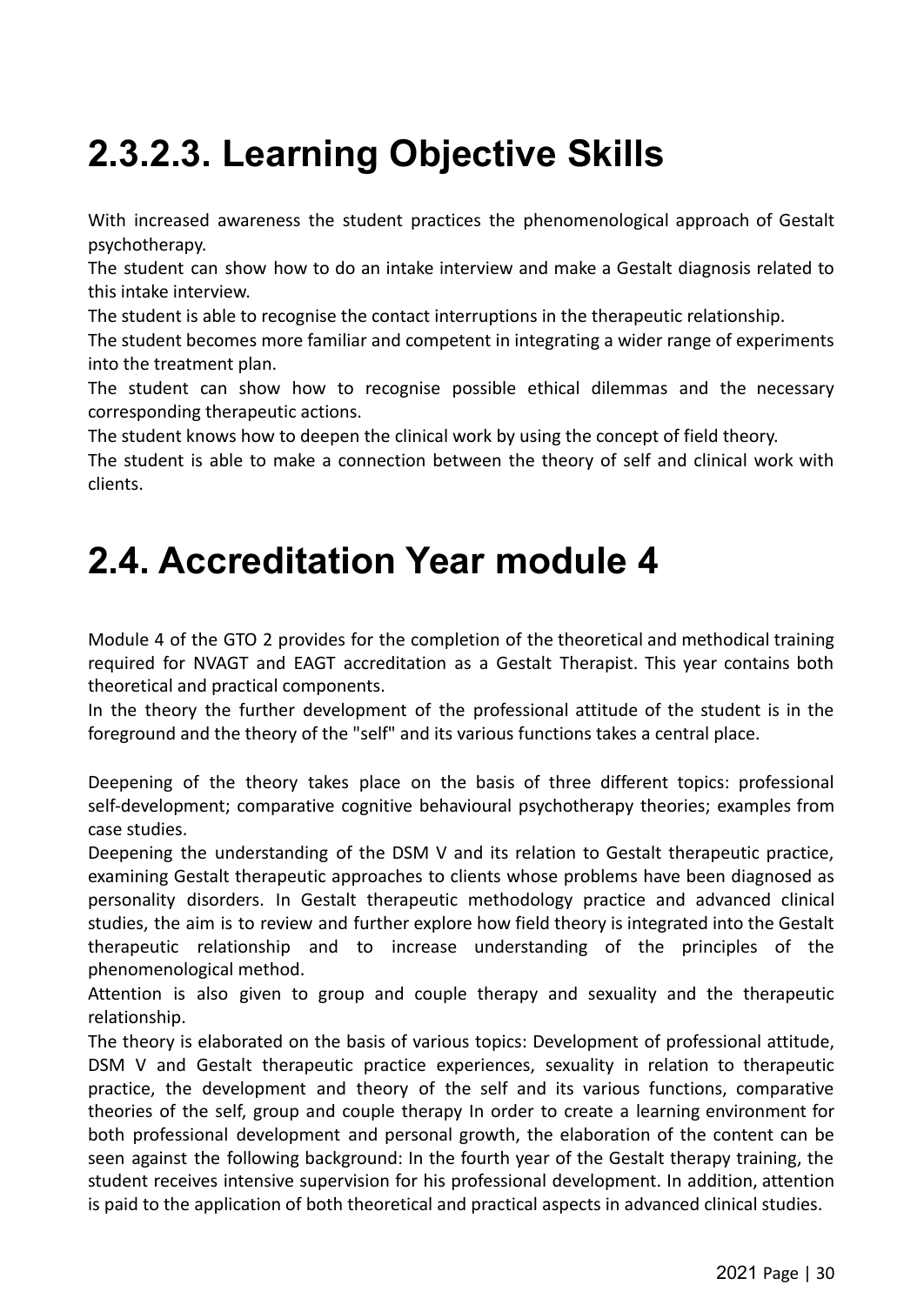In relation to the central theme the similarities and differences of the Gestalt approach with other psychotherapeutic schools are discussed.

## <span id="page-30-0"></span>**2.4.1. Learning Goals General**

(Adequate) processing of feedback received by the student regarding his personal qualities as a Gestalt therapist

Exploring therapeutic approaches with clients whose problems have been diagnosed as personality problems.

To provide insight into the various stages of child development and the developmental needs of children, according to Perls' theory

To explore the implications for clinical practice of the Gestalt theory of the self. Comparing different psychotherapeutic theories and approaches.

To give insight in the origins of shame and guilt.

## <span id="page-30-1"></span>**2.4.2. Learning Objective knowledge**

### **Learning objectives: knowledge**

- The student is able to name general characteristics of the professional attitude of a Gestalt therapist.
- The student is able to put forward the contribution and limits of DSM IV in his/her Gestalt therapeutic work with clients.
- The student is able to describe the main stages of child development, from 0 to 25 years.
- The student will be able to discuss the concepts of ego, id and personality functions and their relation to the contact boundary.
- From a broader psychotherapeutic field, the student will demonstrate their knowledge of comparative theories and be able to describe the similarities and differences of these theories with those of Gestalt therapy.

## <span id="page-30-2"></span>**2.4.3. Learning Objective Skills**

**Learning objectives: skills**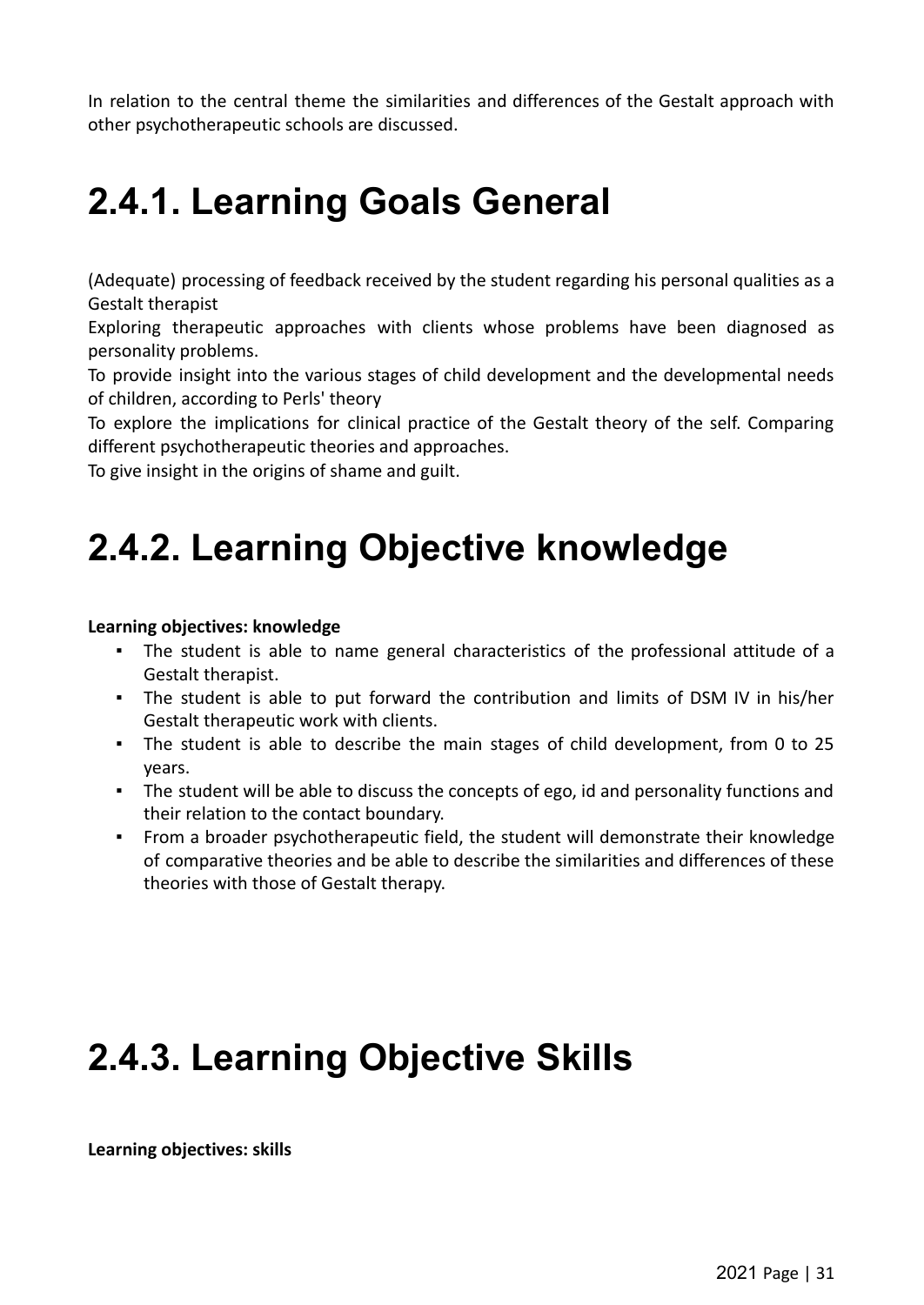- The student develops awareness of his identity as a Gestalt therapist and how this affects the therapeutic relationship with his clients.
- The student is able to apply his knowledge and understanding of the DSM IV when discussing case examples.
- The student is able to recognise a lack of support, attachment or security in the client's childhood and to use this theoretical insight in dealing with these clients.
- The student is able to apply interventions that fit in with certain losses or disruptions of functions of the self of the client.
- The student is able to distinguish the positive and negative influences of his own sexuality when working with clients who experience problems with sex and sexuality.
- At the end of the year, the student is able to recognise personality disorders

## <span id="page-31-0"></span>**3. CURRICULUM**

## <span id="page-31-1"></span>**3.1. General Overview**

### **Attendance**

In order to guarantee the quality of the training, the student must be present for 100% of the total curriculum, which means he must be present for all course units. Each program group keeps an attendance list.

In case of absence, the student is expected to inform the group representative or trainer.

In case of absence due to which the student cannot fulfil his educational obligations, the mentor and the student will discuss as soon as possible how the absence can be compensated. In case of long-term absence of the student, the mentor will inform the program committee and will be asked to take a decision.

### **General procedures.**

- If the student has missed a required training component, he will receive a failing grade for that academic year and will not be allowed to participate in the next academic year. The student is expected to come with a compensation proposal to the mentor.
- If the student, due to illness or other circumstances, is unable to attend and/or complete written assignment(s), he/she should contact the mentor as soon as possible to find an appropriate solution.
- If the student is unable to submit the written assignment(s) within the stipulated time, he may ask the Programme Committee for an extension. In order to participate in the next academic year, the written assignment(s) need to have been assessed as sufficient at least four weeks before the start of the next academic year.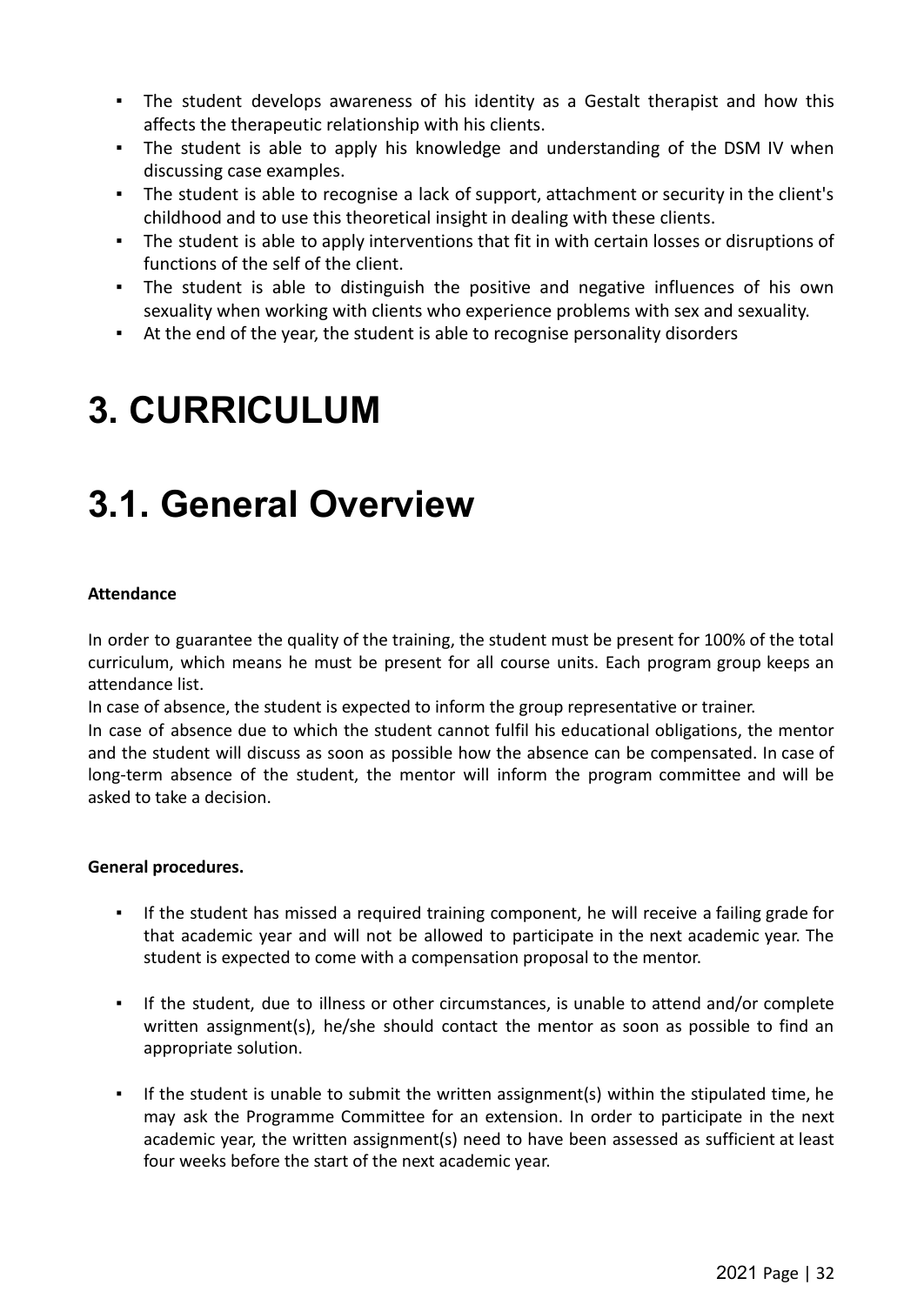## <span id="page-32-0"></span>**3.2. Basic year of gestalt (module 1)**

## <span id="page-32-1"></span>**3.2.1. Study load**

Total workload: 353 hours, over a period of and of which

10 months, 21 training days, 48 day parts, (1 day part is 3,5 hours. 3 hours of training, 1 hour of break, of which half is considered as contact hour)<br>Making a total of: 168 hours Making a total of:

| This 168 hours include:<br>Practice<br>Therapeutic experiences during training | 100<br>50 |
|--------------------------------------------------------------------------------|-----------|
| Theory and methodology                                                         | 150       |
| Individual learning therapy                                                    | 10        |
| Supervision                                                                    | 15        |
| <b>NVAGT hours</b>                                                             | 10        |
| Sum                                                                            | 353       |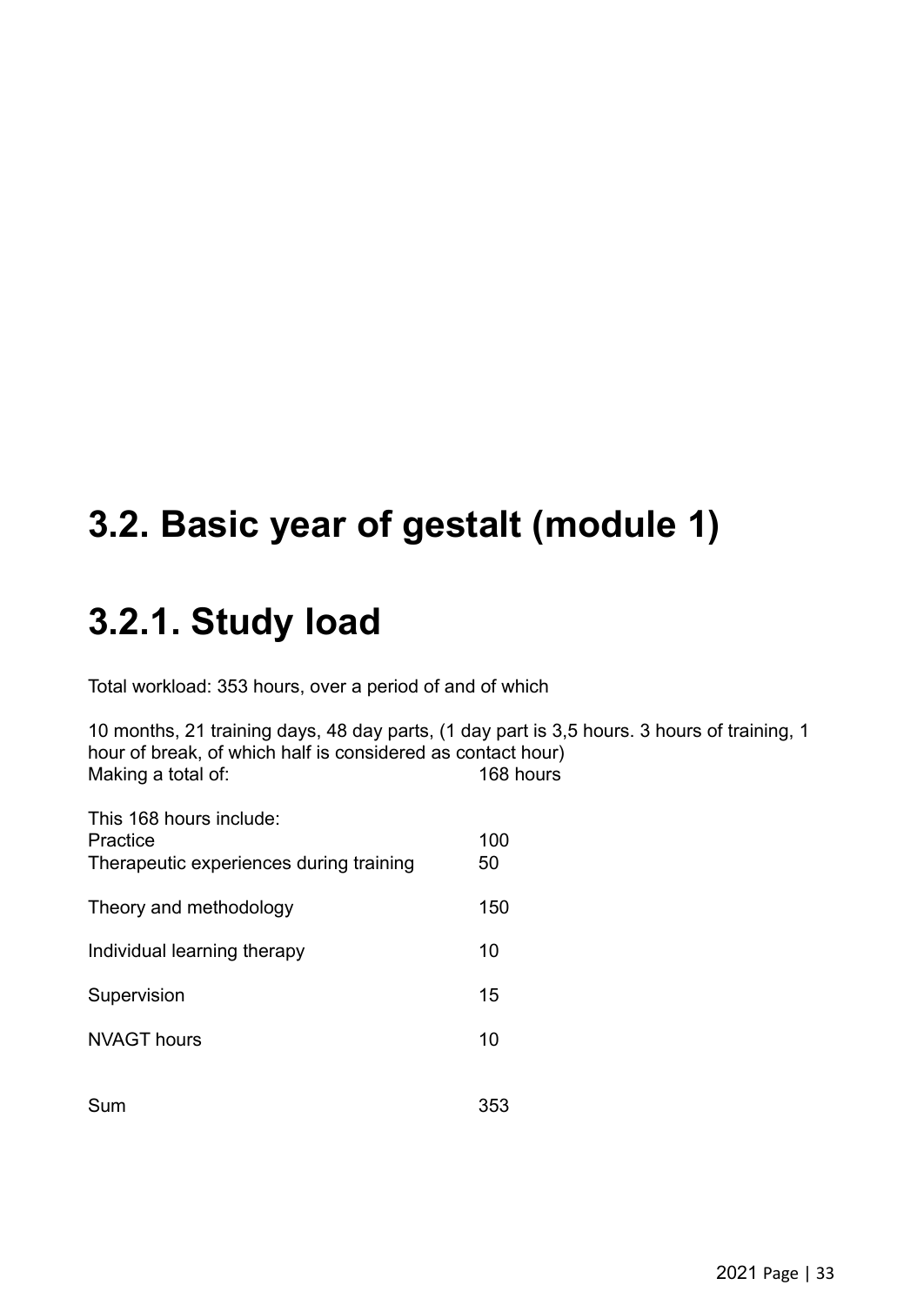## <span id="page-33-0"></span>**3.2.2. Main features per training weekend**

### **1st year**

### **Outline per training weekend:**

(the exact course programme and schedule will be placed on the intranet of the website. We aim to have this live in early June)

### **Weekend 1**

#### **September- Introduction**

- introduction first year
- -reflection reports
- learning therapy
- intervision groups
- getting a place in the group
- introduction to gestalt theory, principles and limits
- putting together peers (buddies) and study process (or supervision) groups

### **Weekend 2**

### **October- Awareness and wholeness**

- introduction to awareness
- moving within the awareness continuum
- Recognizing and finding / developing language for body sensations / experiences
- Understanding how emotions are an expression of the situation and present themselves physically
- perceiving, feeling and experiencing with awareness
- practical examples

### **Weekend 3**

### **November – Roots & Family of origin**

- attachment styles
- separation, trust, competence, self-confidence
- development of self-image. Prohibited poles
- object-relationship constancy, frustration tolerance
- the internal working model as a background to figure formation
- the effect of traumas in later life
- the integration of restorative experiences

### **Weekend 4 December - Contact and contact styles**

- Introduction to the Gestalt view on contact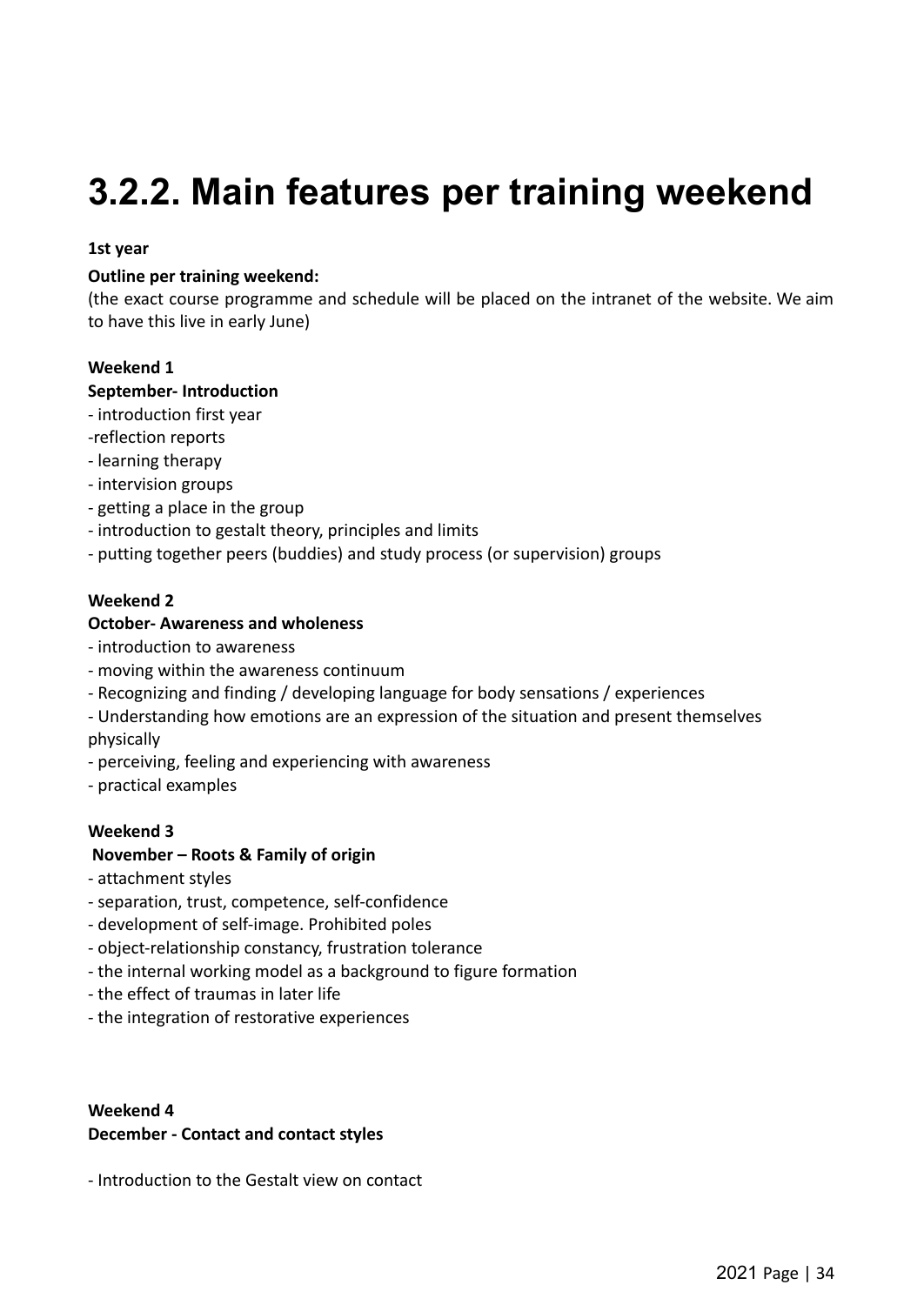- defining and distinguishing the different contact styles: introjecting, projecting, retroflecting, confusing, egotism and deflecting identifying these mechanisms in group processes

- introduction to the polarity model
- contact as creative adaptation
- introduction to the Gestalt formation process or the contact cycle

### **Weekend 5**

### **January - Unicity**

- the human as a node in a network
- uniqueness and liquidity, as a counterpart of identity (the context partly determines who you are)
- introduction to field and situation
- image creation and social myths, customs, traditions
- metaphors in our language and how they affect our perception

### **Weekend 6**

#### **February – Intro to supervision / group learning and learning styles**

- process-based vs solution-oriented work
- working with learning model here-and-now interaction, experiential learning (Kolb) and action learning (Argyris)
- experience and experiment as starting point
- learning as a social process
- lifelong learning
- gestalt cycle, integration of the new, importance of the delay
- making arrangements for supervision (?)

#### **Weekend 7**

#### **March - Bodywork and listening to body language**

- paying attention to the physicality of oneself and others
- Acquiring knowledge about the meaning of bodywork in the Gestalt methodology
- Experiencing body language and being able to describe it
- giving meaning to non-verbal (body) language
- have confidence in the self-regulating capacity of the organism and regain it organism

#### **Weekend 8**

### **April- Intimacy and vulnerability**

- developmental tasks and developmental needs
- Distance and closeness
- Intimacy: on a physical, friendship, sexual, soul and therapeutic level
- moving between power and vulnerability

#### **Weekend 9**

#### **May - Field, aggression and power**

- introduction to the final report
- judging and being judged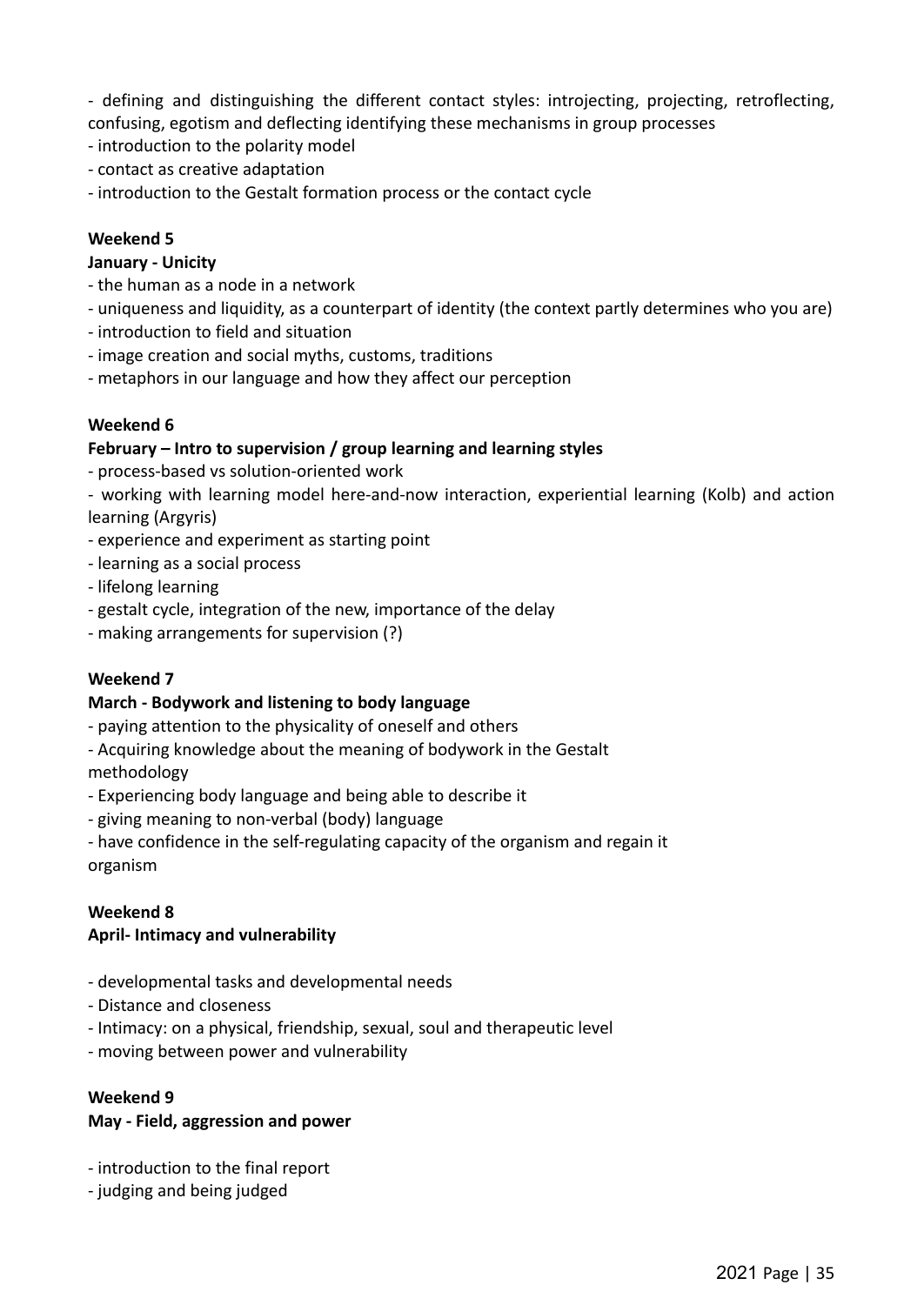- Dealing with feedback and criticism
- regulating stress
- aggression as standing up for what you need or consider important
- aggression as life force and self-manifestation
- Respectful and effective bounds versus punishments and rewards
- Appreciating the difference and conflict management

### **Weekend 10**

### **June - Completion year 1, presentations of personal papers**

- presentation of the workpieces
- interactive testing of the learning objectives knowledge and skills
- conclusion of the module
- farewell and take stock of progression to module 2

### <span id="page-35-0"></span>**3.2.3. Literature**

- Kepner, J. I. (1997) Body Process : A Gestalt Approach to Working with the Body in Psychotherapy. Taylor and Francis Ltd, Hillsdale USA.
- Haest, S. & van den Heuvel, M.W. (2015) Nourishing Contact Brave New Books, Bol.com.
- Joyce, P. & Sills, C. (2005) Skills in Gestalt Counselling & Psychotherapy Sage Publications, London.
- Wollants, G. (2012) Therapy of the situation. Sage publications Ltd. New York.
- Mann, D. (2020) Gestalt Therapy : 100 Key Points and Techniques. Routledge, London, UK
- Frank, R., La Barre, F. (2010). The First Year and the Rest of Your Life : Movement, Development, and Psychotherapeutic Change. Routledge, London, UK
- Yontef, G. (1993) Awareness, Dialogue and Process. Gestalt Journal Press, U.S.
- Polster, E., Polster, M. (1974) Gestalt Therapy Integrated : Contours of Theory & Practice. Random House, USA Inc
- Perls, L. (2005) Living at the Boundary : Collected Works of Laura Perls. Gestalt Journal Press, U.S.
- Merleau-Ponty, M. (2008) The World of Perception. Routledge, London UK
- Buber, M. (2021) I and Thou. Must have books
- Francesetti, G., Gecele, M., Roubal, J. (2013) Gestalt Therapy in Clinical Practice. From Psychopathology to the Aesthetics of Contact. FrancoAngeli Milano, Italy

### **Articles/Dissertations**

- Argyris, C & Schön, D. , Becoming more effective in relationships.
- Kolb, D. : Experiential learning cycles
- Wollants, G. Body as a Guide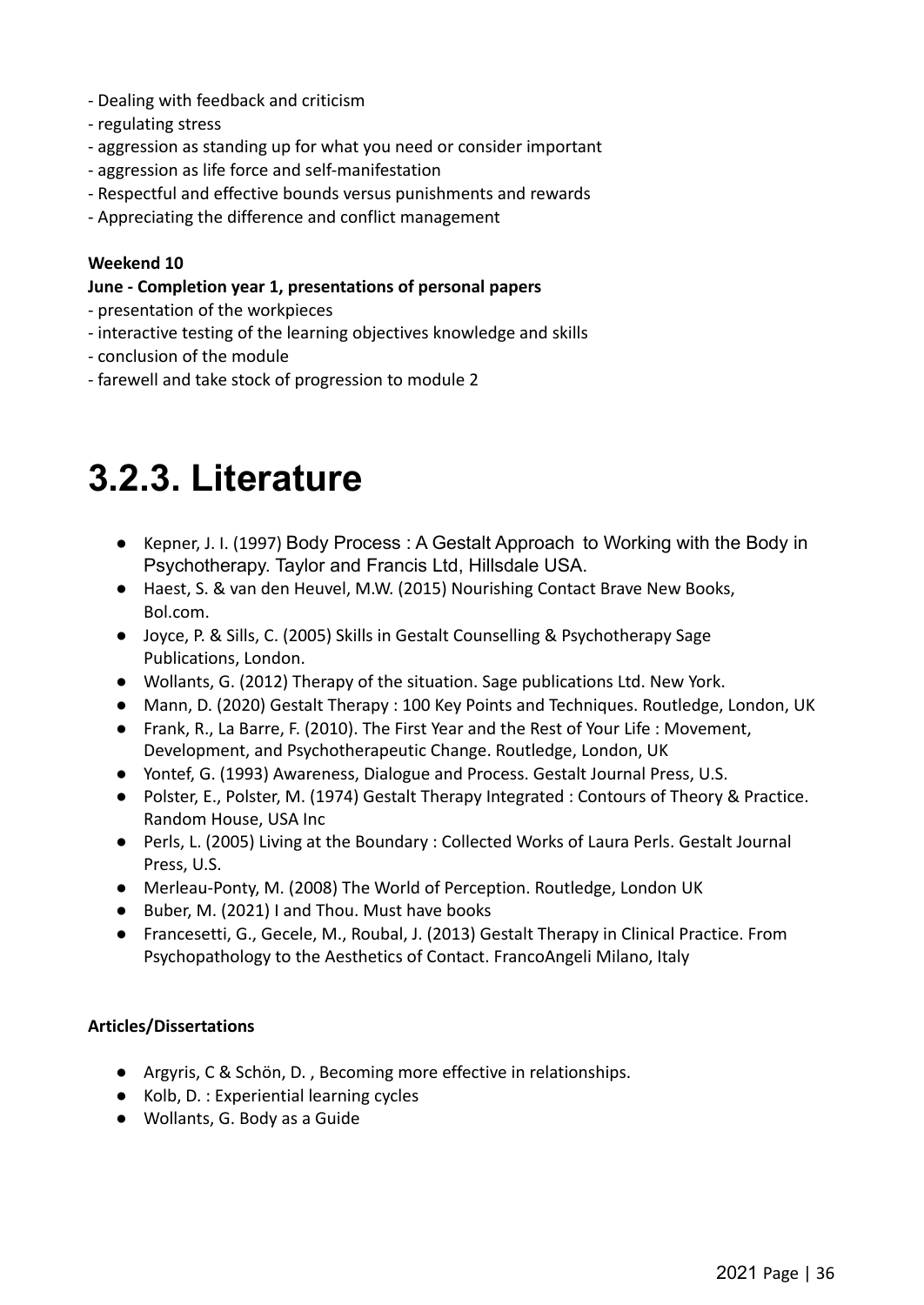# **3.3. Gestalt Therapy in Practice (module 2)**

# **3.3.1. Study load**

BASIC TRAINING MODULE 2:

| Total workload: 373 hours, of which 10 months, 21 training days, 48 day parts, |     | 168 hours |
|--------------------------------------------------------------------------------|-----|-----------|
| Practice (NVAGT recognized)                                                    | 100 |           |
| Therapeutic experiences during training                                        | 50  |           |
|                                                                                |     |           |
| Theory and methodology                                                         |     | 150       |
| Individual (learning) therapy (optional)                                       |     | 10        |
| Supervision                                                                    |     | 35        |
|                                                                                |     |           |
| <b>NVAGT hours (optional)</b>                                                  |     | 10        |
|                                                                                |     |           |
| Sum                                                                            |     | 373       |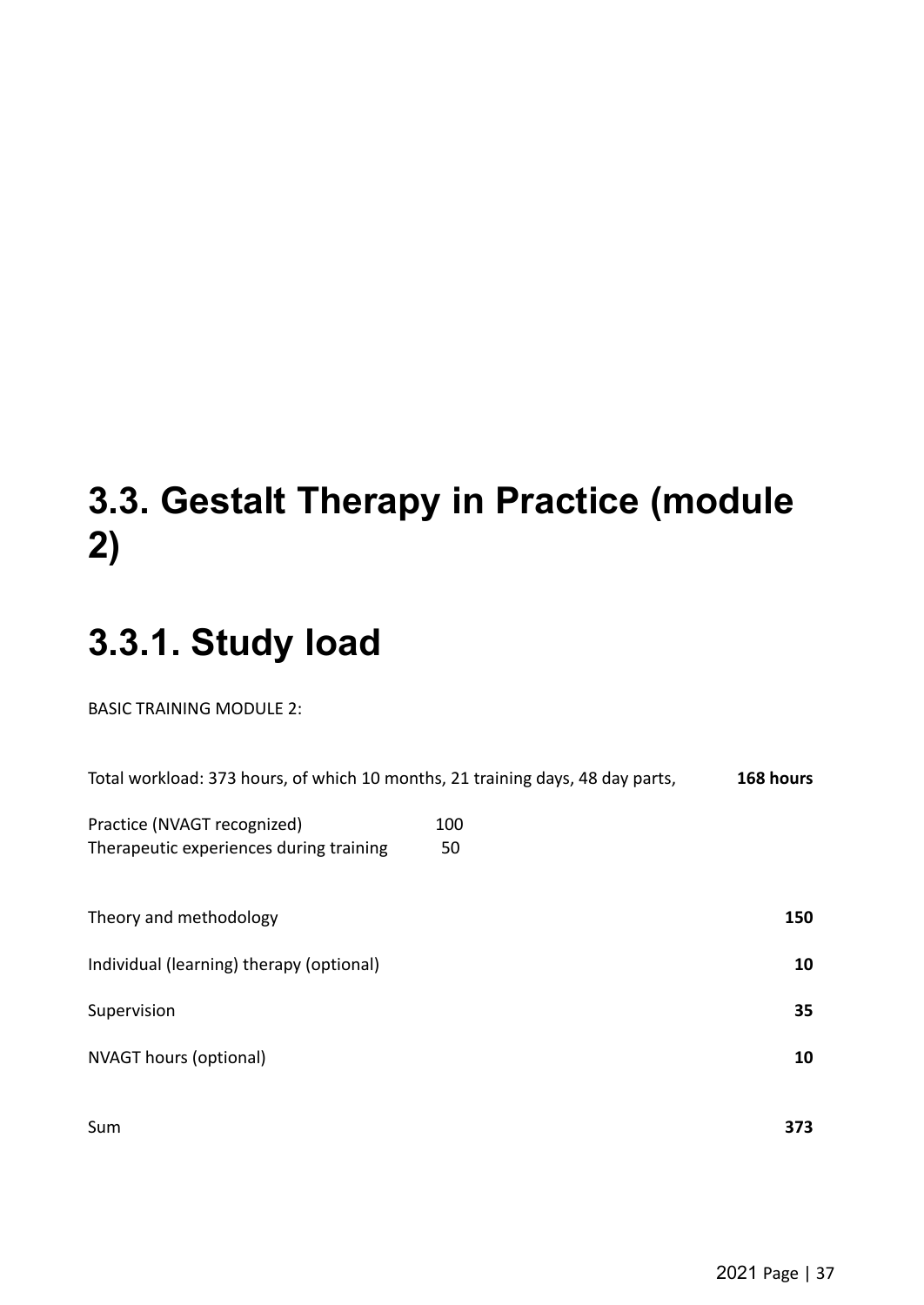# **3.3.2. Outline per training weekend**

### **Main points per training weekend:**

(the exact course programme and timetable will be posted on the intranet of the website) Objective: Gestalt in practice

### **1. Nurturing contact (September)**

- building up the subject position
- the influence of development (trauma) on id-functioning
- development of ego-strength
- being able to distinguish between id-, ego- and personality functioning
- the contact cycle connected with the functions of the self.

### **2. Introduction to the practical work (October)**

- Formulation of a central research question.
- Formulation of a framework and step-by-step plan for the practical essay
- Group reflection on what support is experienced as.
- Experiencing and reflecting on being able to say yes and no to someone.
- Experiencing and reflecting on being able to ask and to give.

### **Burn-out (October)**

- Gestalt method in action
- phenomenology of burn-out
- contact styles
- fusion, separation, underprotection, overprotection

### **3. Empowerment, Privilege and Diversity (November)**

- Connecting the empowerment theory to the Gestalt theory.
- Situational boundaries given by the current culture, hidden privileges and claims and how this comes within the therapeutic field and what this means for 'own power'.
- Recognising that a person always keeps a healthy part

#### **4. Polarities (December)**

- The importance of a polarity model
- Contact styles in polarity
- The creative zero point

### **5. Aligned contact (January 2021)**

- Developing and deepening insight into dialogue as a method in Gestalt counselling.
- Introduction to Gestalt " diagnosis of the situation " .
- Working with the "loop of awareness".
- How does "inclusion" work?
- Authenticity and presence as basic attitudes for dialogue.
- Normativity and responsibility

### **6. Presence (February)**

- What does it take to be present?
- Emotion Regulation and the 4 A's (Grounding, Breathing, Awareness, Touching)
- Containment and Support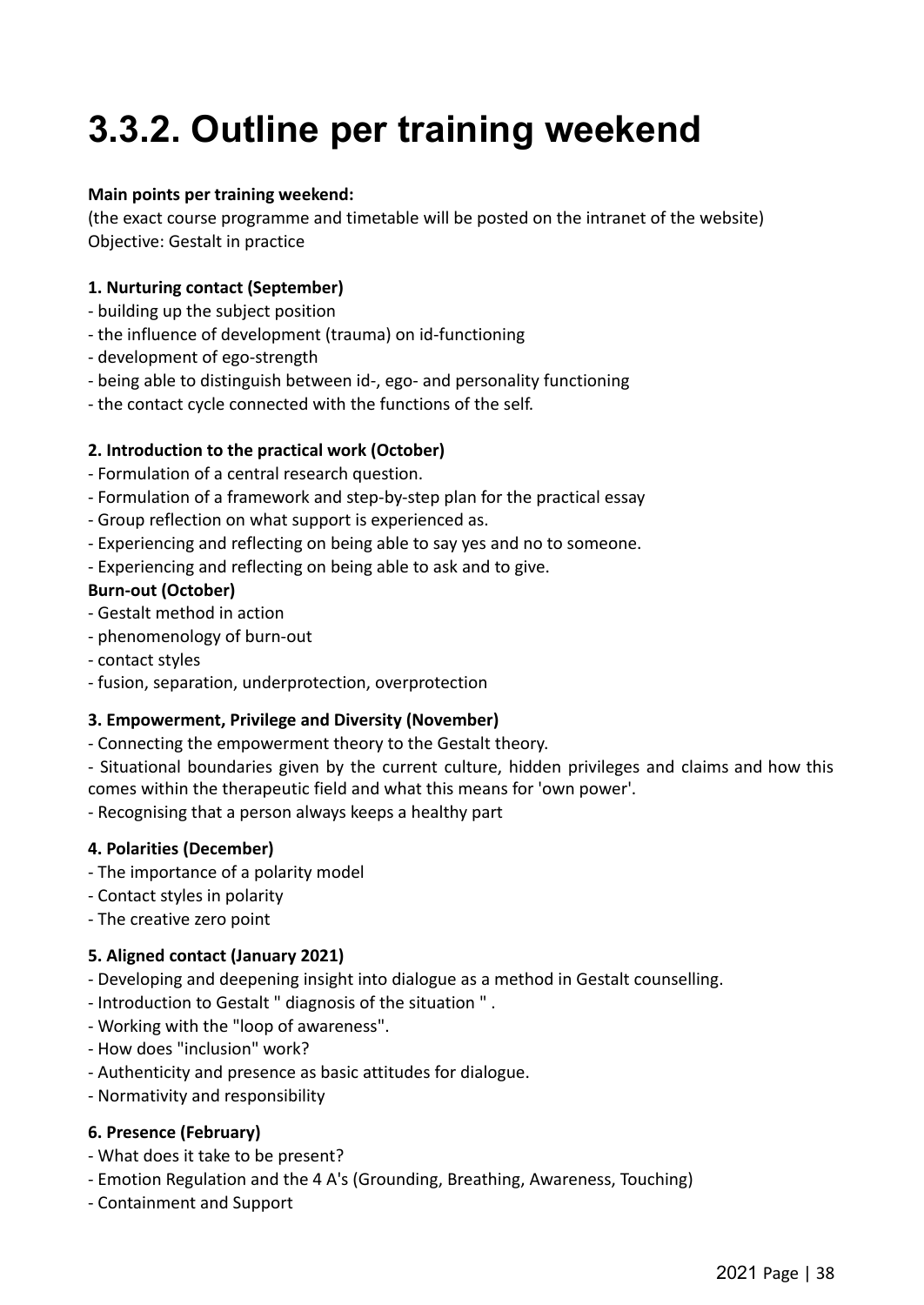- Loving Authority

### **7. Bodywork (bodystories) (March)**

- Continuation of the body work of the first year
- Body as a vessel for emotions, uniqueness
- Sexual body
- Manifesting body (the aggressing body)
- Body subjecting, being-a-body, bodying-forth

### **8 Practicing (April)**

- Practical preparation for working with clients
- Gestalt diagnosis
- Gestalt therapy in practice
- Stages in the therapeutic process

### **9 Self-guided weekend (May)**

- A weekend without trainers. Several groups will fill in a part of the programme.

- Overseeing personal and group processes by developing awareness of adjusting and influencing the individual and the group without an 'external leader'.

- The developing awareness focuses particularly on factors that contribute to a feeling of support and safety and which factors do not contribute.

### **10 Presentation of practical papers and conclusion of Module 2. (June)**

- Presentation of the working papers.
- Interactive review of learning objectives knowledge and skills.
- Conclusion of Module 2
- Conscious and attentive completion of the group process of this year.

### **3.3.3. Literature**

#### **Books.**

- Bos, M. (2010) Coaching and diversity. Bohn Stafleu van Loghum, Houten.

J .Boumans, (2012) Naar het hart van empowerment, Movisie/ Trimbos Instituut

- Derkinderen, P., Knijff, E. & Meijer, S. (ed.) (2009). Praktijkboek Gestalt. The Tijdstroom, Utrecht.

- Francesetti, G., Gecele, M., Roubal, J.(ed.) (2017) Gestalt therapy in clinical practice. practice. NVAGT

Greenberg, L.S., Rice, L.N., Elliott, R. (1993) Facilitating Emotional Change. The moment-by-moment process. The Guilford Press, New York, London

- Haest, S. & van den Heuvel, M.W. (2013) What would you do if you were a monkey. Brave New Books, Bol.com.

- Haest, S. & van den Heuvel, M.W. (2015) Nourishing Contact Brave New Books, Bol.com.

- Joyce, P. & Sills, C. (2005). Skills in Gestalt Counselling & Psychotherapy Sage Publications, London.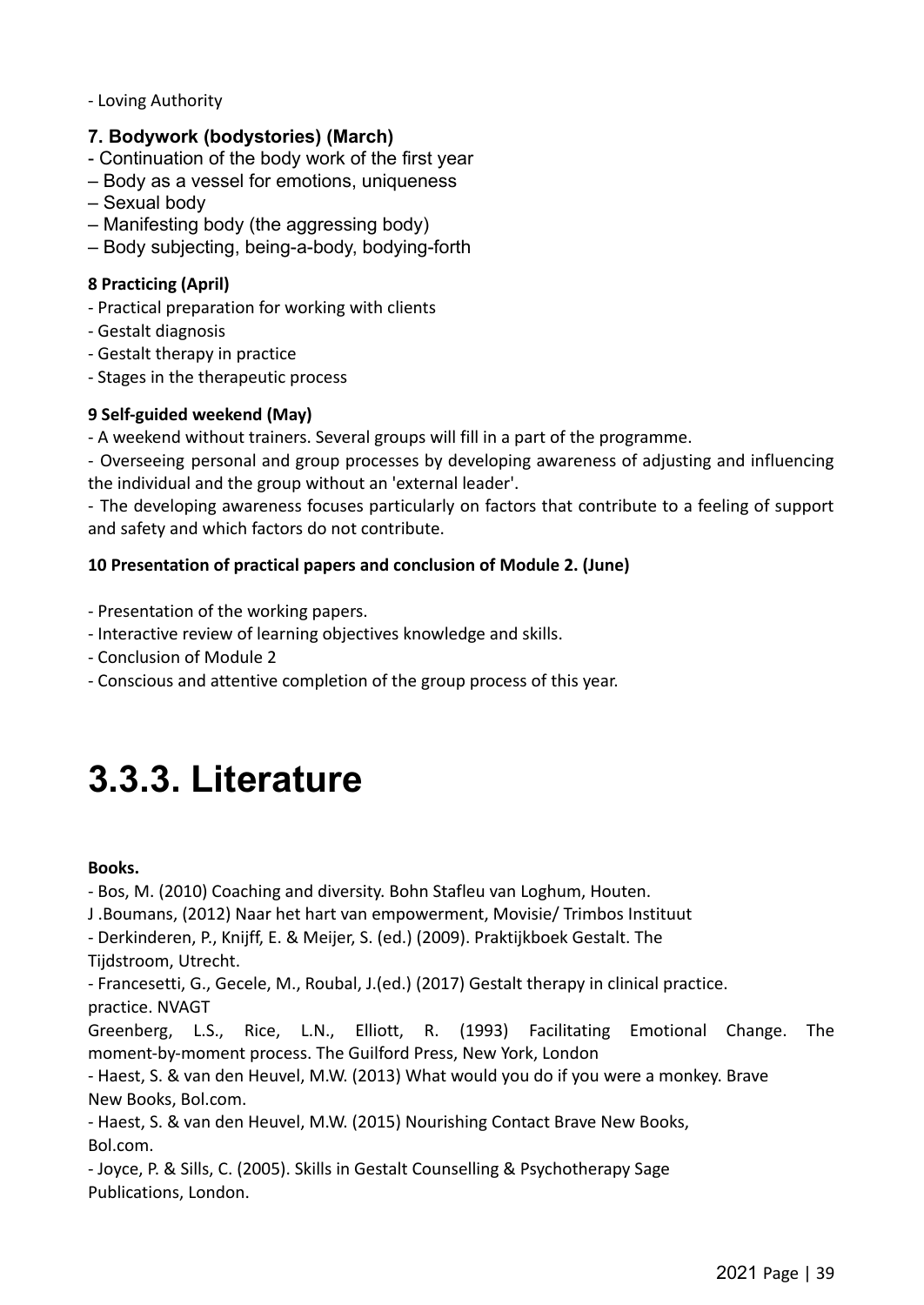- Lambrechts, G. (2001). De Gestalttherapie tussen toen en straks [Gestalt therapy between then and later]. EPO, Berchem.

- Verhaeghe, P. (2009) Het einde van de psychotherapie De Bezige Bij, Amsterdam.
- Wollants, G. (2008). Therapy of the situation. F.M.S., Turnhout.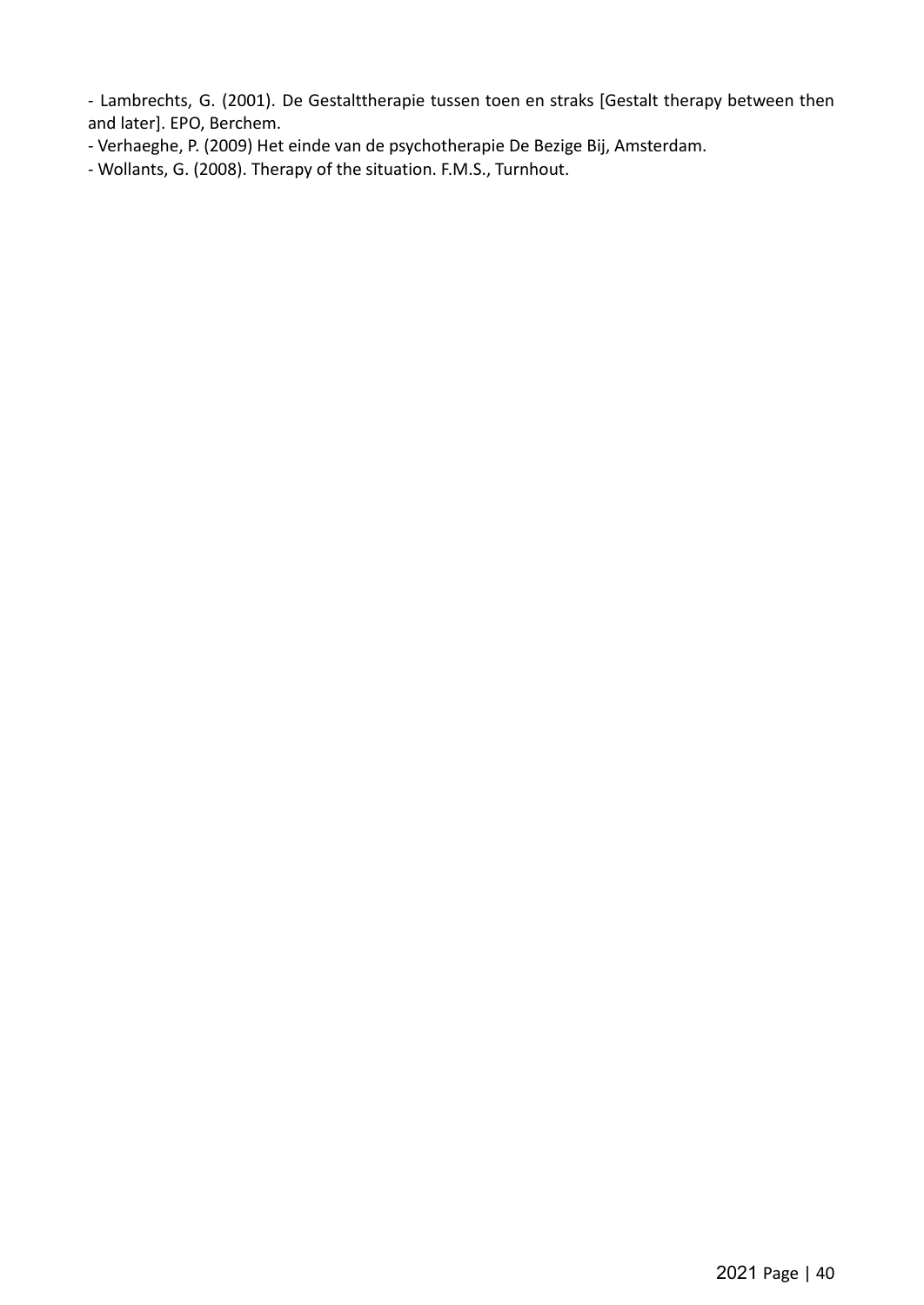# **3.4. Gestalt Coach Counsellor (module 3)**

# **3.4.1. Study load**

Total workload: 388 hours, of which

| 10 months, 21 training days, 48 day parts, totalling                                                                 |           | 168 hours |
|----------------------------------------------------------------------------------------------------------------------|-----------|-----------|
| Theory and methodology (including writing a case study)<br>Learning therapy experiences during trainings<br>Practice | 50<br>100 | 150       |
| Individual Learning Therapy                                                                                          |           | 10        |
| Supervision                                                                                                          | 35        |           |
| Independent work with clients                                                                                        | 15        |           |
| NVAGT hours (optional)                                                                                               | 10        |           |
| Sum                                                                                                                  | 388       |           |

## **3.4.2. Outline per study weekend**

(the exact study program and timetable will be placed on the intranet of the website)

## **3.4.3. Literature**

- J .Boumans, (2012) To the heart of empowerment, Movisie/ Trimbos Institute
- Bos, M. (2010) Coaching and diversity. Bohn Stafleu van Loghum, Houten.
- De Roeck, B.P. (1990) Gras onder mijn voeten. De Toorts, Haarlem.
- Derkinderen, P., Knijff, E. & Meijer, S. (ed.) (2009). Praktijkboek Gestalt. De Tijdstroom, Utrecht
- Francesetti, G., Gesele, M., Roubal, J.(ed.) (2017) Gestalt therapy in clinical practice. NVAGT
- Haest, S. & van den Heuvel, M.W. (2013) What would you do if you were a monkey? Brave New Books, Bol.com.
- Haest, S. & van den Heuvel, M.W. (2015) Nourishing Contact Brave New Books, Bol.com.
- Joyce, P. & Sills, C. (2018). Skills in Gestalt Counselling & Psychotherapy Sage Publications, London.
- Kepner, J.I. (2003). Healing Tasks, Psychotherapy with adult survivors of childhood Abuse. Gestalt Press, Cambridge MA USA.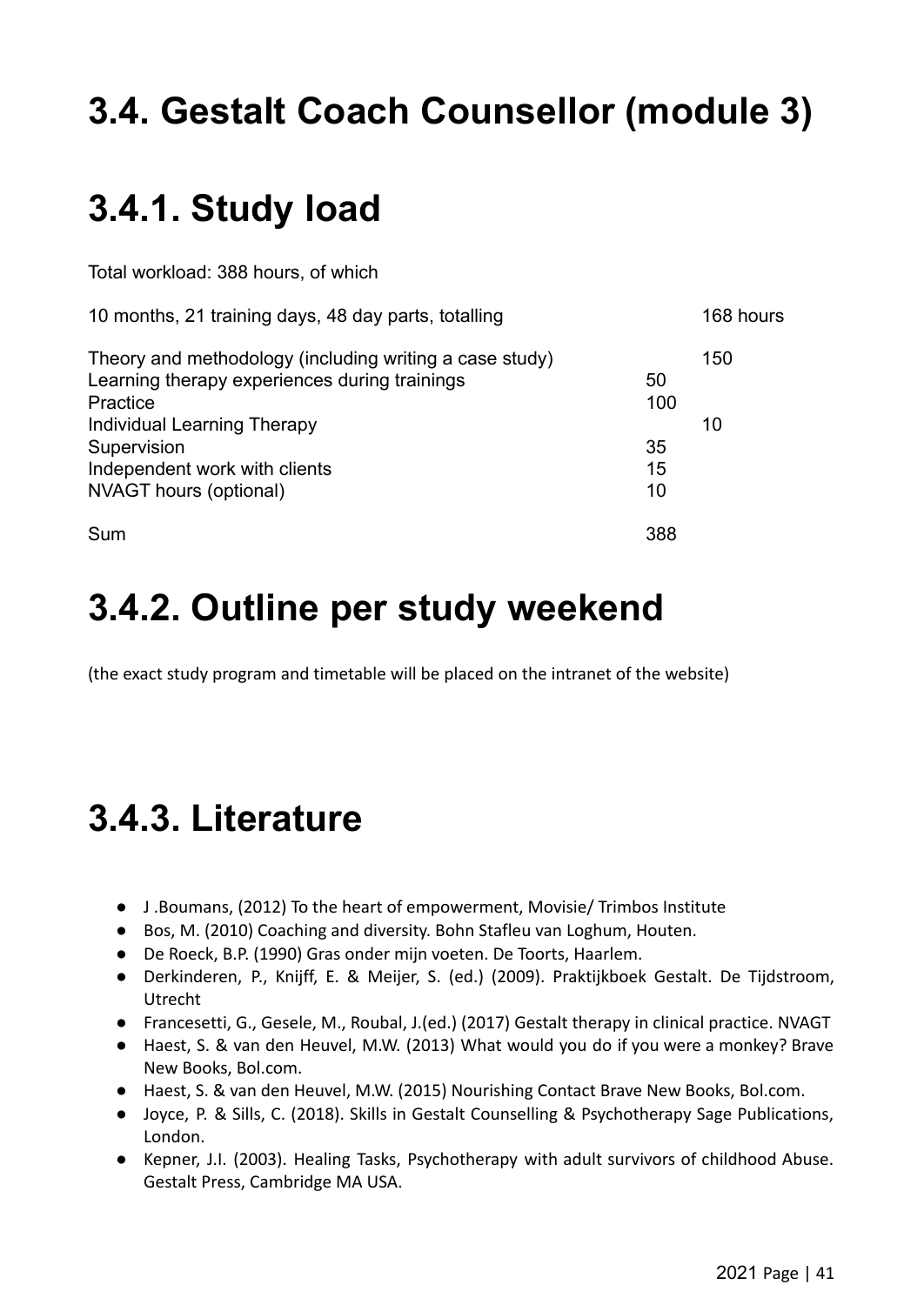- Lambrechts, G. (2001). De Gestalttherapie tussen toen en straks [Gestalt therapy between then and later]. EPO, Berchem.
- Miller, A. (2009) The revolt of the body. Het Spectrum, Houten.
- Perls, F. (1996). Gestalt approach, Gestalt in action De Toorts, Haarlem.
- Siemens, H. (2006). The practice of the Gestalt therapist F&N Eigen Beheer, Amsterdam.
- Wollants, G., Missiaen, C., Leys, C. (2004) Ervaringsgerichte begeleiding van A tot Z. Faculty of man and society of course.

**Articles/scripts.**

.

- Boumans, J. (2012) To the heart of empowerment.
- Wollants, G. Body as a Guide
- Wollants, G. & Missiaen, C. Aspects of experiential process promotion.

At the beginning of the academic year the students will be given the recommended chapters from the literature list, per weekend.

## **3.5. Accreditation year (module 4)**

GENERAL: To be admitted to module 4, all parts of modules 1 & 2 & 3 must have been completed with a pass. It is also a condition that students work with clients on a regular basis and bring this **work in during weekends and in supervision.**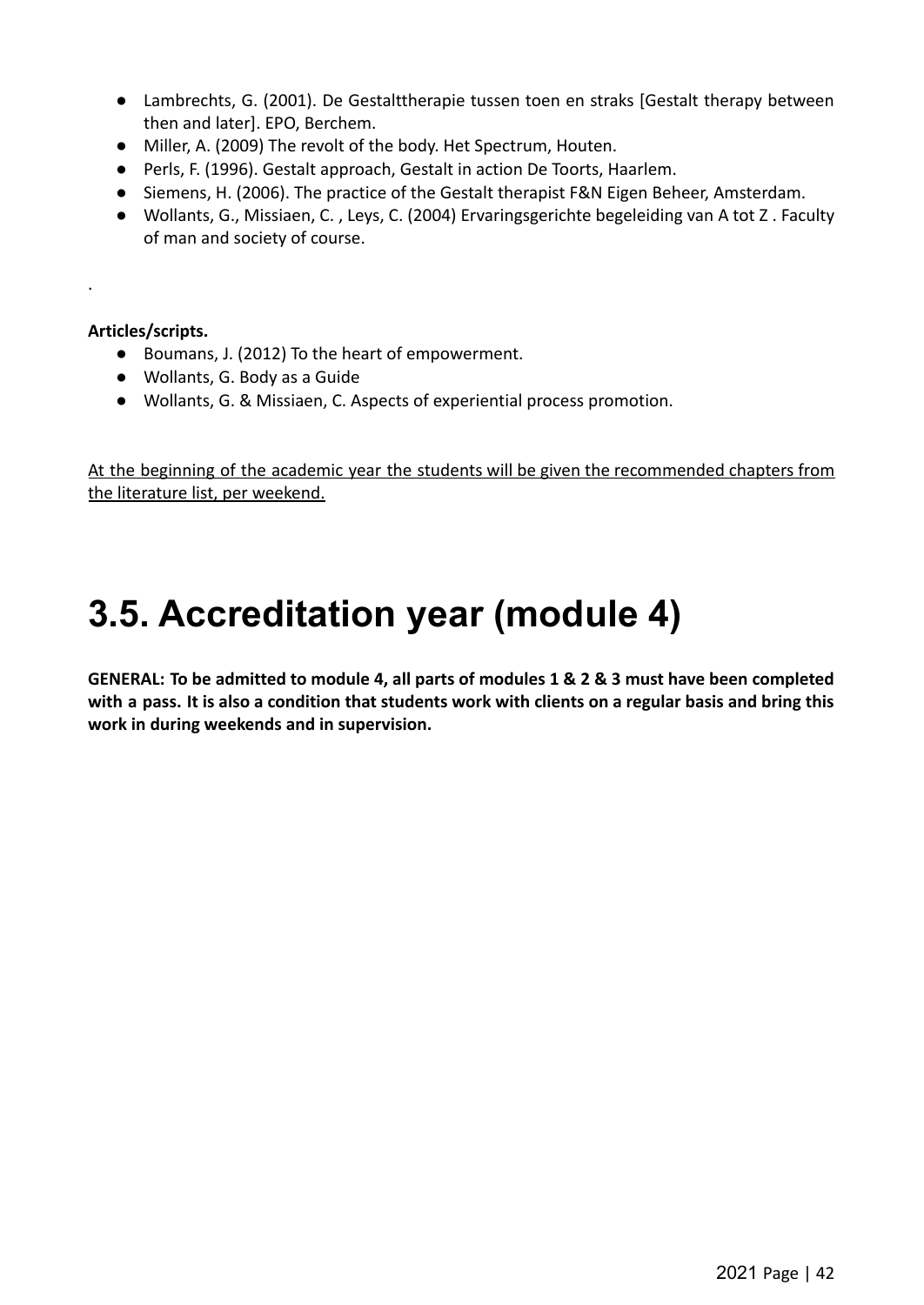# **3.5.1. Study load**

| Total workload: 398 hours,                                    |     |           |
|---------------------------------------------------------------|-----|-----------|
| of which 10 months, 21 training days, 48 day parts, totalling |     | 168 hours |
| Learning therapy experiences during trainings                 | 50  |           |
| Practice                                                      | 100 |           |
|                                                               |     |           |
| Theory and methodology (including writing a thesis)           |     | 150       |
| Individual (learning) therapy (optional)                      |     | 10        |
| Supervision                                                   | 35  |           |
| Independent work with clients                                 |     | 25        |
| <b>NVAGT hours</b>                                            | 10  |           |
|                                                               |     |           |

Sum 398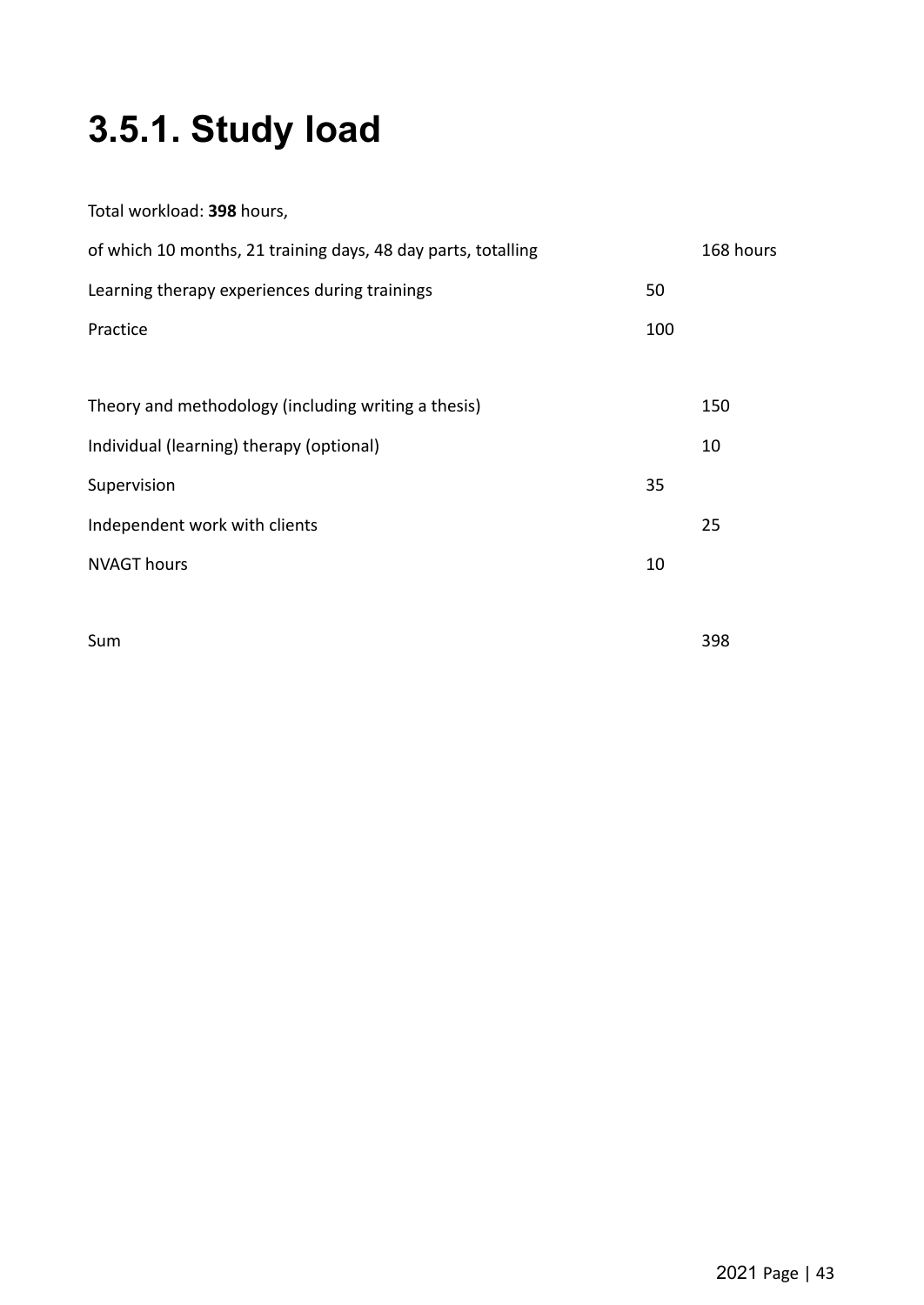## **3.5.2. Main features per study weekend**

### **1- Existential themes** (September)

- Introduction to the training year.
- Demonstration of own style of gestalt therapy with feedback on this.
- Awareness of personal qualities.
- **2- The Misunderstanding of Psychotherapy** (October)
- **3- Introduction to written work** (October)
- **4- Psychopathology and Suffering** (November)
- **5- Trauma and Self-Functioning** (December)
- **6- Borderline and Narcissistic Dynamics** (January)
- **7- Gestalt family therapy** (February)
- **8- Listening to Body Language** (March)
- **9- Sexuality** (April)
- **10- Anxiety** (May)
- **11- Closing weekend** (June)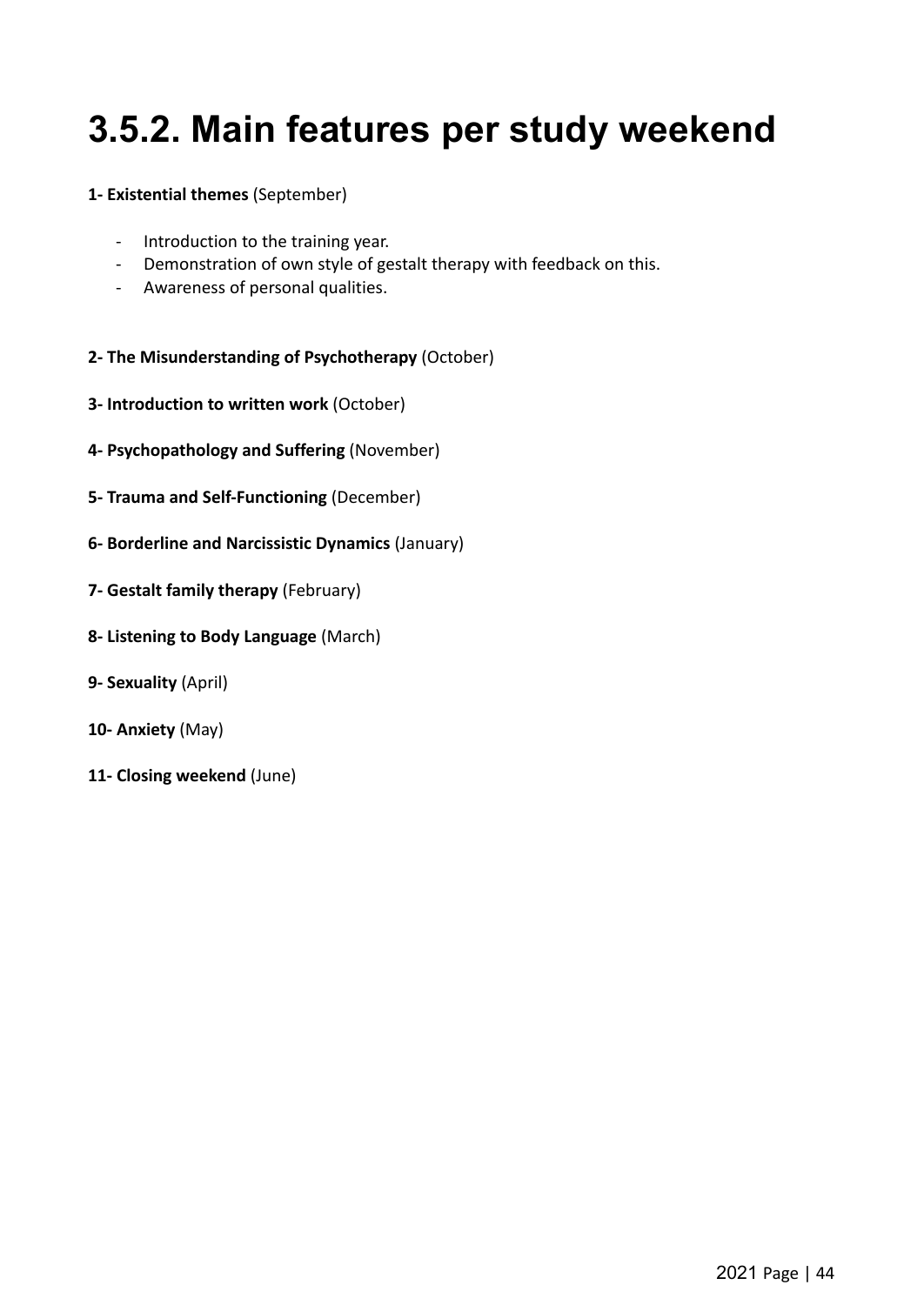## **3.5.3. Literature**

- Code of Ethics. European Association of Gestalt Therapy (EAGT and NVAGT).
- Derkinderen, P., Knijff, E. & Meijer S. [ed.] Praktijkboek Gestalt. De Tijdstroom, Utrecht.
- Francesetti, G., Gesele, M., Roubal, J. (ed.) (2017) Gestalt therapy in clinical practice. NVAGT
- Haest, S. & van den Heuvel, M.W. (2015) Nourishing Contact Brave New Books, Bol.com.
- Joyce, P. & Sills, C. (2018) Skills in Gestalt Counselling & Psychotherapy. Sage Publications, London.
- Kepner, J.I. (2003). Healing Tasks, Psychotherapy with adult survivors of childhood Abuse. Gestalt Press, Cambridge MA USA.
- Mulders E. (2005). Gestalt therapy for reduced sexual desire NSG Amsterdam & Middlesex University London. [ellamulders@tiscali.nl]
- Perls, Hefferline & Goodmann (1994) Gestalt therpay, Excitement and Growth in the Human Personality Volume I Gestalt Journal Press, Highland
- Praag, D. van (1998) Gestalt therapy, field and existence De Tijdstroom, Leusden
- Siemens, H. (2006) The practice of the Gestalt therapist, F&N Eigen Beheer, Amsterdam.
- Verhaege, P. (2010): The end of psychotherapy, (ch 4): new patients, old therapists (recommended). Bezige Bij, Amsterdam
- Wheeler & Backman (ed) (1994) On intimate ground A Gestalt Approach to Working with Copules Jossey Bass Inc. Publishers
- Wollants, Georges (2008) Gestalt therapy: Therapy of the situation. F.M.S., Turnhout.
- IJff, Marijke. Sexcounseling. Manual for sexological assistance. Van Gorcum, 2006. Yontef, G. M. (1993) Awareness, Dialoque & Process The Gestalt Journal Press, Highland

At the beginning of the academic year, the students will be given the recommended chapters from the reading list, per weekend.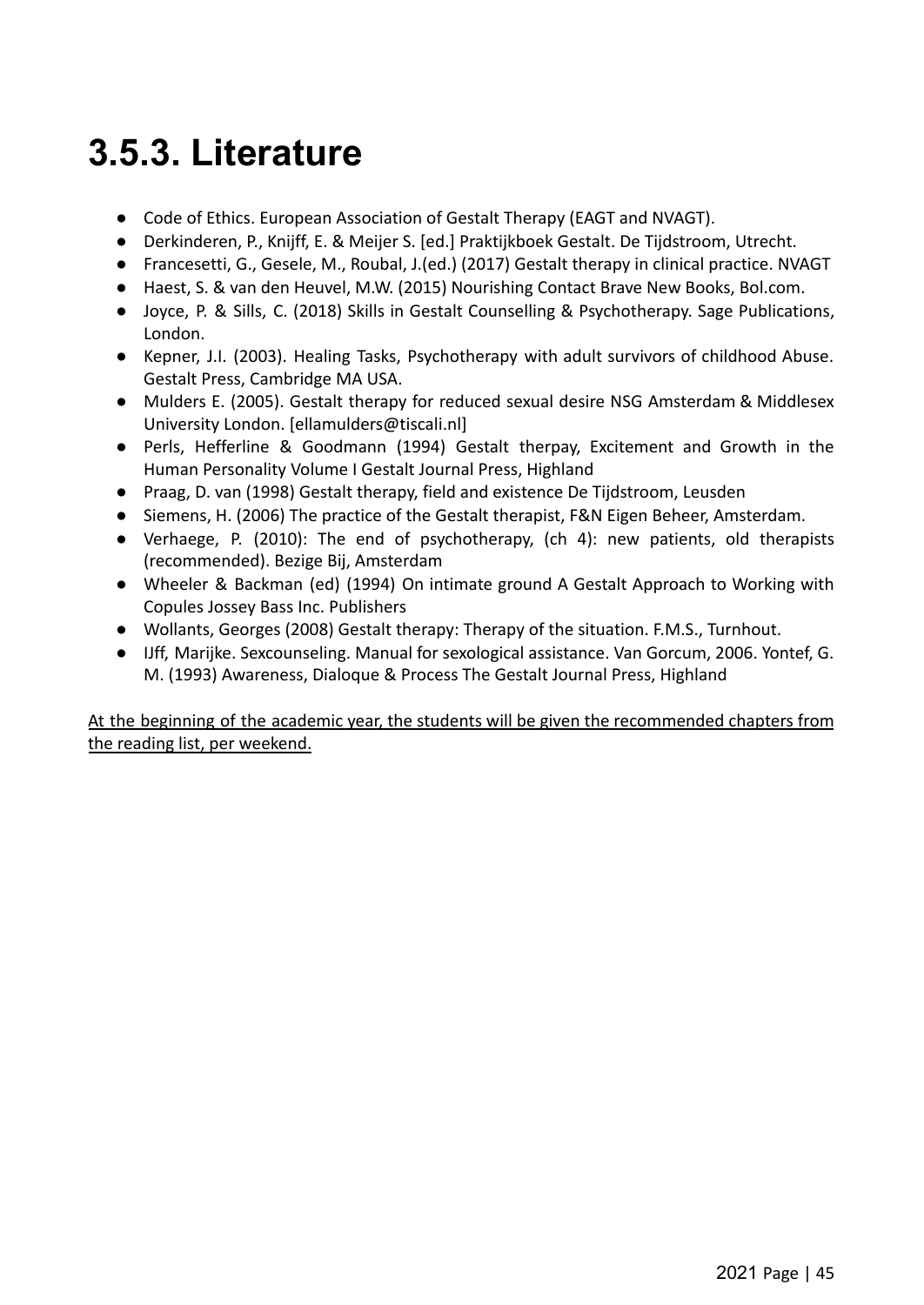# **3.6. Accreditation process**

# **3.6.1. General**

In order to be accredited as an NVAGT and EAGT certified Gestalt therapist, the following requirements must be met:

Have at least a higher professional education (HBO) degree in the humanities.

Have completed a Gestalt training programme of 1450 hours, divided into

- 600 hours of Gestalt theory and methodology
- 150 hours of Gestalt supervision
- 400 hours of clinical practice
- 250 hours of learning therapy experience
- 54 hours developmental psychology and psychopathology
- 50 hours free NVAGT / EAGT hours

### 1. Theory and methodology: 600 hours.

Theory is a coherent whole concerning the different aspects of the training. The theory expresses a thought about human nature and the assumptions about developmental processes are the guiding principles for understanding the theory and methodology of therapeutic interventions.

Theory influences goals and goals are in turn the guidelines for the therapeutic approach. Theory influences research, diagnosis, treatment and prognosis.

Gained experience in applying the theory influences one's own ongoing development.

Theory is both didactic and experiential and requires the coordination of an experiential trainer. Intervision groups and theoretical studies are important but are not recognised as part of the above 600 hours.

The EAGT recommends the following categories as essential to the curriculum of a Gestalt Therapy training:

- The history and roots of Gestalt therapy.
- The theory of Gestalt therapy
- The human organism and its environment
- The methodology of Gestalt therapy
- Diagnosis
- Different clinical applications
- Field theory and application strategies
- The Gestalt therapist in the therapeutic relationship
- Principles and ethical applications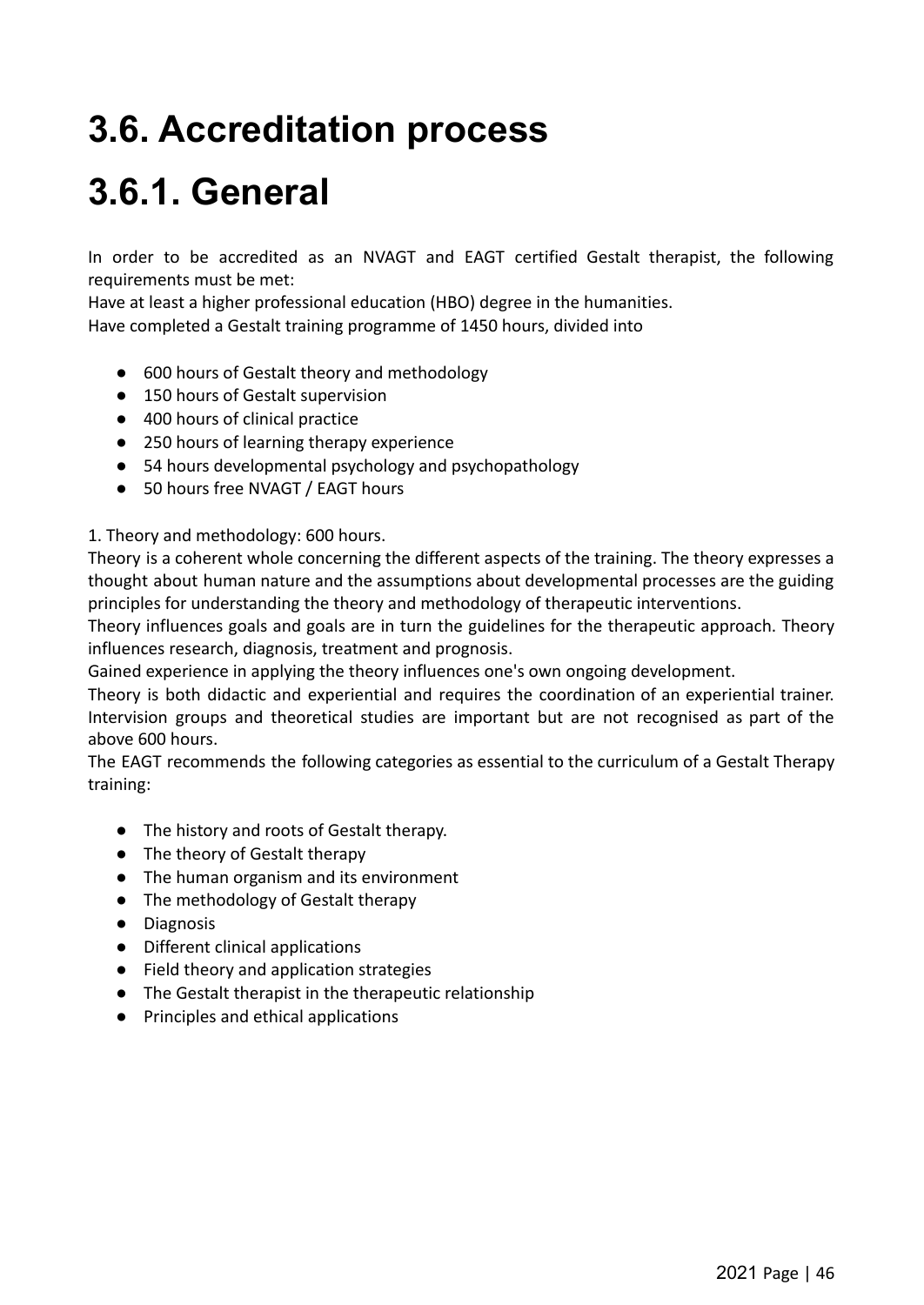2. Supervision: 150 hours.

Supervision can be given in small groups or individually.

The EAGT considers a ratio of about one hour of supervision to five hours of clinical practice sufficient.

3. Clinical professional practice: 400 hours (minimum of two years)

Client contact hours refers to the student working as a developing Gestalt therapist with clients and not with fellow students in a supervised practice.

4. Learning therapy: 250 hours of learning therapy experience

Individual therapy is absolutely indispensable for work as a Gestalt therapist. During the 4 years of training a minimum of 50 hours of individual learning therapy is required. In addition, the learning therapy experiences during the training weekends count towards this.

5. Developmental psychology and psychopathology (NVAGT requirement)

In order to be included in the registers of the Dutch, Flemish and European professional association of Gestalt therapists (NVAGT) and (EAGT), the Gestalt therapist must meet the following requirements:

A recognised training in which knowledge has been gained in the field of Psychopathology, DSM IV and Developmental Psychology. In the new set-up of the NSG training 54 hours of developmental psychology and psychopathology are integrated, but it is still unclear whether this is sufficient for NVAGT accreditation. The requirements for reimbursement by health insurers in the Netherlands are constantly being increased. In any case, the admission requirements for the umbrella organisations RBCZ and NAP are stricter than those for the NVAGT. In any case, this requires an education in Psycho Social Basic Knowledge and a more extensive training in psychopathology and DSMV.

Apart from some universities, which offer these additional courses as part of the psychology study (VU, Amsterdam and RUL, Leiden), these courses can also be followed at the RINO and the STIPO.

Before registering for an additional course, it is advisable to check with the NVAGT secretariat (Ingrid Jansen) whether the course meets the requirements set.

Apart from the fact that the courses mentioned are a requirement for recognition as a Gestalt therapist, they can also be a valuable support for the learning process of the student in training. For this reason it is advisable for the student to consider starting these courses at the time of the training.

### 6. Free hours NVAGT/EAGT.

Extra activities are activities and continuing education courses recognised by the NSG/NVAGT in which the student has participated, such as workshops, conferences, etc. An overview of extra activities recognised by the NSG are:

● Group representative; 5 hours per year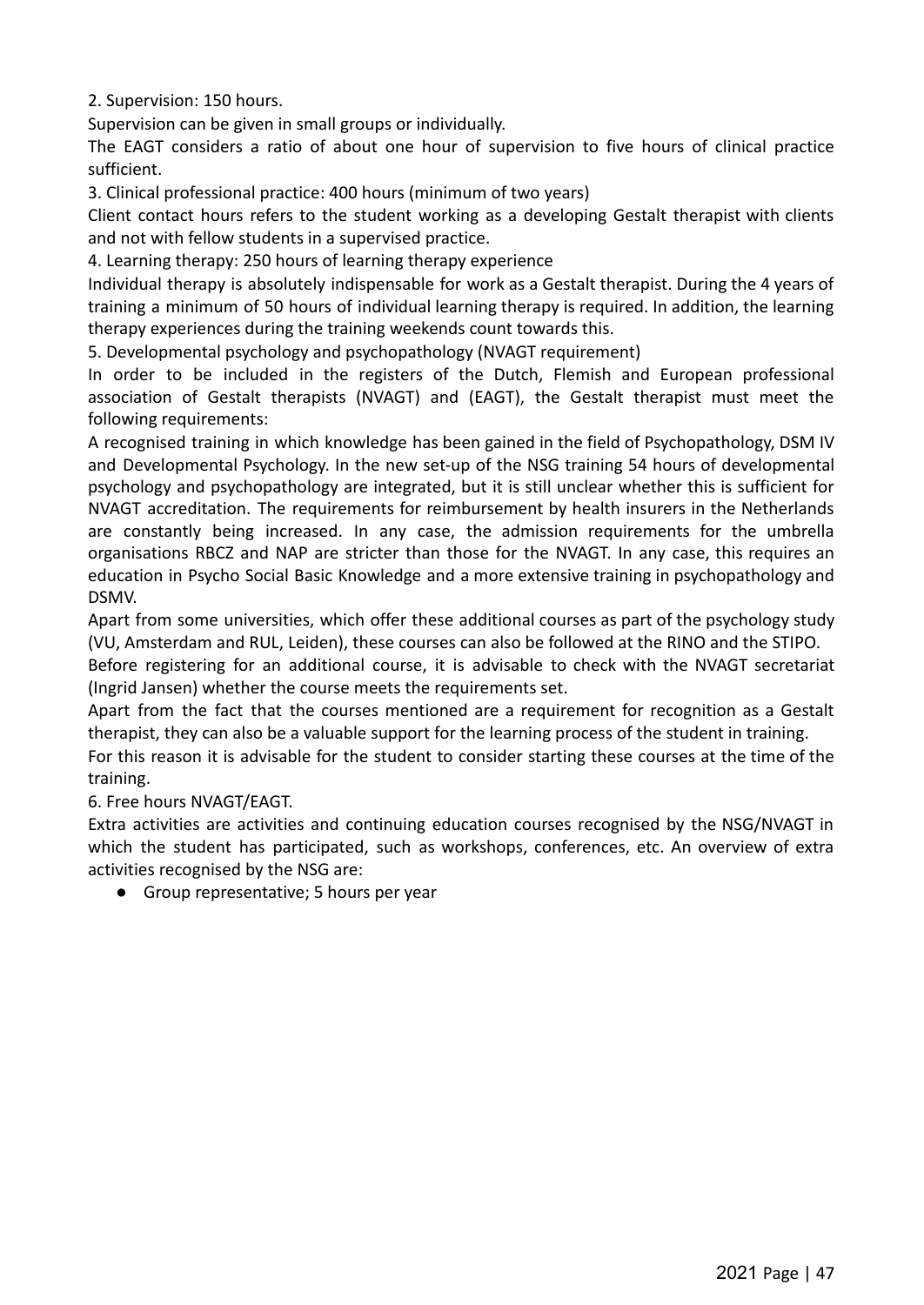- Student consultation; 3 hours per meeting
- Setting up and preparing additional training courses; (depending on number of hours)
- Participation in information evening (depending on number of hours)
- Participation in information evening (depending on number of hours).
- Participation in introduction day (depending on number of hours).

#### **Accreditation checklist.**

An accreditation checklist is completed by the mentor for each academic year/module statements of the various components that the student collects and presents in an orderly fashion throughout the year. In 7.1.5 there is a format for the accreditation checklist, which should be made concrete per academic year with the dates and subjects per weekend.

### **3.6.2. Study load during the training**

**TOTAL TRAINING**: (Basic training & Counsellor Therapy Training & Accreditation year)

Total workload: **1472 hours**, of which

| Theory and methodology           | 600   |
|----------------------------------|-------|
| Learning therapy during training | 200   |
| Individual Learning Therapy      | $50*$ |
| Supervision                      | 120   |
| Practice                         | 400   |
| NVAGT hours (optional)           | 50    |

\*40 hours are covered in the hours throughout the 4 year training, but it's up to the student whenever to fill in these hours. The 40 hours are subtracted from the total workload of 1512 hours, giving the 1472 hours as stated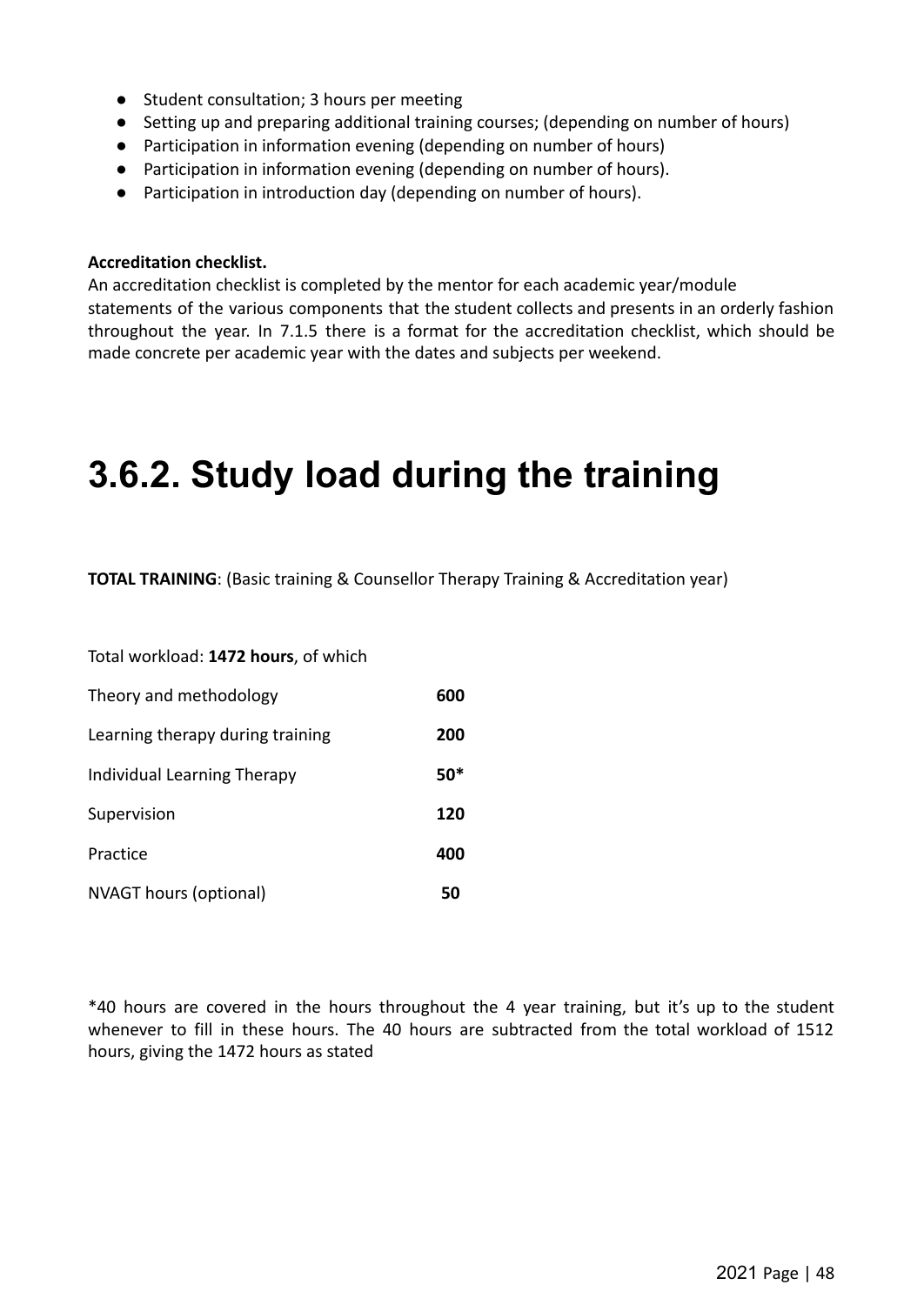# **3.6.3. Certification and diplomas**

### **Diploma requirements NSG**

General: 100% attendance is required during training weekends. Missed hours, parts of the day or days must be compensated. A maximum of 5 missed parts of a day can be compensated without consultation by refresher courses or conferences that are NVAGT and EAGT accredited.

You will first make an appointment with your mentor as to how any further compensation can be made up. If necessary, the help of the coordinator of the NSG can be requested.

In order to be entitled to the NSG GTO diploma, you must have

- 1. Signed checklists for modules 1 to 4
- 2. A satisfactory assessment of the practical work (module 2), the case study (module 3) and the written theoretical final project (module 4)
- 3. a minimum of 25 free NVAGT hours
- 4. a minimum of 100 hours of supervision
- 5. a minimum of 25 individual client contact hours

To be entitled to the NSG Accreditation diploma, which meets all the requirements of the NVAGT and EAGT, the following requirements must be met:

- 1. A Gestalt Therapy Training Diploma or comparable, issued by a European training institute (EAPTI)
- 2. 250 hours of learning therapy experience, including 50 hours of individual learning therapy
- 3. 150 hours of supervision
- 4. 50 hours of free NVAGT activities (refresher courses, conferences)
- 5. 400 practical hours, of which at least 40 hours of individual client work
- 6. 54 hours of developmental psychology and psychopathology
- 7. A preparatory education in human sciences (according to the 'Decision tree') or any diploma at HBO level or higher in combination with a CIPION-accredited course in Psycho Social Basic Knowledge (PSBK)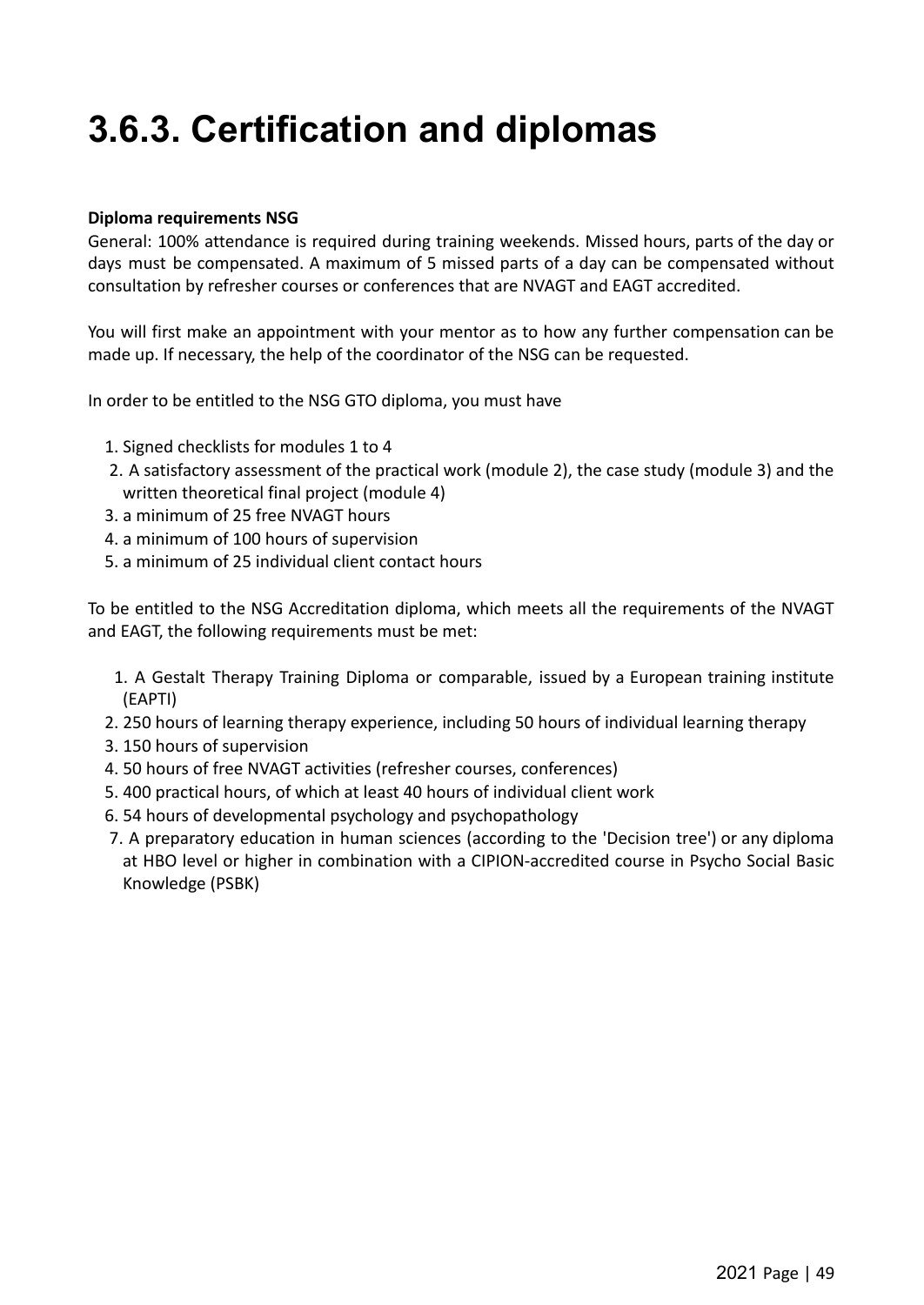# **4. EDUCATIONAL ORGANISATION**

# **4.1. INTAKE PROCEDURE**

### **Entrance requirements.**

Candidate students must at least have a higher professional education (HBO) diploma in human sciences, MWD, SPH, CMV, creative therapy or psychology, or an equivalent qualification. They must submit a copy of their diploma.

If the prior education does not meet these requirements, a student may be admitted on the basis of further work experience and education, but will not be eligible for NVAGT/EAGT accreditation after completion of the programme. By means of EVC-trajectories (Elders Verkregen Competentie) this gap in the education can always be filled. The costs and time involved depend on the portfolio of the student in question.

Participants are employed in: (Public) Mental Health Care, Youth and Family Centres, Youth Work, Social Work, Family Coaching, Elderly Work, Care & Welfare Sector, Personal and Professional Coaching and the like, possibly as volunteers. A Curriculum Vitae is requested in which their education and work experiences can be found.

Each student is invited for an individual intake interview with a lecturer from the study programme, or required to attend an Open Day. If the lecturer gives a negative advice about the suitability of the candidate, he or she can appeal to the NSG Training Committee and a second interview will follow.

All information provided by the student about his or her previous education, living and working situation, personal and professional past, or otherwise, will be treated with strict confidentiality by the training institute, its staff and teachers.

# **4.2. Didactic methods, study activities**

### **Training philosophy.**

The Netherlands Gestalt Foundation (NSG) is a training institute for people who wish to become qualified as a Gestalt facilitator or Gestalt therapist. The continuous learning process of professionals is considered of crucial importance for both individual and professional development.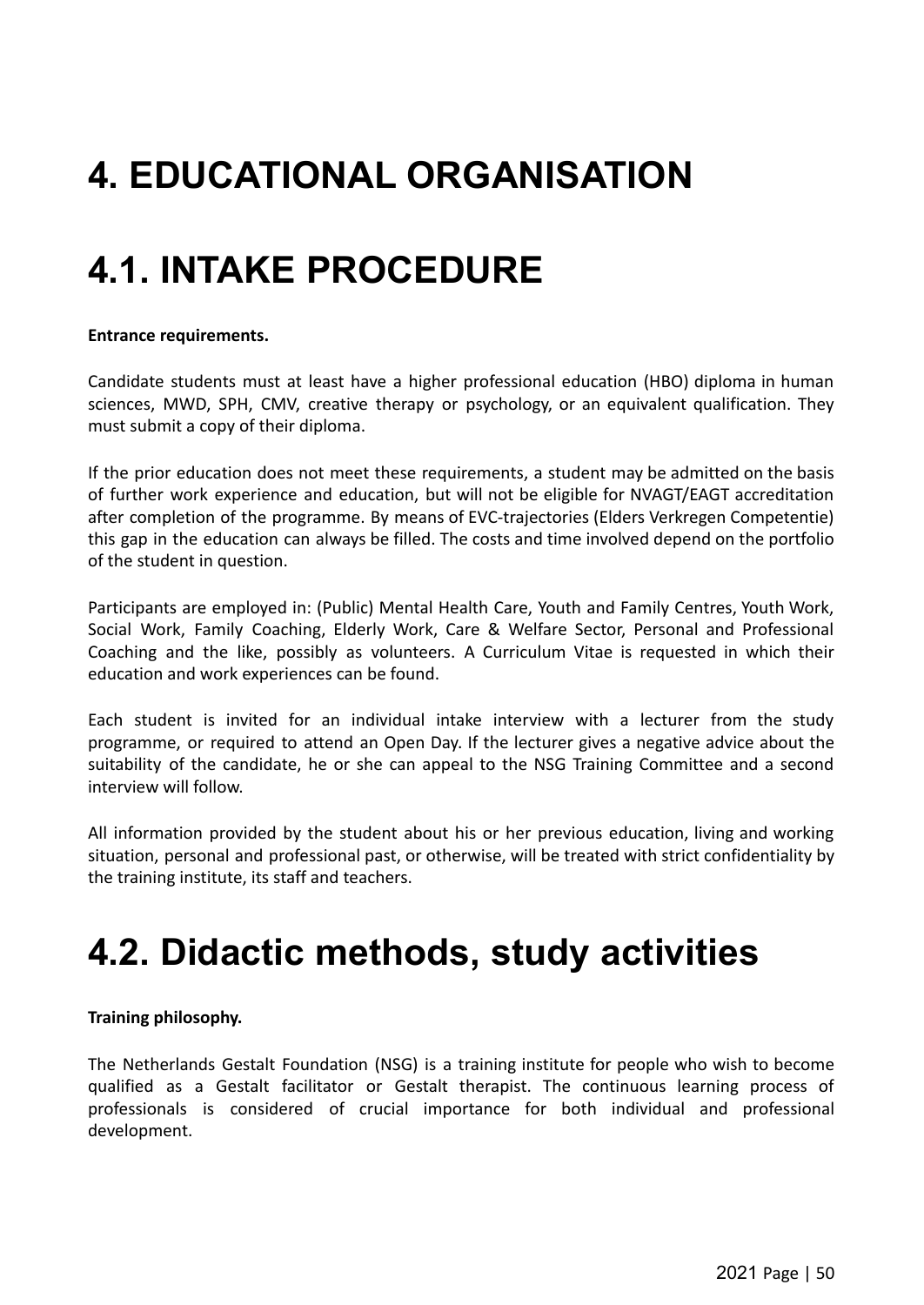Just as the client is entitled to be treated with respect by a professional and ethical Gestalt therapist/coach, so too the student is entitled to this respect. Students are given the opportunity to experience a respectful relationship as an essential element of the learning process.

One of the fundamental beliefs of the NSG is that effective education is only shaped from within by entering into relationships with others; from the student's experience the link is made to theory and the demands of practice.

The Gestalt education programme facilitates, in addition to a solid theoretical basis on Gestalt methodology, a rigorous process of supervised, experiential and practical training. The programme is based on a balance between theory, experience and practice. Students and the learning group are encouraged both to take responsibility for their own growth and the social learning process and, through the exchange of experiences and ideas/thoughts, to contribute to the personal training programme.

The educational model is based on the following elements:

- The dialogical relationship
- Phenomenological encounter between students under the guidance and involvement of teachers
- Openness to differences and self-awareness
- Responsibility for the relationship between person and environment.

The student is approached as an adult as he/she is, with respect for personality functioning (knowledge, experiences, skills, individuality, values, beliefs and needs).

The variety of study components in the programme provides a framework of guided and self-guided activities. Students are encouraged to build on their existing knowledge, to question and reflect on aspects of their practice and to integrate theory into practice.

There is a thoughtful vision of clinical Gestalt counselling practice, which is the basis of all learning activities in the NSG. The entire training programme is designed to develop competent practitioners who will continually strive for responsible professional practice.

The Gestalt method is characterised by the fact that the worker always ensures that the method does not come between the client and the worker and does not create distance between the two, but rather facilitates attuned proximity. With the Gestalt worker, the person is the instrument that is the pivot of the professional contact.

One of the Foundation's fundamental convictions is that effective education is only shaped from within; from the student's experience the link is made to theory and the demands of practice.

### **Teaching methods/learning strategies**

There is a mixture of didactic input, possible use of video, use of copies, demonstrations and case presentations. There is a strong emphasis on participation which includes: discussion in the large group, experiential exercises in small groups and practice of micro skills in small or large supervision groups. A large part of the training consists of empirical and self-guided processes. This is given shape in Gestalt learning therapy, in fixed large and small groups, and through feedback from the student himself, his fellow students and teachers.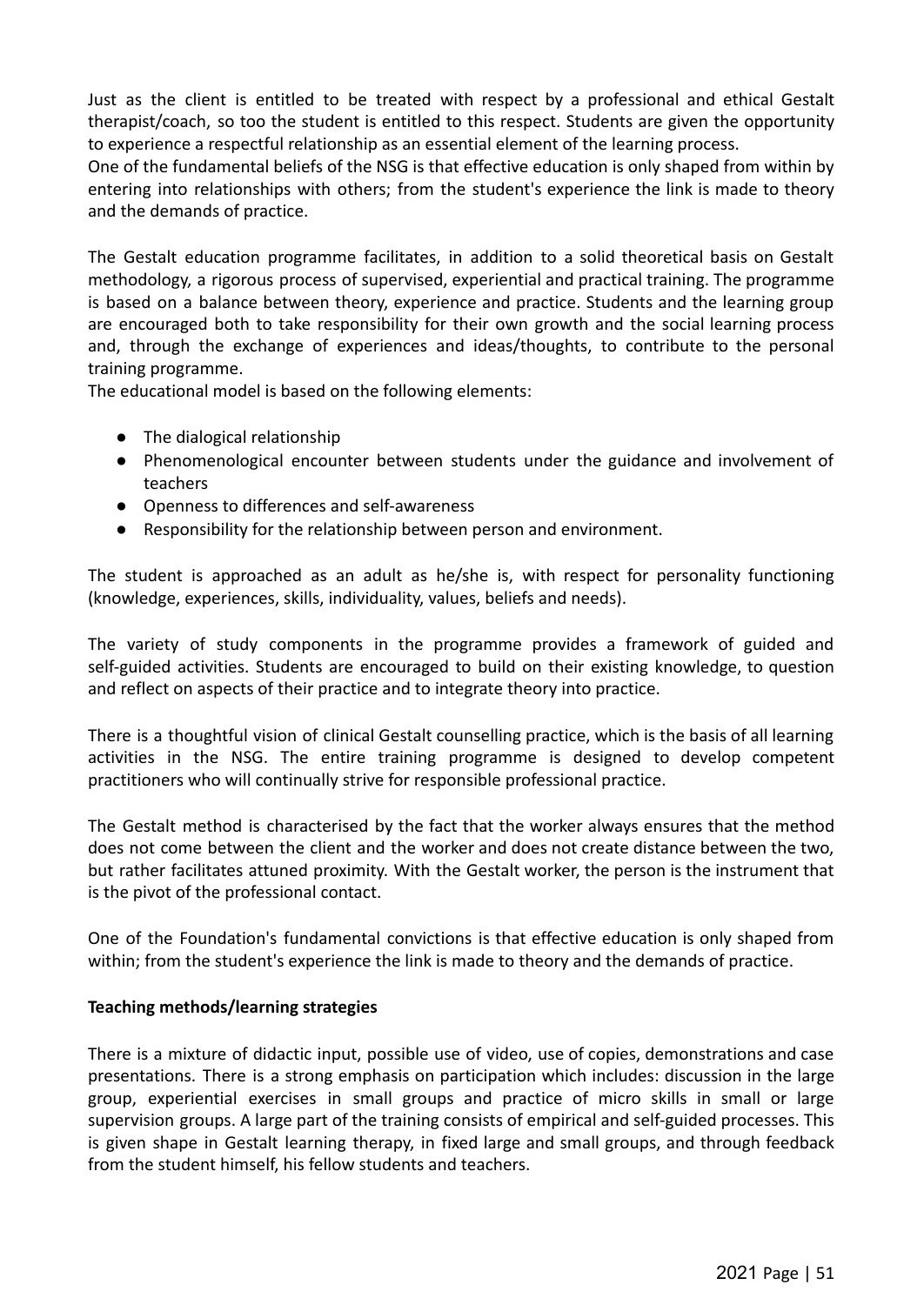#### **Didactic methods**

The Gestalt method provides the answer to the research of Wampold (2001) which confirms that there are a number of Common Factors which are almost exclusively responsible for the effect of social work. Specific techniques, protocols and Evidence Based practices cannot be shown to produce substantial results.

The most important Common Factors are:

- The Client Factor **(40% - 87%)** (Lambert (1992, Wampold 2001)

If one thing has become clear after 50 years of research, it is that it is the client who determines the effect of the help for the most part. It is their active participation that is decisive and the best indicator of the effect of assistance. It is not the therapist, not the techniques and models, but the client who makes therapy work. It is the therapist's task to tailor his contribution to the individual client in such a way that he can make the most effective use of what social work has to offer. (De Vries 2006) Almost all clients (98%) appreciated being treated as human beings. (Jacobs et al. 1997).

- The therapeutic relationship **(22% - 30%)** (Beutler et al 2004: Lambert (1992)

It is now a scientific fact that a good relationship determines the effect of help. A striking result of research is that the working relationship only contributes to the effect from the client's perspective. If he experiences the relationship as positive, this has a positive effect on the outcome. The care worker cannot therefore assume that if he thinks there is a good relationship, it is actually there. Clients can interpret intentions and messages differently than they are intended. A good working relationship is a joint creation and consists of 1.) mutual acceptance of each other, 2.) agreement on goals 3.) jointly determining tasks and 4.) being communicatively attuned to each other. The more the client sees the care worker as open, reliable, knowledgeable and involved, the better the relationship will grow (De Vries 2006).

The didactic model of the NSG is specifically aimed at developing the knowledge and skills that are needed to be able to move adequately and effectively in the above-mentioned Common Factors as a care worker. As already mentioned in the training description (page 61), we base this on the experiential learning models of Kolb, Argyris and Schön, shown in the diagram below.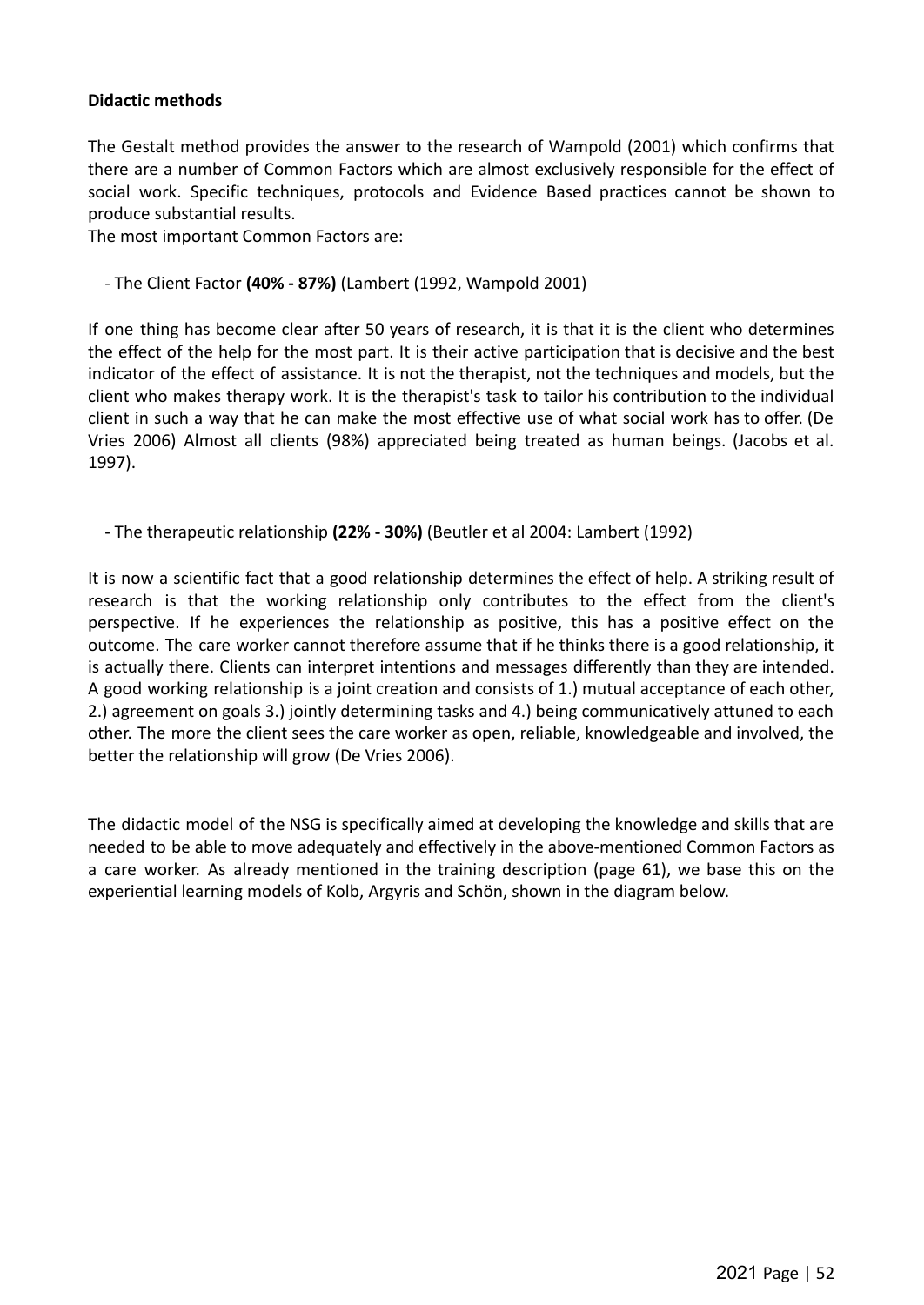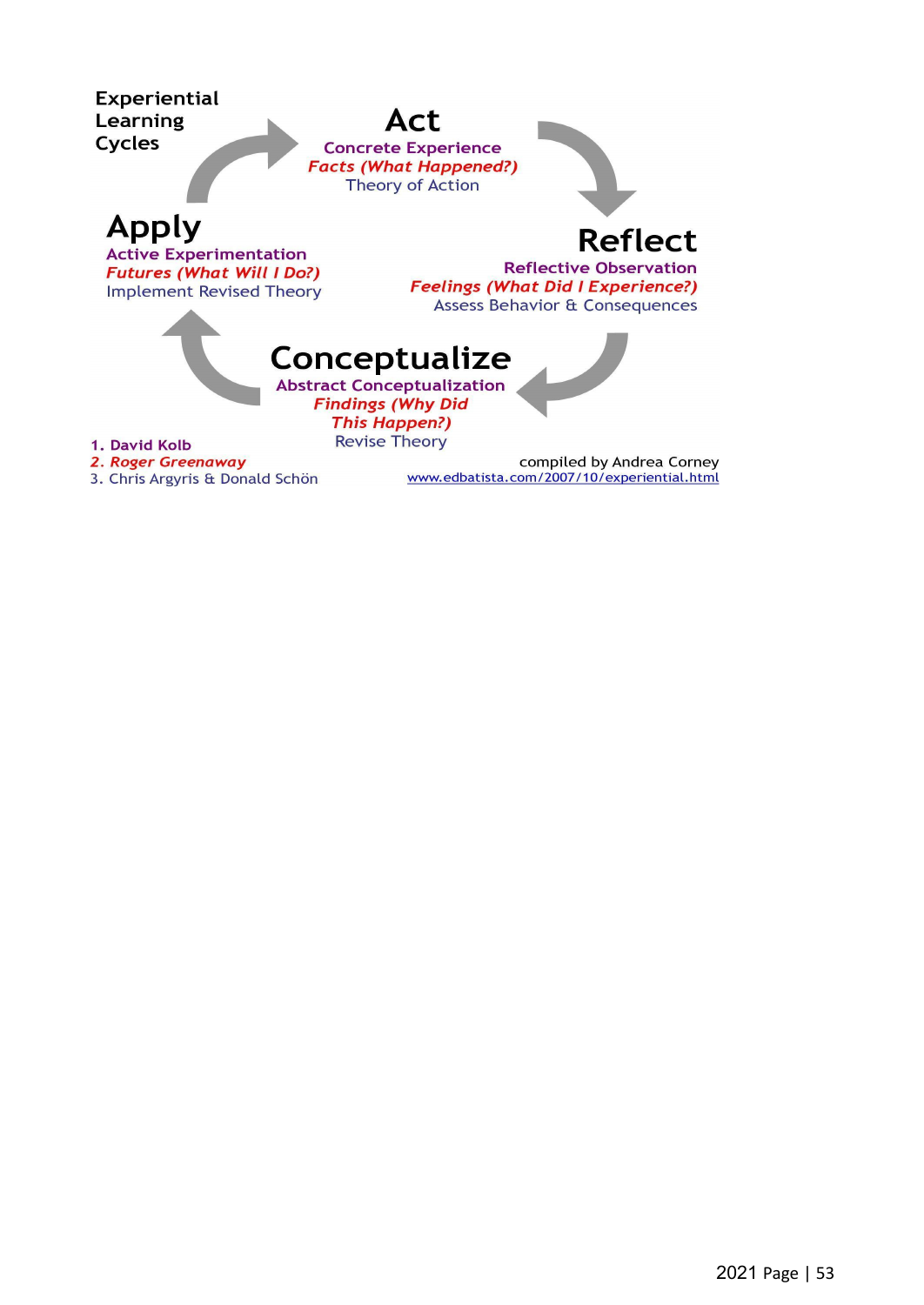

Here, action is combined with reflection. The focus on the here and now is insufficient if relational practices are to be learning practices. If we want to set the learning power of a group in motion, then the group needs to recognise, investigate, understand and draw conclusions from its in-group processes. Effective use of experience in the here and now requires two steps.

1) The group acts in the here and now. 2) the group looks back on its own process.

Both aspects are necessary to form an effective learning group and are in tension with each other (see Kolb 1984, Yalom 2005 and Berk 2005). If only action and experience in the here and now would be central, the participants would indeed have emotionally intense experiences, but they might not be able to explain or understand what is happening to them enough for these experiences to become learning experiences. On the other hand, if too much attention were paid to examining the process, to reflection and abstraction, the group would lose its strength and dynamism and quickly lose its added value. The group event would degenerate into sterile intellectual "spielerei" (Yalom 2005). Linking reflection to action initiates the learning cycle as intended by Kolb.

Participants take on a double role: the role of emotionally involved participant in the group and the role of observer of themselves and the others. Everyone is a participant and at the same time an action researcher, whereby empathy and understanding, rational analysis, intuition and inclusion are important. This implies a process of simultaneously making contact with oneself and taking distance and moving to a meta-position. This is only possible if distance and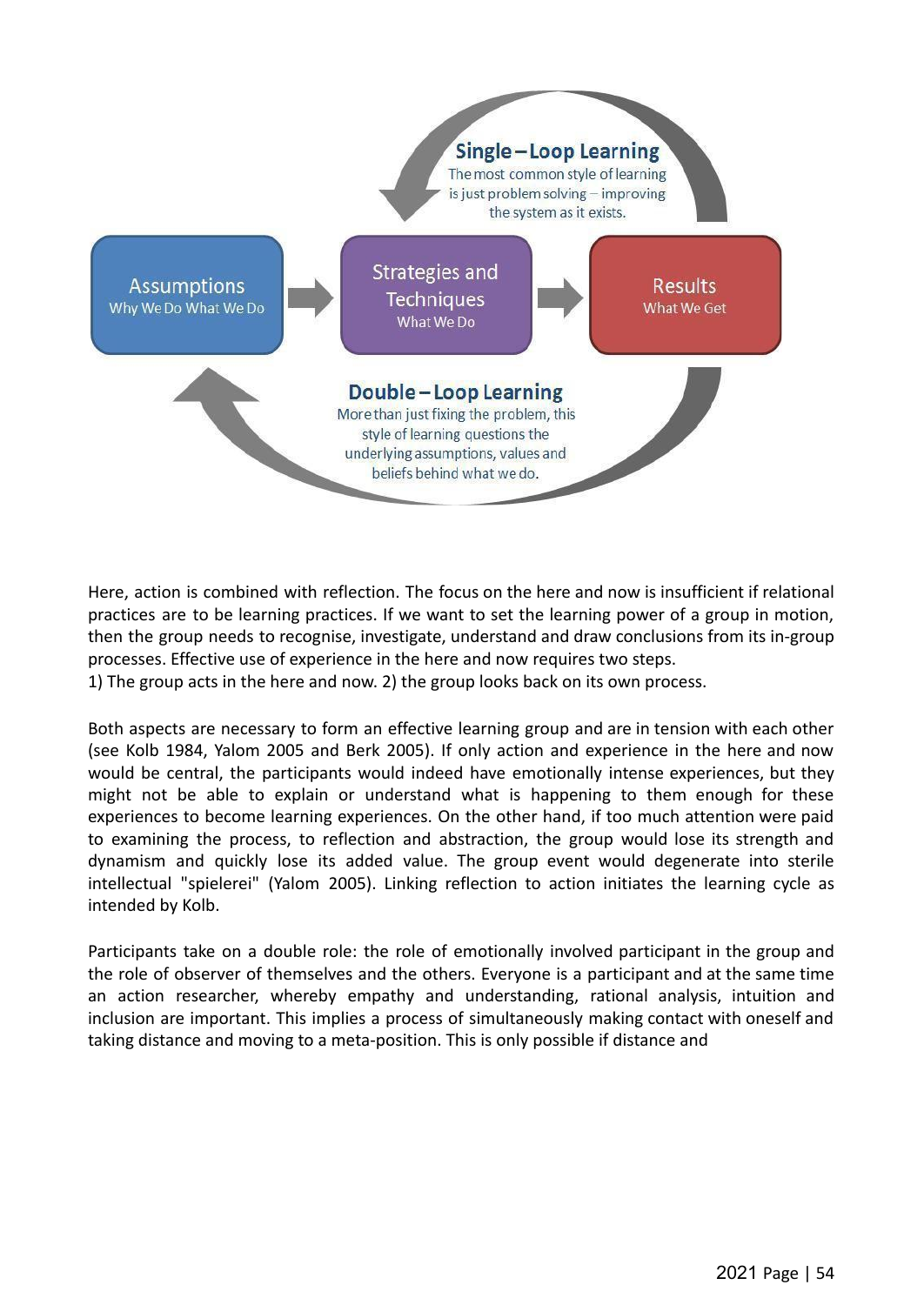This is only possible if distance and proximity are created in the group. The "loop of awareness" The "loop of awareness", given shape in the lemniscate, always works around this principle:



Moving towards the world of the other as much as possible (B) This is inclusion: moving into the other's world of experience without coinciding with it. And then returning to yourself (A) to experience what this is like and what it evokes in you.

This dual movement plays a crucial role in self-awareness. An inner mirror is constructed through this movement and dialogue and can later be incorporated into identity building (Goris 1999). Reflection in the sense of looking back on actions and experiences only leads to further development if it is linked to action. Reflection must lead to actual changes in thinking, acting, feelings, attitudes and beliefs.

Opening up and making yourself transparent and giving, asking and receiving feedback are important levers of learning in the learning group. Feedback can be understood as information that tells us something about our progress towards our goal. In this sense, any information from our environment can be feedback and give us indications of what works and what doesn't, or of what is welcome and what is not. The didactic model thus runs parallel to the three pillars of the QIT Online programme: Practice-based, process-oriented and feedback-driven (Stinckens, 2012) Feedback loops are necessary to reconstruct realities. Not least the reality we call "the self". This feedback mechanism is also at the basis of the attachment process and that of the attuned contact by means of the constantly recurring chain of presence, sensitivity and responsiveness (Verdult, 2004).

In this respect, we also concur with the vision of Schein (2005), who points out the importance of helping others to discover for themselves what they need in interpersonal relationships, rather than trying to get a grip on motives, attitudes and thoughts. Helping them to discover where their needs lie creates the opportunity to bring these into contact with the needs of others and to reach an agreement.

To enable progress and learning, he argues that we should focus our attention in interventions on process phenomena first, without losing sight of the content. The reason for this is that how people do things with each other and relate to each other, and the feelings that occur in this process, have a decisive influence on the outcomes or results that they aim for with each other. (Schein 2005)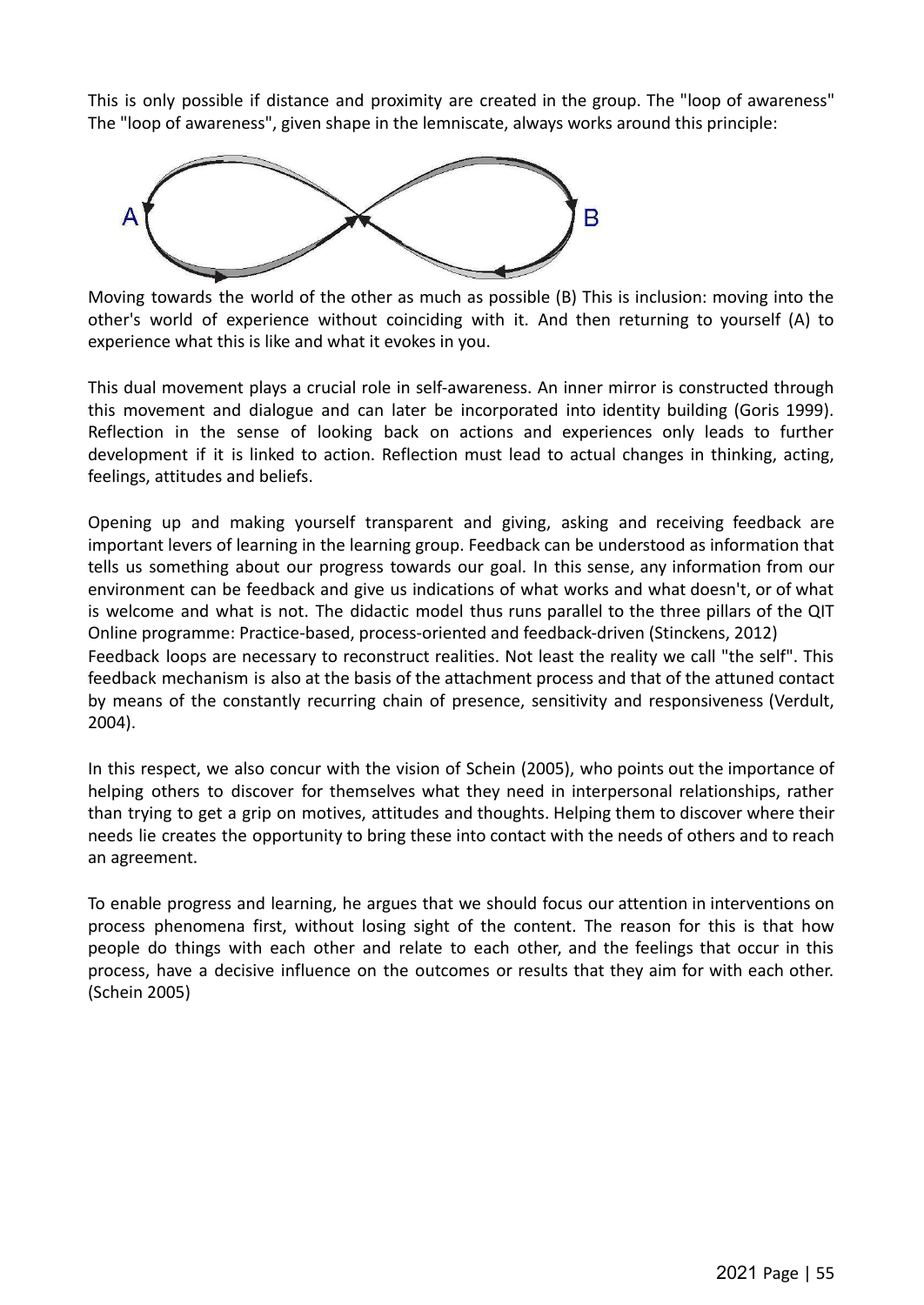It is important to realise that the NSG always aims to match didactic methods and teaching methods (see pages 60-61) to the processes of the groups and individuals involved. This means that didactic methods are always Gestalt-experimental in nature, i.e. they are part of the reflected experience. This means that they are part of the experience on which reflection takes place.

The use of a minimum of six different teachers per year, as prescribed by the EAP, is intended on the one hand to have a rich variety of expertise in house, but at the same time has the didactic purpose of bringing students into contact with different personalities so that they can develop in interaction with them in a different way each time.

# **4.3. Scheduling**

### **Scheduling:**

The timetable will be known approximately 4 months before the start of the academic year. For new students, it can be sent on request. Registered students can access it via the intranet of the NSG website.

# **4.4. Information to students 4.4.1. General**

#### **Information:**

Each academic year has a trainer as a mentor. This person keeps in touch with the group representative and/or all group members about the organisation of the education and possible changes in it. The mentor is responsible for ensuring a continuous process in the training. Students with educational problems will be advised by the mentor. Individuals or groups can request an interview with the mentor for advice and guidance.

For financial and administrative matters, students can contact the NSG coordinator.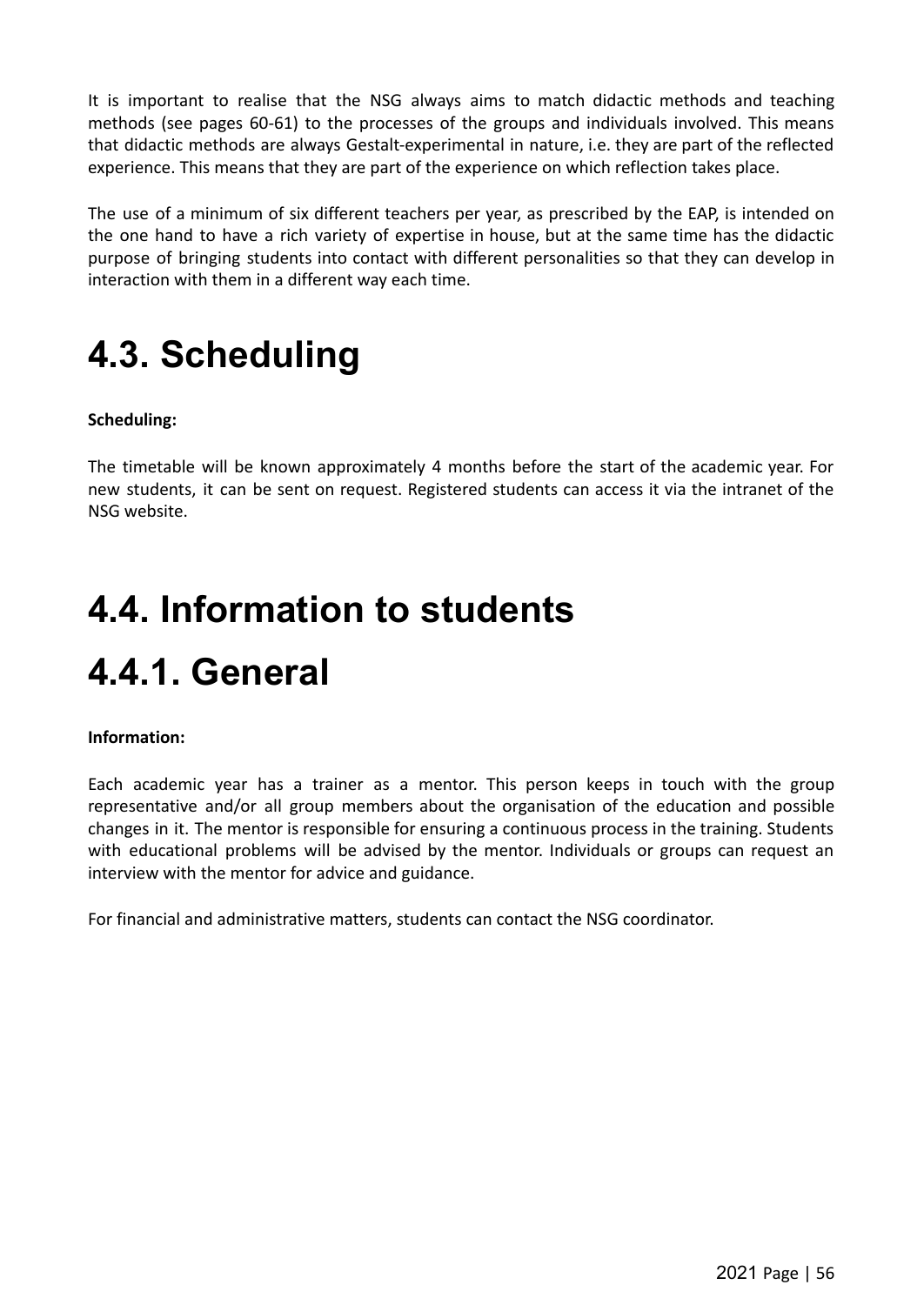# **4.4.2. Student Board**

### **Student Consultation**

General function:

To guarantee the quality and significance of the educational curriculum offered by the study programme, a Student Board has been established, which discusses the following

- The composition of the academic content of the modules and the assessment criteria of the study units.
- Controlling the quality of the implementation of both the modules and the assessment criteria.
- Initiating changes required for the relevance and effectiveness of the content of the modules and assessment criteria.

Specific responsibilities:

- Student representatives from each academic year are invited to attend the meeting to evaluate the organisation, study content, educational quality and general aspects of the program.
- Students take turns chairing the meeting and taking notes of the decisions and agreements.
- The Student Consultative Body evaluates and discusses the implementation of the curriculum. Necessary changes to improve curriculum results are also proposed and discussed.
- The students are informed of any changes that take place.
- The Student Consultation Committee consists of the following members:
- At least three members of the Program Committee
- Group representatives of all program years

#### Procedure:

The students elect two representatives to attend these meetings. In order to evaluate the study program, students are informed of the dates, place and time of the meetings at the beginning of each academic year.

Four weeks before the meeting of the Student Consultation, the discussion and evaluation points are submitted in writing to the Group Representative who chairs it.

Agreements reached in the Student Consultation shall be recorded in writing. They will be sent to the members of the Program Committee and the student representatives.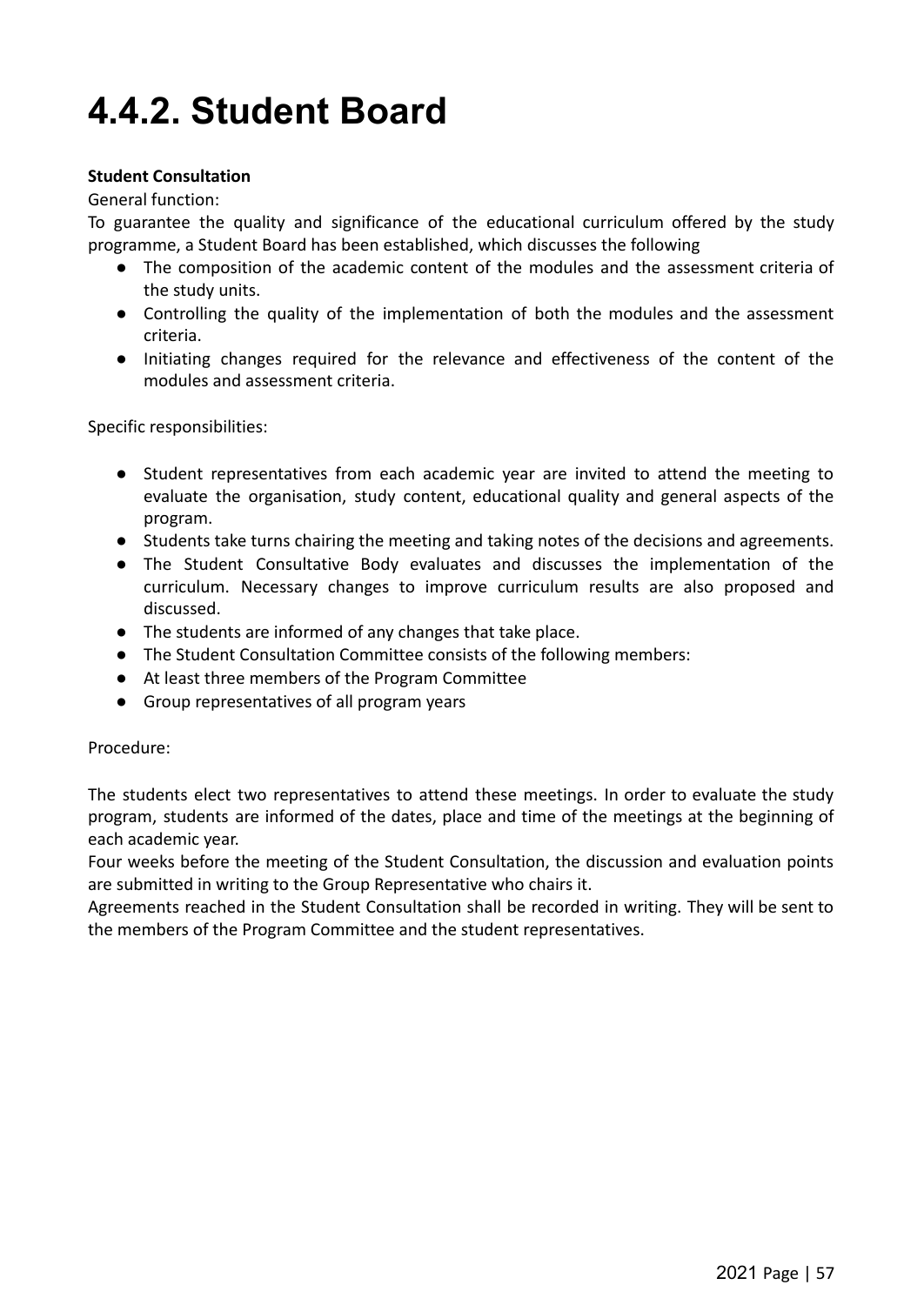# **4.5. Accommodation**

The first, middle and last weekend of the Basic Training take place in a Conference Centre.

Conference centre Mennorode, Apeldoornseweg 185 8075 RJ Elspeet

The remaining weekends take place in our location in Hilversum.

Stresswise Hilversum, 's-Gravelandseweg 65, 1217 EJ Hilversum, Nederland

## **4.6. Internal quality assurance**

Evaluation by students: at the end of each weekend the students fill in the evaluation form which is handed in to the administration by the mentor. The form for this can be found under 7.8.1. Evaluation by teachers: at the end of each weekend the teachers fill in the evaluation form below, which they hand in to the administration office. The form can be found under 7.8.2.

## **4.6.1. Code of conduct**

The NSG promotes a policy of anti-discrimination with regard to gender, race, sexual orientation, age, religion, physical disability, political and cultural background and social status.

This applies to students, trainers, board members and is also a criterion in the selection of student candidates.

This code of conduct also applies when entering into and maintaining contact with social organisations and institutions.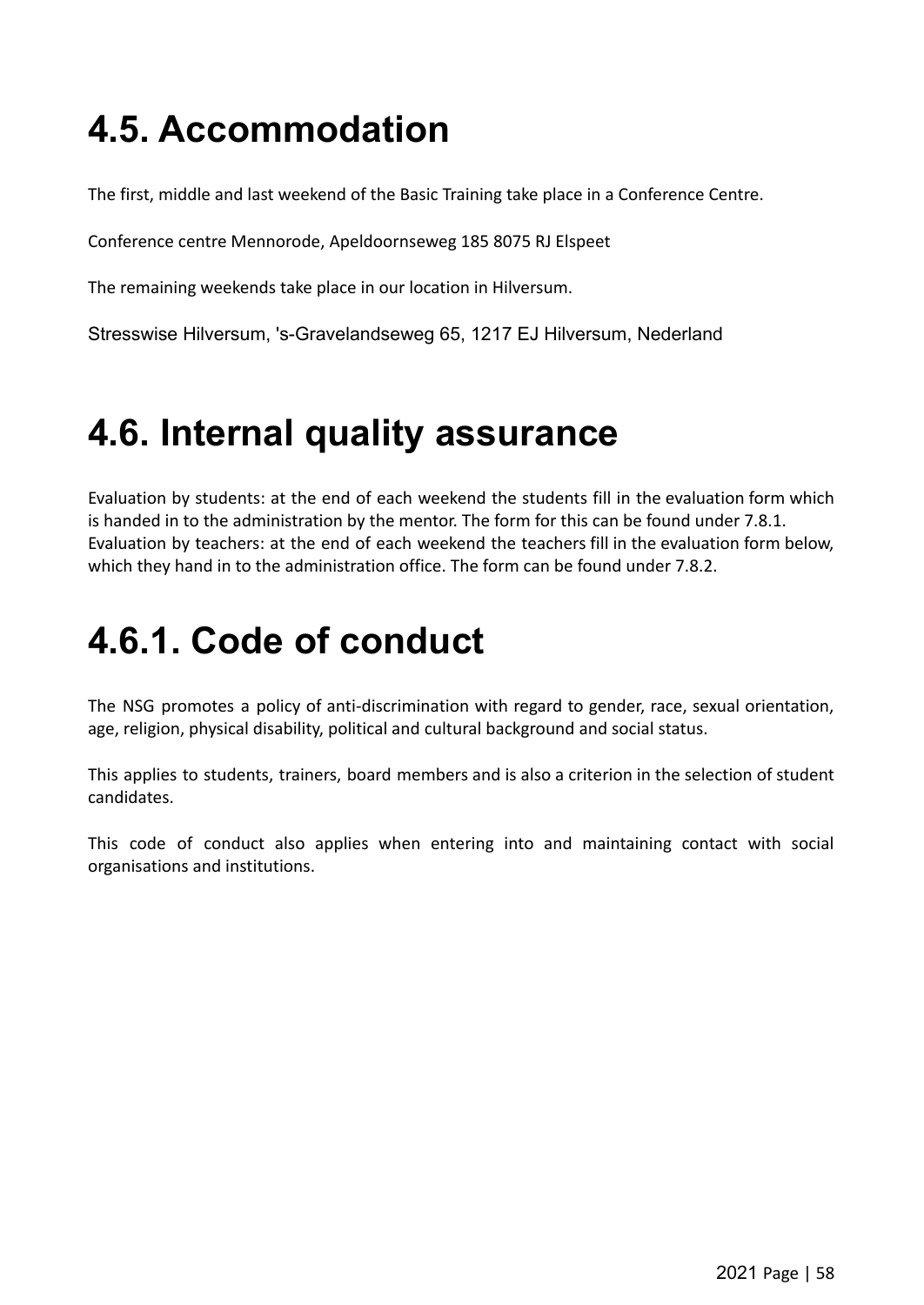# **4.6.2. Complaints procedure**

### **COMPLAINTS PROCEDURE FOR STUDENTS**

During the study programme, events and situations may occur that lead the student to file a formal complaint. These events may take place between students or in relation to staff members or members of the organisation. In the complaints procedure, confidentiality is considered a prerequisite.

#### **Procedure**

Complaints must be submitted in writing to the programme coordinator. The coordinator will acknowledge receipt of the complaint in writing within four weeks of the date of the complaint. He will investigate the complaint and, if necessary, contact all parties involved for further

information, opinions and possible solutions. If necessary, a meeting will be held with all parties involved to discuss the complaint further in order to reach a decision that is acceptable to both parties. The maximum period for this is 6 weeks from the acknowledgement of receipt of the complaint.

If no satisfactory solution is reached for all parties involved, the complaint will be forwarded to the chairperson of the NSG Board.

The chairperson will review all information and arrange a meeting with the student to further discuss the problem and possible solutions.

The chairperson, in cooperation with the coordinator of the Education Committee, reaches a final decision. The maximum period for this is 4 weeks.

Complaints must be settled within the set time frame. If a longer period is needed to investigate, the complainant must be informed of this within the set time limit, with an explanation of the delay.

Moreover, an indication must be given of when a decision is expected.

In all circumstances, a written report of the complaint, the procedure followed and the final decision will be sent to the complainant and the coordinator of the Education Committee and to the confidential file of the secretariat and kept there for at least 10 years.

If a student does not arrive at a satisfactory settlement of his complaint, he can lodge his complaint with the chamber for Ethical Questions of the NVAGT and the procedure and deadlines of the NVAGT will be followed.

The judgement of the Ethics Questionnaire is binding on the NSG.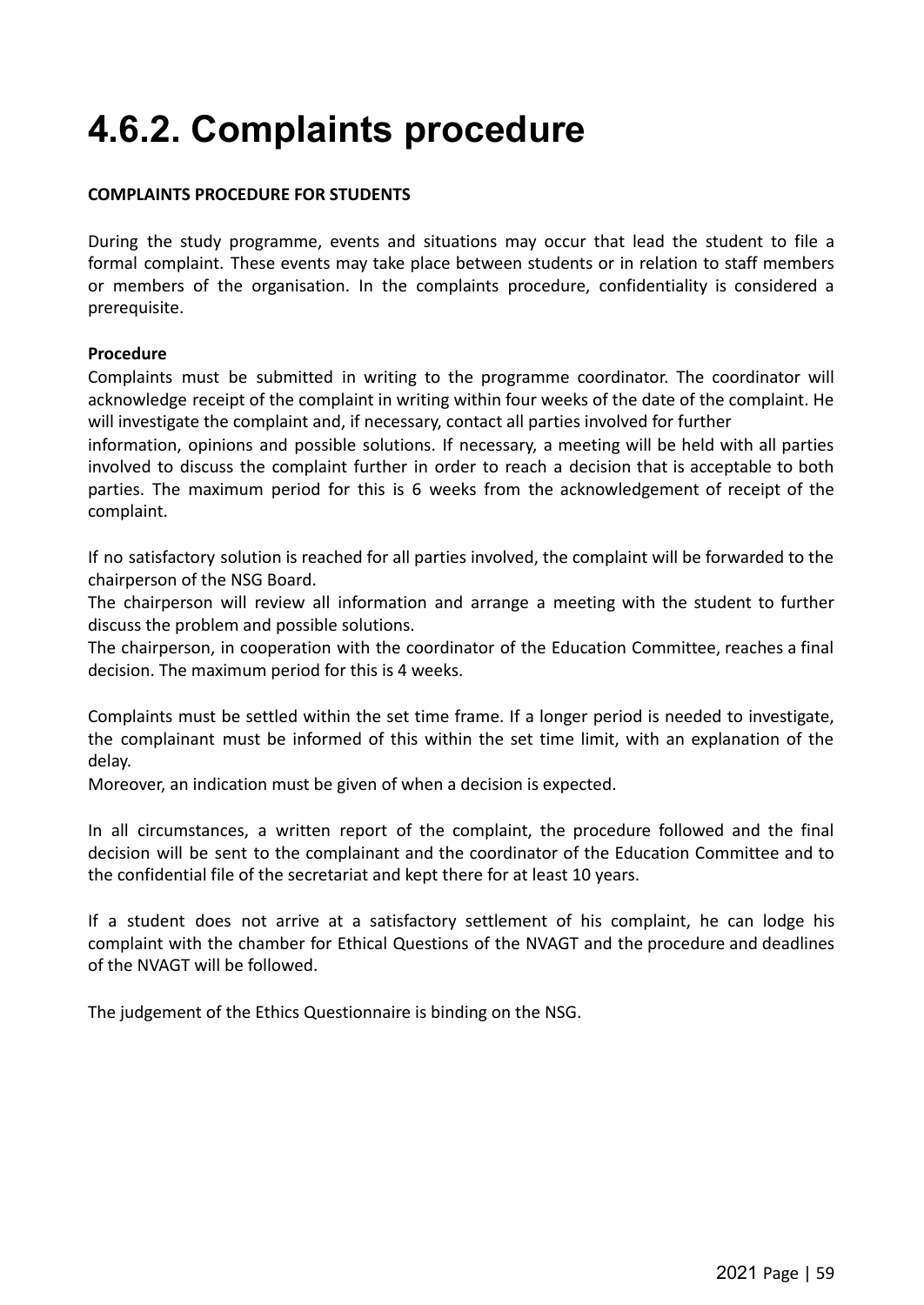Any consequences will be dealt with swiftly by the NSG. Office secretariat NVAGT

Postal address Tijmstraat 39, 3551 GK Utrecht e-mail: info@nvagt.eu

Students can address issues to the appointed Confidence Person ( vertrouwenspersoon):

Frouke Beekman 06-42904242 [info@froukebeekman.nl](mailto:info@froukebeekman.nl) <https://froukebeekman.nl/>

To protect students and to ensure ethical professional practice, the EAGT has developed a code of ethics for training in Gestalt therapy. This code is available to all members. Secretariat EAGT office eagtoffice@planet.nl

## **4.6.3. Problems in supervision**

Procedure regarding problems in supervision

A problem in supervision may arise when there is a disagreement between the supervisor and one or more students have a difference of opinion regarding the supervision process. There may also be a difference of opinion regarding the last assessment by the supervisor.

Difference of opinion between student(s) and supervisor regarding the supervision process:

- Student(s) and supervisor discuss the problem and do their utmost to solve it. When a solution has been found, the supervision is continued.
- If no solution is found, both supervisor and student(s) send a written report to the programme coordinator. The programme coordinator contacts all parties involved and asks for further information, opinions and possible solutions.
- information, opinions and possible solutions. The training coordinator shall propose a possible solution that will enable the parties involved to resolve the problem and continue the supervision. If the training coordinator is also the supervisor involved in the problems, the supervision coordinator shall appoint a replacement from the pool of supervisors who is not directly involved in the problems.
- If the intervention of the training coordinator does not lead to a solution, the training coordinator will decide that the supervision contract is terminated.
- The programme coordinator will then look for a way to enable the students to continue the supervision process with a new supervision contract, whereby a repetition of the same problems is unlikely.
- Students retain the right to appeal in accordance with the normal complaints procedure for students.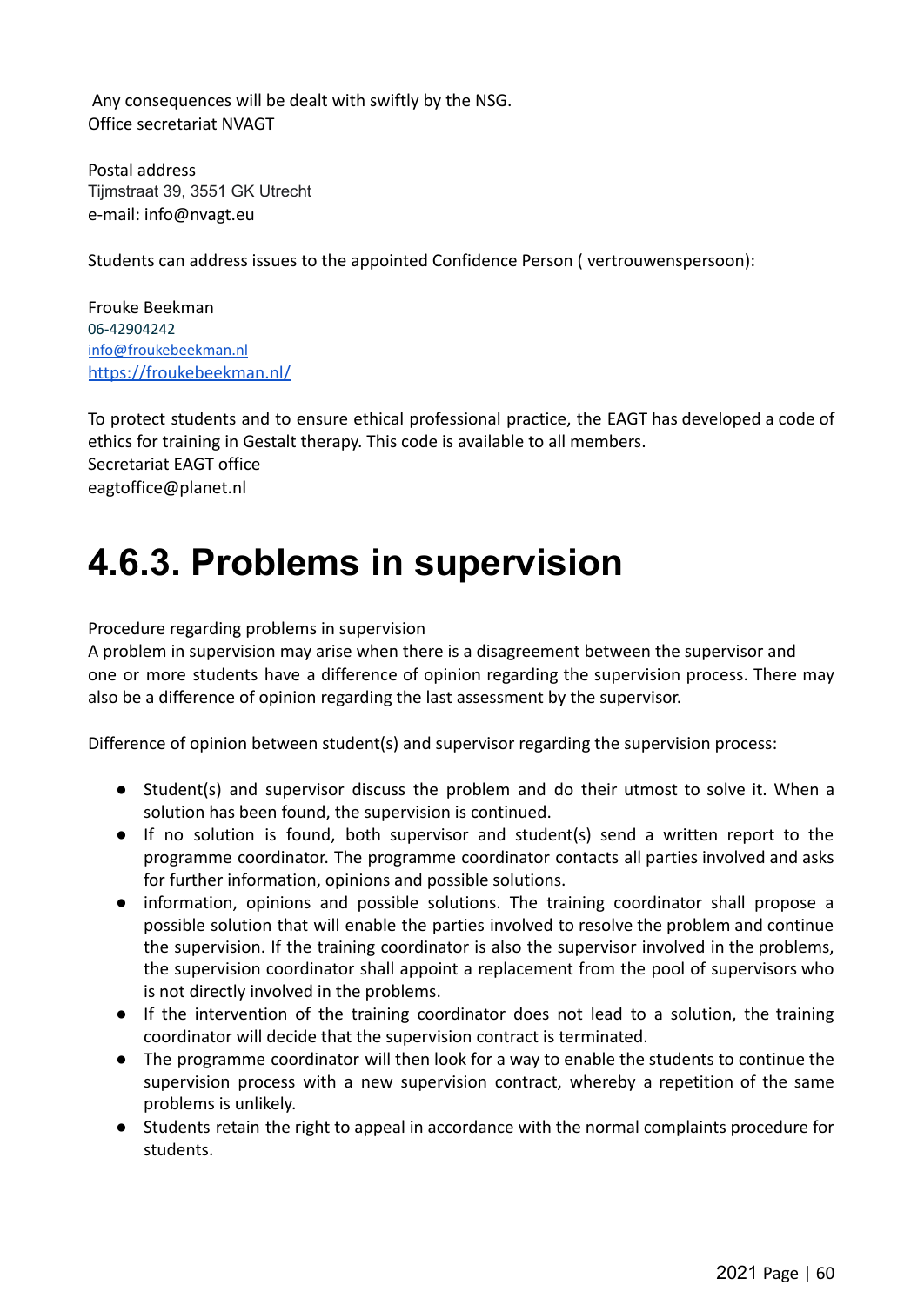- Disagreement between student(s) and supervisor regarding the last supervision assessment:
- If the student(s) do not agree with the supervisor's last supervision assessment, they should initiate a complaints procedure.

## **4.7. Organisation and administration**

The administration is coordinated by the coordinators, who can be reached at info@nsgestalt.nl.

We strive to respond to your message within two days.

If you do not hear anything back, something has probably gone wrong (spam filter, etc.). Please try to get in touch via another route.

### **Insurance**

The Dutch Gestalt Foundation has an insurance policy with a national insurance group (Aegon), where both the foundation and the students enrolled in the training programme are insured against damage, which is specified in the policy.

For questions concerning insurance matters, the student should contact the coordinator of the study programme, Michiel van den Heuvel, in writing.

The bank account number of the NSG is: NL86INGB0004698025 in the name of Nederlandse Stichting Gestalt, Eindhoven.

## **4.8. Costs and contract**

The training costs are specified in the contract that the student enters into with the NSG. These contracts are offered to the students at the beginning of the year.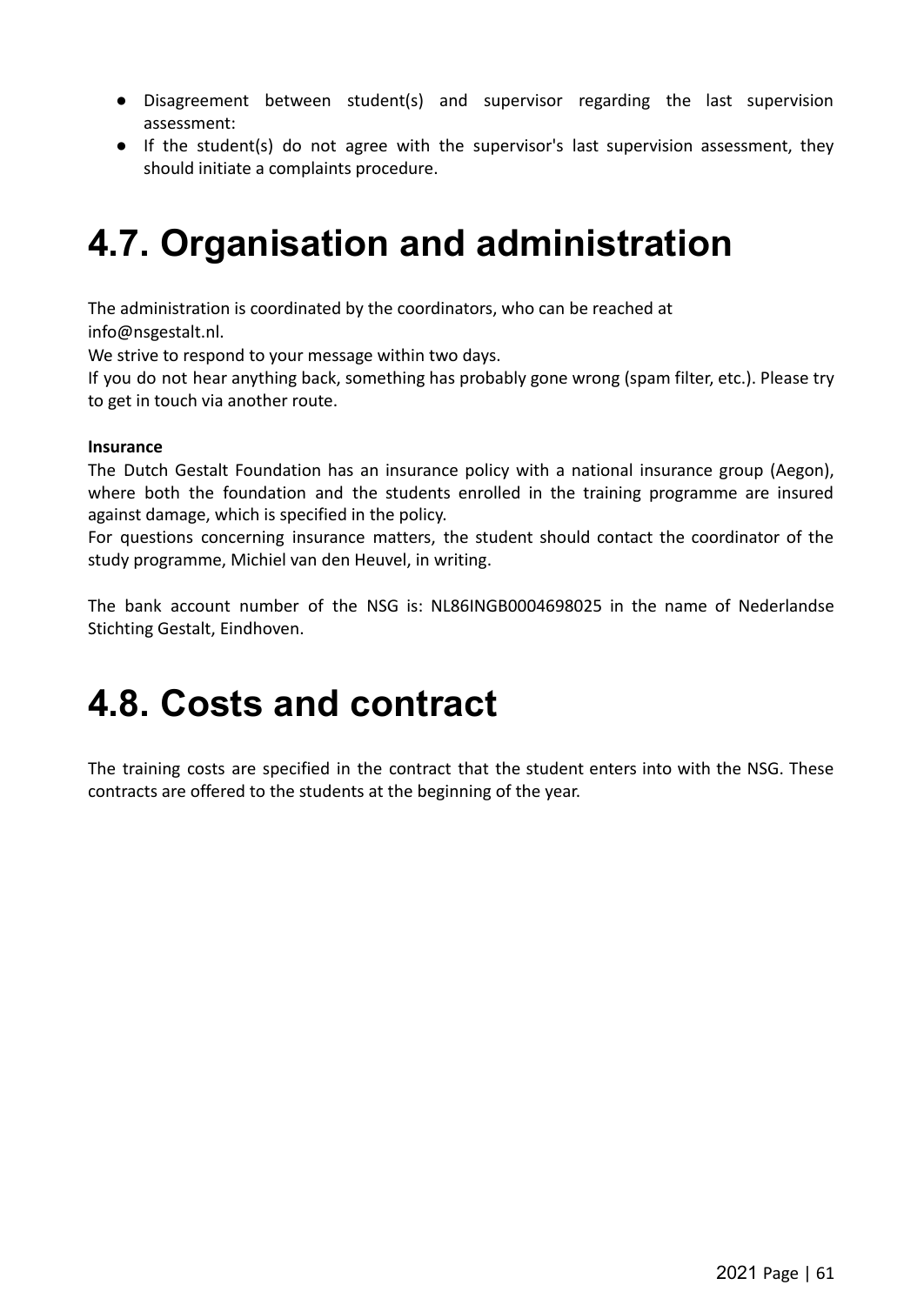# **5. STAFF**

# **5.1. Teacher profile**

### **Teacher profile.**

- Teachers are in possession of at least an HBO diploma in human sciences.
- They are certified as Gestalt therapists by the Dutch Association for Gestalt Therapy (NVAGT) and the European Association for Gestalt Therapy (EAGT). Thus they meet the requirements of regular intervision, supervision and training and they subscribe to the ethical code of the NVAGT/EAGT.
- Teachers have at least 5 years of practical experience in professional Gestalt methodical coaching of people.
- Teachers can demonstrate a minimum of 5 years of experience in providing education and/or training. Or they have an officially recognised teaching qualification.
- Teachers can work relationally and in the meta position around the dialogue, within the context of the empowerment philosophy.
- Teachers can work relationally and meta positionally around "loving authority".
- Teachers are able to be present in intense emotional experiences (presence).
- Together with clients and students, teachers are able to come to an understanding of the emotions, feelings and needs that underlie certain behaviour.
- Supervisors are registered with the NVAGT as Gestalt supervisors.
- A supervisory committee is responsible for the supervision of the students' clinical practice. All members must be recognised as members by the EAGT and the NVAGT.
- There is a group of Gestalt therapists who are available for the student's individual learning therapy. All members of this group must be fully recognised by the EAGT and NVAGT and have at least 5 years of clinical experience.
- At least 5 different teachers are used in each module.
- A balanced distribution of female and male teachers is aimed for.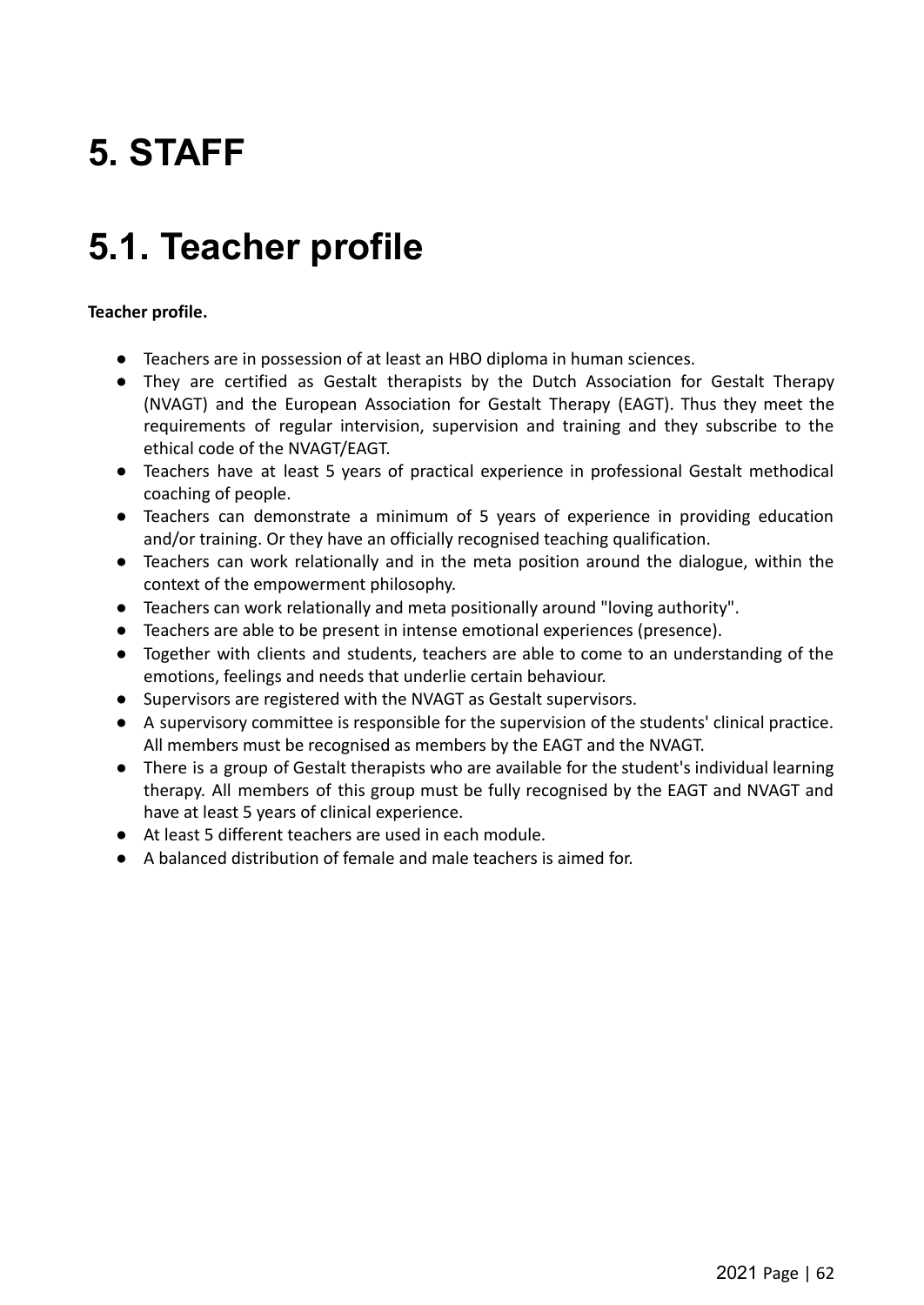# **5.2. Current teachers**

#### **Teachers**

#### **Hein Kuipers:** *Senior Trainer*

Is a Gestalt therapist and has an independent practice in Maastricht since 2008. He studied Cultural Anthropology (prop.) and Humanistics (MA) in the Netherlands and followed the Gestalt therapy training at the Institute for Communication in Belgium. **<https://lijfenleven.nu/>**

#### **Ralph Evers***: Senior trainer and Coordinator.*

Psychologist NIP and Gestalt therapist. Works in his private practice in Utrecht and as an existential psychologist at BuurtzorgT in Amersfoort. BuurtzorgT is a specialised psychiatric institute for people suffering from chronic psychological distress.

<https://praktijkmercurius.nl>

#### **Rinske Englander:** *junior trainer and Coordinator.*

Worked as a family social worker for 17 yrs, using various methods from systemic work to presence methods, to solution focused work. For the last five years I became more focused on meeting family's and youngsters from a Gestalt viewpoint. Runs her Gestalt therapy practice in Amsterdam, and has been a junior trainer at the NSG since 2019.

<https://rinsegestalttherapie.nl/>

#### **Persephone Protouli:** *junior trainer and Coordinator.*

Psychologist (MSc in Clinical Psychology) and Gestalt Therapist. Works in private practice since 2016 with couples and individuals. Lives in The Netherlands since 2011 and works mainly with Expats in Greek, Romanian and English. Studied Gestalt Therapy at the NSG. <https://www.expatsintherapy.com/>

#### **Marije Delfsma:** *Junior Trainer*

Has her own practice in Hoorn. Works as a psychologist and Gestalt therapist. Followed her training at both IVC in Belgium as NSG in the Netherlands. **<http://marijedelfsma.nl/>**

#### **Michiel van den Heuvel:** *Gestalt Therapist, Supervisor and Senior Trainer*

Drs. in Philosophy, MSc in Gestalt Therapy. European Certificate of Psychotherapy, own practice as Gestalt therapist.

**Orsi Viga:** Gestalt Therapist, Senior Trainer **https://www.orsiviga.eu/**

**Laila Mubarak:** Gestalt Therapist, Junior Trainer **<http://www.lailamubarak.nl/belle>**

**Christine Veeger**: Gestalt Therapist, Junior Trainer **http://gestalttherapietexel.nl/**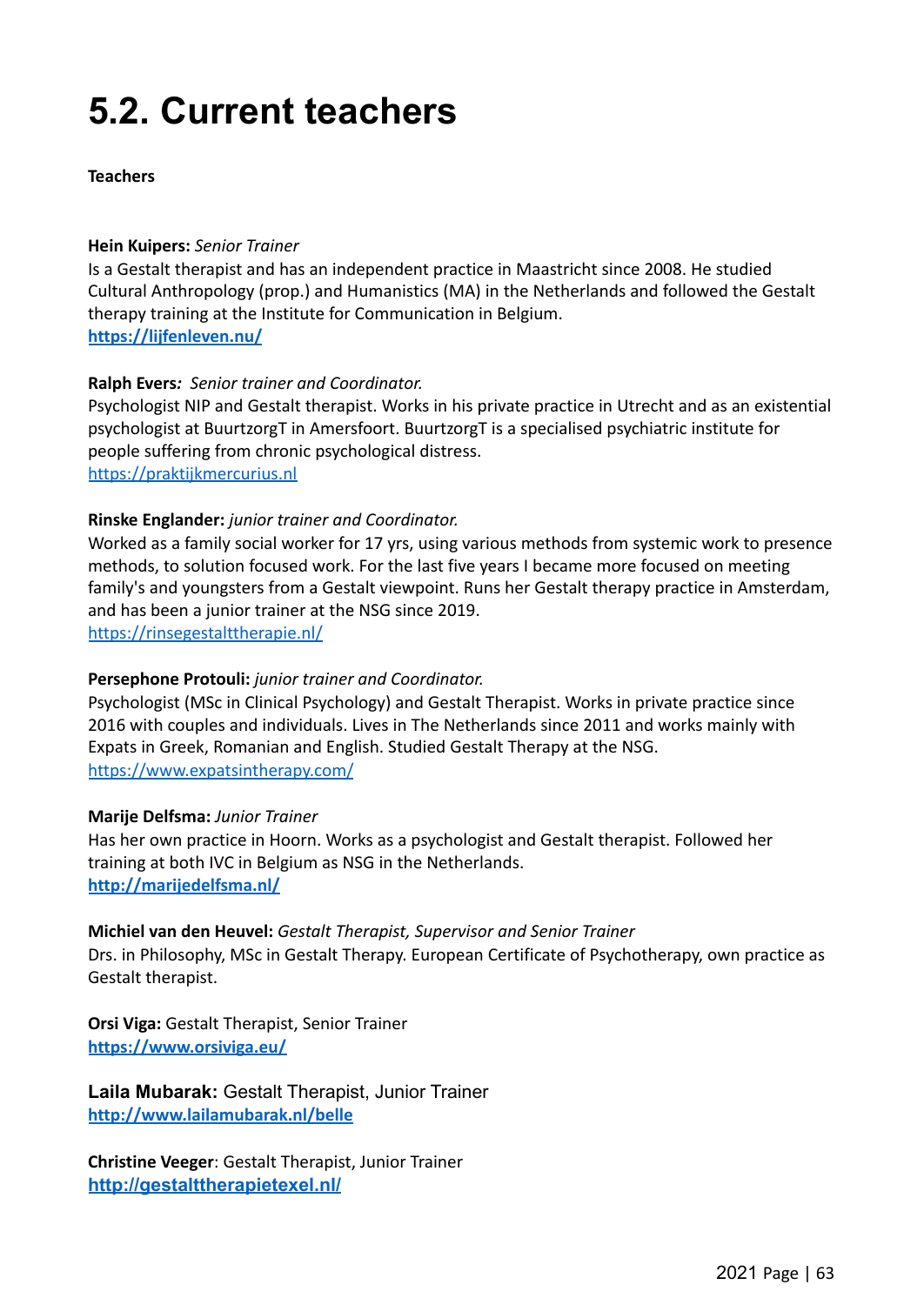**Marten Bos:** Gestalt Therapist, Senior Trainer https://www.martenbos.nl/

**Marko Talijan**: Gestalt Therapist in training, Intern

**Supervisors:**

**Dr. Michiel van den Heuvel** *Gestalt Therapist, Supervisor and Senior Trainer* Drs. in Philosophy, MSc in Gestalt Therapy. European Certificate of Psychotherapy, own practice as Gestalt therapist.

**Ien van Duijnhoven** Gestalt Therapist, Supervisor https://www.ienvanduijnhoven.nl/

### **5.3. Guest teachers**

Guest teachers are employed as specialists in a particular field or theme in the field of social work. If they do not meet the profile for teachers, they will be supervised by a regular teacher of the course.

Trainers and lecturers from the Netherlands and abroad.

## **5.4. Tutor supervision and evaluation**

At least once a year there is a team meeting in which teachers and trainers share their experiences during the weekends. On the basis of evaluation forms for students and teachers, an evaluation is made each year in the team meeting. The evaluation forms are included in this study guide under 7.7.

### **5.5. Education committee**

**The Programme Committee**

All mentors of the study groups and the study programme coordinator are members of the study programme committee.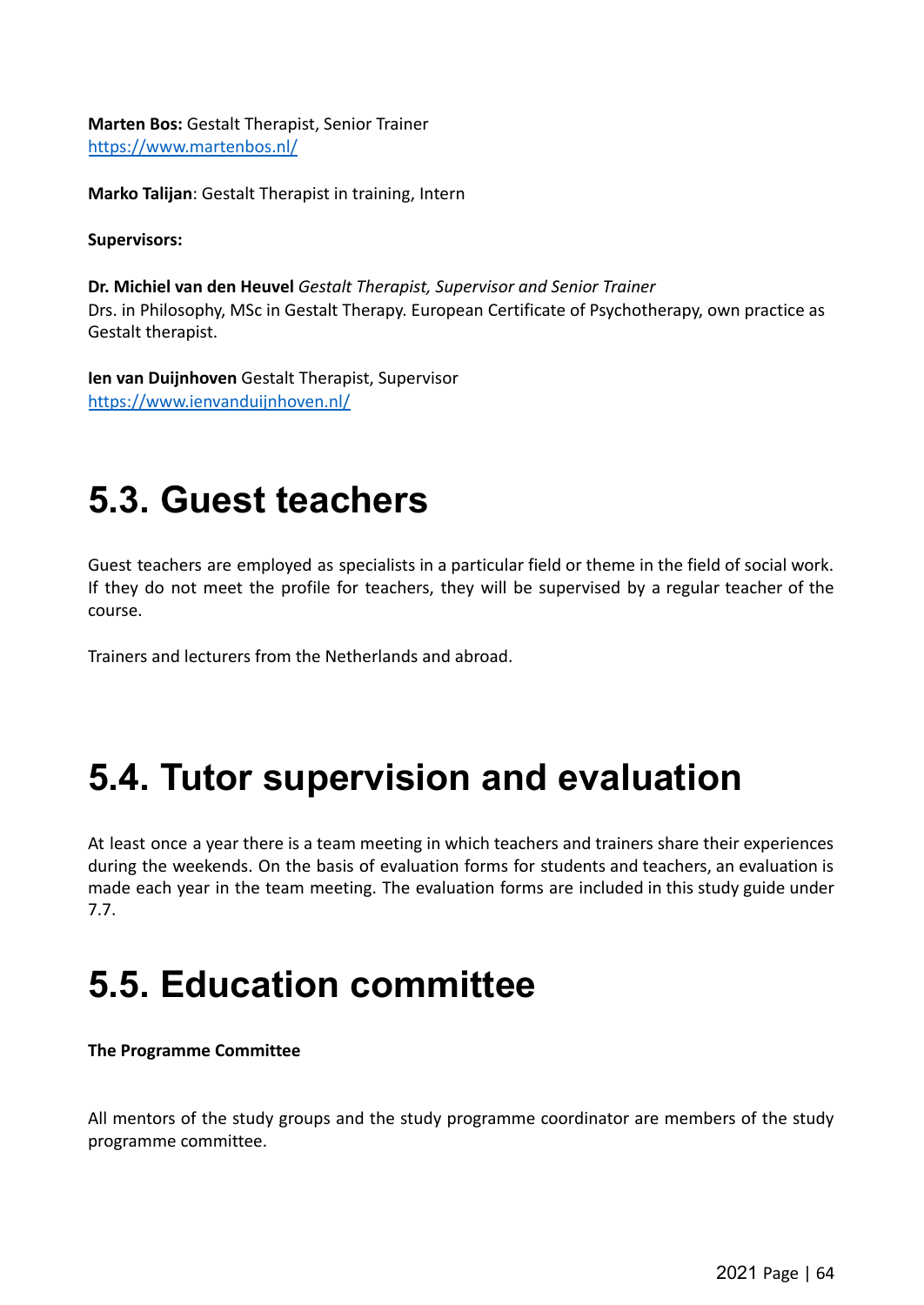The study programme committee is fully responsible for both the content and implementation of the study programme. The committee is also responsible for the admission procedure of newly registered students.

New trainers and teachers are nominated by the study programme committee and appointed by the board of the foundation. There is a settling-in period of at least two years, during which the coordinator will meet with them at least twice a year to discuss the progress of this settling-in process.

The trainers are expected to develop their own teaching materials, making use of their experience and study of the literature.

The trainers meet at least once a year in the team consultation to discuss the personal and academic developments of students within the training groups. Members of the team regularly participate in other professional activities of their profession. They are kept up to date with current developments in the field through conferences and training sessions.

## **5.6. Governance**

### **The Board of the Foundation**

The board of the foundation consists of a chairman and a treasurer:

Isa Schipper: chairman Klaas Bals: treasurer Roos Knap: general board member Ralph Evers: Direction member Rinske Englander: Direction member Persefoni Protouli: Direction member

The board of the foundation is responsible for:

- monitoring compliance with the procedures and rules as stated in this study guide
- keep the minutes of its meetings
- Consultation with the education committee: at least twice a year
- allow training groups and courses to continue below the number of participants which makes them profitable
- Appointment of trainers and teachers
- The budget for each study year
- The annual accounts of the NSG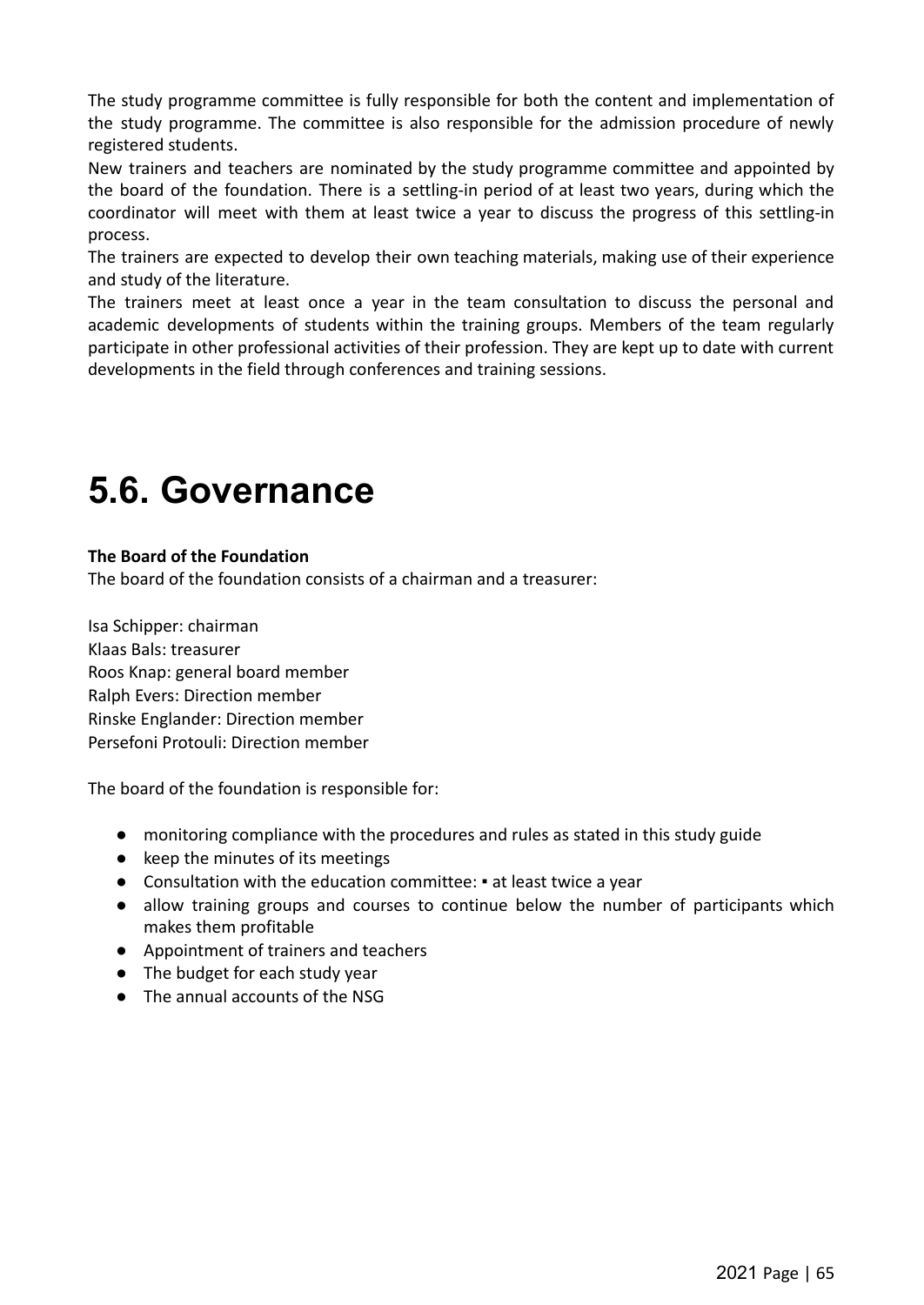# **6. ASSESSMENTS AND EXAMINATIONS**

# **6.1. General**

## **6.1.1. Overview of assessment procedure**

The coordinator of the written work are experienced in matching students to the correct external assessors. The written work consists of the Practical Work, the Case Study and the Theoretical Study.

The coordinator is **Christine Veeger**: Gestalt Therapist, Junior Trainer **http://gestalttherapietexel.nl/**

The assessment procedure is included under 7.1.

#### **Assessment Board.**

The Assessment Board has the final responsibility for the assessment procedures and quality.

After the last weekend of each academic year and at least six weeks before the start of the next academic year, the final assessment of each student takes place.

The specific tasks are:

- At the end of each academic year, the Assessment Board collects all assessments from mentors, learning therapists, supervisors and assessors for a final assessment.
- The Assessment Board arrives at the final assessment as to whether a student has successfully fulfilled all the requirements of the relevant academic year, and draws up the final decision.
- This decision is based on a pass/fail system. When a student has received a fail for the concerning academic year, there is the possibility of a one-time resit. The mentor will inform the student concerned (see resit procedure page 75).

The Assessment Board consists of the following members:

- At least three members of the standing programme committee.
- The coordinator of the study programme, as a representative of the board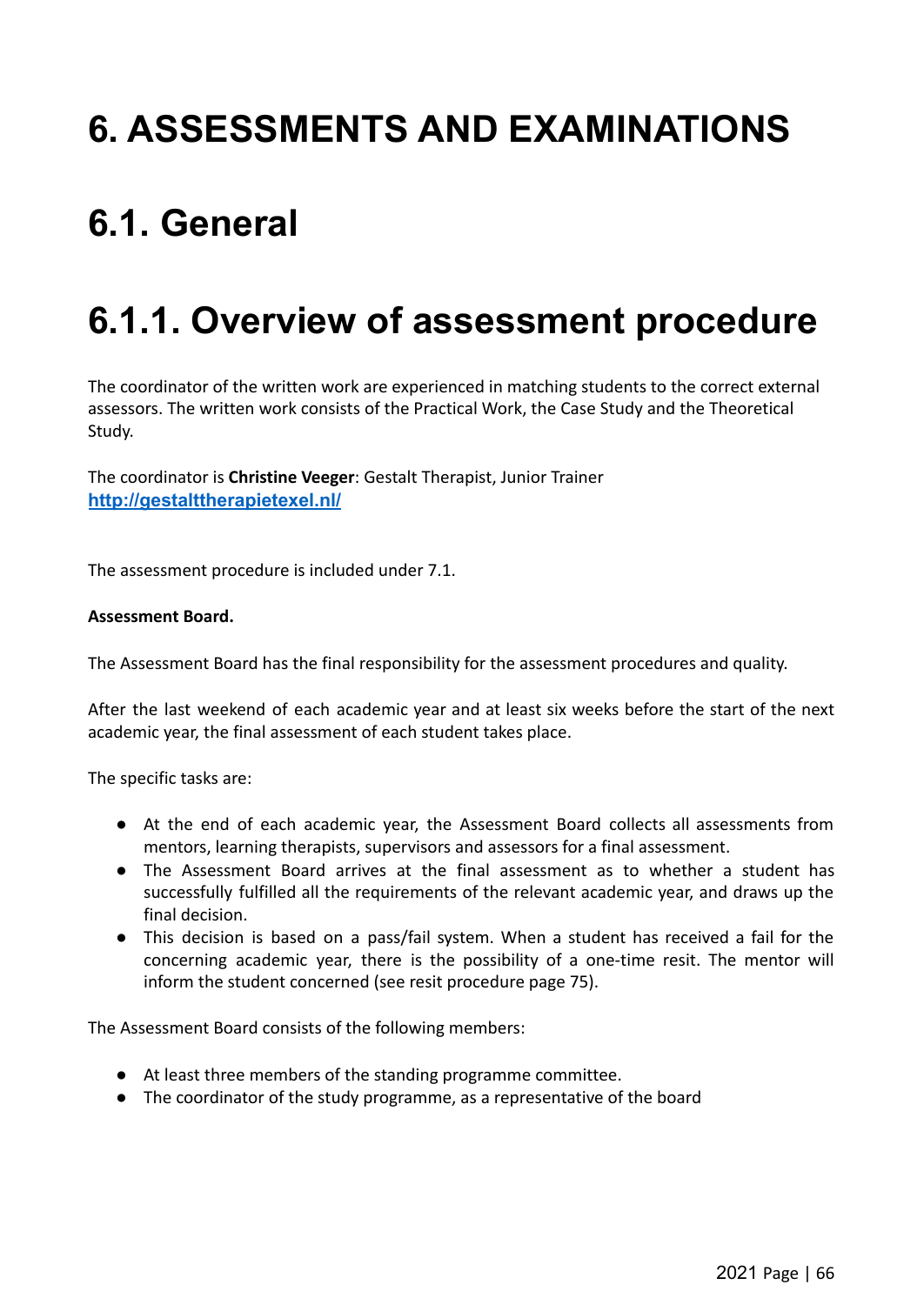#### External Examiner

### General function:

The External Examiner is an independent assessor with academic training and experience in quality control of assessment procedures. The External Examiner's opinion is called upon in case one of the two assessors gives a pass and the other a fail. The External Examiner's opinion is binding. Right of appeal:

Appeals against the assessment process of the Assessment Board must be carried out in accordance with the complaints procedure as set out in 4.6.2. Retake procedure

If the Assessment Board has given the student a fail grade for the academic year in question, the student may request a resit procedure. The student is entitled to a resit only once. Any costs involved will be charged to the student; they are not included in the tuition fee. In case of a resit procedure:

- The mentor will contact the student to discuss the contents and form of the resit procedure, as determined by the Assessment Board.
- The agreements will be laid down in writing with regard to: which assignment(s) should be done as yet?
- within what time frame these additional assignment(s) must be completed.
- A representative of the Assessment Committee and the External Examiner will assess the performance and content of the additional assignment(s) with a pass or fail.

#### **Certificate in case of premature departure**

A student who leaves the training programme before he has completed all modules will receive a certificate with an appendix, which lists all completed modules and assignments. The successful completion of modules 1 to 3 qualifies for a certificate. If the student has passed all modules 1 to 3, but has failed module 4 and the resit, the student will also receive a certificate.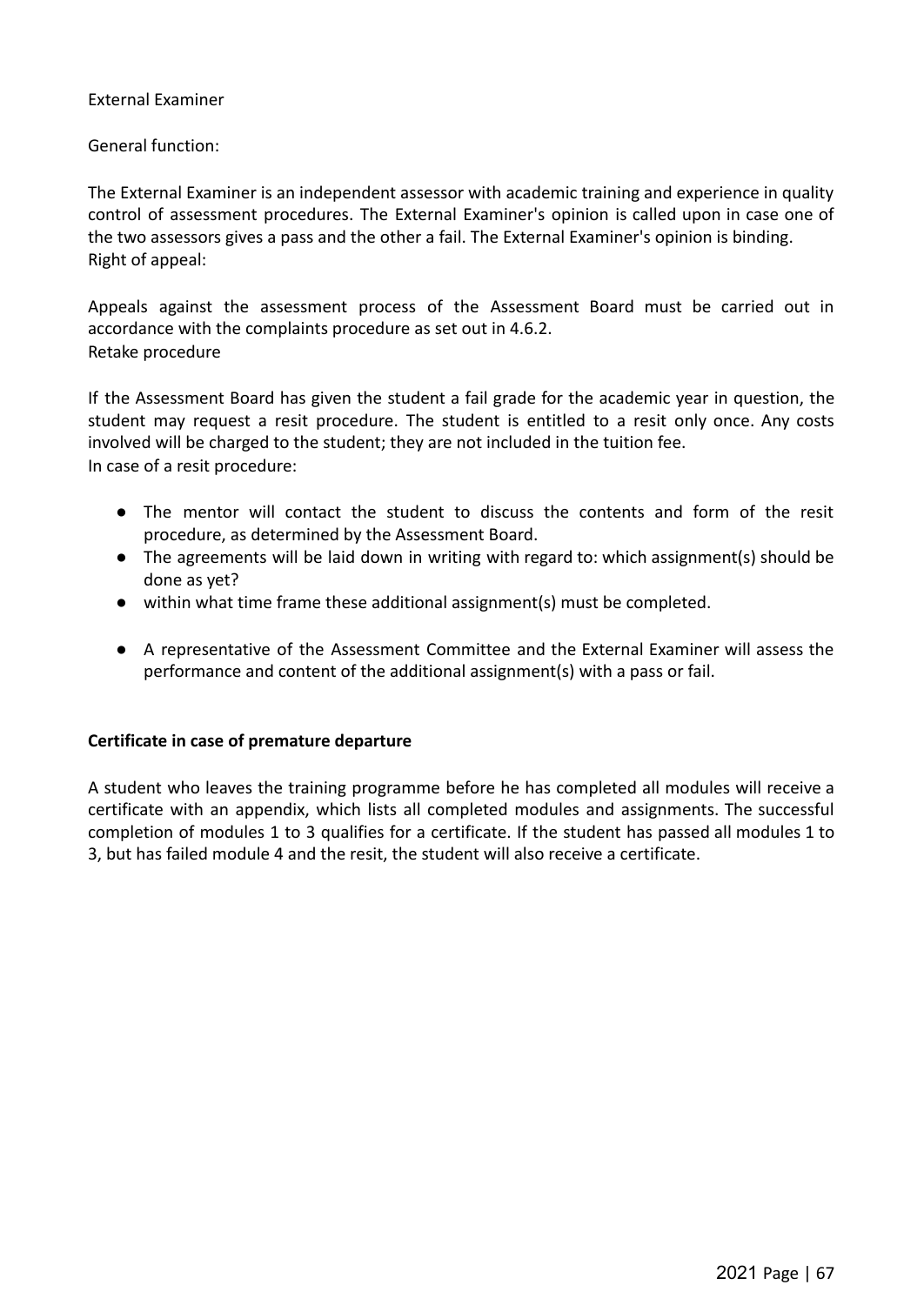## **6.1.2. Continuous assessment of the learning process**

Throughout the entire programme year, the student receives feedback from the mentor, fellow students, lecturers and external assessors, both in training groups and in his/her intervision group. Student developments are regularly discussed during the Programme Committee meeting. If there are any problems, the mentor discusses them with the student.

### **Personal skills**

In order to be able to continue the study programme, the student will be assessed on the following aspects with regard to his/her personal skills. The assessment is based on all experiences with the student during the entire training year. Self-assessment and feedback by fellow students and teachers will be included in the consideration. The areas are the same every training year, but the depth and degree of competence will increase over time.

Personal skills and abilities are evaluated according to students' ability to:

- Interact well with others with an attitude of mutual respect and interest.
- Demonstrate awareness of professional and ethical standards.
- Take responsibility for their own physical and emotional well-being.
- Meet the varied demands of the training, including financial obligations, timely completion of assignments and active participation in training, discussions, sharing of study materials, supervisory experiences, homework group exercises and group processes.
- Personal skills will be further evaluated through the increasing ability of students to
- Describe their own process and communicate about it in an appropriate, coherent and open way and, if applicable, relate it to the training.
- Give constructive feedback.
- receive constructive feedback, reflect on it and make use of it.
- Learn to deal with negative feedback.
- Being aware of the boundary between therapy and training in such a way that the training assignment remains in the foreground.
- To relate the training content and theory to practice.
- To integrate new material with current theories and ideas.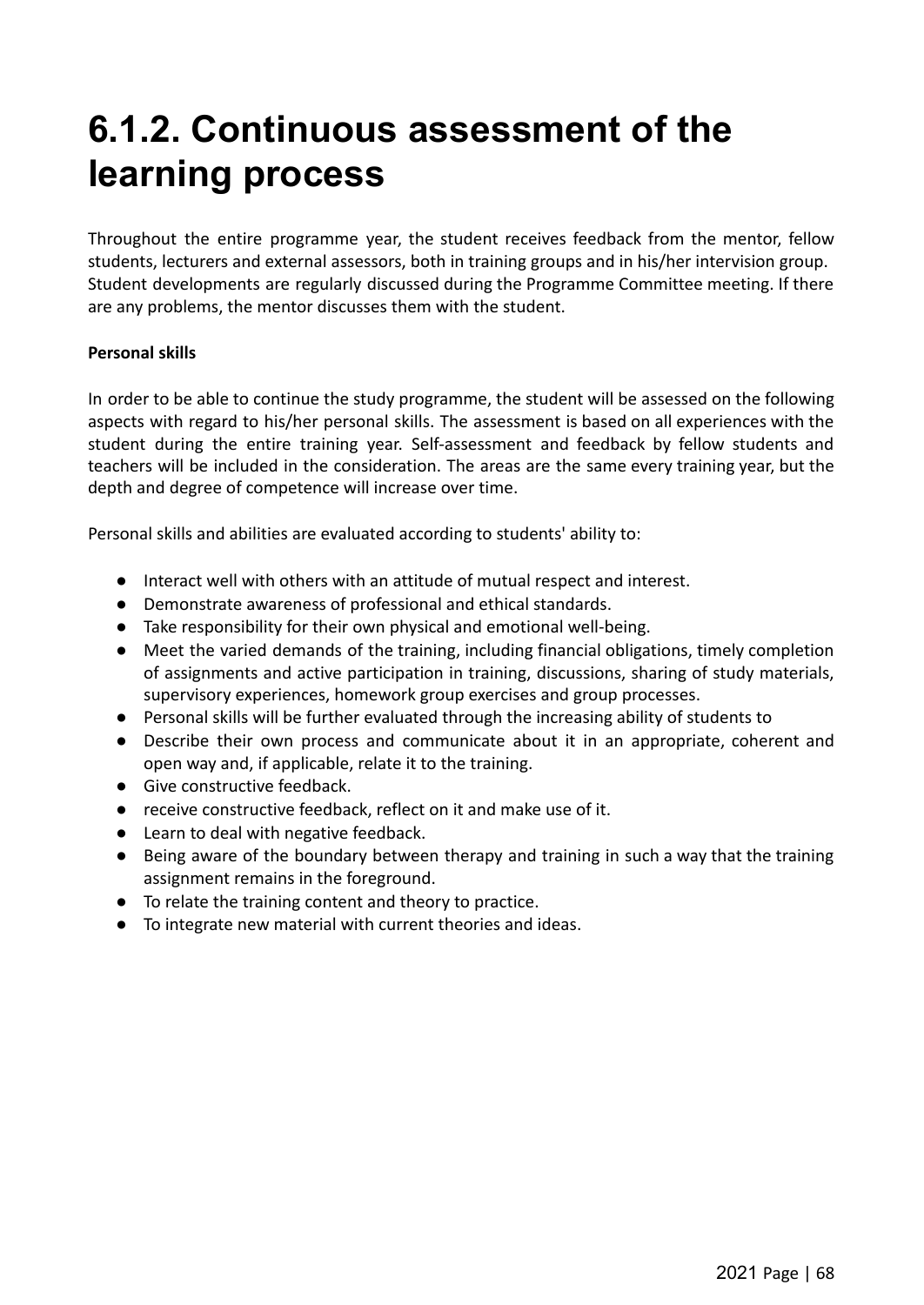- Be aware of the limits of the individual level of competence and work within them.
- Participate, at a level of competence appropriate to the phase of training, in skills exercises related to the content of the training.
- Experimenting and learning from the consequences of one's own actions.
- Experiencing uncertainty and difficult feelings without becoming rigid, while remaining in contact with the environment.

#### **Personal readiness**

If, in the opinion of the programme committee and the assessment board, the student has developed insufficiently in one or more of the above mentioned areas, the assessment board may decide not to admit the student to the next year of study. This decision will be substantiated in a conversation between mentor and student.

### **Guidelines for assessment**

In accordance with the guidelines developed by the EAGT, the NSG has the task of ensuring the quality of the curriculum and the assessment of the participating students.

Assessment procedures are based on criteria for competence in practice. Equal weight is given to:

- Theoretical knowledge.
- In both training and supervision, the learning and demonstration of skills, which derive from the philosophical and theoretical principles of Gestalt.
- The ability to integrate one's own learning therapy experiences into the training learning process.
- Assessment is an ongoing process involving self-assessment and giving and receiving feedback to/from fellow students, supervisors, outside assessors and teachers.
- Being assessed as a Gestalt therapist is based both on one's own competence and on participation in a process. It concerns both the relationship and the communication skills, which contribute to a therapeutic relationship. Assessment is thus meant to be broader than the awarding of a pass or fail mark. It is a process of giving and receiving feedback.
- Being assessed in terms of competence may involve, for example, the following skills:
- Conducting a dialogue
- Awareness of one's own phenomenology
- Naming the theoretical background.
- Presence
- Directness
- Showing oneself in a way appropriate to the situation
- Time management
- Handling supportive and challenging confrontations.

Being assessed in a process-oriented way involves respecting the relationship and the student's willingness to enter into a dialogical relationship with him/herself, with other people and ultimately with clients.

Gestalt therapy is focused on growth and change. The student should be prepared to engage in this process of growth and change as part of their training.

This means being prepared to engage in the following processes:

● Developing awareness of the constantly changing flow of experiences, cognitive activities and feelings. Also, exploring ways to share this awareness with others.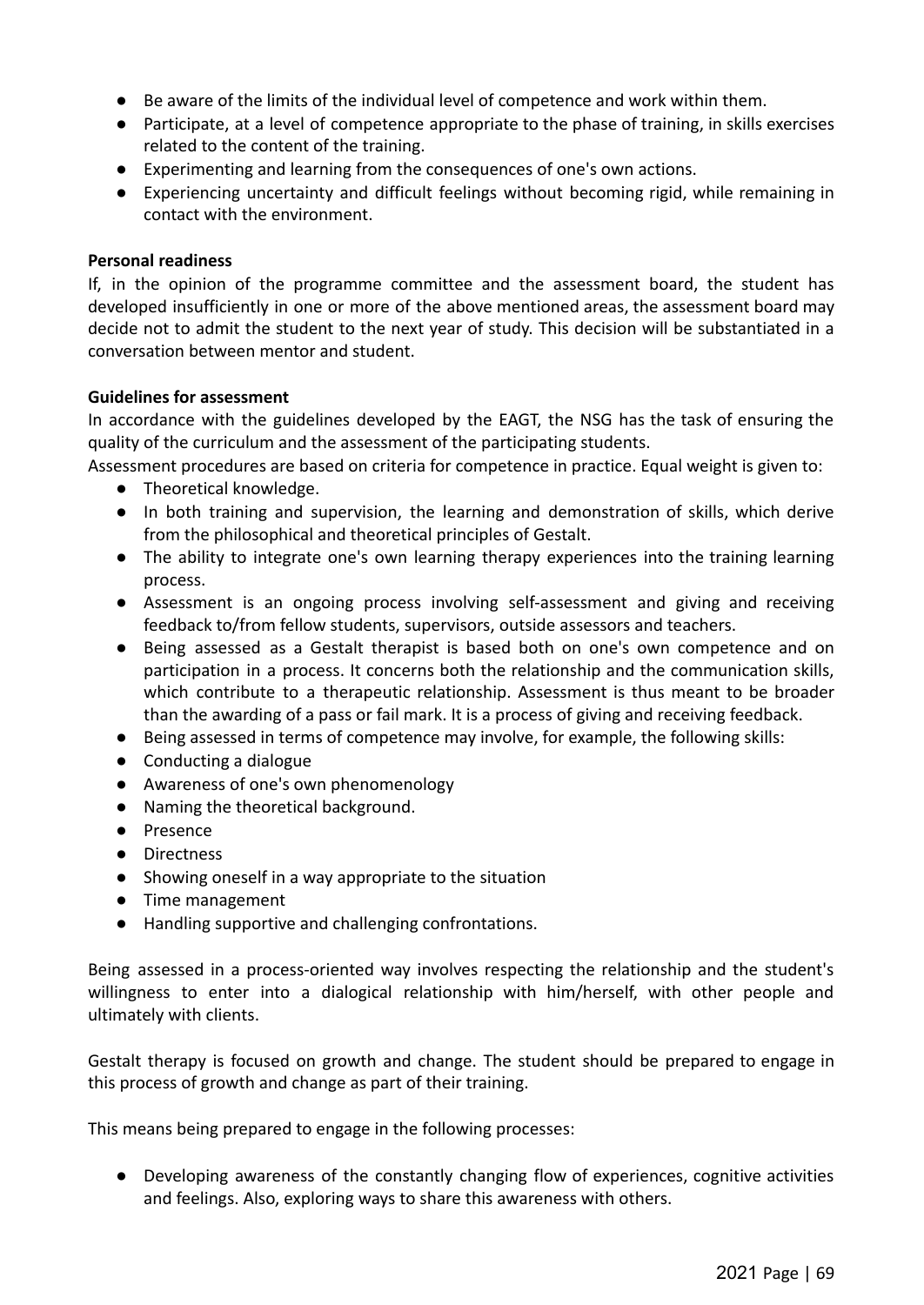- Developing awareness of one's own actions and a willingness to pay attention to any disturbing experience.
- Being able to communicate about oneself both in terms of inner experiences and in terms of relationships with others.
- Examining one's own way of looking at and thinking about the world.
- Respecting the individuality, the "way of being" of people.

## **6.1.3. Assessment of supervision report**

As part of the assessment process, the supervisor will critically monitor the student's developing competence as a Gestalt therapist in training and the student's ability to integrate theory into practice.

In doing so, the student will learn to identify those aspects of their person that require further attention.

To complete the supervision the student writes a report at the end of the 3rd year (module 3) and at the end of the 4th year (module 4), which will be assessed by the supervisor.

### **Guidelines for the supervision report**

The report should contain about 2000 words.

The structure of the work should be logical, with a table of contents and page numbering.

All sources should be properly referenced using a recognisable system.

Objective:

The student shows how he uses supervision for working from the Gestalt vision in his daily work (instead of his clinical work). The student reports on how what was learned in supervision was translated into practice.

The student uses the writing of the supervision report to reflect on a theme over a period of time. Content:

Sufficient casuistry from own work

A demonstration of how supervision was used to improve the student's practice during this time, for example

- What supervision methods were used, such as
- Process report
- Copy of video/sound recording.
- What topics were identified in supervision and what are the
- acquired insights, for example:
- the working relationship
- issues of transference and counter-transference
- ethical issues
- gaps in information or skills.
- Adding illustrations by using examples from the student's work.

### **Evaluation criteria for the supervision report**

#### Satisfactory:

The report contains accurate material and addresses the requirements of the report for the most part.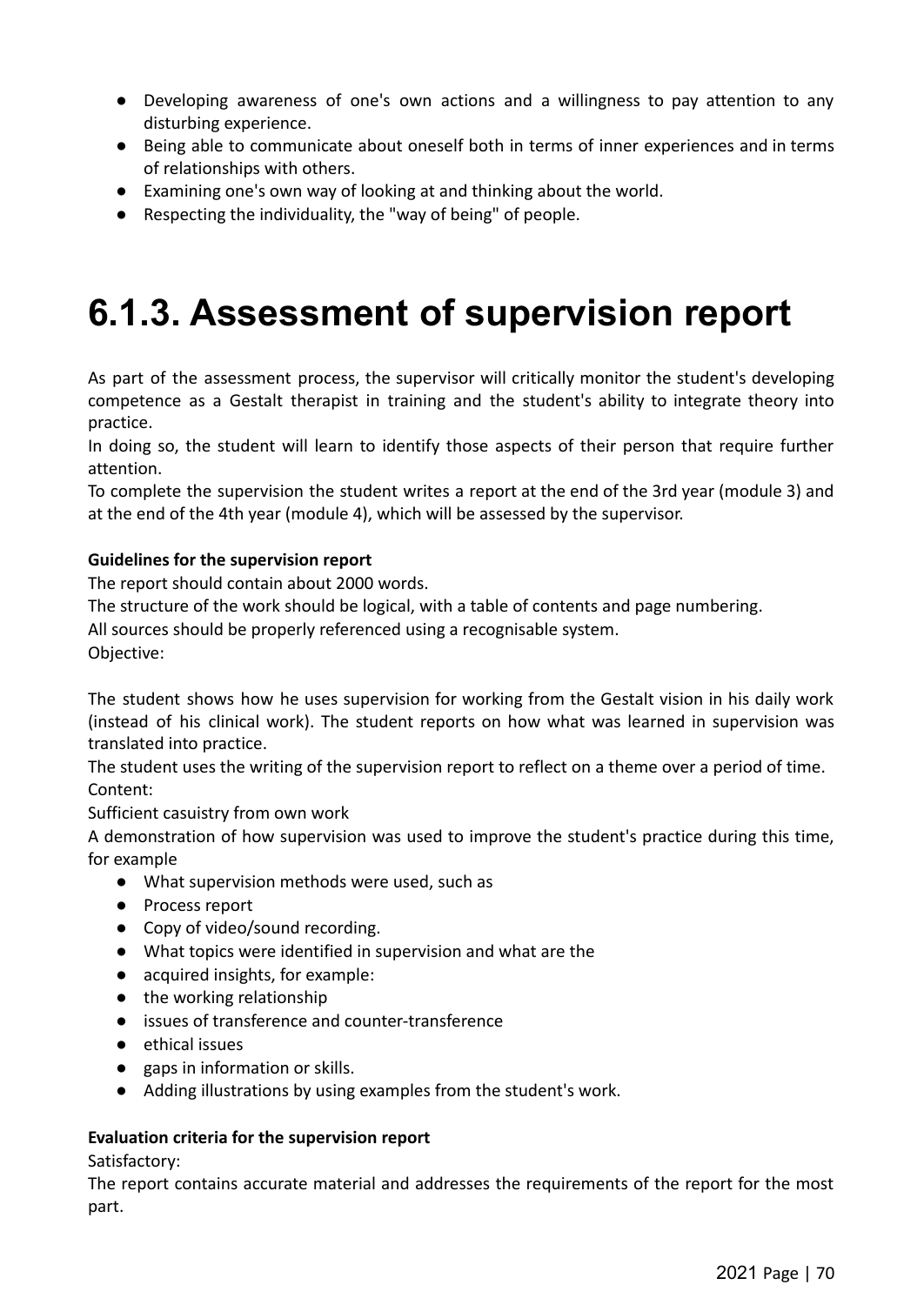The student shows understanding of the main supervision topics and some insight into the implications for their work situation. The student clearly demonstrates the ability to support arguments from the main literature and includes some significant experiences and perceptions, both professional and personal.

The references throughout are logical and precise.

The report includes some case studies from his work situation.

Unsatisfactory:

The piece of work is incomplete, because the material is not applicable or is incomplete. There are omissions and inaccuracies.

The content is superficial with insufficient understanding of the supervision topics and their implications for his/her work situation.

There is inaccuracy and lack of understanding regarding the theory and concepts.

The writer shows limited insight and awareness. References are lacking in accordance with a recognisable format and are illogical.

## **6.1.4. Assessment of the learning therapy report**

### **The learning therapy report**

Guidelines:

The report should be approximately 2000 words.

Careful writing, correct grammar and spelling should be used.

The structure of the work should be logical. Objective:

To give a written account of his awareness of his own actions.

To show that the student is able to describe the red thread in his development process.

To report on the themes that the student has encountered in learning therapy and has introduced. Contents:

The report is a process report of at least 10 sessions of learning therapy. How did the development of awareness come about?

Influences of learning therapy on private life and work situations.

How was the experience of the mutual contact between student and learning therapist?

#### **Assessment of the learning therapy report**

This report is not formally assessed. The report remains confidential between the learning therapist and the student. The report is a reflection of a subjective experience and as such cannot be assessed as sufficient or insufficient.

When the student is invited to reflect on his own process, it is expected that making the report contains valuable learning experiences for his development as a Gestalt therapist. For the final assessment, the student must have the learning therapy form signed by the learning therapist and sent to the secretariat.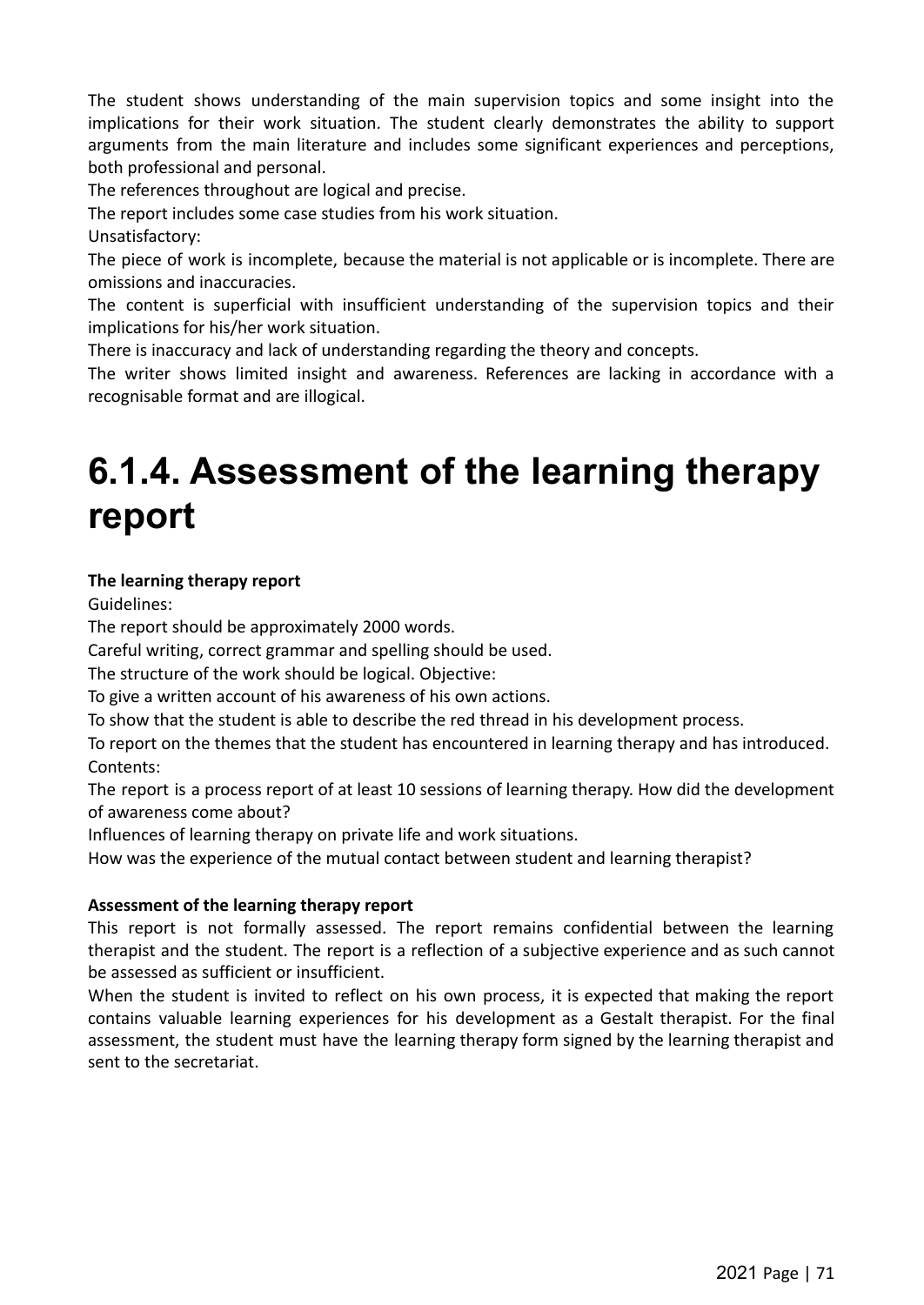## **6.2. Guidelines for the final written report, module 1**

## **6.2.1. Introduction**

In the final paper at the end of the first year the student deals with one of the main themes in Gestalt theory. In his/her paper he/she makes connections to the various training weekends and the processes in the training group. In the final weekend students present their final report and receive feedback from fellow students and their mentor(s). As the final report contains many elements of the group process of the first year, there is no formal assessment. However, the mentors and supervisors do check, based on the guidelines described in 6.1.2, whether they consider the student suitable to move on to module 2, based on this report, the supervision and the interaction during the weekends.

## **6.2.2. Content requirements**

- The student knows how to connect the theory he studied with his experiences in the training group and in his daily life.
- The student demonstrates the ability to connect their theme to other central concepts in Gestalt theory and methodology and to understand and apply their interrelationships.
- The student reports on the application of his/her Gestalt skills and indicates the difference with how he/she initially came into contact.

## **6.2.3. Formal requirements**

- After each training weekend the student writes a weekend report (reflection report), in which he pays attention to his own process, the group process, the theme of the weekend and the theme for his final paper. The reflection report has a minimum of 500 and a maximum of 1000 words.
- The final evaluation has a minimum of 2000 and a maximum of 3000 words.
- The essay is logically structured and easy to read. The spelling and punctuation is correct and neat.
- The essay ends with a list of literature consulted: at least 8 sources from Gestalt theory.
- Quotations have a function in the text and are used correctly.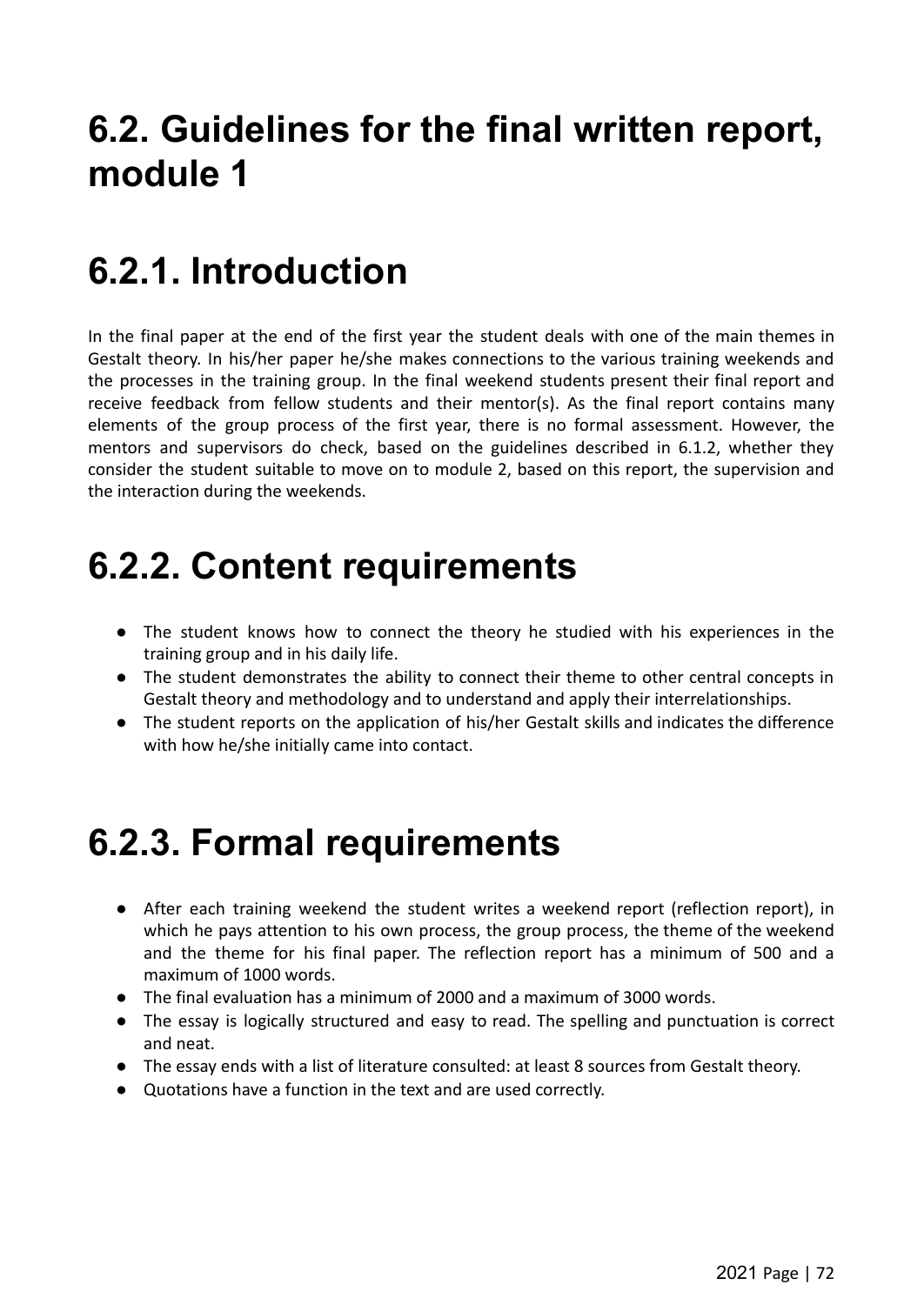# **6.3. Guidelines for practical work, module 2**

### **6.3.1. Introduction**

The practical essay is the written assignment with which the student concludes module 2 of the programme.

Objective of writing a practical essay is that the student demonstrates with it that he can make a connection between the theoretical main concepts of gestalt theory and know how to link these to the methodology of empowerment. The student deals in his paper with a relevant theme for his work and his professional conduct. In general, the domain on which the student writes his/her paper concerns the area of care and assistance. In situations where the student does not have a field from which to draw, alternatives can be discussed. For example, a relevant theme in the more personal environment of the student. A condition for writing a paper focused on a personal subject, is that in this paper the main concepts of gestalt theory and empowerment should be dealt with/are addressed in accordance with the formulated requirements.

### **6.3.2. Content requirements**

- The student works out a central question/problem which he formulates on the basis of his work experiences and which he relates to the theory and principles of gestalt and empowerment.
- The student shows in his paper that he has studied both gestalt and empowerment theory and is able to integrate these in his work situation.
- The student adequately describes the possibilities of applying the main concepts from gestalt theory in his/her specific work situation and the effects of this on his/her professional action.
- The student gives sufficient evidence of what is needed for his own support/empowerment. The student also demonstrates that he is able to adapt to the situation, the possibilities and the needs of his client(s).
- The student describes his own experiences of integrating the gestalt method into his work and shows that he is capable of self-reflection.
- The student gives examples of practical situations in which both the concepts of gestalt theory and the concepts of empowering are addressed.
- The student can explain one of the central concepts of Gestalt theory, e.g. dialogic work, field theory, phenomenology, contact, awareness, creative attunement and polarities, and explains its application in his work.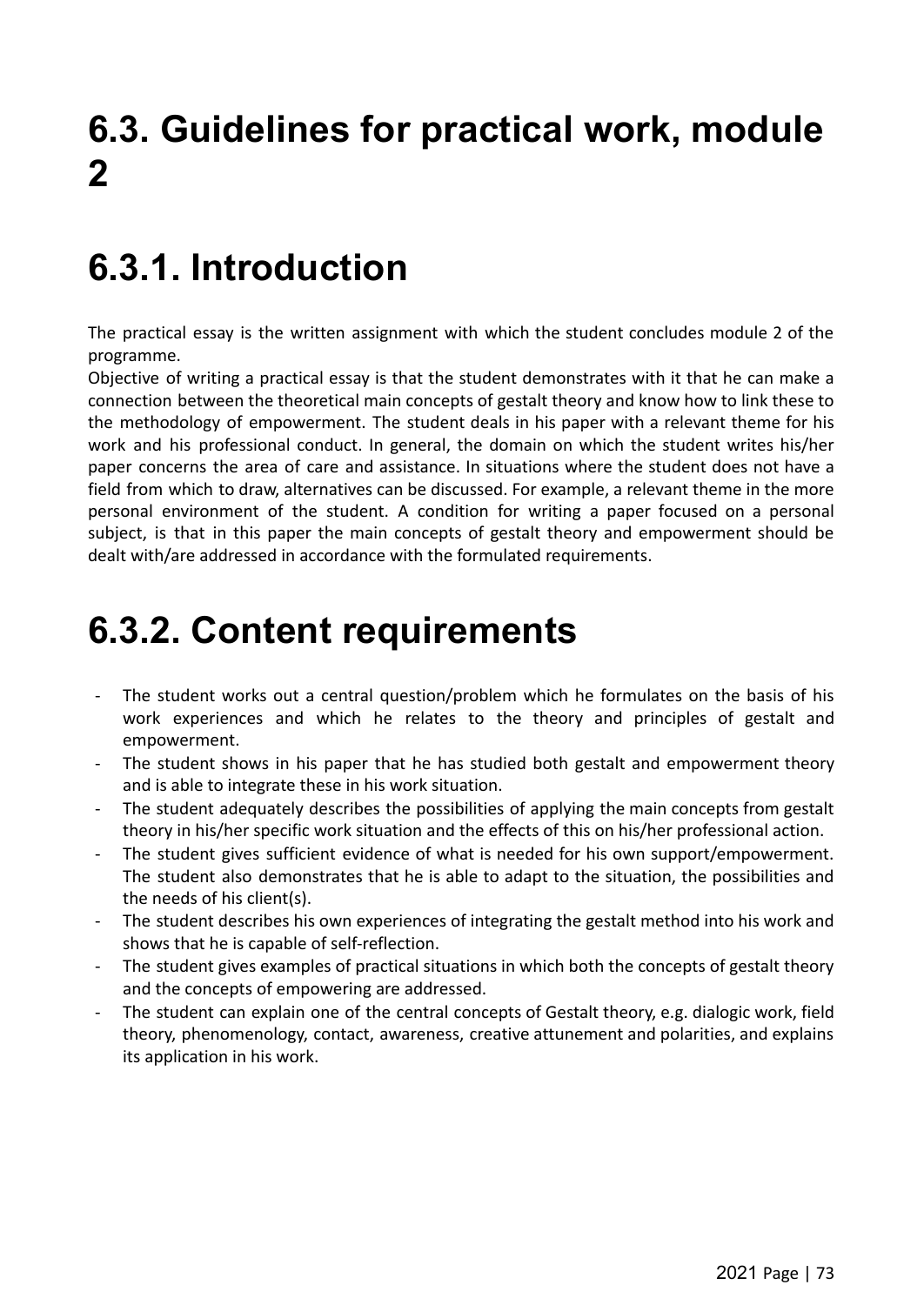# **6.3.3 Formal requirements**

- The paper is typed and contains at least 5000 and no more than 6000 words (excluding bibliography).
- The subject is relevant to the field concerned.
- The central question is adequately worked out and answered.
- The paper contains 3 examples of practical situations in which the student reflects on his/her own actions.
- The paper is logically structured and easy to read. Spelling and punctuation are correct and well cared for.
- The paper ends with a list of consulted literature.
- The quotations have a function in the text and are used correctly.

Tip: use the checklist provided by the assessor.

#### **See also checklist under 7.2.5.**

### **6.4. Case study guidelines, module 3**

### **6.4.1 Introduction**

The case study covers a therapeutic process with a client lasting at least 10 sessions, spread over at least 3 months. During the supervision you regularly bring in your client with the aim of increasing your awareness of your own actions, feedback from the supervisor and your fellow students, space for questions about the process of both your client and yourself.

The case study must be written and assessed as sufficient to be able to participate in the 4th year.

# **6.4.2. Content requirements**

#### *a) Introduction to the case study*

1. Brief description of the client. For example:

- How was the first contact made (self-report, referral, (possibly the referral diagnosis))?
- Sex, age, occupation, relationship, family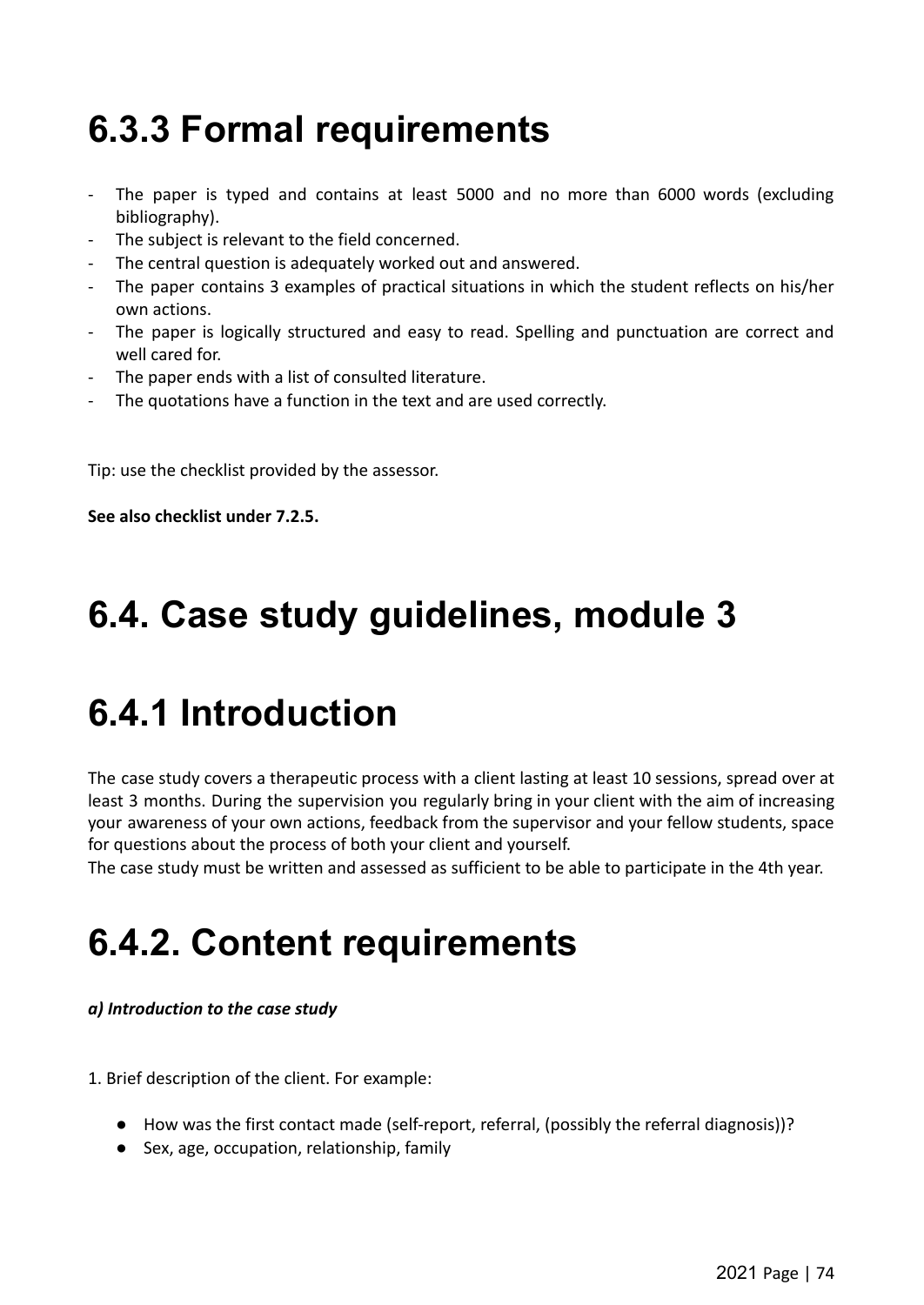- Medical/therapeutic history
- Number of sessions and duration of course
- Other particularities
- 2. Presented problems/situation/goal of the therapy
	- Reason for application, expectations
	- Are the expectations realistic?
- 3. First impressions
	- Physical stature and posture
	- Breathing
	- Voice
	- Movement(s)
	- General appearance (appearance, outward appearance, demeanour)
	- Own support/environmental support
	- Contact
	- Other
- 4. First reactions of the therapist to the client
	- Sympathy/antipathy/curiosity
	- First feelings, experiences, hunches, ideas
	- Who does the client remind me of?
- 5. First process diagnostic picture
	- Preliminary diagnosis in Gestalt terms:
	- What clues do you see in ego functioning which give you information about id and personality functioning?
	- What styles of contact do you observe?
	- Personal themes.
- 6. Choices
	- The desire/need for change formulated by client and therapist.
	- Frequency of sessions
	- What are the first appointments?

#### **b) Overview of the process of the therapeutic relationship.**

This chapter contains a brief account of the beginning, middle and (possibly) end of the therapeutic process.

- 1. Distinguishable phases in the course of therapy:
	- Important changes in experience and behaviour on the part of both client and therapist which were observed or mentioned in the various phases of the therapeutic process.
- 2. Development of awareness
	- Degree of awareness of both client and therapist at different points in the process.
	- Both client and therapist are able to observe:
		- a) Him/herself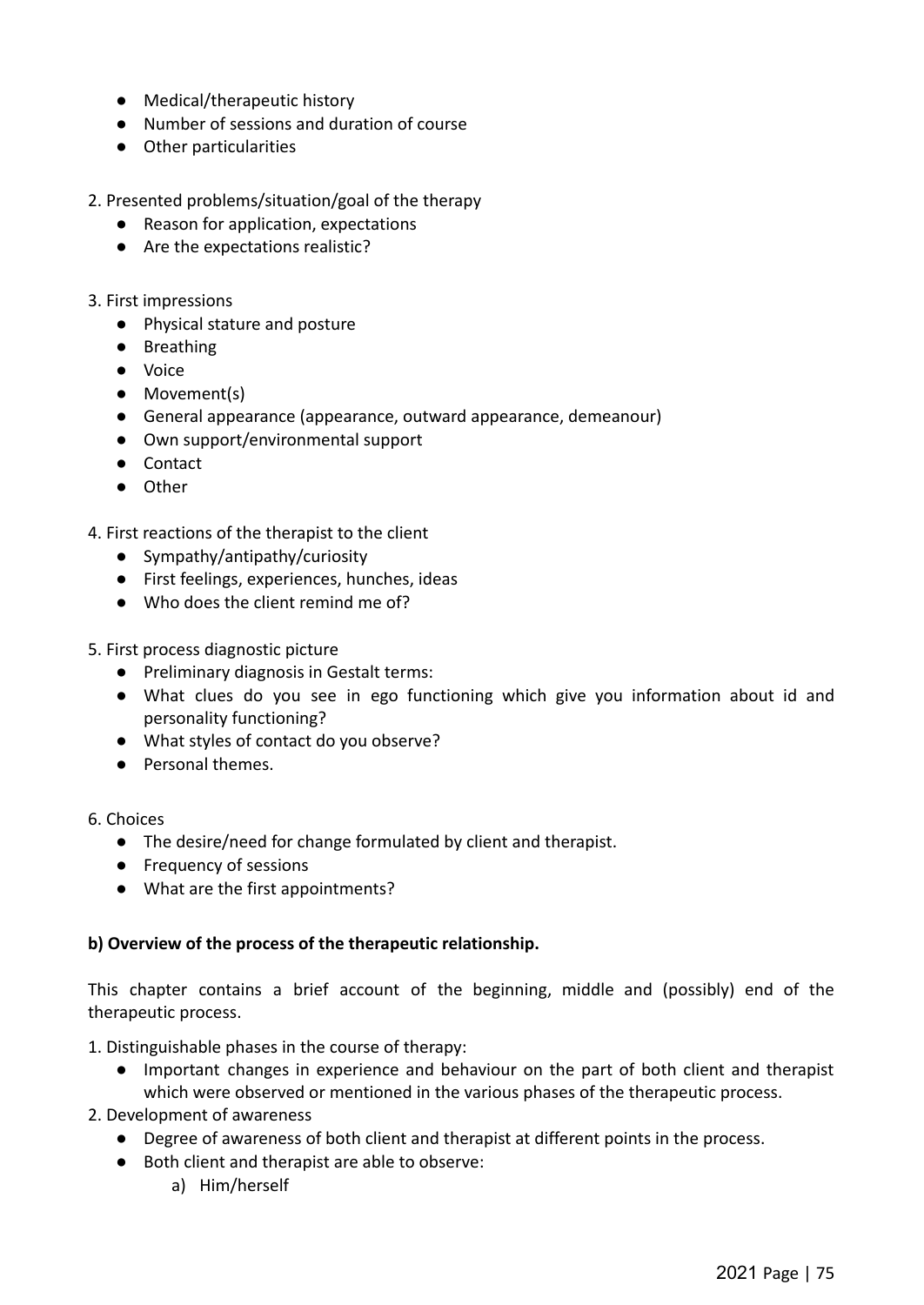- b) The other
- c) The relationship

#### 3. Changes

- The development of the client's life during the therapy period
- What changes occur in the experiences of the client and the therapist as a result of the therapeutic process
- How was the first contact made (self-reporting, referral, (possibly) the referral diagnosis)?

#### 4. Decision

- To what extent have unfinished situations come to the fore in working through personal themes?
- The state of affairs at the end of the therapy or at the time of writing
- The client's written (literal) report on his/her development;

The student asks his/her client for a written evaluation of the therapy up to that point, in which he/she expressly states

The student asks his/her client for a written evaluation of the therapy up to that point, whereby the role of the therapist is also explicitly asked to evaluate.

#### **c) Description of selected key episodes/meetings**

This section contains one or more detailed descriptions of turning points or key moments/steps in the therapeutic work. In doing so the student also includes relevant Gestalt theory and/or literature on empowerment. The theoretical consideration is thus related to the observations of and the work with the client.

#### 1. Possible points of attention

- On the basis of which therapeutic process were experiments proposed to the client? How effective were they? What was the structure like?
- What was the balance between the support and challenge offered by the therapist and the degree to which the client was able to develop his own personality?

#### **d) Personal experience of the therapist**

In this final section the therapist describes his personal experiences, e.g:

- Themes relating to unfinished business by the therapist himself, possible countertransference
- What has the therapist learned from the client in question with regard to his professional development?
- Satisfaction or specific sources of satisfaction.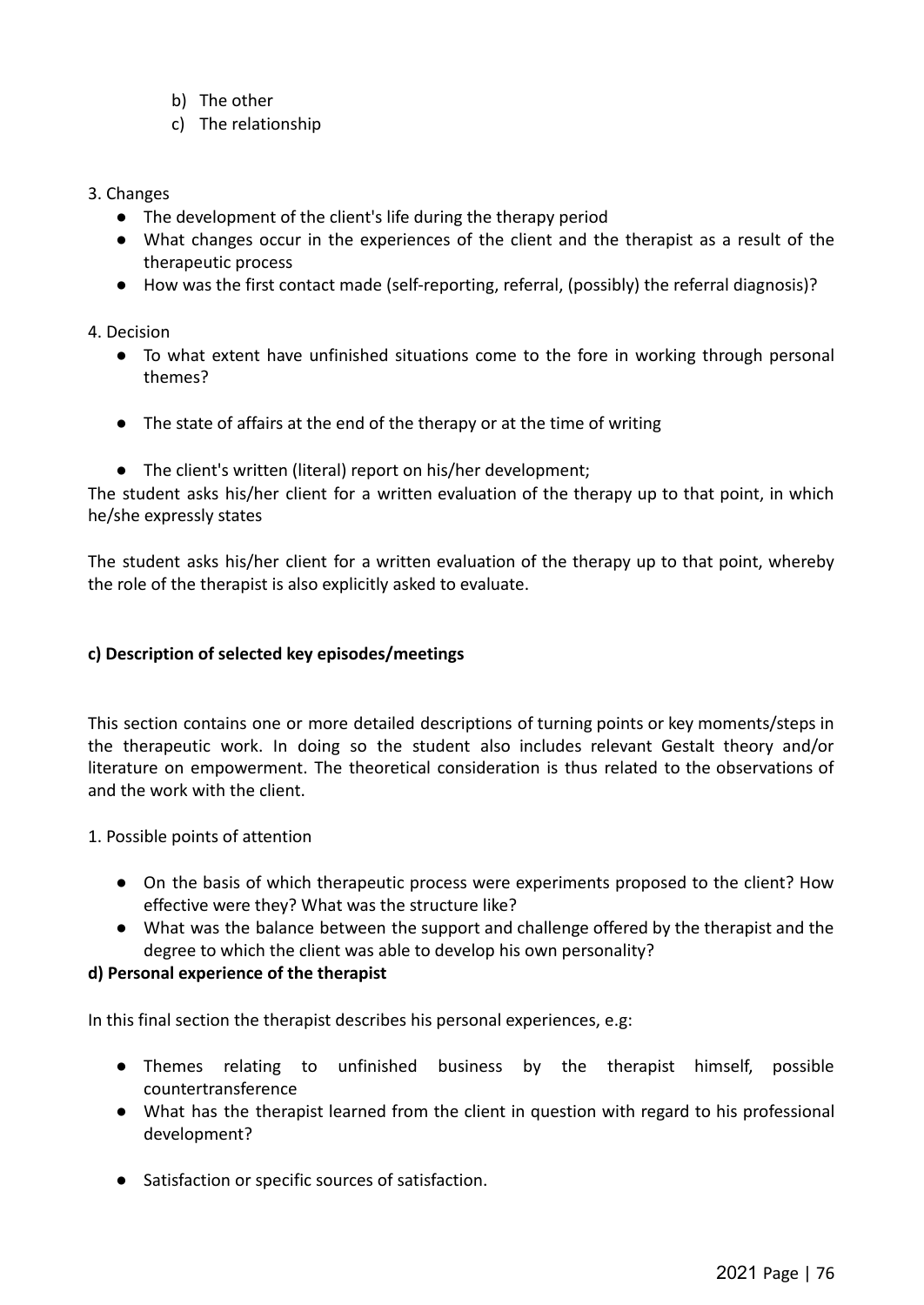#### **e) List of references**

#### **See also checklist under 7.2.6.**

- The following documents can be found in the study guide under 7.2:
- Assessment procedure ( postponement, etc.)
- Checklist
- Guidelines for citation.

### **6.4.3. Formal requirements**

- The paper should be typed with at least 4500 / maximum 6000 words (excluding the bibliography).
- The title page should contain the title, the name of the N.S.G., the name of the student and the date of publication.
- The case study contains a table of contents, a clear introduction and a page numbering.
- The case study contains a bibliography of at least 8 books. Relevant articles should also be mentioned.
- Quotations should be clearly distinguished from the own text4.
- The structure of the case study is clear and well-organised and gives the chapters an equal typographical shape.
- The writing language should be clear and understandable, with correct style, grammar and spelling.

### **6.5. Guidelines for the theoretical thesis, module 4**

#### 6.5.1. INTRODUCTION

The GTO thesis is a theoretical study which rounds off the last year of the Gestalt Therapy Training (GTO). It is a written thesis in which the beginning Gestalt therapist presents his/her methodical approach to carrying out Gestalt therapy in clinical practice. The student chooses a clinical topic, such as a client category, a diagnosis or a type of institution from his/her own practice and experience, and then poses and answers a question relevant to Gestalt therapy on this topic. The theoretical study relates to Gestalt therapy in professional practice as a whole or to a sub-area.

During supervision you will regularly introduce the theme of your thesis and share your own casuistry which shows how you have worked with clients on this theme. The purpose of this is to broaden and critically examine your vision through feedback from the supervisor and your fellow students.

#### **Purpose of the theoretical study**

The aim of the theoretical study is for the student to demonstrate his professional insight and the integration of theoretical knowledge of Gestalt therapy in his work. With the theoretical study the student profiles himself as a Gestalt therapist in a clinical aspect of counselling.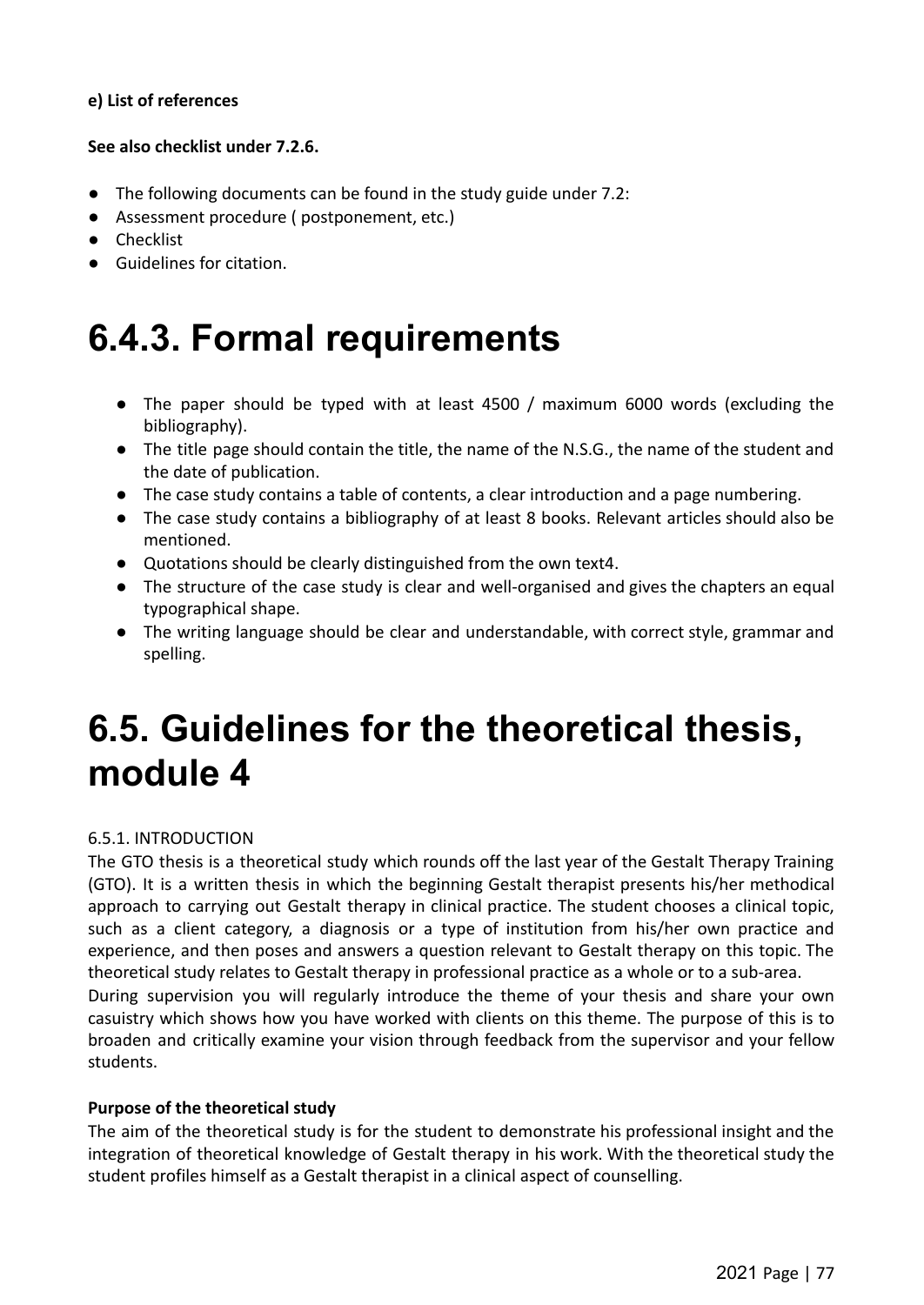#### **Procedure for writing the theoretical study**

At the beginning of the final year of training a special day of lectures is organised for students who are going to write a theoretical study. Two weeks before this class day, students must have submitted their problem definition (i.e. central question) for their paper to the relevant lecturer(s). On the day of the lesson, feedback is given and the day itself is spent on improving the central question and developing it into a good framework.

One month after this day of lessons, the student must hand in a completed framework, which is again given feedback by the teacher(s). This procedure guarantees that the student starts with a good workable framework.

It is of course possible that there are students who need extra support or guidance in writing the theoretical study. The NSG can meet this need on request, but the costs of extra guidance are for the student.

### **6.5.2. Content requirements**

- The theoretical study clearly demonstrates that the student:
- Has sufficient knowledge of the theoretical background of Gestalt therapy, can integrate this theory into practice and can describe practice in the light of theory.
- Has a professional understanding of the significance of Gestalt therapy in their chosen subject area. This includes substantiating all findings and propositions with the help of Gestalt literature.
- Can demonstrate professional skills in relation to Gestalt therapy.
- Can show his own specific professional style as a Gestalt therapist.
- Can adequately describe his professional interventions and methodologies in Gestalt therapeutic practice and show what effect they had.
- Is able to critically evaluate his own work.

### **6.5.3 Formal requirements**

- The paper should be typed with a minimum of 6000 / maximum of 9000 words (excluding the bibliography).
- The title page should contain the title, the name of the N.S.G., the name of the student and the date of publication.
- The theoretical study contains a table of contents, a clear introduction and a page numbering.
- The theoretical study includes a bibliography of at least 8 books. Relevant articles should also be mentioned.
- Quotations should be clearly distinguished from the own text4.
- The structure of the theoretical study is clear and well-organised and the chapters are laid out typographically in an even manner.
- The writing language should be clear and understandable, with correct style, grammar and spelling.

#### *There is a possibility to deviate from the content-related and formal requirements on creative grounds. The student should discuss this in advance with the mentor and the coordinator of the*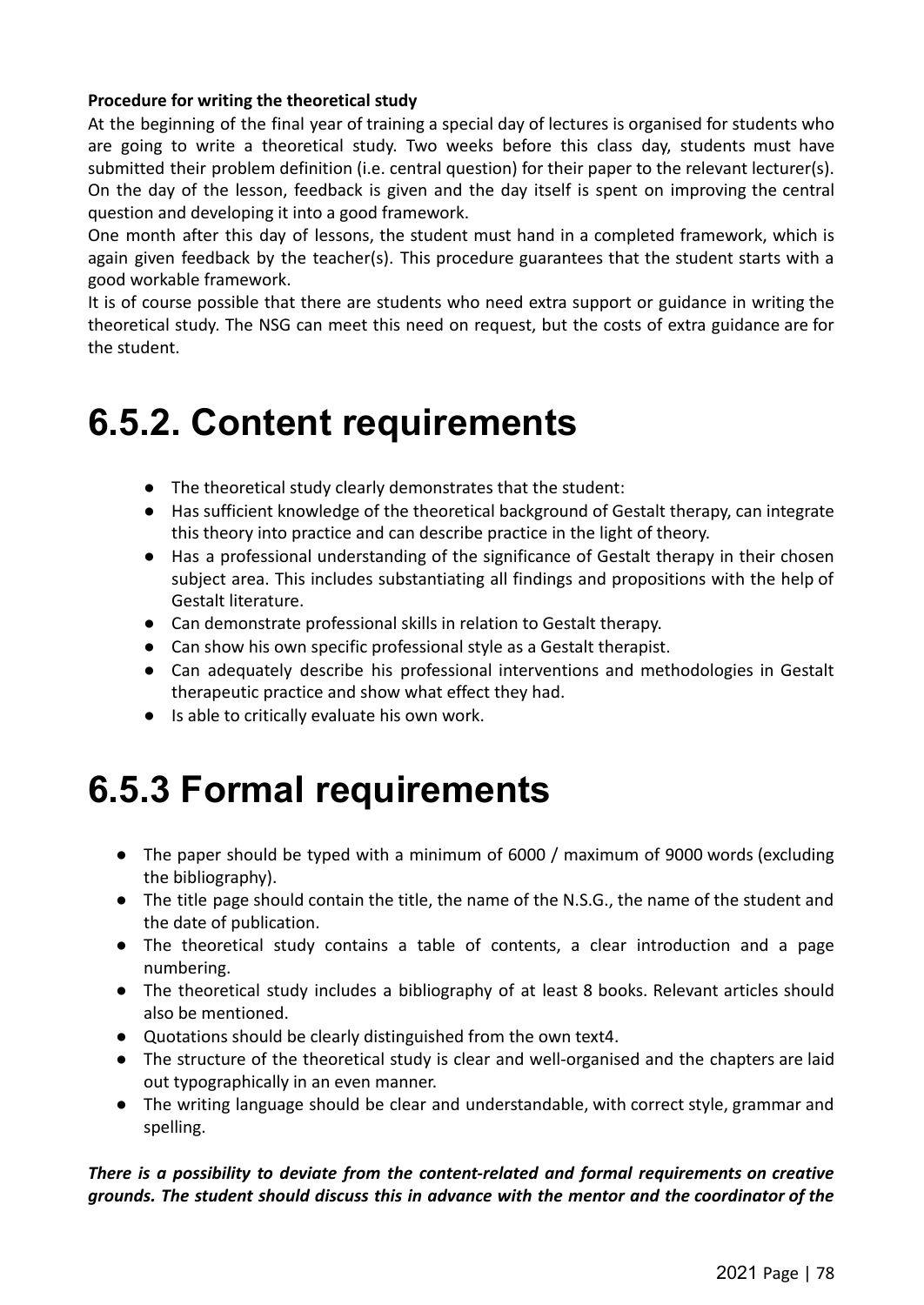#### *written work. New requirements regarding content and form will be formulated and the checklist will be adapted accordingly.*

#### **See also checklist under 7.2.7.**

The STAPPENPLAN FOR WRITING A WORK IS INCLUDED IN 7.2.3.

The following documents can be found under 7.2 in the study guide:

- Assessment procedure (postponement, etc.)
- Guidelines for the theoretical final project
- Checklist
- Guidelines APA citation.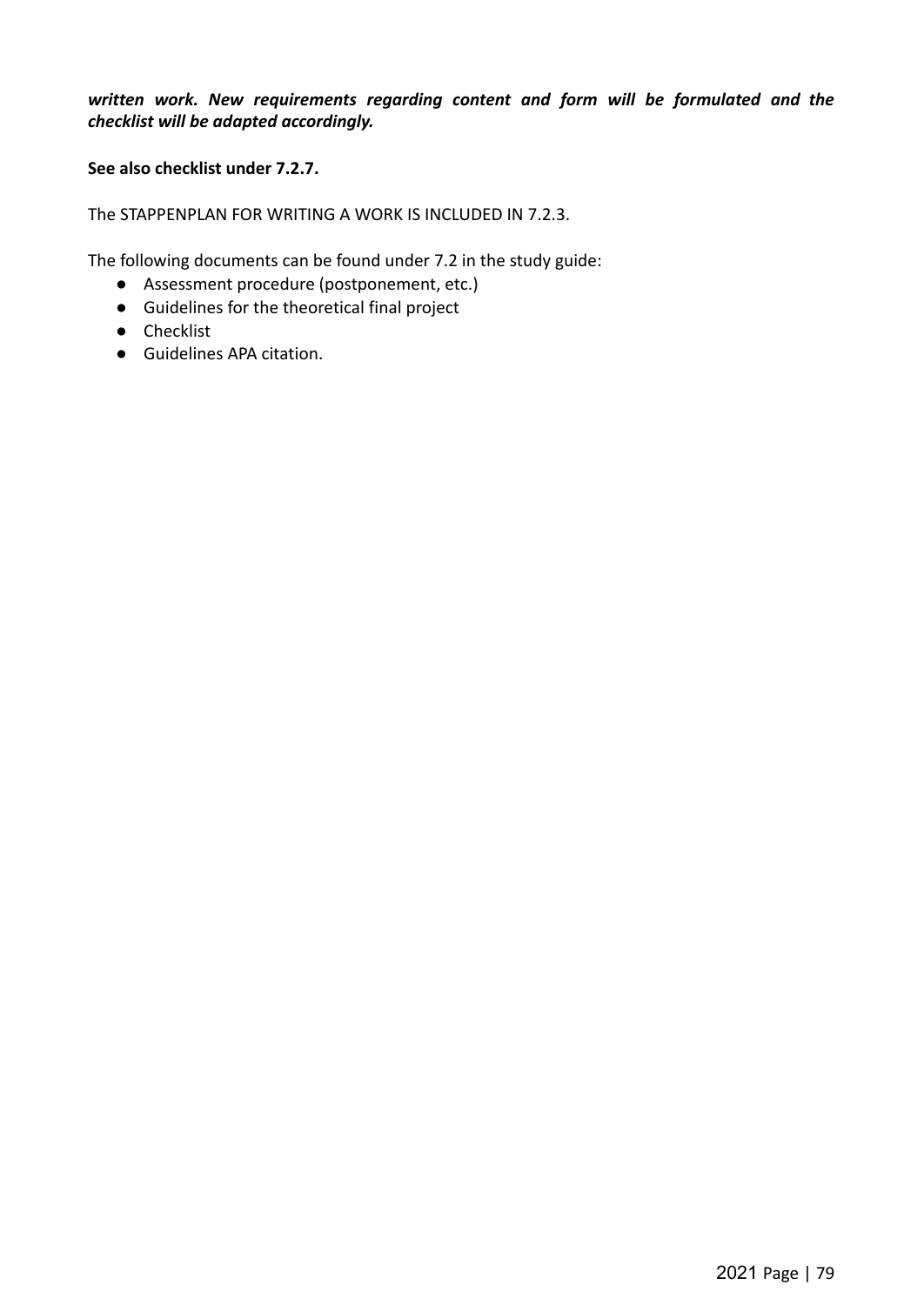# **6.6. Acknowledgements**

# **6.6.1. nvagt / eagt**

**RECOGNITION** 

All teachers (members of the training committee) and supervisors of the Nederlandse Stichting Gestalt (NSG) have been officially recognised members of both the European Association for Gestalt Therapy (EAGT) and the Dutch Flemish Association for Gestalt Therapy and Gestalt Theory (NVAGT) since June 1998.

The Dutch Gestalt Foundation (NSG) adheres to the quality requirements and standards set by the European Association for Gestalt Therapy (EAGT) for education in Gestalt therapy.

In 2002 the Dutch Consumers' Association carried out research into the quality of all training courses for Gestalt therapists in the Netherlands.

The research result for the total training programme of the Dutch Gestalt Foundation was good: 8.2. Partly because of this result, several health insurers have decided to reimburse Gestalt therapy sessions to their members.

Information on www.nvagt-gestalt.org

EUROPEAN ASSOCIATION FOR GESTALT THERAPY (EAGT)

### **6.6.2. Ethical code and complaints procedure**

For the protection of students and to ensure ethical professional practice, the EAGT has developed a code of ethics for training in Gestalt therapy. This code is available to all members. Secretariat EAGT

eagtoffice@planet.nl

NETHERLANDS FLEMISH ASSOCIATION FOR GESTALT THERAPY AND THEORY (NVAGT)

At the beginning of 1998 a professional organisation for Dutch and Belgian Gestalt therapists came into being, the Dutch Flemish Association for Gestalt Therapy and Theory (NVAGT).

Goals of this organisation are the professionalisation and recognition of Gestalt therapy, stimulating education, quality promotion and (common) testing. This professional organisation watches over the quality of Gestalt therapy, Gestalt training and the scientific development of the profession.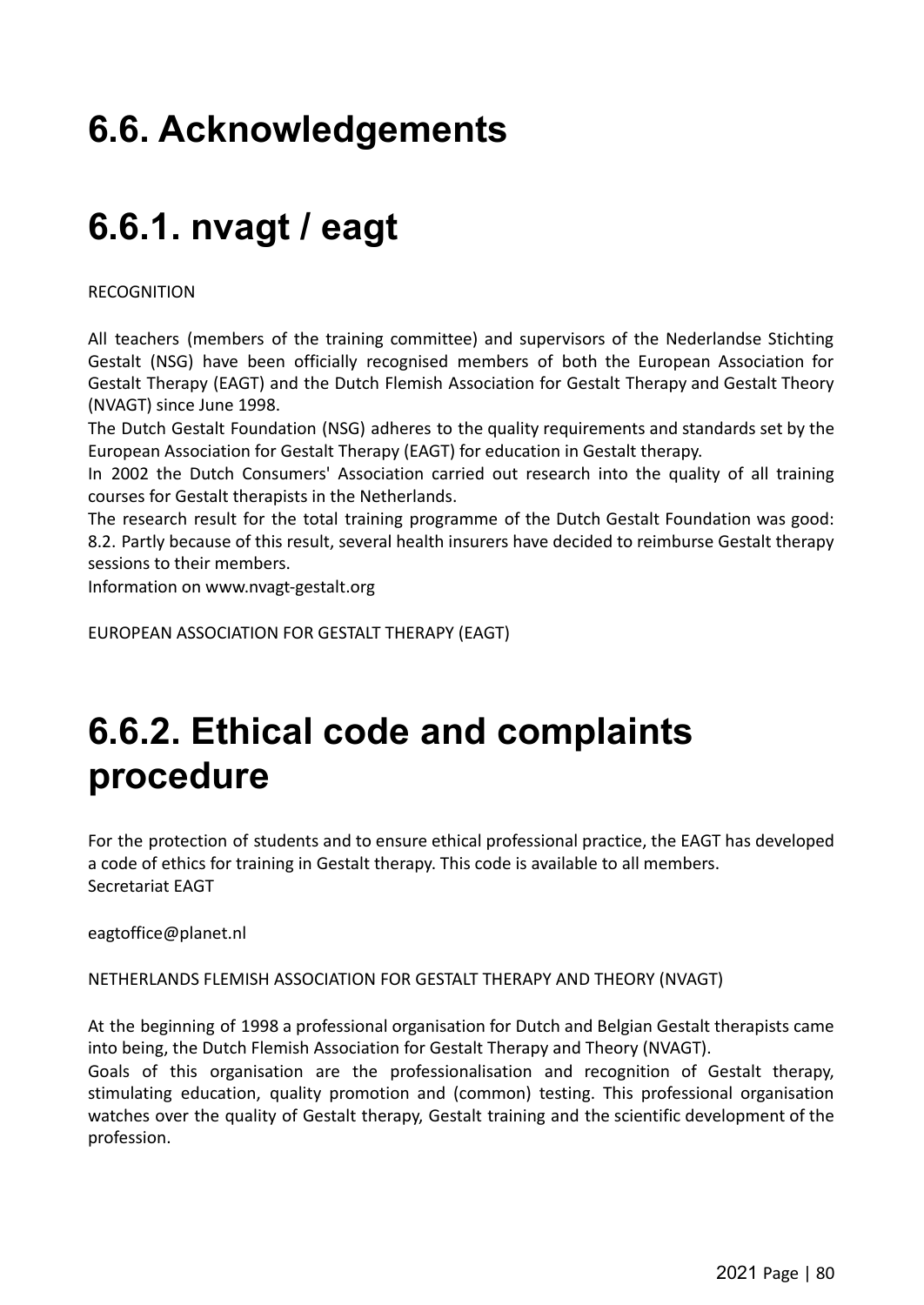The Association is affiliated with the European Association for Gestalt Therapy (EAGT).

Students can apply for student membership through the website of the NVAGT. There you can also find information about the various types of memberships. There is also a published ethical code and complaints procedure of the NVAGT.

Office secretariat NVAGT

Tijmstraat 39 3551 GK Utrecht

Visiting address

['s-Gravelandseweg 65, 1217 EJ Hilversum](https://www.nsg-academy.com/contact)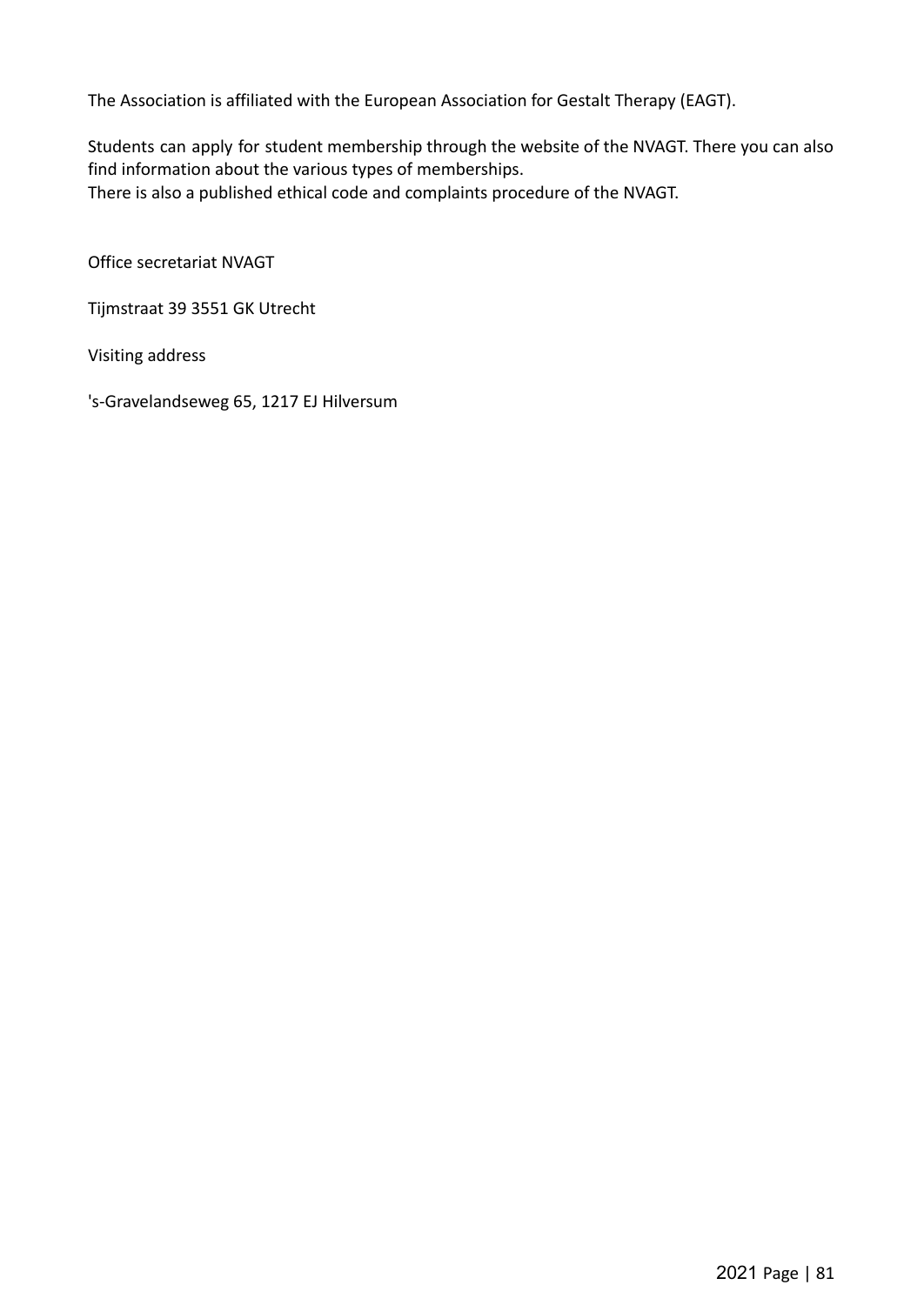### **7. Annexes**

# **7.1. General forms**

### **7.1.1. Guidelines supervision intake + contract**

DUTCH FOUNDATION GESTALT SUPERVISION CONTRACT

Student.....................................................and Supervisor..............................................................

agree with the following:

1.In the second year, the student takes 60 hours of supervision. Supervision takes place in groups of 3 or 4 students.

2. Supervision consists of a minimum of 6 sessions. The sessions must be evenly distributed throughout the academic year.

3. The duration of each session is determined in consultation.

4. The sessions take place at a location chosen by the supervisor.

5.The sessions shall start in October and shall be concluded no later than May 31 of the current training year. After May 31st the right to supervision by the N.S.G. expires. Continuation of the supervision after this date shall be at the expense of the student, also if this continuation is necessary in order to achieve the number of required hours of supervision.

6. The student's work forms the basis of the work input in supervision.

7.During the first session agreements shall be made regarding the work input (form, contents, frequency) and the distribution of the reflection reports, which the student makes of each session.

8 The attendance requirement for supervision is also 80%. If the student fails to achieve 100%, the actual number of hours of supervision shall be mentioned in the appendix of the diploma.

9.At the start of the supervision, the student shall formulate individual learning objectives. These form a guideline in the supervision in addition to the general learning goals: what do you want to do with Gestalt in your work and how do you apply Gestalt in your work.

10.The third session is also the first evaluation; the students and supervisor then discuss whether they expect to be able to complete the supervision cycle together.

11.There is a mid-term evaluation; students and supervisor evaluate the previous sessions on the basis of the general and personal learning objectives and discuss the co-operation in the supervision group; if necessary they make further agreements about the remaining sessions.

12.The last session is the final evaluation. The supervision is then concluded orally on the basis of a final report by the student and an evaluation by the supervisor.

Central themes are:

- To what extent has the student achieved the learning objectives set?
- What development has the student gone through in working with Gestalt;
- To what extent is the student able to apply Gestalt theory and methodology;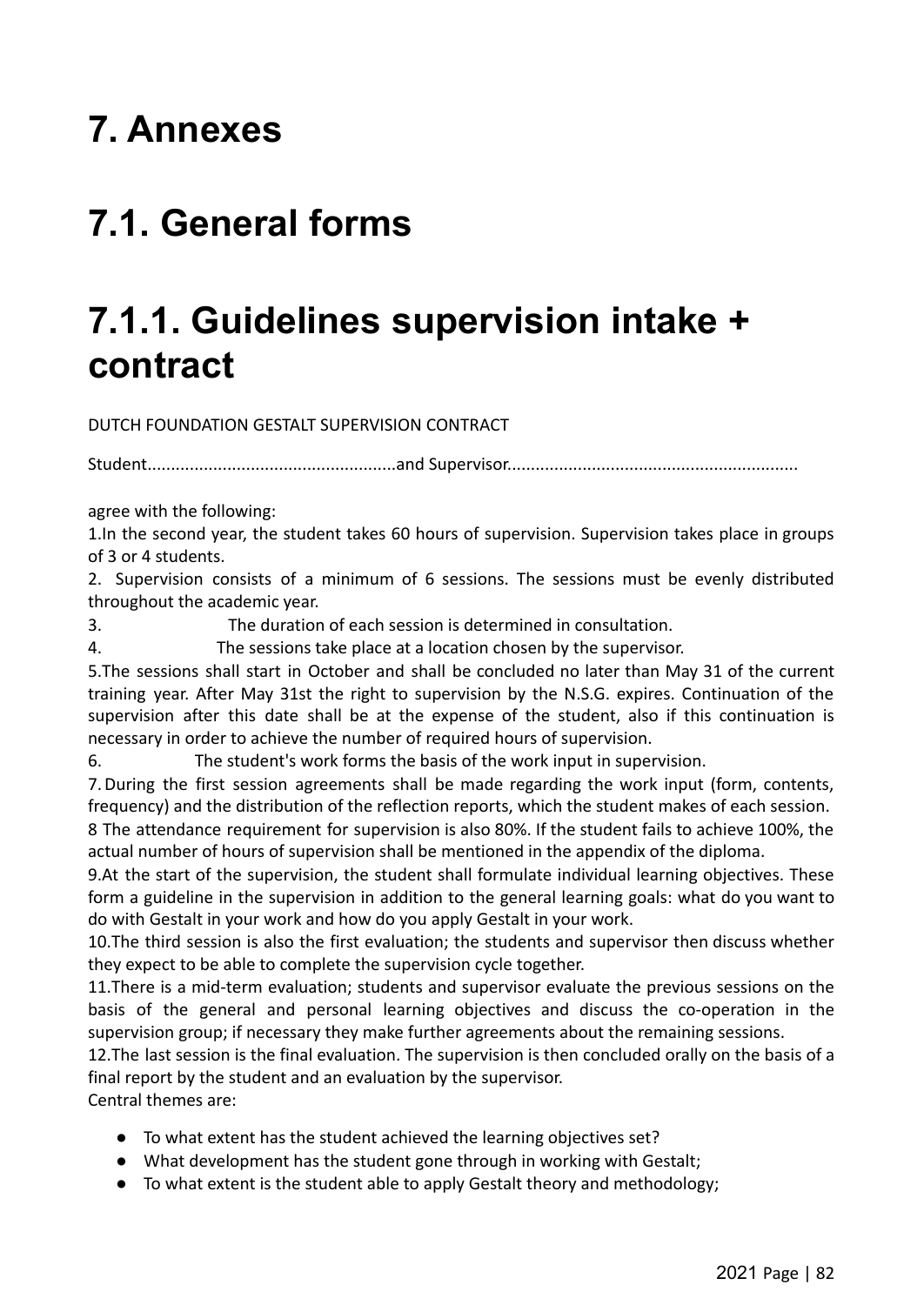- Is the student able to work independently and process-wise with Gestalt principles?
- What aspects of working with Gestalt deserve further attention if the student intends to continue the training (e.g. the field of work)?
- To what extent does the student notice the influence of the training in his/her work.

Place date \_\_\_\_\_\_\_\_\_\_\_\_\_\_\_\_\_\_\_\_\_\_\_\_\_\_\_ dstum \_\_\_\_\_\_\_\_\_\_\_\_\_\_\_\_\_\_\_\_\_\_\_\_\_\_\_

(signature student)

(signature supervisor)

DUTCH FOUNDATION GESTALT SUPERVISION CONTRACT G.T.O.

Student...and Supervisor.

Agree with the following:

1.From the start of the G.T.O. the student is supervised for 60 hours. Supervision takes place in groups of 3 or 4 students.

2.The supervision consists of a minimum of 12 sessions. The sessions must be equally divided over the two years of training.

3.The duration of each session is 2 ½ hours for groups of 3 students and 3 hours for groups of 4 students. Per session 30 minutes are spent on preparation and reporting.

4. The sessions take place at a location chosen by the supervisor.

5.The sessions start in October and are concluded no later than May 31st of the second training year of the G.T.O. After 31 May the right to supervision by the N.S.G. expires. Continuation of the supervision after this date shall be at the expense of the student, even if it is necessary to continue in order to achieve the number of required hours of supervision.

6. The therapeutic work of the student forms the basis of the work input in supervision.

7. During the first session agreements are made regarding the work input (form, contents, frequency) and the distribution of the reflection reports, which the student makes of each session.

8.The attendance requirement for supervision is also 80%. If the student fails to achieve 100%, the actual number of hours of supervision shall be mentioned in the appendix of the diploma.

9.At the start of the supervision, the student shall formulate individual learning objectives. These form a guideline in the supervision in addition to the general learning objective: the integration of Gestalt theory and methodology in the therapy practice.

10. The third session is also a first evaluation; students and supervisor then discuss whether they expect to be able to complete the supervision cycle together.

11.At the beginning of the 2nd year, the mid-term evaluation takes place; students and supervisor evaluate the previous sessions on the basis of the general and personal learning objectives and discuss the cooperation in the supervision group; if necessary, they make further agreements for the remaining sessions.

12.The last session is the total evaluation. The supervision is then concluded orally on the basis of a final report by the student and an evaluation by the supervisor.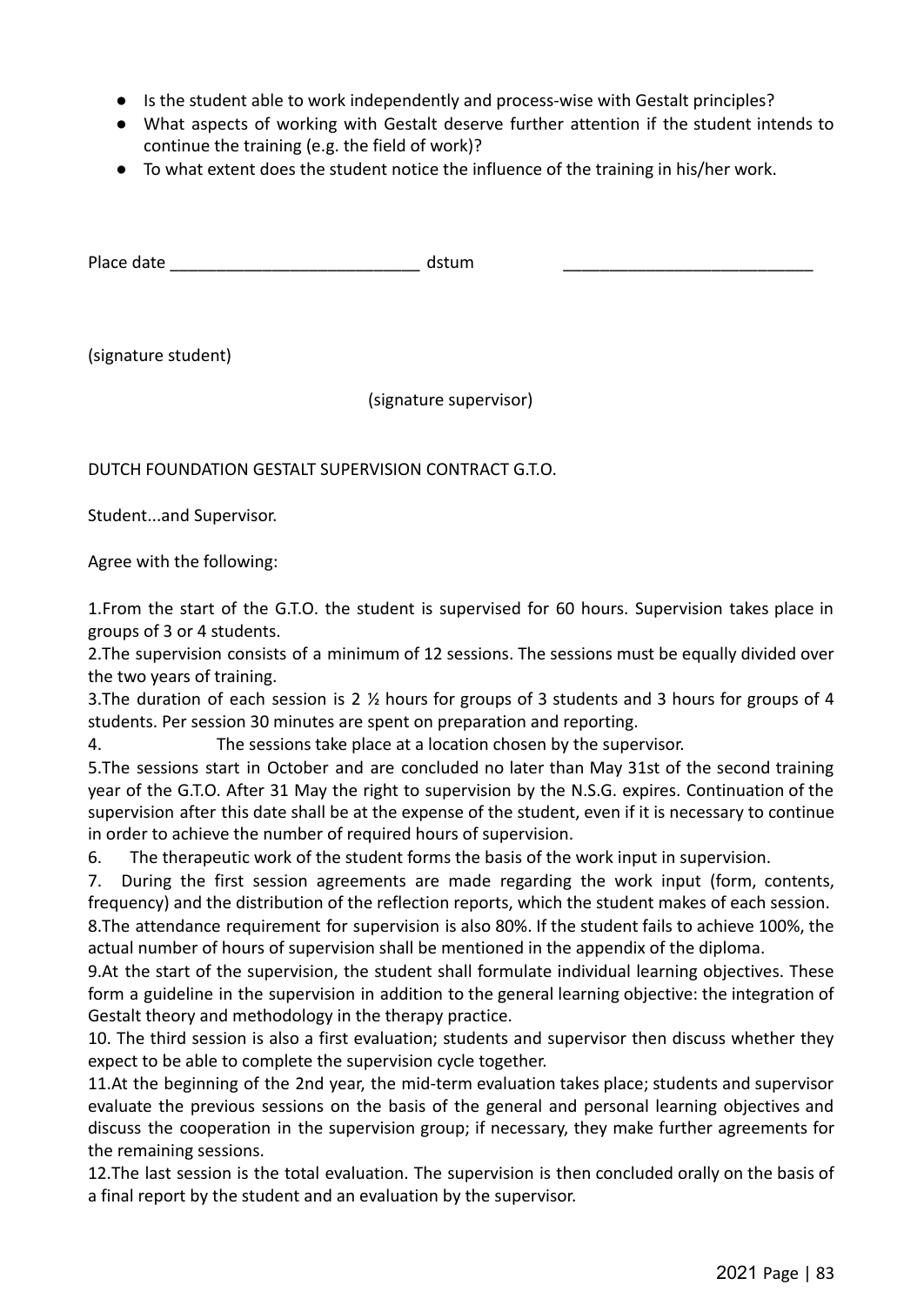Central themes are:

- To what extent has the student achieved the learning objectives set?
- What development has the student gone through in working with clients.
- To what extent is the student able to apply Gestalt theory and methodology?
- Is the student able to work with clients independently and according to a process?
- There is a target group with whom it is better for the student not to work (for the time being).
- Which aspects of professional practice still require attention?

(place)

(date)

\_\_\_\_\_\_\_\_\_\_\_\_\_\_\_\_\_\_\_\_\_\_\_\_\_\_\_\_\_\_\_ \_\_\_\_\_\_\_\_\_\_\_\_\_\_\_\_\_\_\_\_\_\_\_\_\_\_\_\_\_\_\_\_

(signature student)

(signature supervisor)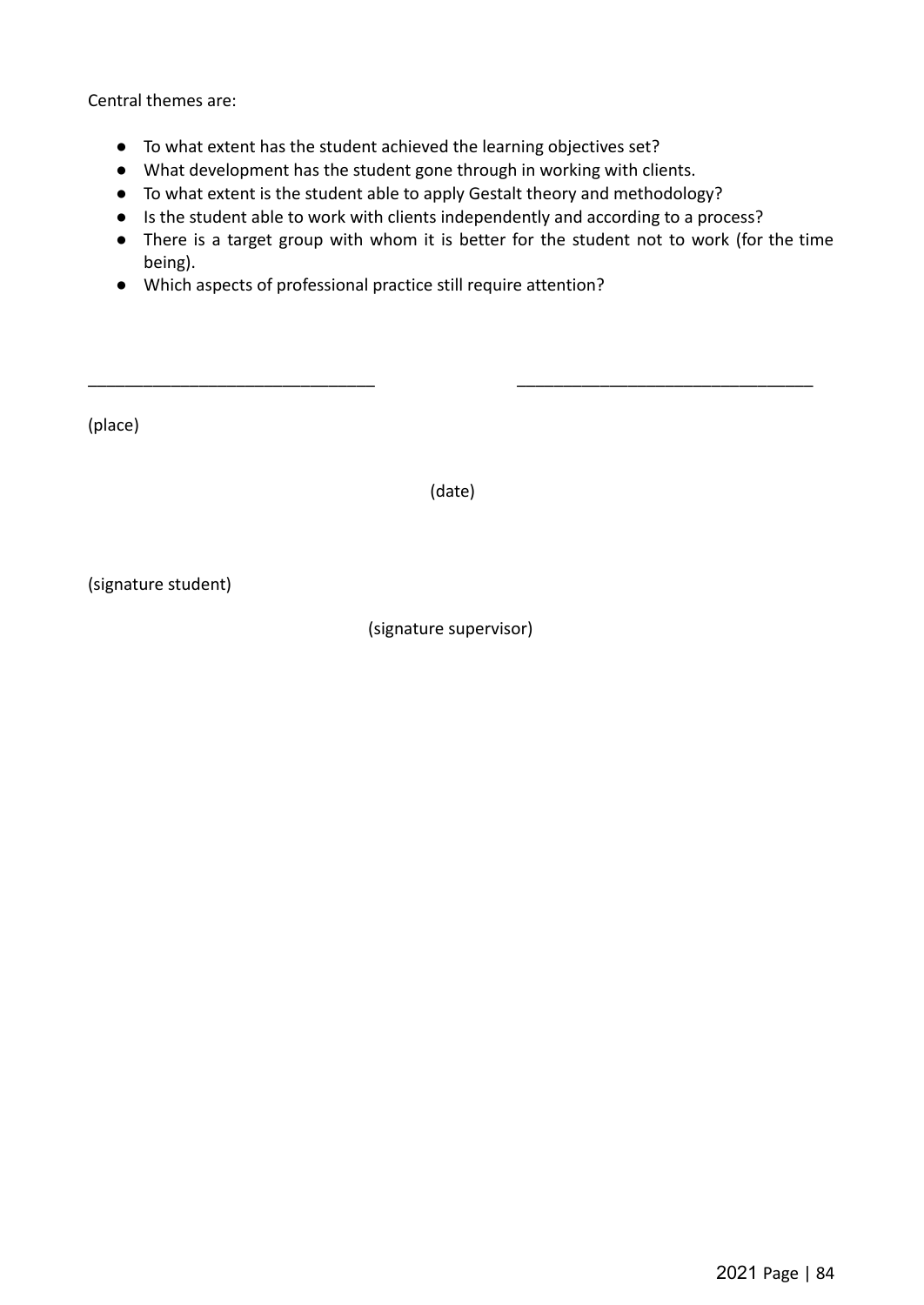# **7.1.2. Learning therapy forms**

#### LEARNING THERAPY FORM

For the final assessment, the student should have this form signed and sent to the secretariat

#### **Report of the learning therapist:**

This report must be completed once a year (at the end of May) and/or in the event of a transfer to another learning therapist.

\_\_\_\_\_\_\_\_\_\_\_\_\_\_\_\_\_\_\_\_\_\_\_\_\_\_\_\_\_\_\_\_\_\_\_\_

\_\_\_\_\_\_\_\_\_\_\_\_\_\_\_\_\_\_\_\_\_\_\_\_\_\_\_\_\_\_\_\_\_\_\_\_

NAME

ADDRESS

POSTAL CODE AND TOWN

TELEPHONE NUMBER

E-MAIL ADDRESS

The above-mentioned student has attended all learning therapy sessions and has submitted a report.

\_\_\_\_\_\_\_\_\_\_\_\_\_\_\_\_\_\_\_\_\_\_\_\_\_\_\_\_\_\_\_\_\_\_\_\_

| Learning therapist: |  |
|---------------------|--|
|                     |  |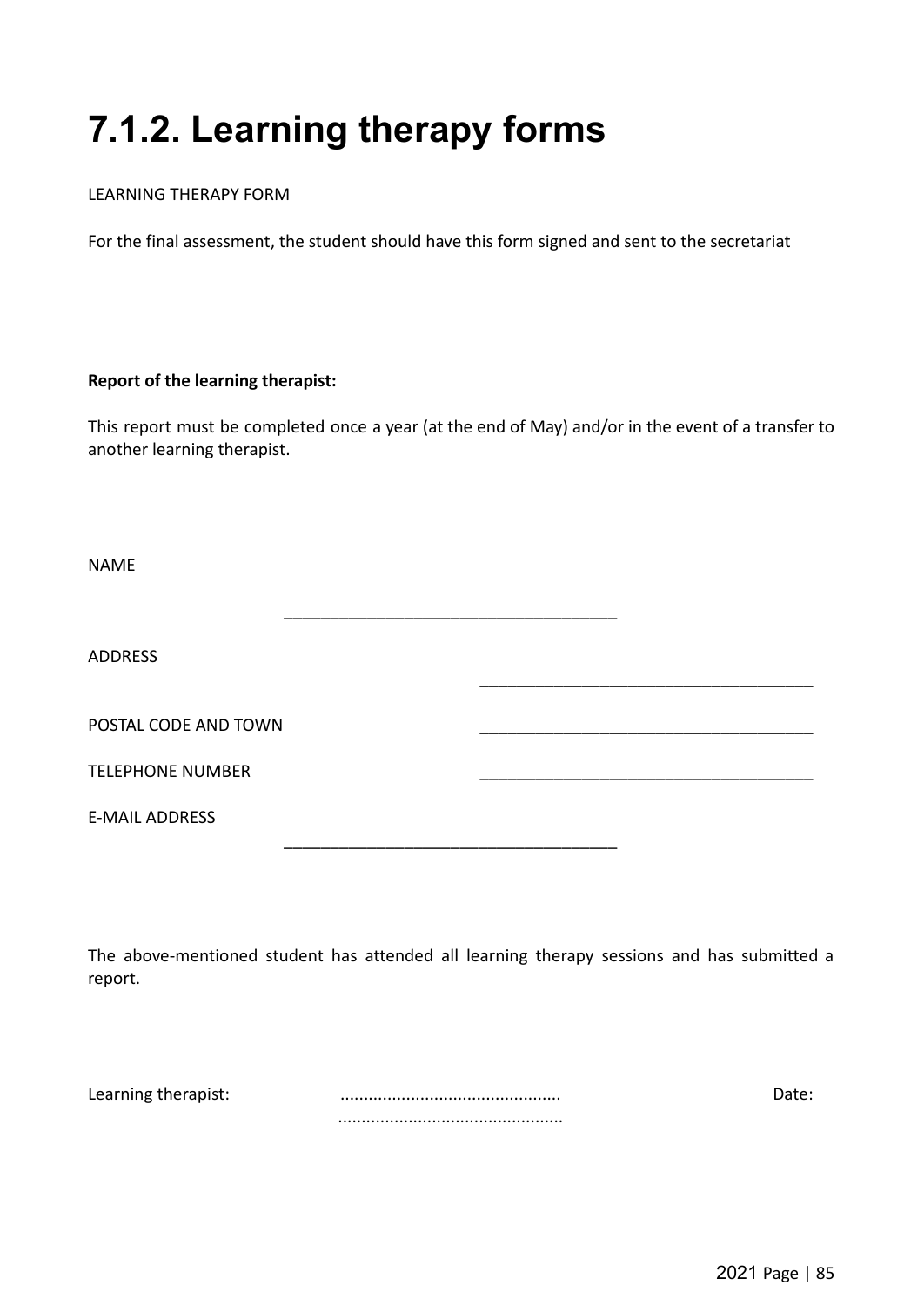# **7.1.3. Supervision forms**

#### SUPERVISION FORM

For the final assessment, the student must have this form signed and sent to the secretariat.

Report of the supervisor:

This report must be completed once a year (at the end of May 2nd year) and / or when transferring to another supervisor.

\_\_\_\_\_\_\_\_\_\_\_\_\_\_\_\_\_\_\_\_\_\_\_\_\_\_\_\_\_\_\_\_\_\_\_\_

\_\_\_\_\_\_\_\_\_\_\_\_\_\_\_\_\_\_\_\_\_\_\_\_\_\_\_\_\_\_\_\_\_\_\_\_

\_\_\_\_\_\_\_\_\_\_\_\_\_\_\_\_\_\_\_\_\_\_\_\_\_\_\_\_\_\_\_\_\_\_\_\_

NAME

ADDRESS

POSTAL CODE AND TOWN

TELEPHONE NUMBER

E-MAIL ADDRESS

The above-mentioned student has completed the supervision and submitted a report.

...........................................................................................................

Content of supervision: Sufficient

Unsatisfactory Motivation: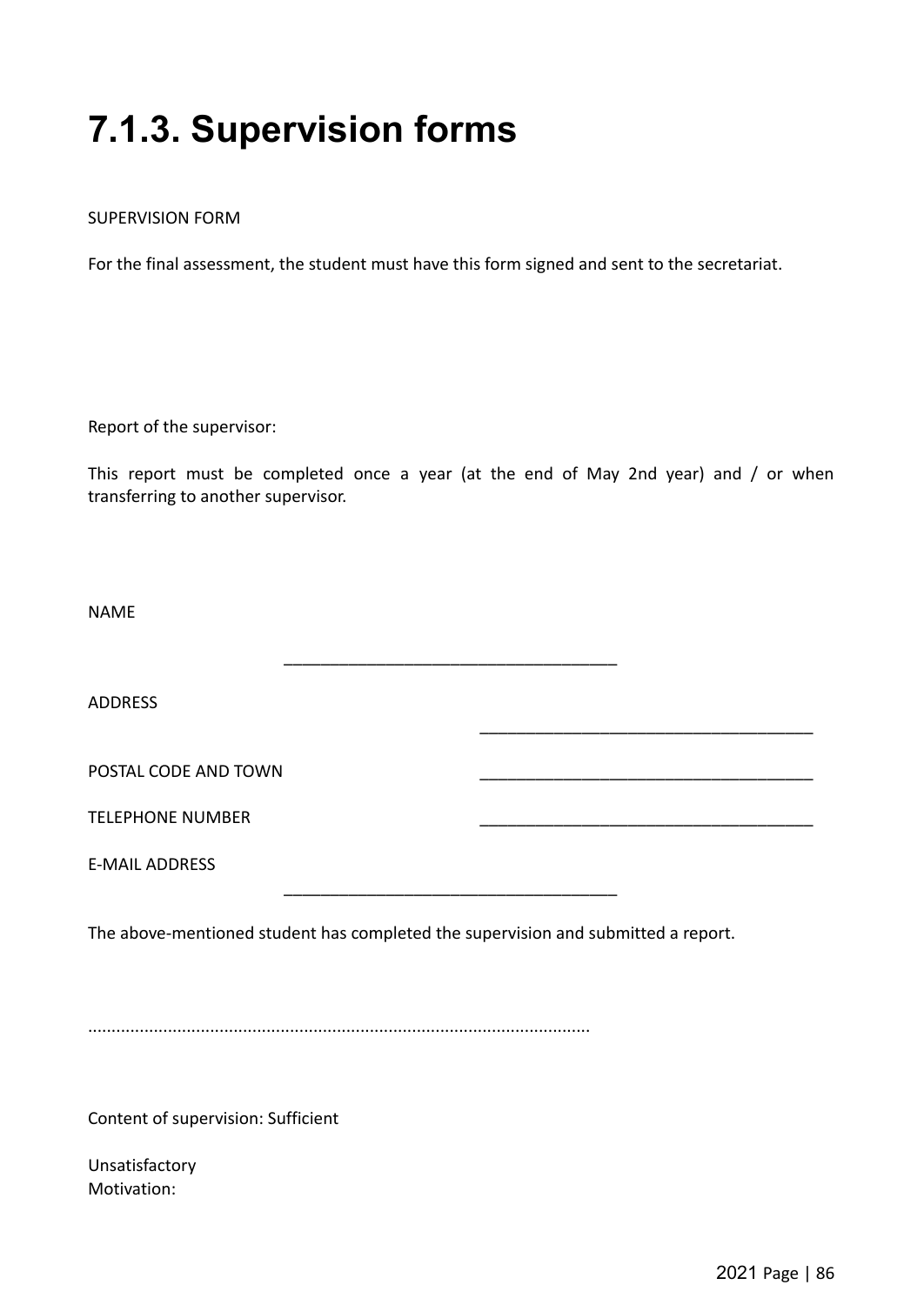Supervisor: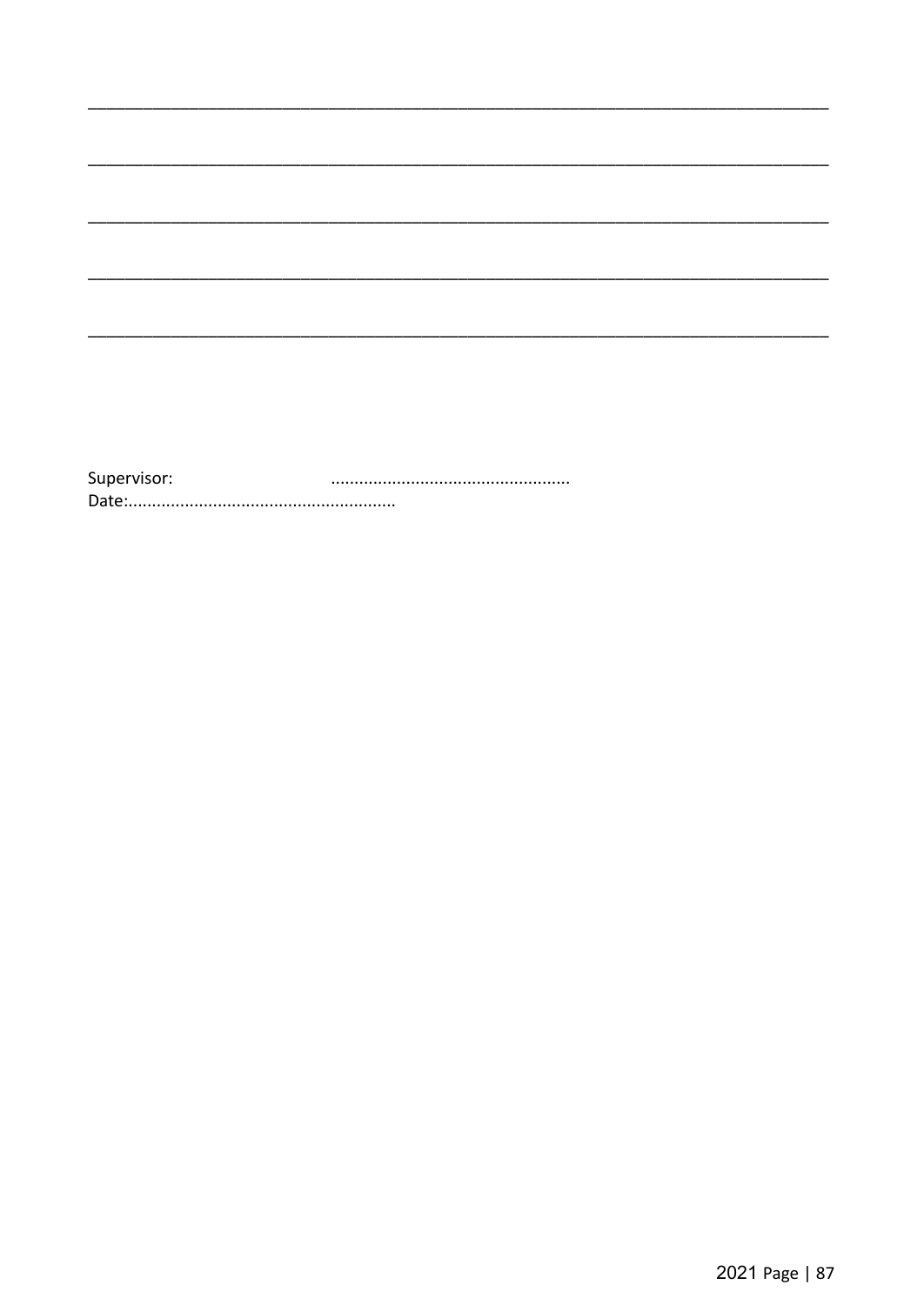# **7.2. Written work forms**

### **7.2.1. Procedure for assessment of written work**

#### **ASSESSMENT CRITERIA**

There is a checklist for the practical essay, the case study and the final theoretical essay.

The coordinator of the projects guides the student during the first phase of the writing process (not applicable for writing a case study). If the framework has been submitted before 31 January, the student can ask for feedback on his framework. Afterwards the student can ask his supervisor for feedback on the content of the rough version of his paper or at an earlier stage if this is desirable.

- Framework submission date not later than 31 January to [Christine Veeger](mailto:christineveeger@hotmail.com)
- Rough version to be handed in by 1 April at the latest to the Supervisor

The checklist provides 5 assessment criteria for the form of the paper and 10 for the content. Each criterion can be marked with 3 to 6 points: **a total of 75 points**. Half and full marks are given.

Next to the grade, the assessor gives a short feedback per criterion, in which is made clear why for example a 4.5 or a 2 was given.

A piece of work consisting of less than the prescribed amount of words will not be assessed as a fail.

The word count includes the preface, introduction, summary and conclusion. Excluding title page, table of contents, bibliography and appendices.

Up to 1000 words exceeding the maximum limit, 2.5 points are deducted. Up to 2000 words, 5 points.

Up to 3000, 7.5 points .

If the limit is exceeded by more than 3000 words, the paper will not be graded = fail.

A minimum of 45 points must be obtained to achieve a pass.

The assessors will give the points and a short feedback for each criterion.

- $\bullet$  2 x pass = pass;
	- 2 x unsatisfactory = unsatisfactory;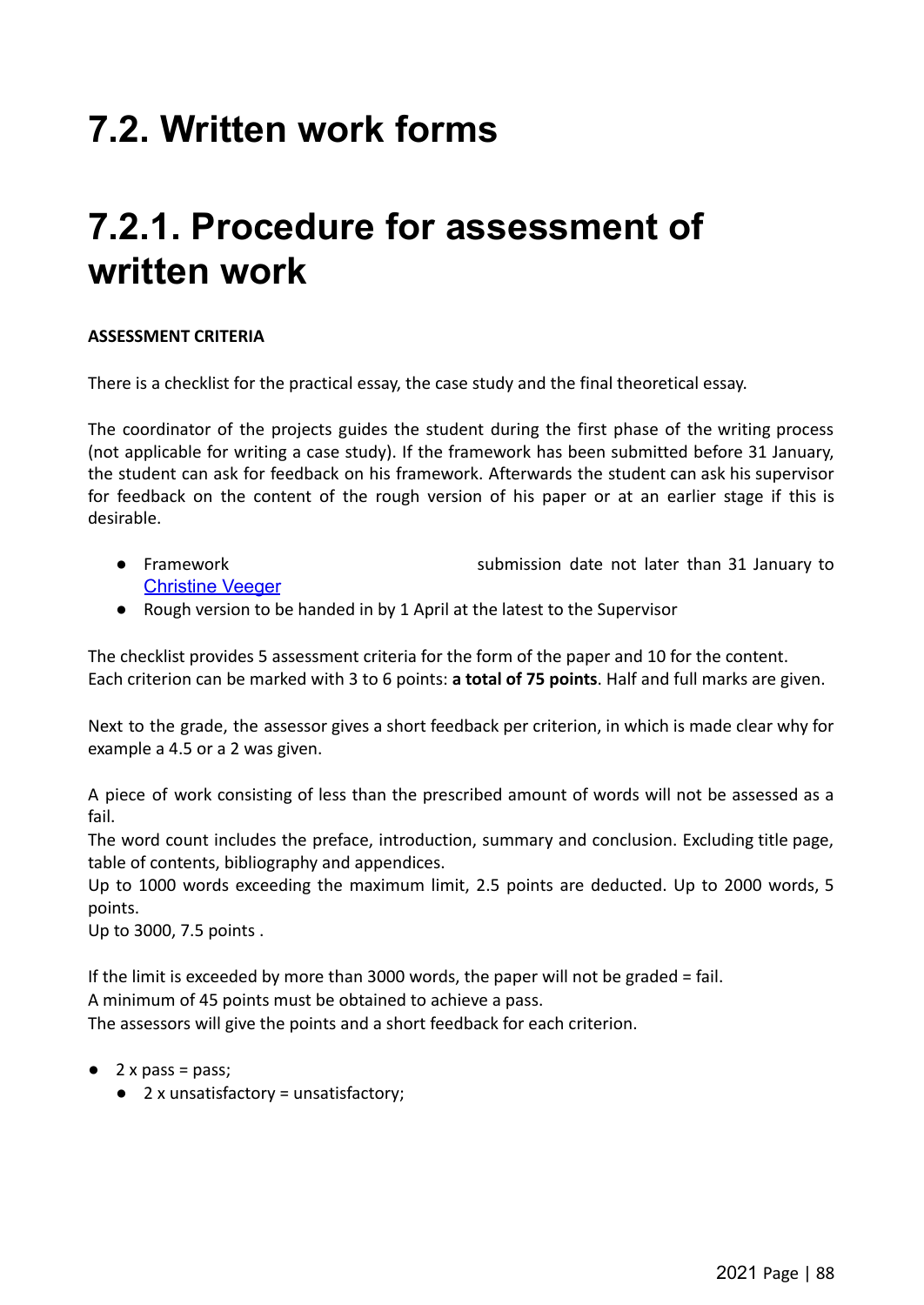● The paper is assessed independently by one external assessor and the supervisor.

#### **The submission date of the written work:**

- The student hands in a digital version of his written work before 9 May and his hard copy no later than 3 working days after 9 May. The student will receive a message at the end of April as to who he should send his written work to.
- When a paper is received too late (digital version or hard copy) the student has to follow the postponement procedure.
- The student will receive a message from the coordinator of the assessments by 8 June at the latest, as to whether his work has been marked as satisfactory or unsatisfactory.
- In the event of a divided assessment (1 pass and 1 fail) by the assessors, the opinion of an independent external assessor will be decisive.
- If the student has received an insufficient assessment, he has to resubmit his rewritten work to the assessors, the mentor and the coordinator before 15 August.
- The coordinator will inform the student by 15 September whether his re-written work has been assessed as sufficient or insufficient. In the case of a divided assessment, the independent external assessor decides whether the work will be awarded a pass or fail.
- In case of a second fail, the coordinator of the programme together with the Education Committee will decide whether and, if so, how the student can continue with the programme.
- Every student presents his written work during the 4-day meeting in Mennorode, regardless of whether he received a satisfactory or unsatisfactory evaluation for his written work. The presentation will be assessed with a pass or fail by the mentors.

#### **The following rules apply to the student who requests a postponement:**

- Request for postponement of handing in written work must be submitted in writing to the mentor and the coordinator of the work before 7 April.
- If the request for postponement is granted, the student must hand in his/her work no later than 15 August.
- If the request for postponement is granted, the student has to hand in the digital version of his written work no later than 15 August and the hard copy no later than 3 working days after 15 August.
- The student will receive his assessment before the start of the new academic year. The coordinator will inform the student whether his work has been assessed as sufficient or insufficient. In the event of a mixed assessment (1 pass and 1 fail) between the assessors, the independent external assessor's opinion is decisive.
- In the event of a divided assessment (1 pass and 1 fail) by the assessors, the opinion of the independent external examiner will be decisive in determining whether the student will receive a pass or a fail. In case of a fail, the coordinator of the programme together with the Programme Committee will decide whether and, if so, how the student can continue with the programme.
- In case of a fail grade, a new submission date will be discussed in consultation.
- The student who has requested a postponement will give a presentation on his/her personal development in the past year during the final weekend in June. The presentation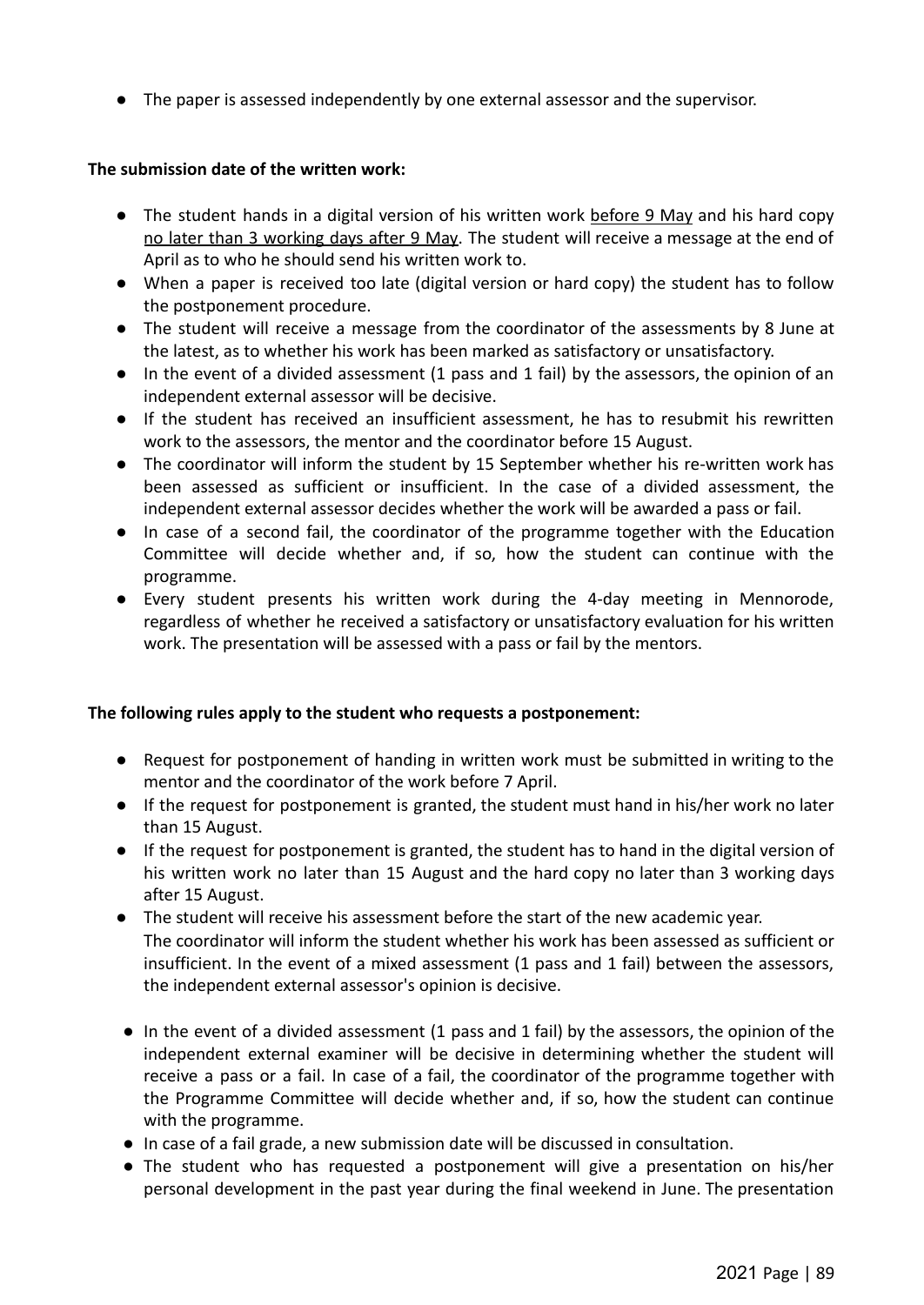will be assessed with a pass or fail and will count in the later assessment of the presentation of the project. The presentation of his/her workpiece must take place before the start of the new

● The presentation of his/her paper should take place before the start of the new academic year. The students themselves arrange for the presence of a trainer and students for this purpose. The student himself/herself bears the costs of renting a location and hiring a trainer.

With these guidelines all previous versions expire. May 2021

### **7.2.2. Guidelines for quoting and acknowledgement of sources**

We follow the guidelines of APA for quoting and acknowledging sources: (a practical manual for acknowledgement of sources in higher education).

#### **Plagiarism**

Plagiarism is presenting someone else's work as if it were your own. This can occur in various ways. The most obvious is handing in a treatise or report written by someone else; however, this is quite uncommon. More common plagiarism is incorporating unacknowledged quotations from other authors' work into one's own product. This can also include extensive quotations of someone else's ideas or lectures, for example notes from lectures without proper referencing.

The central principle of all assessments is that the work is seen as that of the candidate. Plagiarism is severely punished by the assessment committee and, as a rule, leads to a fail for the entire written work.

#### **Avoiding plagiarism**

There are simple ways to avoid plagiarism. The standard method accepted in all academic institutions is to cite your sources.

This can be done in the following ways:

- Separate all direct quotations from your own work by using inverted commas.
- Cite the appropriate source of the quotation within the main text, either in a footnote or in a note between brackets.
- List all sources used in the preparation of the treatise or report and include a clear and detailed bibliography at the end of your paper.
- If you do not use a direct quotation but reproduce someone else's arguments in your own words, it is advisable to cite the original source in the same way as for a direct quotation. No inverted commas are needed.
- Also cite the original source if someone is paraphrasing or quoting non-literal. No inverted commas are needed.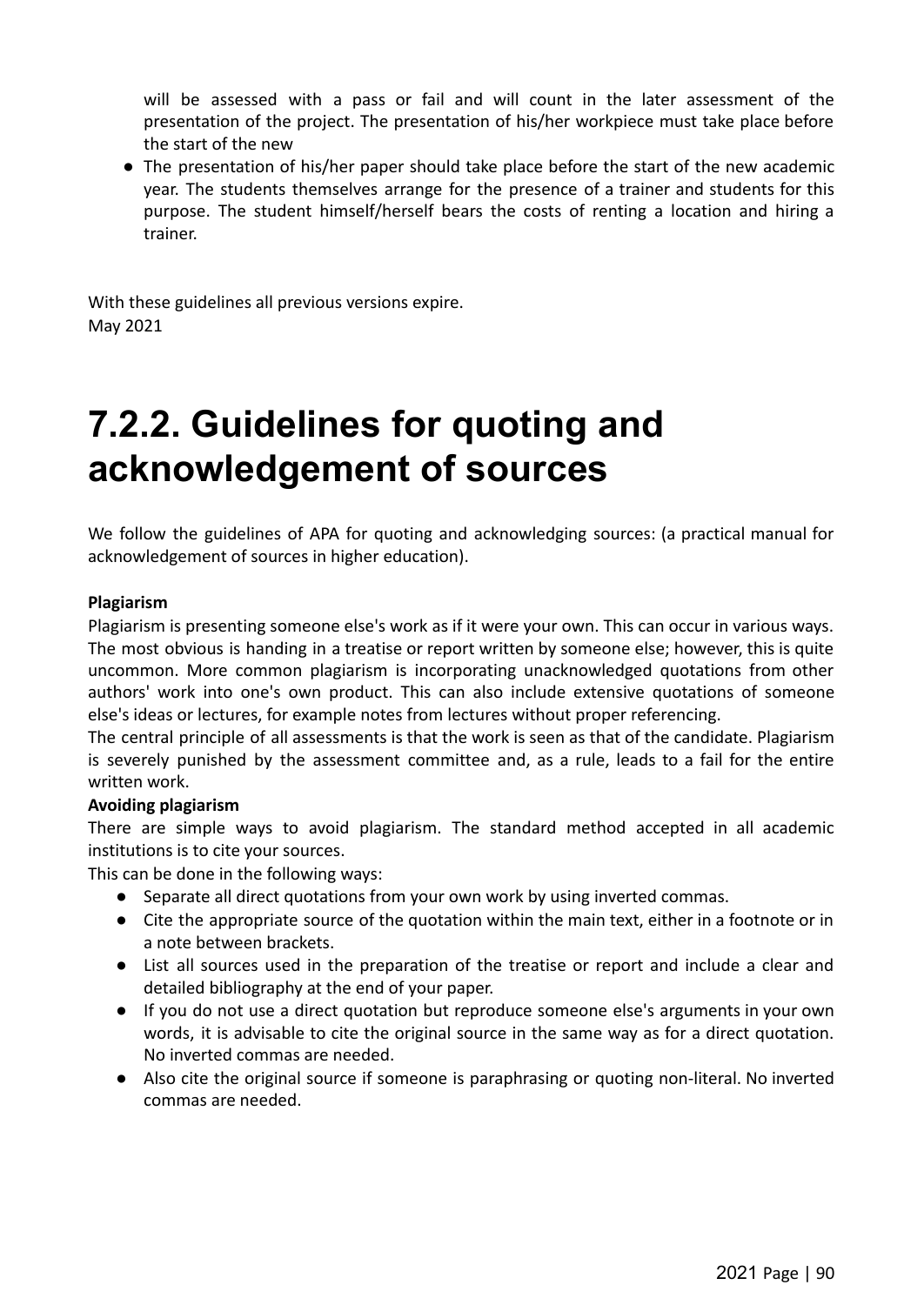# **7.2.3. Step-by-step plan for a practical essay and theoretical thesis**

This document is intended to help the student who is going to write a practical essay in the initial phase.

In general, a writing process consists of four phases, which are discussed below.

#### **1. ORIENTATION PHASE: Choosing your topic**

In general, it is advisable to work from your experience, so write about a subject with which you have experience. Choose a subject that is close to your heart or an aspect that touches you in your work where you apply both the gestalt method and gestalt's vision on empowerment.

Find out which subject is important to you. If there is a recurring theme in your work, or a question that occupies you regularly, this often leads to a suitable question.

The orientation phase is also the search for relevant theory, from reading and studying.

Tip: let fellow students and teachers know what you are looking for. Make notes or cards of inspiring or later useful quotes. Record the full title of the book or magazine to avoid unnecessary searching later.

#### **2. Planning phase: Formulating a central question and/or problem statement**

Formulating your central question is simply: your theme and your main question about that theme. An important requirement of the central question is that it contains the word Gestalt Method or Gestalt Theory. For example, your topic is working with clients with depression, and your question is: What elements of Gestalt methodology can I apply to working with clients with depression?

This is the question to which your paper is the answer. The central question is the organising factor, or in other words: this question determines which data you should present in which order.

Roughly speaking, there are four types of question:

- 1. the descriptive question (How can elements of the Gestalt method have a function in working with clients with depression?)
- 2. evaluative (To what extent can elements of Gestalt Methodology be applied in working with clients with depression?
- 3. the explanatory question (Why do the elements of Gestalt work so well with clients with depression?)
- 4. the advisory question (What are the points of interest from Gestalt theory in working with clients with depression?)
- *NB: these are examples of questions, not of approved central questions!*

#### **The descriptive question**

The descriptive question is generally the simplest. It leads to a descriptive piece of work and will be followed by a summary. (Conclusions follow only from reasoning)

#### **The evaluative and/or explanatory question**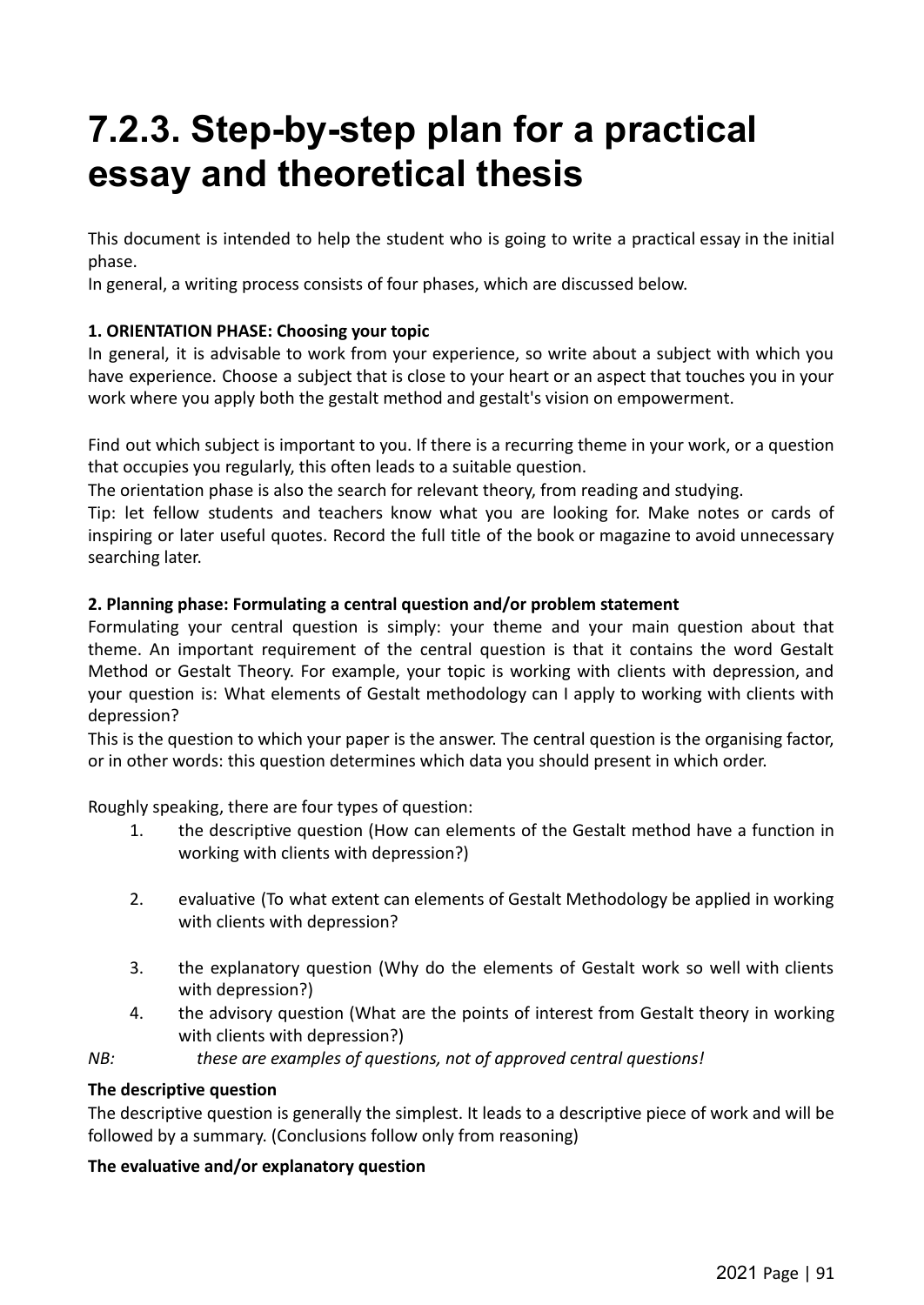Both an evaluation and an explanation require an investigation, and your paper will end with a conclusion.

Broadly speaking, the following parts will follow:

- central question (in the introduction)
- description of target group
- theoretical consideration
- research method
- results
- discussion of the results
- conclusion (is an answer to the question)

#### **The advisory thesis**

In an advisory thesis, the conclusion of your paper will be followed by recommendations that follow logically from your conclusions. Your recommendations must be well-founded throughout your paper.

#### **Finally, a few tips on formulating your central thesis:**

1. Do not make your central question too personal. So don't say: How can I work with intimacy in homosexual men as a gestalt practitioner? The term 'I' may not appear in your question.

There is of course a personal part in the paper, which is even important.

- 2. Avoid vagueness. Do not say: How can Gestalt methodology contribute to the self-development of young women who are having problems in their careers? Here the term 'self-development' is vague and the target group is insufficiently specified.
- 3. Limit the scope of your research by specifying your question. So not: "How can a manager with the gestalt method manage well? "

In all cases, be alert for vagueness as a result of too much generality. For example, avoid terms such as Gestalt theory or Gestalt methodology. Make it smaller by talking about elements of the Gestalt methodology. In your paper you can specify which elements of the Gestalt method / Gestalt theory you consider useful with the corresponding substantiation.

An important tool in the planning phase is to make a good framework.

#### **The framework**

In the framework - as the design of your paper - you make visible the steps in your reasoning that lead to the answer to the central question. To do this, you break down the central question question into several sub-questions. The answers to these sub-questions form the structure of your reasoning.

In the framework, the following parts should be worked out:

- Your motivation for the subject or theme.
- Your articulation of the central question or problem. Explain what your questions on the topic are, how you arrived at your central question and what the research procedure is that you plan to follow to get an answer to your central question.
- An elaboration of the central question in a structure of main and sub questions. This structure already shows a preliminary chapter structure of the thesis.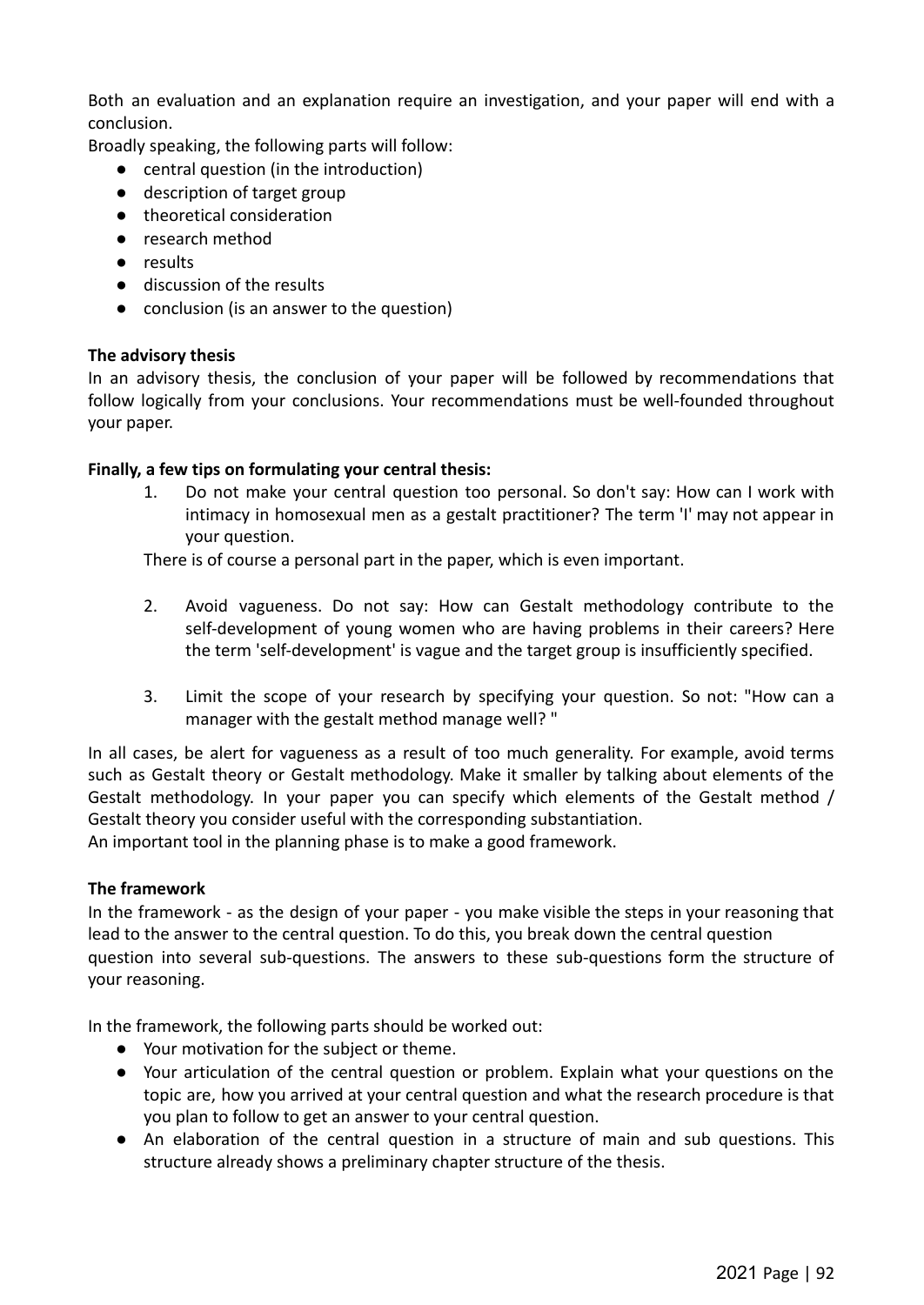● A list of theoretical literature and other sources. This is not so much about titles of books, but rather a first choice of the theory you intend to discuss.

In addition, although your framework gives you a basis for a later chapter structure, they do not always have to overlap. The final form will come later.

NB: A framework is not a straitjacket! It is a concept that can be filled in and adapted as necessary.

#### **3. THE WRITING PHASE**

A good writing strategy is to initially (using your framework) write mainly through and focus on what you want to claim, i.e. on the content of your argument. Be satisfied with an adequate, but not perfect, articulation of your idea.

Questions that you can ask in a possible impasse are therefore directed at the content: "What do I mean exactly?" or "What do I actually want to say?

Construct your argument in your own words; quotations are there to support or illustrate your argument. A common mistake is to let the quotations do your work. For example, be sparing with a quote at the beginning of a chapter or paragraph; after all, you are the introducer.

#### **4. REVISION PHASE**

It is advisable to plan time between writing and editing. Now that the content of your argumentation is clear (in outline), you can start working on the form and the way you put your argumentation into words. In this phase you focus mainly on the how: By critically examining your wording and polishing it, you work on the communication with your reader(s).

Tips:

- Check whether your conclusion/ recommendations sufficiently answer your question.
- Use the checklist the assessor uses.
- If you have chosen a subject in the private sphere, explain in your introduction why you have chosen this.
- If your subject is a private one, make regular connections with professional practice; how can your findings/experience be applied in practice?

#### TIME SCHEDULE FOR THE PRACTICAL PAPER

- October/November: choose your topic and formulate the question
- The framework must be submitted to the coordinator by 31 January. The coordinator will then provide feedback.
- No later than 1 April, you must send your rough version to your supervisor for feedback.
- The final submission date is 10 May.
- The assessment is done by your supervisor (internal assessor) and an independent external assessor.
- For the postponement procedure, see the document "procedure for handing in and assessing written work" (7.1.1.).

#### TIME SCHEDULE THEORETICAL THESIS

October/November: choose your topic and formulate your question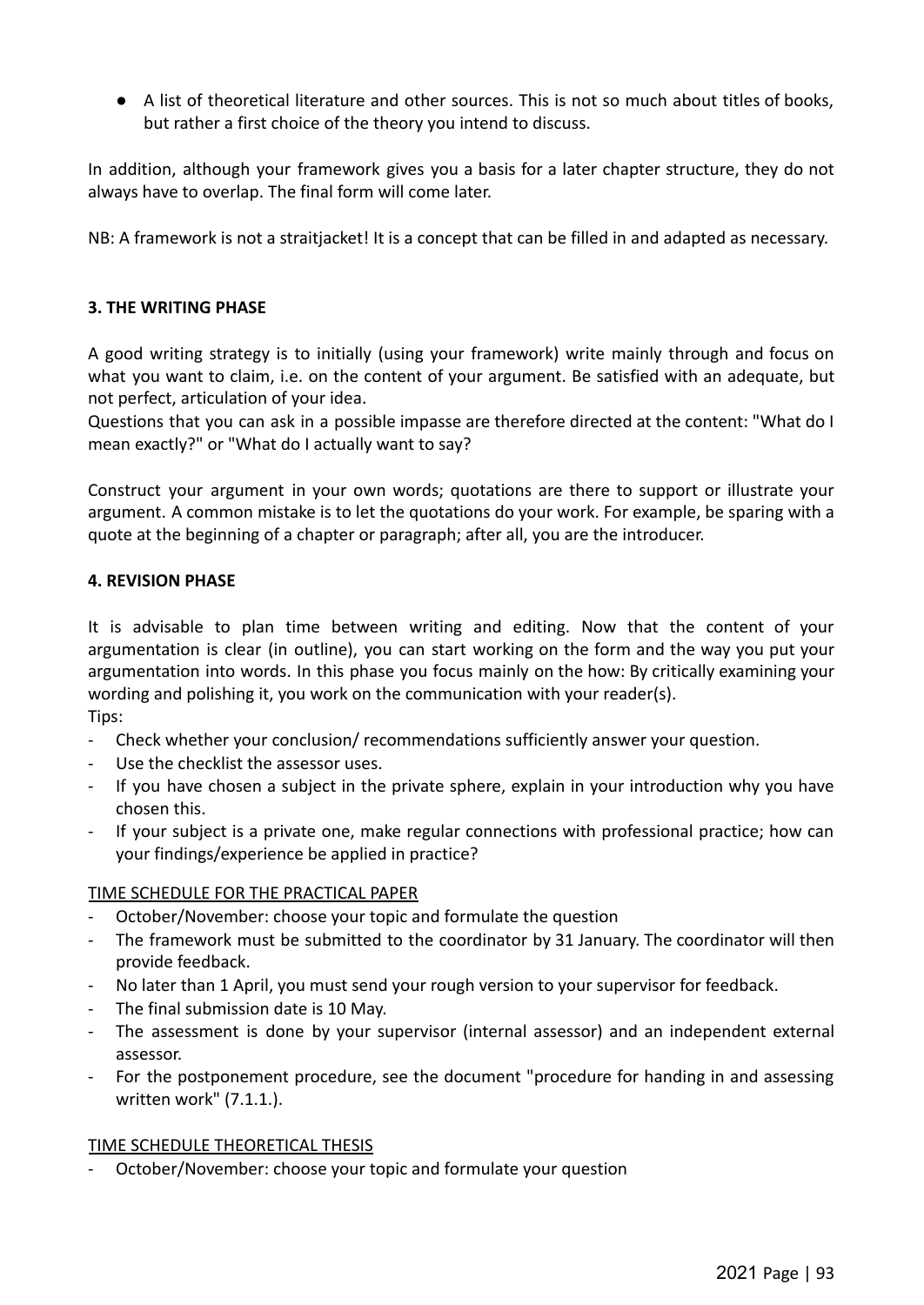- The framework must be submitted to the coordinator by 15 January at the latest. The coordinator will then provide feedback.
- The final submission date is 13 May.
- The assessment will be carried out by one independent external assessor and your supervisor.
- For the postponement procedure, please refer to the document Assessment procedure.

#### DOCUMENTS

The following documents can be found in the study guide:

- Assessment procedure (postponement, etc.)
- Guidelines Practical essay, Case study and theoretical thesis
- Checklists
- Guidelines for quoting in accordance with APA.

### **7.2.4. Guidelines final report module**

1 Formal requirements

- After each training weekend, the student writes a weekend report (reflection report), focusing on his/her own process, the group process, the theme of the weekend and the theme for his/her final project. The reflection report has a minimum of 500 and a maximum of 1000 words.
- The final evaluation has a minimum of 2000 and a maximum of 3000 words.
- The essay is logically structured and easy to read. The spelling and punctuation is correct and neat.
- The essay ends with a list of literature consulted: at least 8 sources from Gestalt theory.
- Quotations have a function in the text and are used correctly.

**SEE ALSO 6.2.1. AND 6.2.2.**

### **7.2.5. Checklist for the practical essay, module 2**

**Checklist Practical Workpiece 2020-2021**

#### **Name student : Title of practical essay :**

#### **General:**

The paper is typed and contains a minimum of 5000 and a maximum of 6000 words. If the number of words is exceeded or not achieved, the guidelines mentioned in the document "procedure for submission and assessment" apply.

The word count includes the preface, introduction, summary and conclusion. And excluding title page, table of contents, bibliography and appendices.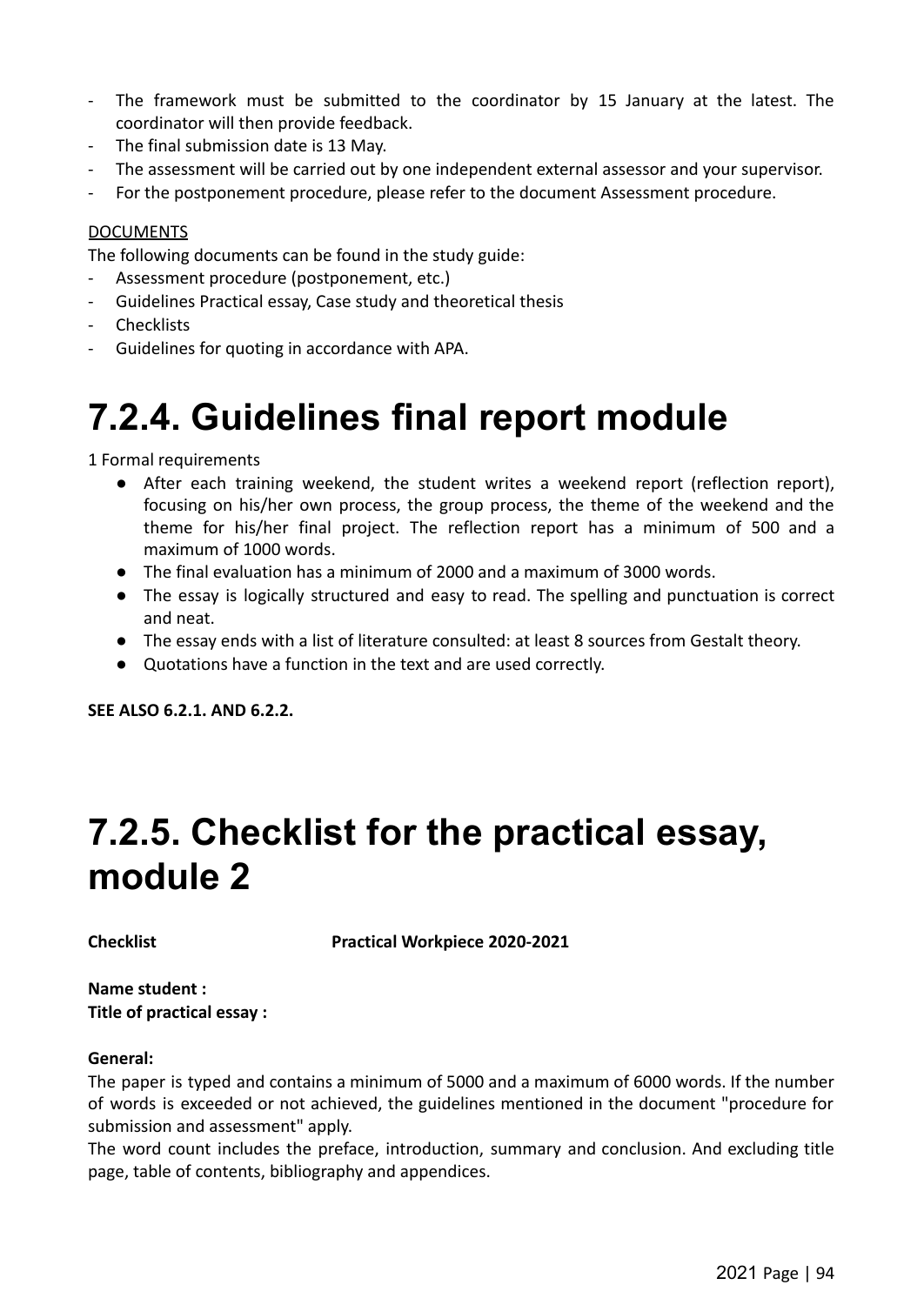Guidelines for filling in the checklist:

- For the form part, a maximum of 3 points per criterion can be given. For the content section a maximum of 6 points per criterion can be given. A total of 75 points. The points, either full or half points, can be noted in the right-hand column.
- The space for comments is meant for the external assessors to give feedback. The space for writing will adjust automatically.
- Please write a short feedback in the left-hand column which explains why this item was awarded, for example, a 4.5 or a 2.
- At the bottom of the checklist please state name and date.
- Where the client is mentioned, if the student has chosen not to write about his/her work situation, the client can be replaced by other persons.

Checklist:

| Form                                                                    | Points 0-3 |
|-------------------------------------------------------------------------|------------|
| 1. The title page contains the title, N.S.G., student name and date.    |            |
|                                                                         |            |
| The paper is easy to read. Spelling and punctuation are correct.        |            |
|                                                                         |            |
| Comments:                                                               |            |
| 2. The essay is logical and understandable and has a logical structure. |            |
| The essay has a clear table of contents, a clear introduction and page  |            |
| numbering.                                                              |            |
|                                                                         |            |
| clear introduction and page numbering.                                  |            |
|                                                                         |            |
| Comments:                                                               |            |
| 3. The 8 quotations from Gestalt theory and empowerment                 |            |
| methodology have a function in the text and have been used correctly:   |            |
| Quotations are presented according to the guidelines in the appendix    |            |
| quotations.                                                             |            |
|                                                                         |            |
| Quotations are clearly distinguished in the text.                       |            |
|                                                                         |            |
| Quotations are linked to the argument and/or the central question       |            |
|                                                                         |            |
| Notes;                                                                  |            |
| 4. The chapter structure is consistent with the development of the      |            |
| central question.                                                       |            |
|                                                                         |            |
| The central question is explained in the introduction and further       |            |
| developed in the paper. At the end of the paper, the student clearly    |            |
| presents his conclusions or recommendations.                            |            |
| (If the student writes his/her paper on a more private related subject, |            |
| the choice for this is explained in the introduction).                  |            |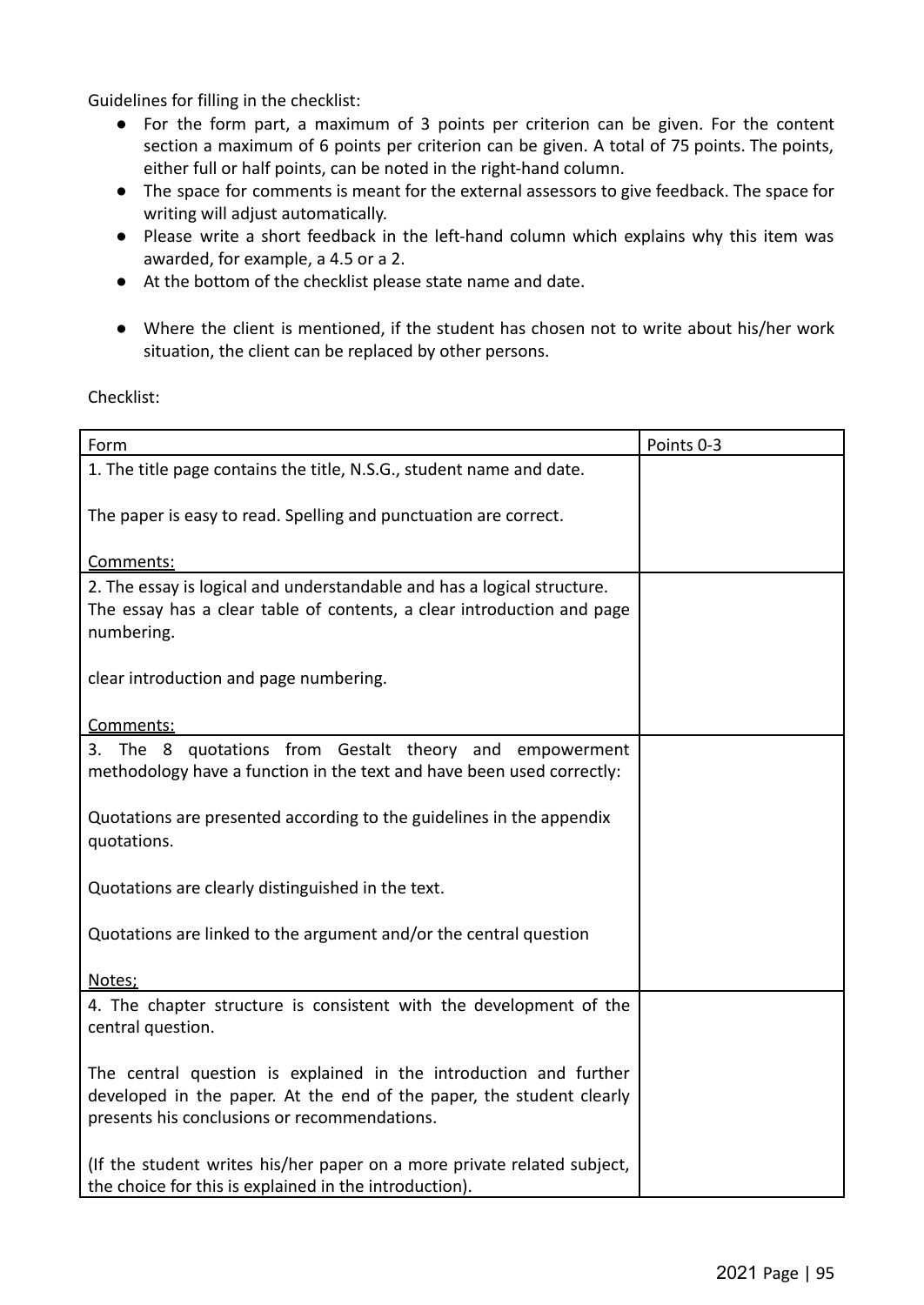| Remarks:                                                                                                                                  |  |
|-------------------------------------------------------------------------------------------------------------------------------------------|--|
| 5. The paper ends with a correct bibliography that includes at least 8<br>theoretical works from Gestalt theory and works on empowerment. |  |
| Remarks:                                                                                                                                  |  |
| Subtotal (maximum 15)                                                                                                                     |  |

| Content                                                                     | Points 0-6 |
|-----------------------------------------------------------------------------|------------|
| 1. The central question is justified, systematically developed and          |            |
| answered.                                                                   |            |
|                                                                             |            |
|                                                                             |            |
| Comments:                                                                   |            |
| 2. The central question links the student's work experiences to the main    |            |
| concepts of Gestalt theory. The student explains this in a personal way.    |            |
|                                                                             |            |
| Comments:                                                                   |            |
| 3. The student describes in clear language the possibilities of the         |            |
| application of Gestalt Methodology in his/her specific work situation       |            |
| and the perceived effects of this on his/her relationship with clients.     |            |
|                                                                             |            |
| If the subject is in the private sphere, the student makes sufficiently     |            |
| clear how his experiences can be translated to a more general work          |            |
| situation.                                                                  |            |
| Remarks:                                                                    |            |
| 4. The paper contains at least 3 examples of practical situations in        |            |
| which the student applies Gestalt methodology.                              |            |
|                                                                             |            |
|                                                                             |            |
| Marks:                                                                      |            |
| 5. The student describes in his/her process, what it is like to learn to be |            |
| present from authenticity in professional functioning: what helps and       |            |
| what hinders.                                                               |            |
|                                                                             |            |
|                                                                             |            |
| Comments:                                                                   |            |
| 6. The student discusses which contact styles he recognises in his role     |            |
| as social worker and which shift has occurred during the training.          |            |
|                                                                             |            |
|                                                                             |            |
| Comments:                                                                   |            |
| 7. The student will choose one of the central concepts of Gestalt theory,   |            |
| for example: dialogue, field theory, phenomenology, contact styles,         |            |
| awareness, creative alignment, polarities, and explain its application in   |            |
| their work.                                                                 |            |
|                                                                             |            |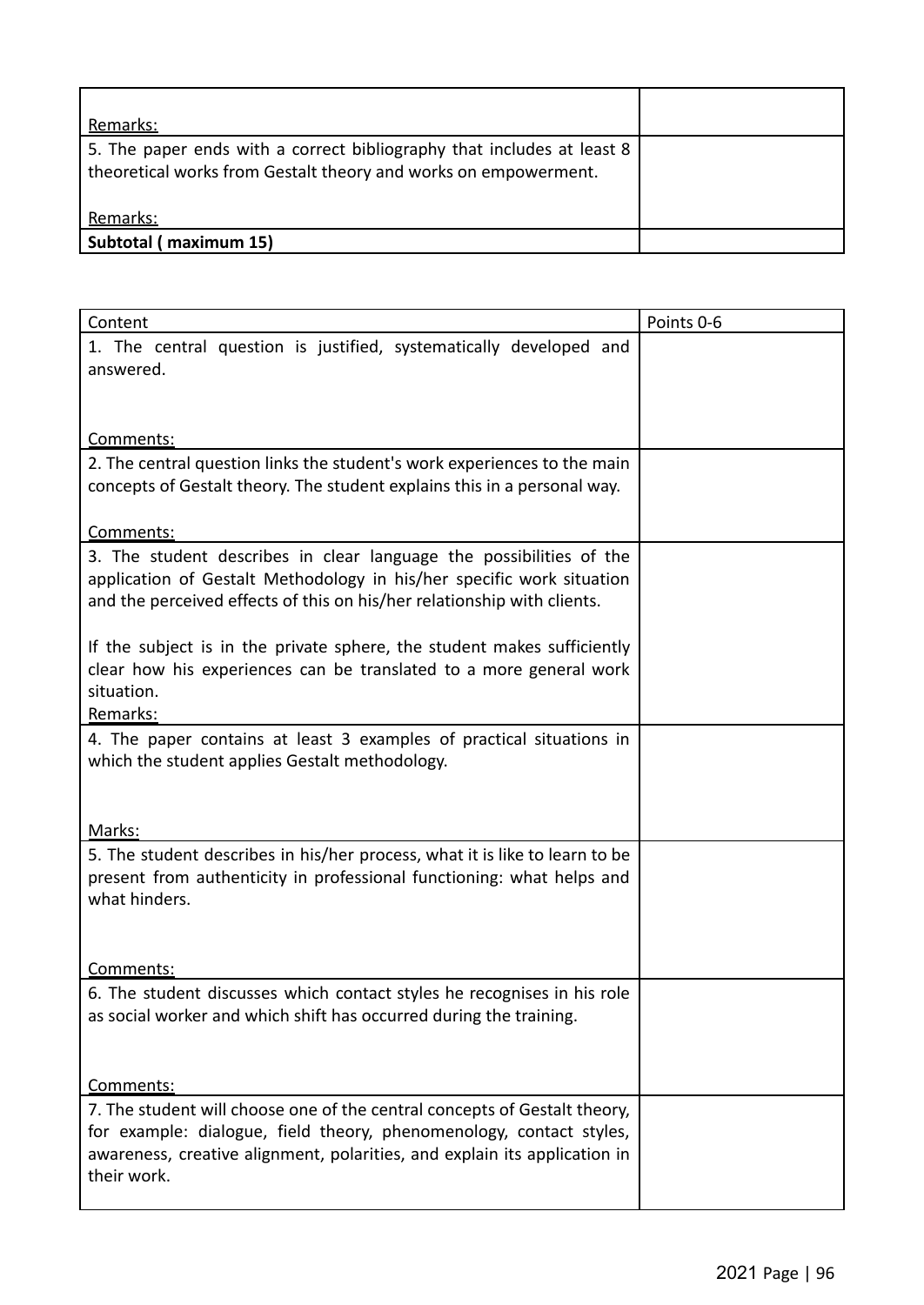| Comments:                                                                                                                                                                      |  |
|--------------------------------------------------------------------------------------------------------------------------------------------------------------------------------|--|
| 8. The student indicates how he attunes himself to the situation and<br>needs of his client (dialogic work) and describes his own (learning)<br>process in this training year. |  |
| Remarks:                                                                                                                                                                       |  |
| 9. The student shows sufficient attention for what is                                                                                                                          |  |
| The student shows sufficient attention for what is needed for his own<br>present/empowerment.                                                                                  |  |
| Remarks:                                                                                                                                                                       |  |
| 10. The student incorporates at least 8 correct quotations in a<br>comprehensible and integrated manner in the answer to his/her central<br>question.                          |  |
| Remarks:                                                                                                                                                                       |  |
| Subtotal (maximum 60)                                                                                                                                                          |  |
| Deduction of points for too many/ too few words                                                                                                                                |  |
|                                                                                                                                                                                |  |
| <b>Total</b>                                                                                                                                                                   |  |

Date: Name of external assessor: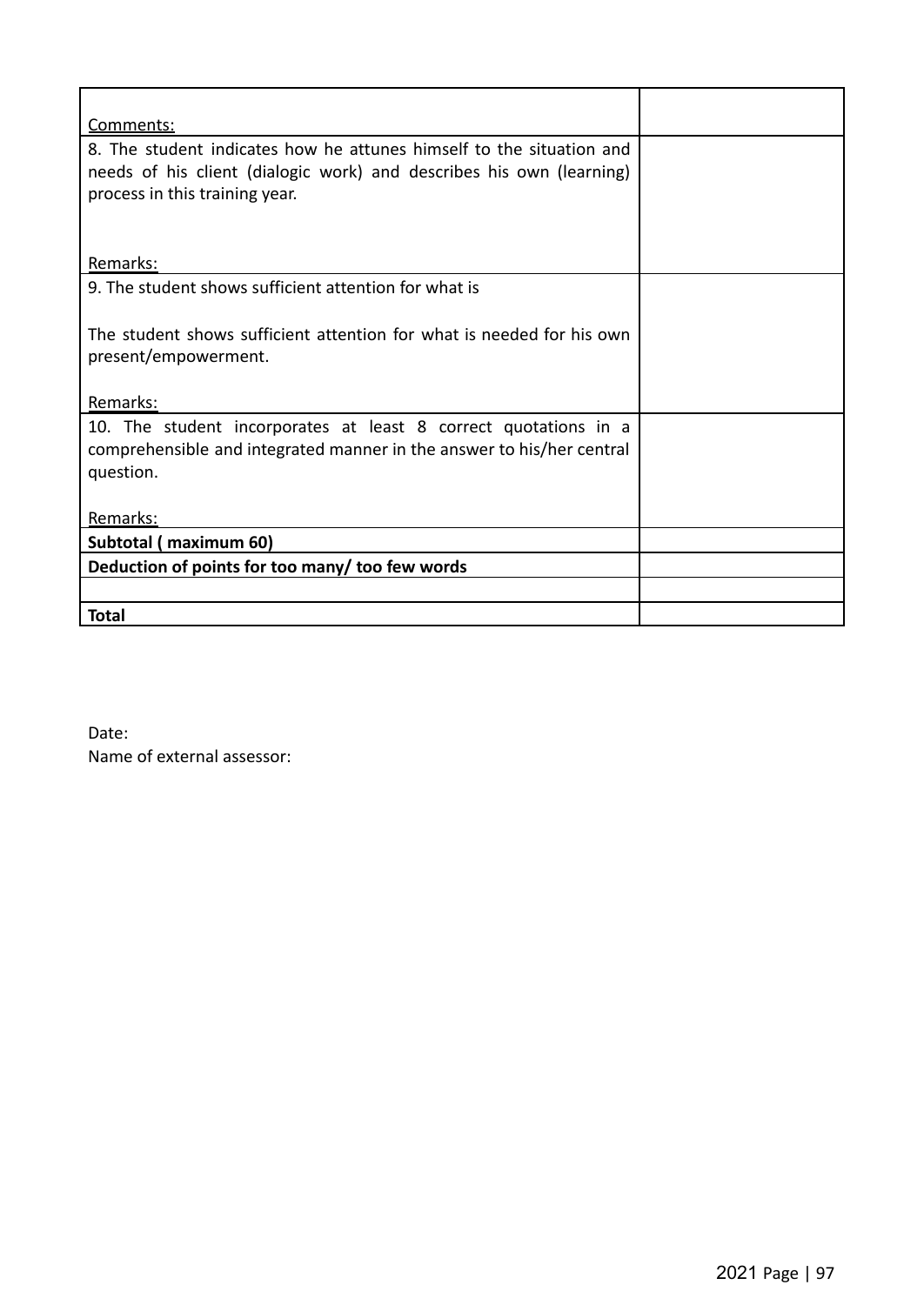# **7.2.6. Checklist for case study, module 3**

**Checklist Case Study**

#### **Student name :**

**Case study title :**

#### **General:**

The paper is typed and contains a minimum of 4500 and a maximum of 6000 words ( excluding the client report). If the word count is exceeded or not achieved, the guidelines in the assessment procedure apply.

The word count includes the preface, introduction, summary and conclusion. Excluding title page, table of contents, bibliography and appendices.

You have received the procedure for handing in and assessing written work, the guidelines for quoting and the guidelines for writing the case study.

Guidelines for filling in the checklist:

- For the form part, a maximum of 3 points per criterion can be given. For the content section a maximum of 6 points per criterion can be given. A total of 75 points. The points, either full or half points, can be noted in the right-hand column.
- The comments section is provided for the assessors to provide feedback.
- Please provide brief feedback in the left-hand column explaining why this item was awarded, for example, a 4.5 or a 2.
- The comments section adjusts itself automatically.
- Please indicate name and date at the bottom of the checklist.

#### **Checklist:**

| Form                                                                                      | Points 0-3 |
|-------------------------------------------------------------------------------------------|------------|
| 1. The title page contains the title, N.S.G., name of the student and<br>date.            |            |
| The writing language is clear and understandable; correct style,<br>grammar and spelling. |            |
| The paper contains a clear table of contents, a clear introduction and<br>page numbering. |            |
| Comments:                                                                                 |            |
| 2. The essay is logical, comprehensible and has a clear structure.                        |            |
| Quotations should be clearly distinguished from the own text.                             |            |
| Comments:                                                                                 |            |
| 3. The case study is written in such a way that it is also readable for                   |            |
| professionals in related fields.                                                          |            |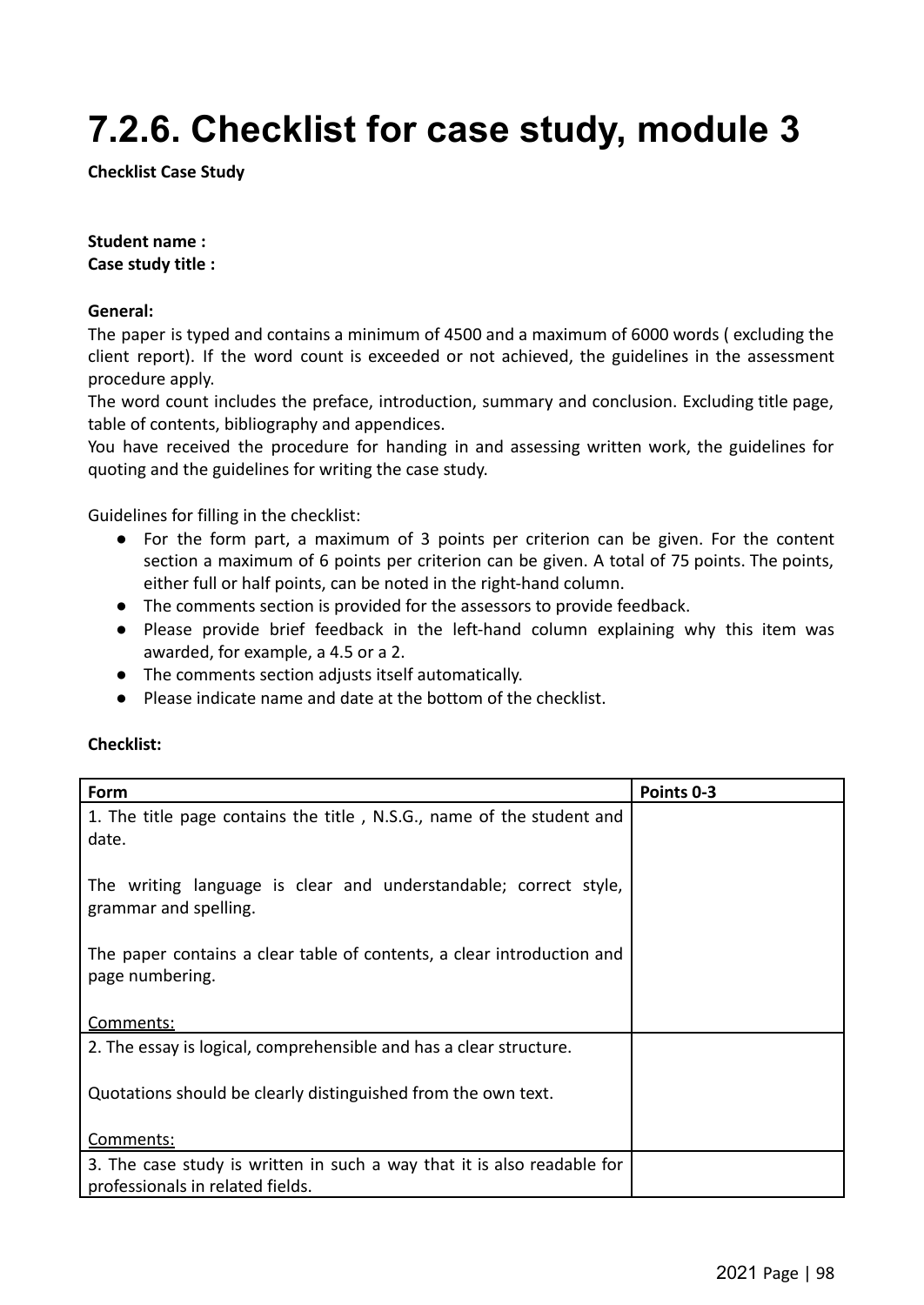| Comments:                                                                                                                                                  |  |
|------------------------------------------------------------------------------------------------------------------------------------------------------------|--|
| 4. The therapeutic process described covers a minimum of 3 months<br>and 10 sessions. The number of sessions and the duration of the<br>process is stated. |  |
| The case study is anonymous and does not contain the name of the<br>client, trainers, supervisor or other identifiable characteristics.                    |  |
| Comments:                                                                                                                                                  |  |
| 5. The paper ends with a correct bibliography of at least 7 Gestalt<br>theoretical works and empowerment theory.                                           |  |
| Notes:                                                                                                                                                     |  |
| Subtotal (maximum 15)                                                                                                                                      |  |

| <b>Content</b>                                                                                                    | Points 0-6 |
|-------------------------------------------------------------------------------------------------------------------|------------|
| 1. The guidelines have been followed. The case study contains sections<br>A to E as described in the study guide. |            |
|                                                                                                                   |            |
| Comments:                                                                                                         |            |
| 2. The case study contains a verbatim transcript of the client's<br>evaluation.                                   |            |
|                                                                                                                   |            |
| Comments:                                                                                                         |            |
| 3. In the case study the student demonstrates his ( clinical)                                                     |            |
| competence by giving adequate descriptions of both his professional                                               |            |
| skills and his own specific working style.                                                                        |            |
| Remarks:                                                                                                          |            |
| 4. The student demonstrates professional understanding of Gestalt                                                 |            |
| therapy and theory.                                                                                               |            |
|                                                                                                                   |            |
|                                                                                                                   |            |
| Comments:                                                                                                         |            |
| 5. The student describes the effect of their interventions.                                                       |            |
|                                                                                                                   |            |
| Comments:                                                                                                         |            |
| 6. The student demonstrates self-reflection by critically evaluating                                              |            |
| their own role.                                                                                                   |            |
| The student shows self-reflection by evaluating his own role critically:                                          |            |
| Comments:                                                                                                         |            |
| 7. The student demonstrates the ability to describe practice in                                                   |            |
| adequate theoretical terms. This is demonstrated by at least seven                                                |            |
| (see form) quotations from Gestalt literature and the methodology of                                              |            |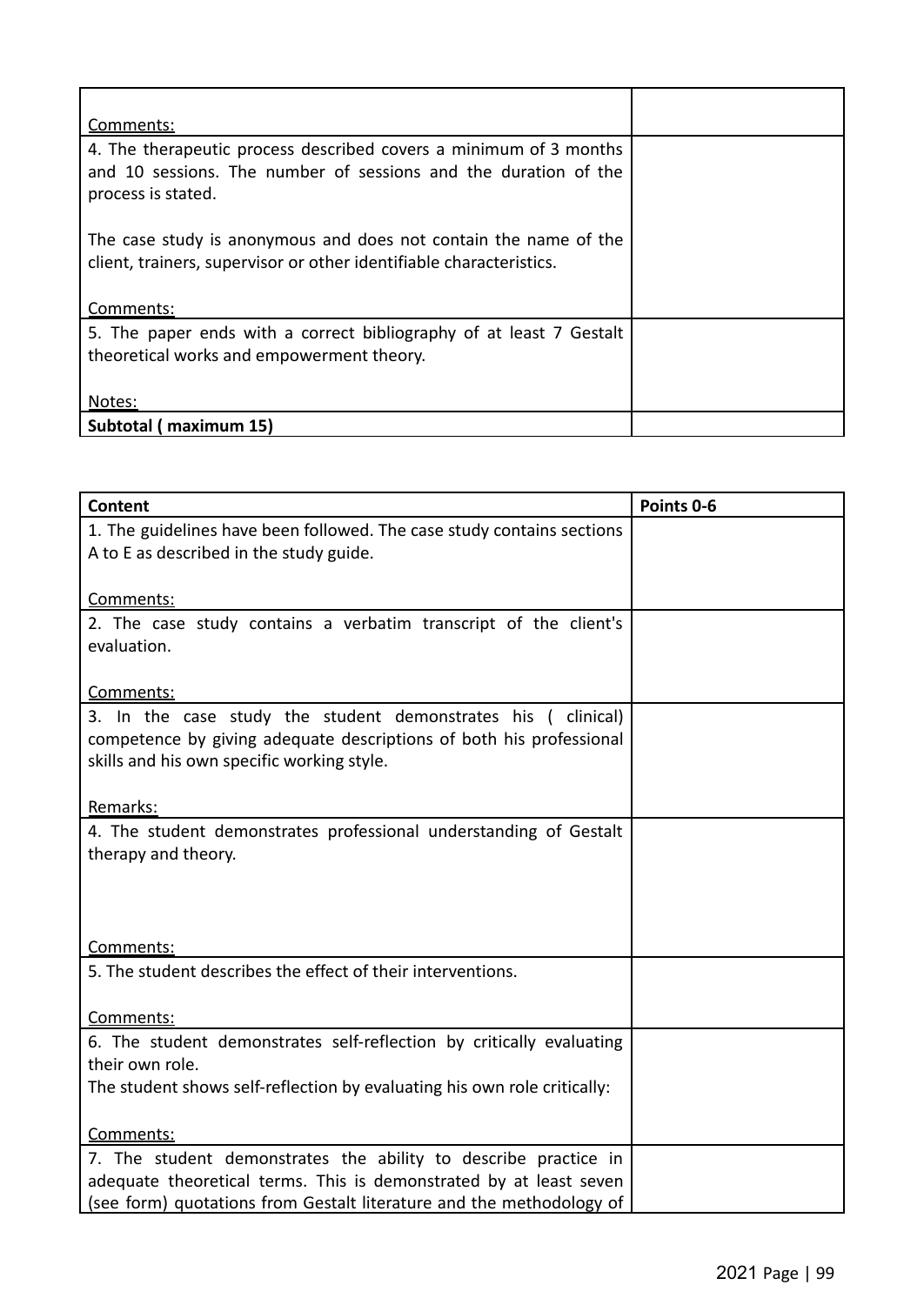| empowerment, particularly in chapter C and possibly also in the<br>diagnostics (hfs A).                                                                                                                                                                                                                              |  |
|----------------------------------------------------------------------------------------------------------------------------------------------------------------------------------------------------------------------------------------------------------------------------------------------------------------------|--|
| Comments:                                                                                                                                                                                                                                                                                                            |  |
| 8. The student makes clear how his interventions are related to his<br>observations. The student clearly describes how he is able to make<br>attuned contact.                                                                                                                                                        |  |
| Remarks:                                                                                                                                                                                                                                                                                                             |  |
| 9. The student shows that he can apply the literature in practice (by<br>incorporating central concepts from theory such as sensing,<br>empowerment, contact, dialogue).                                                                                                                                             |  |
| Remarks:                                                                                                                                                                                                                                                                                                             |  |
| 10. The student clearly shows his role as a beginning therapist and<br>does not focus exclusively on his client. Throughout the process he<br>describes the interactions which take place in the therapeutic<br>relationship and how he brings them into the contact and puts them at<br>the service of the therapy. |  |
| Comments:                                                                                                                                                                                                                                                                                                            |  |
| Subtotal (maximum 60)                                                                                                                                                                                                                                                                                                |  |
| Deduction of points for too many / too few words                                                                                                                                                                                                                                                                     |  |
|                                                                                                                                                                                                                                                                                                                      |  |
| <b>Total</b>                                                                                                                                                                                                                                                                                                         |  |

Date:

Name of external assessor: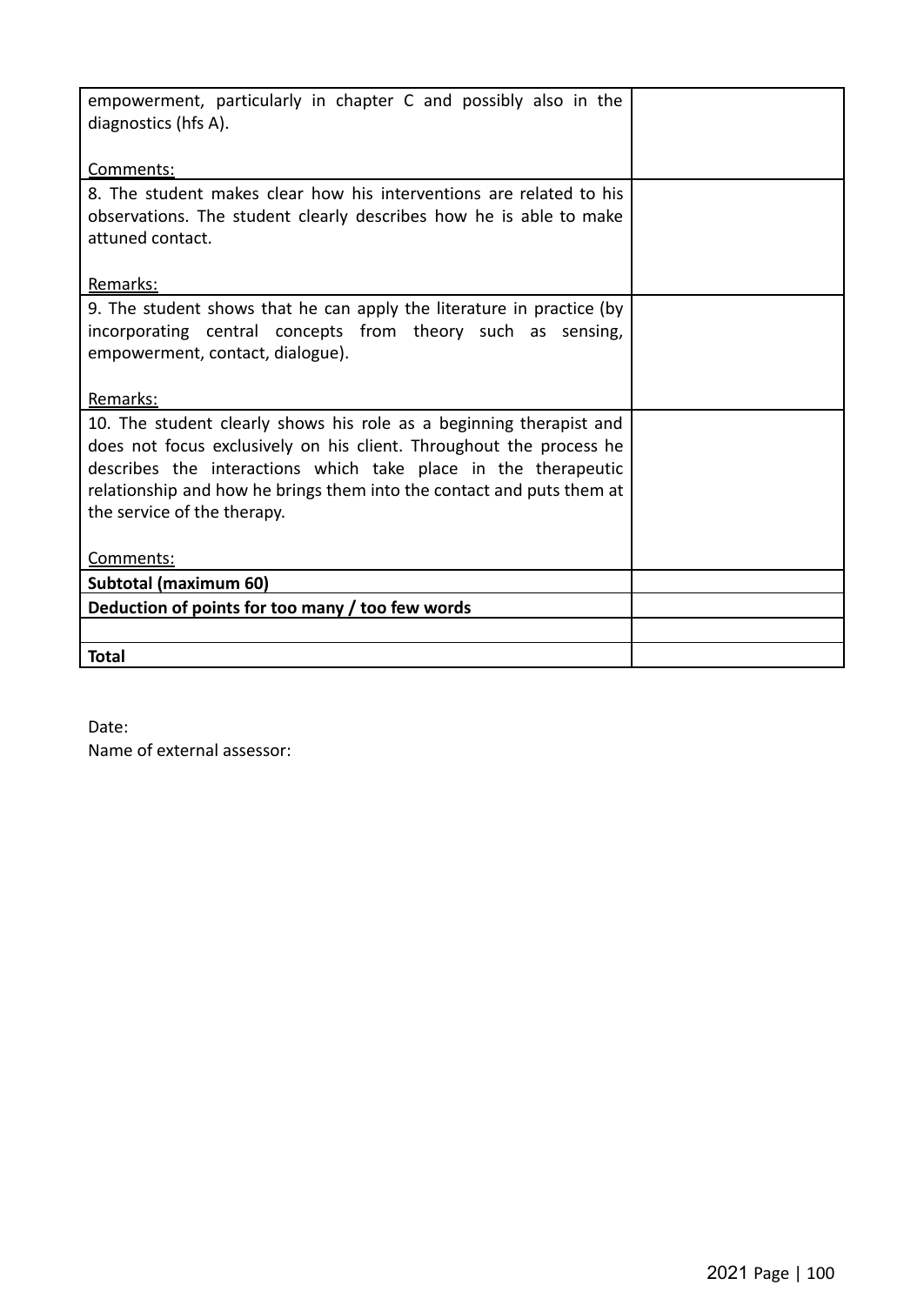# **7.2.7. Checklist**

FOR THE THEORETICAL THESIS, MODULE 4

#### **Checklist final paper GTO-2 2020-2021**

**Name student : Title of essay:**

#### **General:**

The paper is typed and contains a minimum of 6000 and a maximum of 9000 words. If the number of words is exceeded or not achieved, the guidelines in the assessment procedure apply.

The word count includes the preface, introduction, summary and conclusion. Excluding title page, table of contents, bibliography and appendices.

You have received the procedure for submission and assessment of written work and the guidelines for citing.

Guidelines for filling in the checklist:

- For the form part, a maximum of 3 points per criterion can be given. For the content section a maximum of 6 points per criterion can be given. A total of 75 points. The points, either full or half points, can be scored in the right-hand column.
- The comments section is intended for external assessors to provide feedback.
- Please provide brief feedback in the left-hand column that explains why this point was awarded, for example, a 4.5 or a 2.
- The comments section adapts automatically.
- At the bottom of the checklist please state your name and date.

#### **Checklist:**

| <b>Form</b>                                                                               | Points 0-3 |
|-------------------------------------------------------------------------------------------|------------|
| 1. The title page contains the title, N.S.G., student name and date.                      |            |
| The writing language is clear and understandable; correct style,<br>grammar and spelling. |            |
| The paper contains a clear table of contents, a clear introduction and<br>page numbering. |            |
| Comments:                                                                                 |            |
| 2. The essay is logical and comprehensible and has a clear structure.                     |            |
| Comments:                                                                                 |            |
| 3. The quotations have a function in the text and are used correctly.                     |            |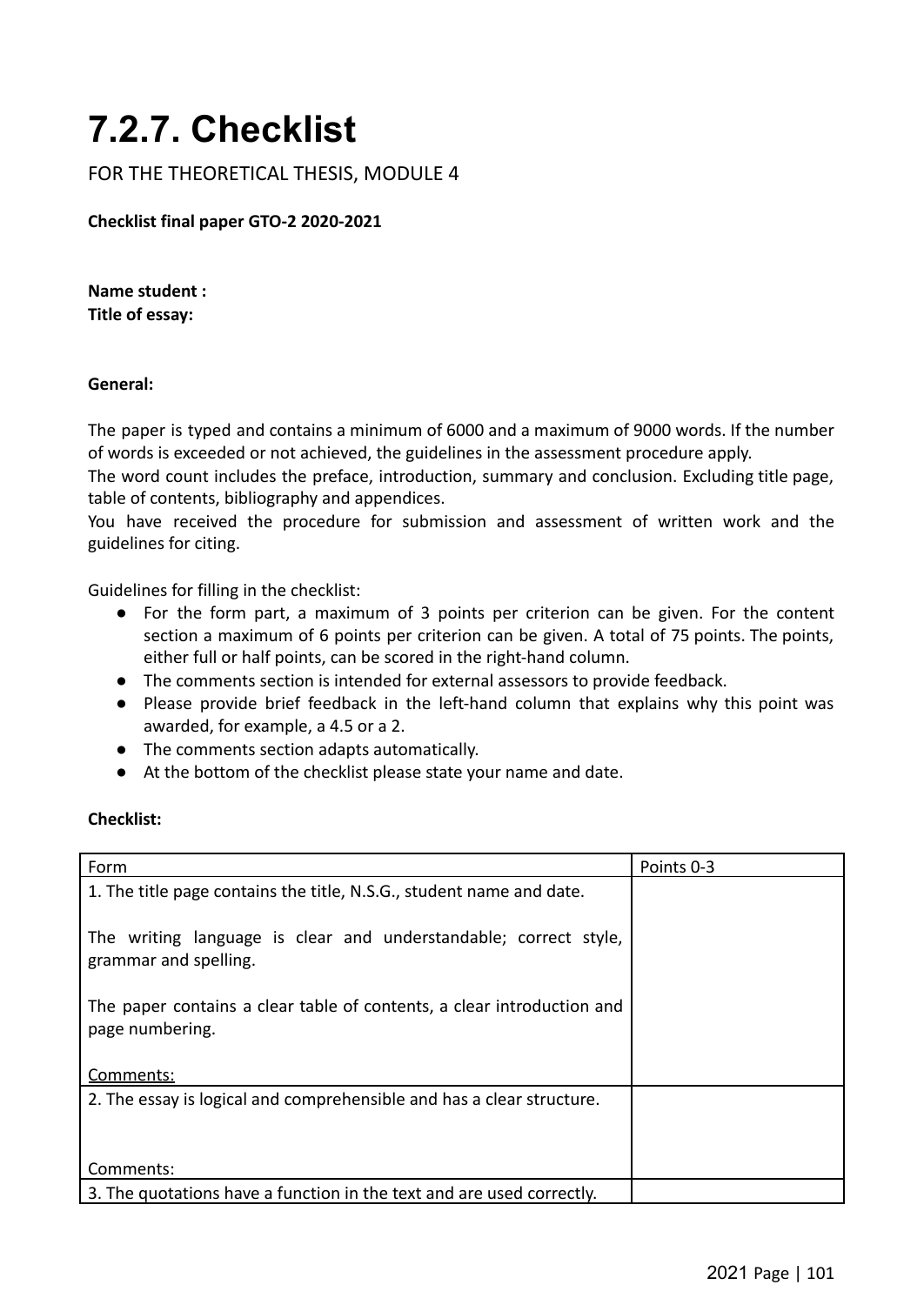| Quotations are presented according to the guidelines in the appendix<br>Citations.                                                                                                                                                                                                                                                 |  |
|------------------------------------------------------------------------------------------------------------------------------------------------------------------------------------------------------------------------------------------------------------------------------------------------------------------------------------|--|
| Quotations should be clearly distinguished from the own text.                                                                                                                                                                                                                                                                      |  |
| Comments:                                                                                                                                                                                                                                                                                                                          |  |
| 4. The chapter structure is consistent with the development of the<br>central question.<br>The central question is explained in the introduction and further<br>elaborated in the essay. At the end of his/her paper, the student clearly<br>states his/her conclusions or recommendations in relation to the<br>central question. |  |
| Remarks:                                                                                                                                                                                                                                                                                                                           |  |
| 5. The paper ends with a correct bibliography containing at least 10<br>Gestalt theoretical works.                                                                                                                                                                                                                                 |  |
| Remarks:                                                                                                                                                                                                                                                                                                                           |  |
| Subtotal (maximum 15 points)                                                                                                                                                                                                                                                                                                       |  |

| Content                                                                | Points 0-6 |
|------------------------------------------------------------------------|------------|
| 1 The central question is substantiated, systematically developed and  |            |
| answered.                                                              |            |
|                                                                        |            |
|                                                                        |            |
|                                                                        |            |
| Remarks:                                                               |            |
| 2 The central question is relevant to the practice of Gestalt therapy. |            |
|                                                                        |            |
| Remarks:                                                               |            |
| 3 The student demonstrates an understanding of the significance of     |            |
| the theory of Gestalt therapy for their chosen topic.                  |            |
|                                                                        |            |
|                                                                        |            |
|                                                                        |            |
| Remarks:                                                               |            |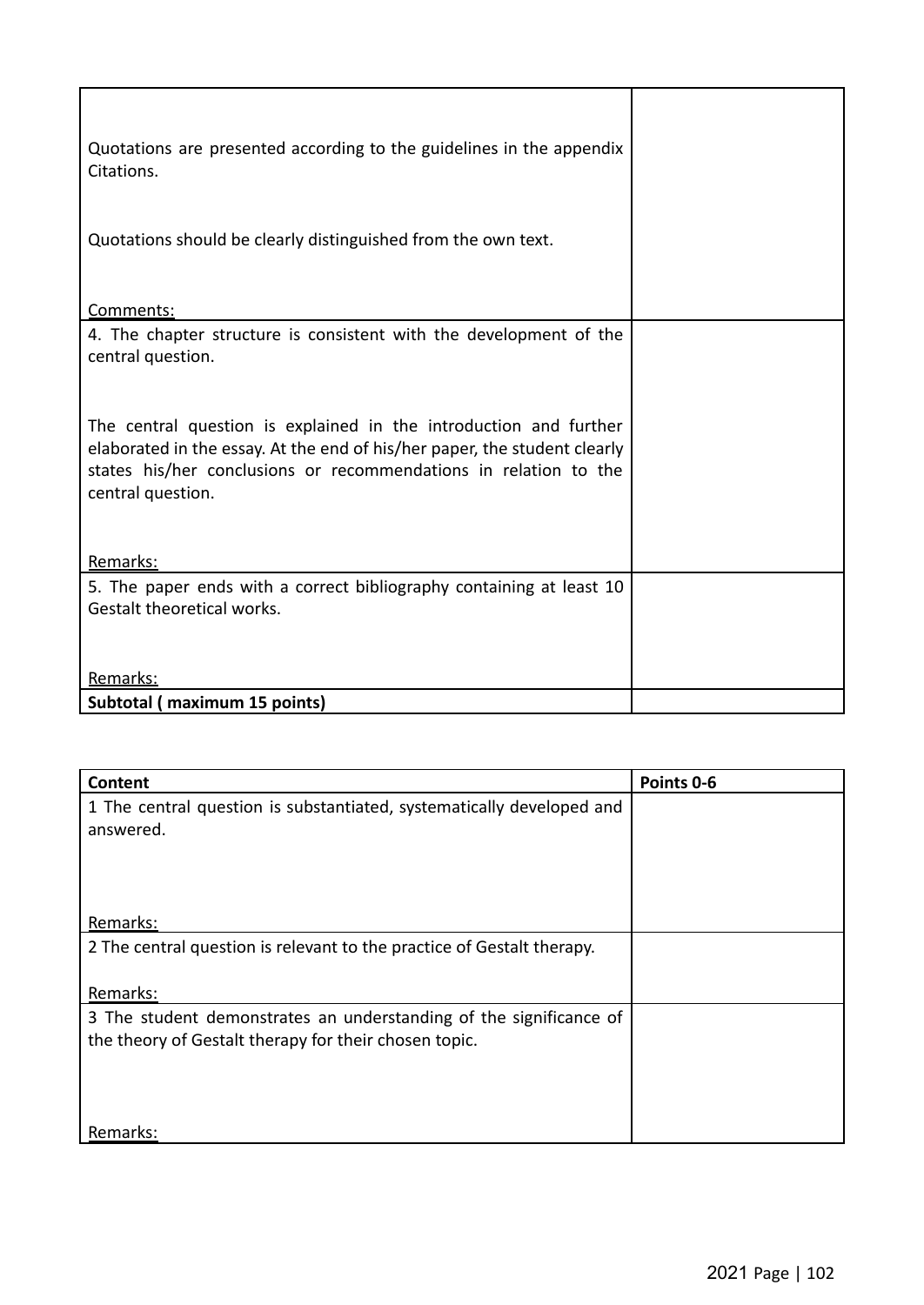| 4 The student demonstrates the ability to integrate the theory into<br>their work as a beginning Gestalt therapist.                                                                                                                                            |  |
|----------------------------------------------------------------------------------------------------------------------------------------------------------------------------------------------------------------------------------------------------------------|--|
| Remarks:                                                                                                                                                                                                                                                       |  |
| 5 The student demonstrates sufficient knowledge of Gestalt therapy<br>theory. This is demonstrated by at least 10 well-founded quotations<br>from at least 6 different books of Gestalt theory and at least 4<br>quotations from Gestalt journals or articles. |  |
| Comments:                                                                                                                                                                                                                                                      |  |
| 6 All findings and propositions are supported by quotations from<br>Gestalt therapy theory.                                                                                                                                                                    |  |
| Remarks:                                                                                                                                                                                                                                                       |  |
| 7 The final paper contains a minimum of 5 examples from the<br>student's practice as a beginning Gestalt therapist.                                                                                                                                            |  |
| Remarks:                                                                                                                                                                                                                                                       |  |
| 8 The student's practice examples demonstrate both their professional<br>skills and their own specific professional style as a beginning Gestalt<br>therapist.                                                                                                 |  |
| Remarks:                                                                                                                                                                                                                                                       |  |
| 9 The student gives adequate descriptions of his professional<br>interventions and methods and in can show at least 2 verbatims what<br>the effect of these was.<br>Comments:                                                                                  |  |
| 10 The student demonstrates a capacity for self-reflection by critically                                                                                                                                                                                       |  |
| evaluating their interventions.                                                                                                                                                                                                                                |  |
| Remarks:                                                                                                                                                                                                                                                       |  |
| Subtotal (maximum 60)                                                                                                                                                                                                                                          |  |
| Points deduction for too many/ too few words                                                                                                                                                                                                                   |  |
| <b>Total</b>                                                                                                                                                                                                                                                   |  |

Date: Name of external assessor: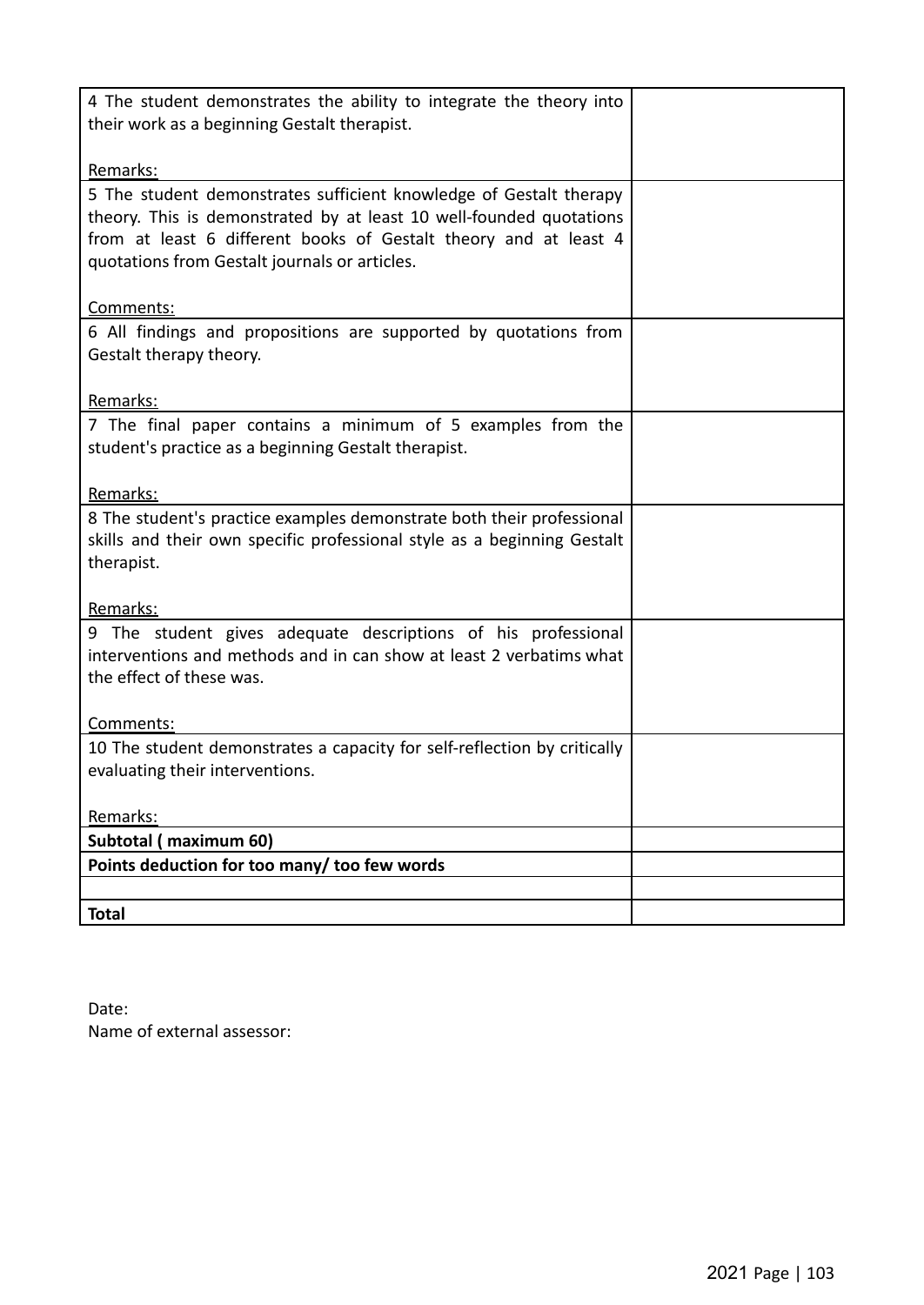# **7.3. Evaluation forms**

# **7.3.1. Evaluation form for students**

**Evaluation by students:**at the end of each weekend the students fill in the evaluation form below, which is handed in to the administration by the mentor.

#### **Dutch Gestalt Foundation.**

Evaluation form for students Date:

Theme of the weekend: Student group:

1) How valuable was this training?

O valuable O neutral O of little value

Explanation:

2) How did you participate in the group and learning process of this weekend?

O intensive

O superficial

O hardly at all

Explanation: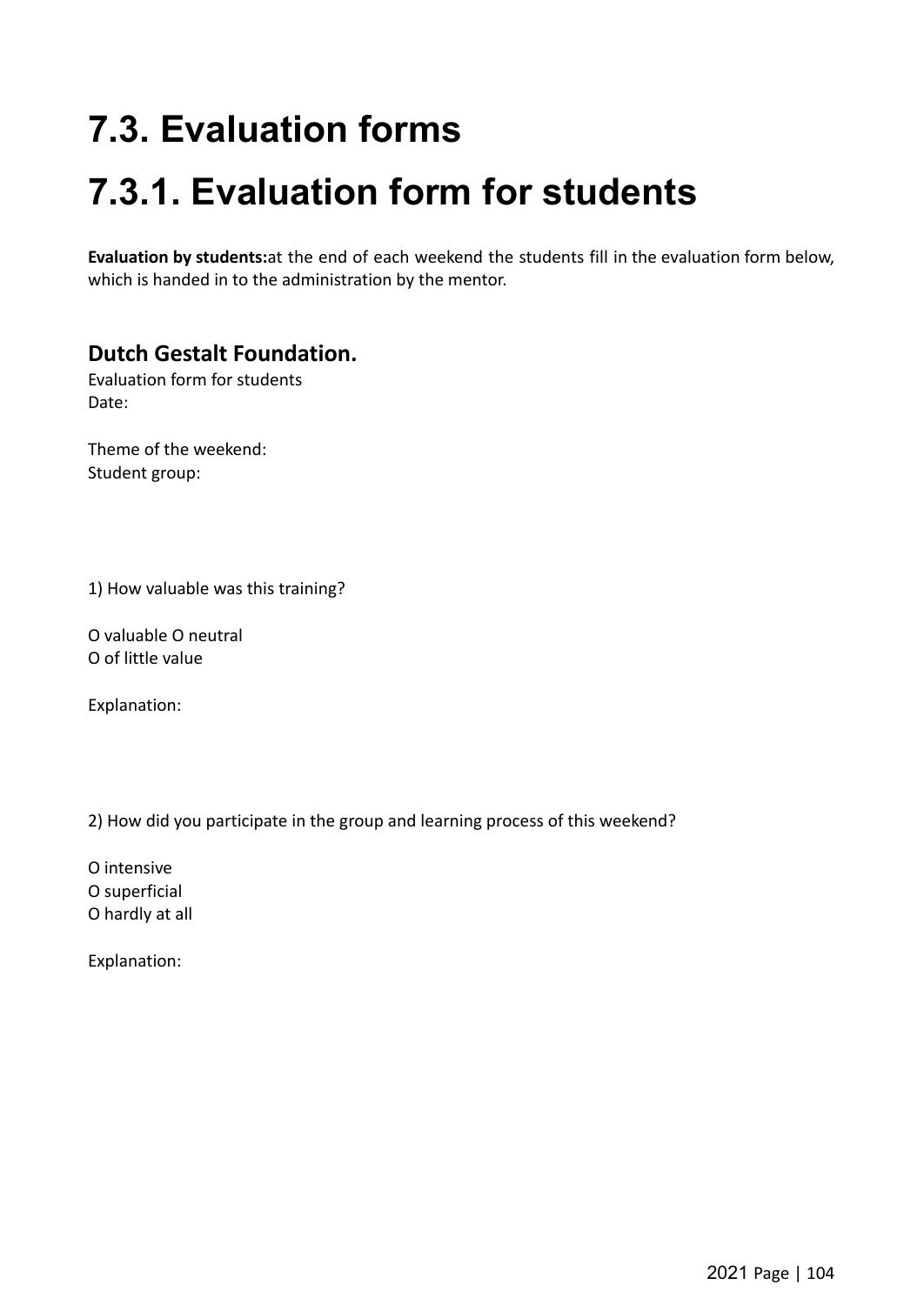3)How much of what was discussed do you think you can use in your work situation?

O little O a lot O almost everything

Explanation:

4) How was the organisation of the weekend?

O good O moderate O bad

Notes:

5) Are there things/themes on which less time could be spent?

If so, which ones? .

6) Are there any issues / themes that could be given more time?

If yes, which ones?

7) How do you find the coherence between the different themes, exercises, theory and methodology offered?

O good O moderate O bad Explanation:

8) How do you find the guidance of the trainer?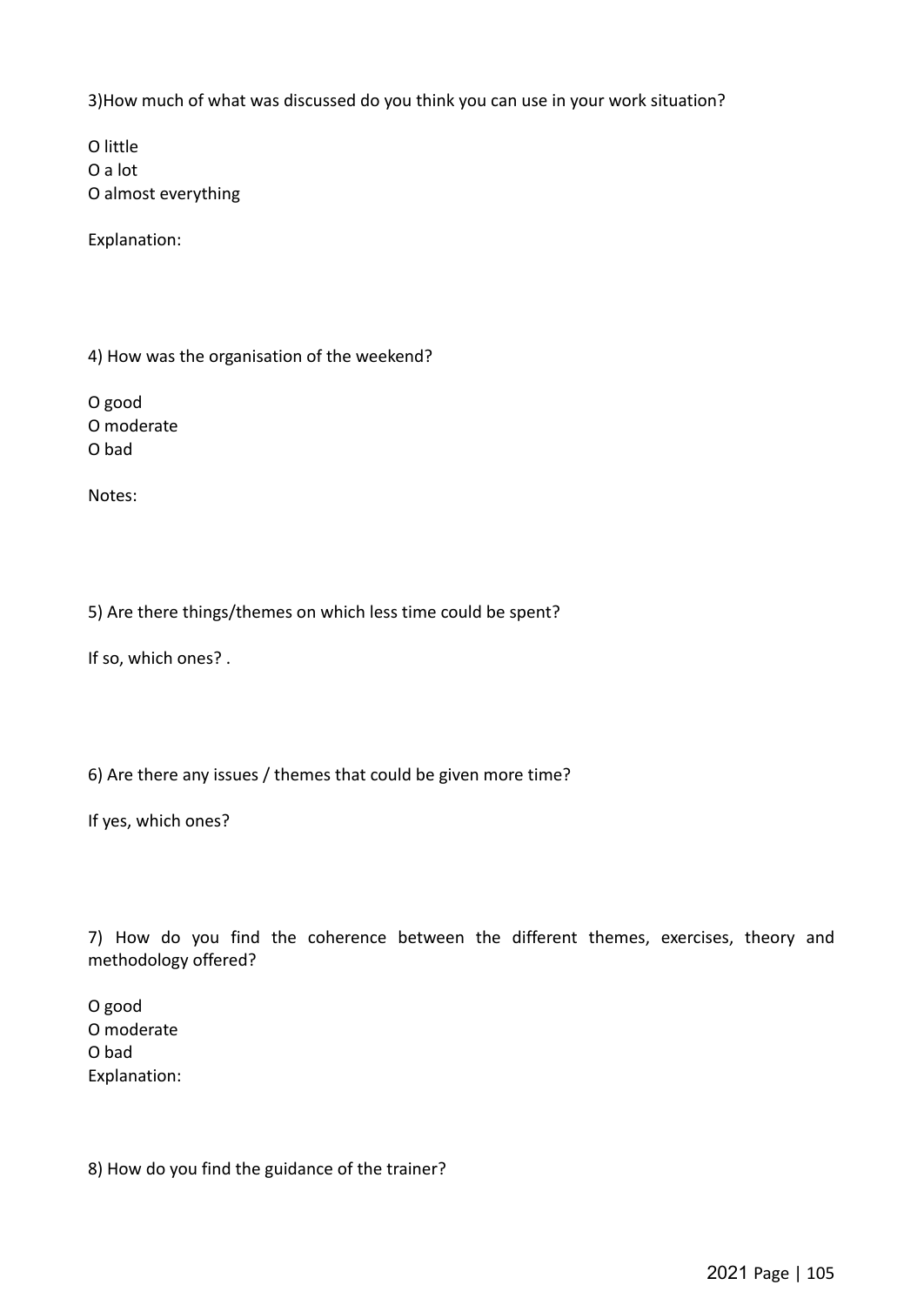O good O moderate O bad

Explanation:

9)What is your opinion about the trainer in the following items (encircled what applies) His preparation of the weekend was: bad

good excellent

Can keep the interest of the group:

|                                                      | bad       |           |  |
|------------------------------------------------------|-----------|-----------|--|
|                                                      | good      |           |  |
|                                                      | excellent |           |  |
| Shows enthusiasm for the work:                       |           |           |  |
|                                                      | bad       |           |  |
|                                                      | good      |           |  |
|                                                      | excellent |           |  |
| Is clear and easy to understand:                     |           |           |  |
|                                                      | bad       |           |  |
|                                                      | good      |           |  |
|                                                      | excellent |           |  |
| Engages with the group:                              |           |           |  |
|                                                      |           | bad       |  |
|                                                      |           | good      |  |
|                                                      |           | excellent |  |
| Is open to the needs of the group:                   |           |           |  |
|                                                      | bad       |           |  |
|                                                      | good      |           |  |
|                                                      | excellent |           |  |
| Trains from a Gestalt basic attitude:                |           |           |  |
|                                                      | bad       |           |  |
|                                                      | good      |           |  |
|                                                      | excellent |           |  |
| 10) What do you think of the recommended literature? |           |           |  |
| O good                                               |           |           |  |

O moderate O bad

Explanation: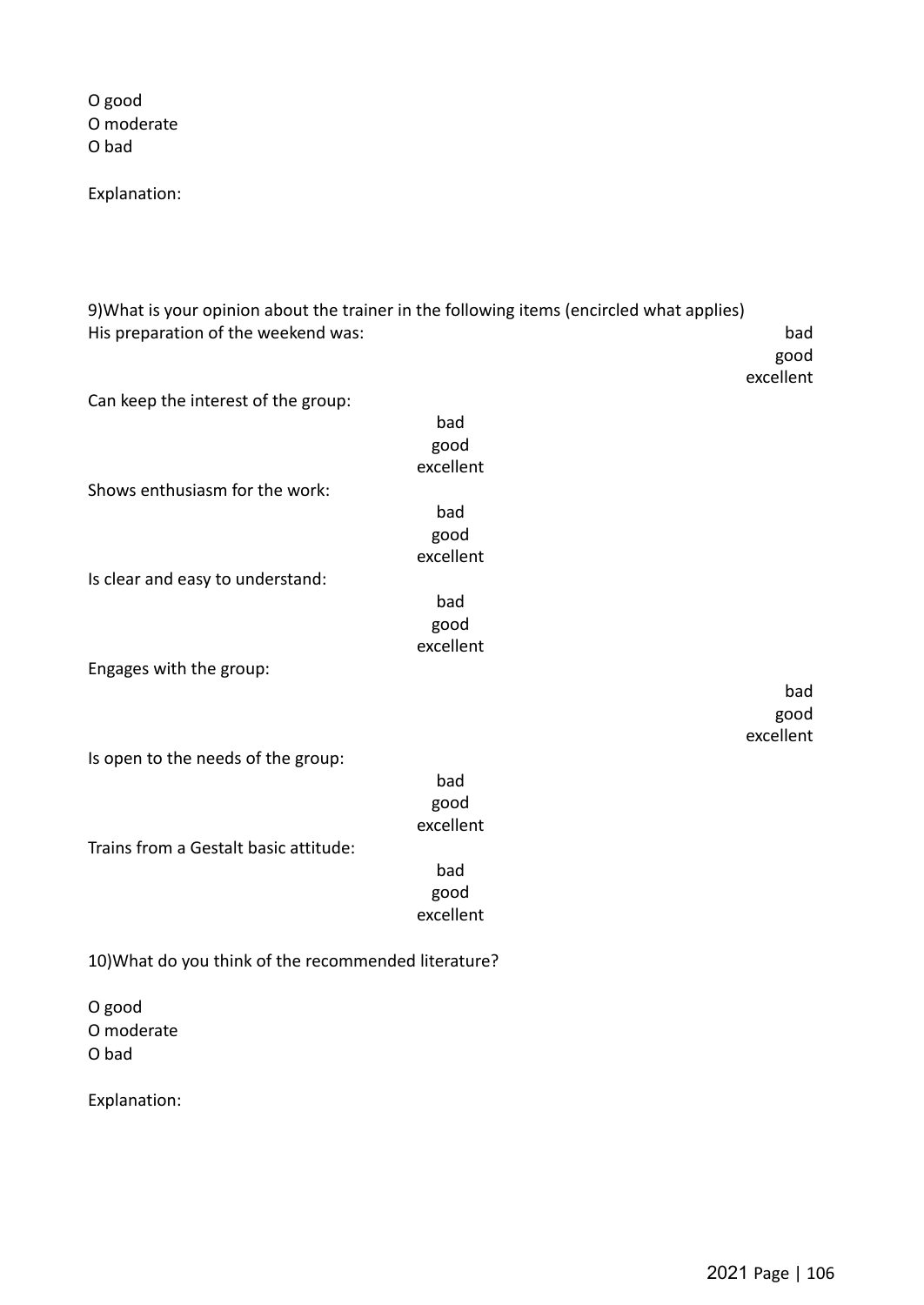11) Which part of this weekend do you find most relevant for your (future) work, and why? Explanation:

12) Which part of this weekend do you find least relevant for your (future) work, and why? Explanation:

13) What do you think of the use of instructional tools (flapover, video)

O good O moderate O bad

Explanation:

14) What is your opinion about the variation in working methods during the training?

O good O moderate O bad

Explanation:

15) Do you have any remarks, suggestions?

If so, which:

#### 7.3.2. EVALUATION FORM FOR TEACHERS

**Evaluation by teachers:** At the end of each weekend each teacher will fill in the evaluation form below. Please mail it within a week to the secretariat.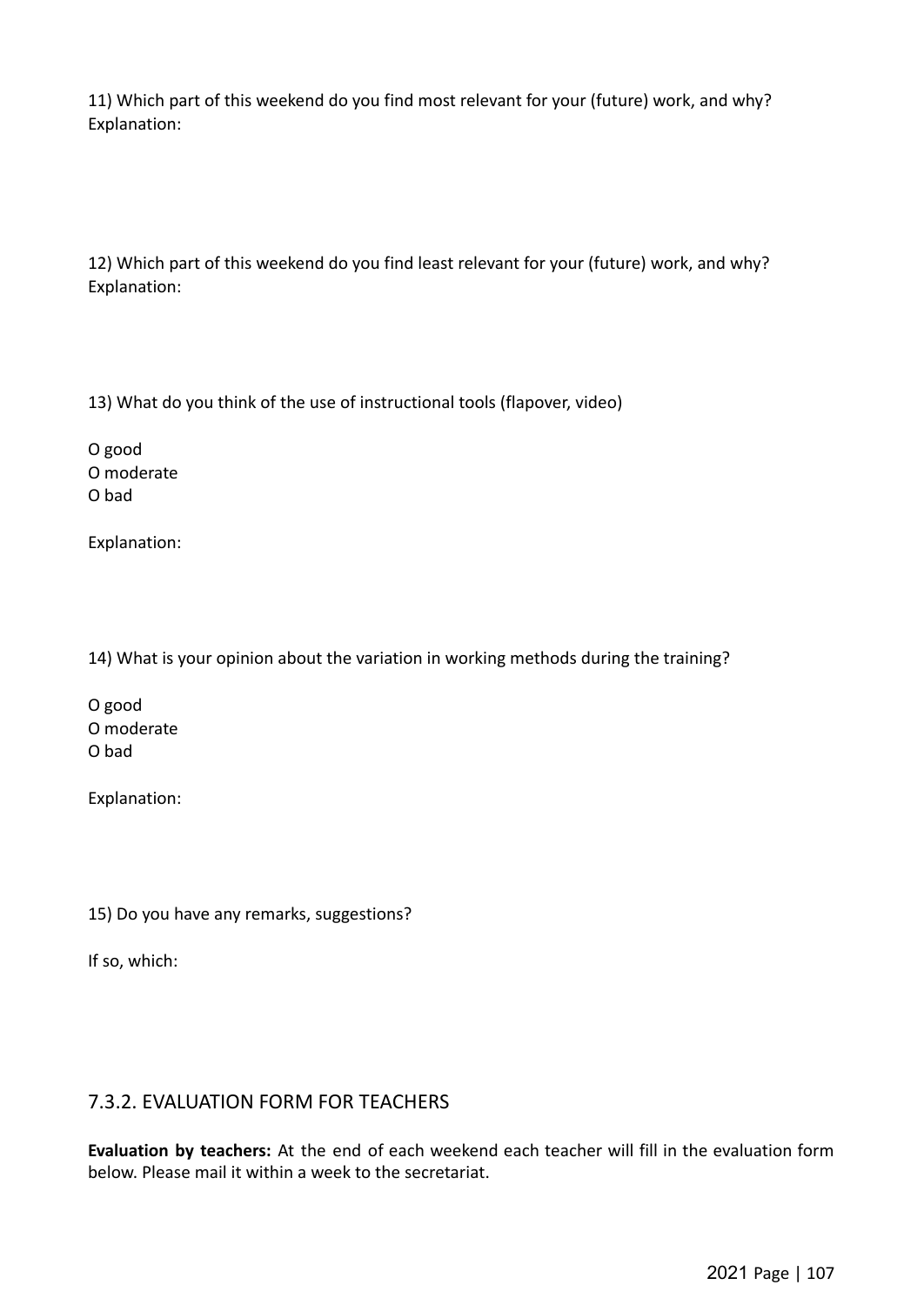### **Dutch Gestalt Foundation.**

Evaluation form for teachers Date:

Theme of the weekend:

Training group:

Trainer(s):

1) To what extent do you consider the students involved and motivated during the weekend ?

O good O moderate

O bad Explanation:

2) How do you experience the atmosphere in the group?

O good O needs extra attention 0 problematic

Explanation:

3) How do you experience the preparation of the group members for the weekend?

O good O moderate O bad Explanation:

4)In your opinion, how does the recommended literature fit the needs of the students?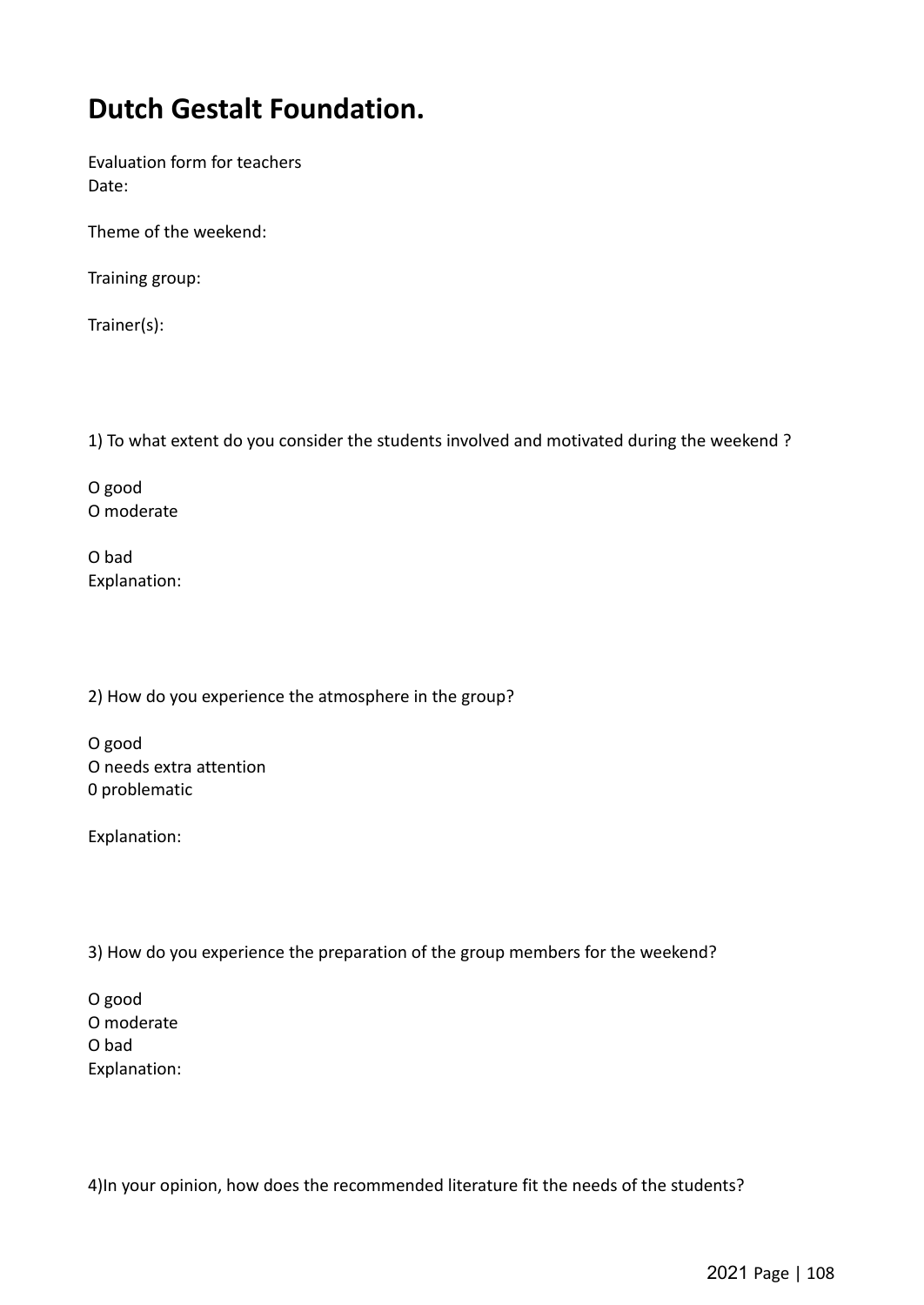O good O moderate O bad

Explanation:

5) To what extent do you think that the theme of this weekend connects with the work/living situation of the students?

O good O moderate O bad

Explanation:

6) How do you judge the process of the group in relation to the knowledge/ learning goals?

O good O moderate O bad Explanation:

7) How do you rate the process of the group in relation to the skill-learning goals?

O good O moderate O bad

Explanation:

8) How do you rate safety and freedom in the group?

O good

O moderate

O bad

Explanation: